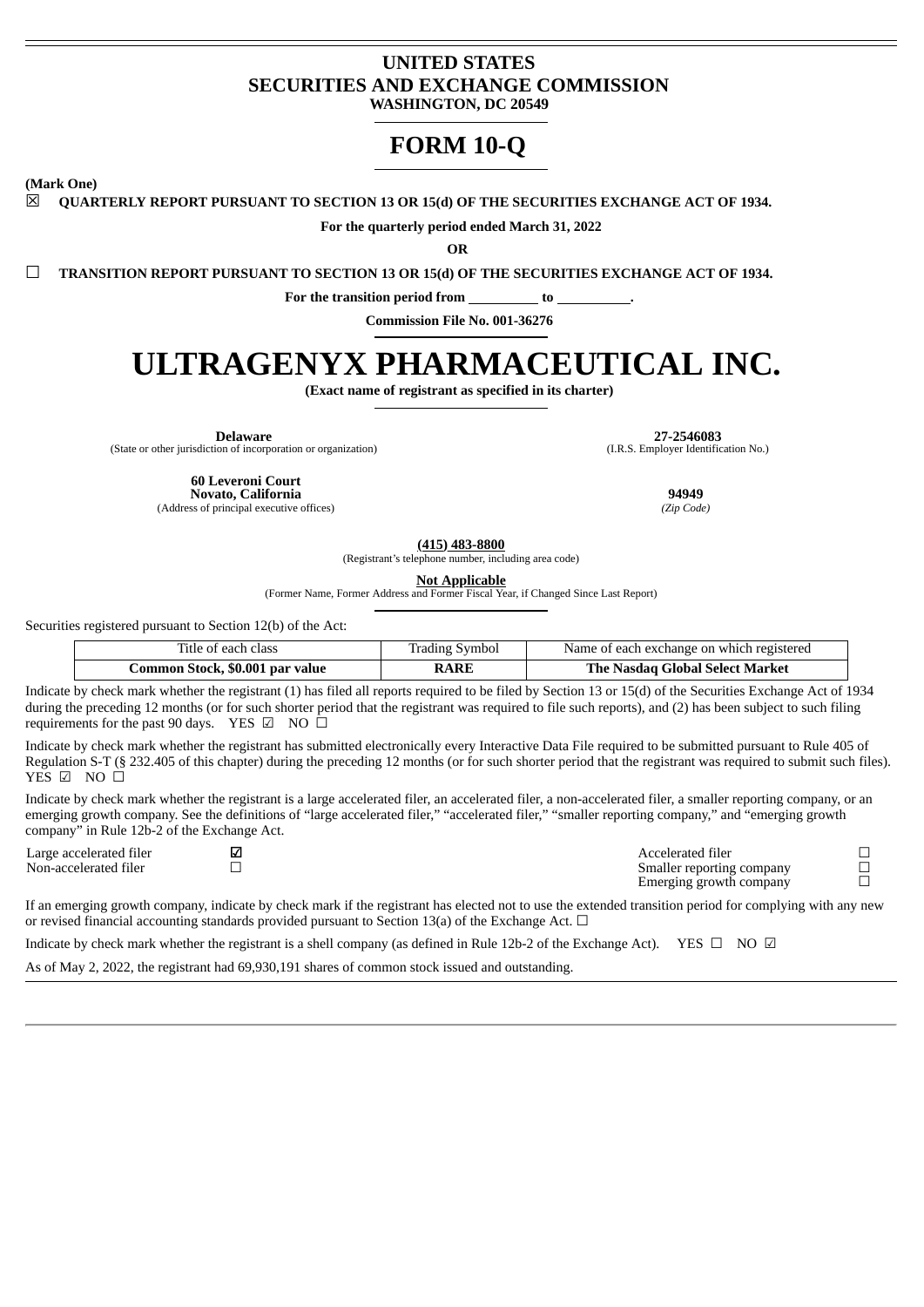## **ULTRAGENYX PHARMACEUTICAL INC. FORM 10-Q FOR THE QUARTER ENDED MARCH 31, 2022 INDEX**

|          |                              |                                                                                       | Page         |
|----------|------------------------------|---------------------------------------------------------------------------------------|--------------|
|          |                              | <b>CAUTIONARY NOTE REGARDING FORWARD-LOOKING STATEMENTS</b>                           | $\mathbf{1}$ |
| Part I-  | <b>Financial Information</b> |                                                                                       |              |
|          | Item 1.                      | <b>Financial Statements</b>                                                           |              |
|          |                              | <b>Condensed Consolidated Balance Sheets</b>                                          | 2            |
|          |                              | <b>Condensed Consolidated Statements of Operations</b>                                | 3            |
|          |                              | <b>Condensed Consolidated Statements of Comprehensive Loss</b>                        | 4            |
|          |                              | <b>Condensed Consolidated Statements of Stockholders' Equity</b>                      | 5            |
|          |                              | <b>Condensed Consolidated Statements of Cash Flows</b>                                | 6            |
|          |                              | <b>Notes to Condensed Consolidated Financial Statements</b>                           | 7            |
|          | Item 2.                      | Management's Discussion and Analysis of Financial Condition and Results of Operations | 20           |
|          | Item 3.                      | <b>Quantitative and Qualitative Disclosures About Market Risk</b>                     | 31           |
|          | Item 4.                      | <b>Controls and Procedures</b>                                                        | 32           |
| Part II- | <b>Other Information</b>     |                                                                                       |              |
|          | Item 1.                      | <b>Legal Proceedings</b>                                                              | 32           |
|          | Item 1A.                     | <b>Risk Factors</b>                                                                   | 32           |
|          | Item 2.                      | <b>Unregistered Sales of Equity Securities and Use of Proceeds</b>                    | 69           |
|          | Item 3.                      | Defaults Upon Senior Securities                                                       | 69           |
|          | Item 4.                      | <b>Mine Safety Disclosures</b>                                                        | 69           |
|          | Item 5.                      | <b>Other Information</b>                                                              | 69           |
|          | Item 6.                      | <b>Exhibits</b>                                                                       | 69           |
|          | <b>Signatures</b>            |                                                                                       | 70           |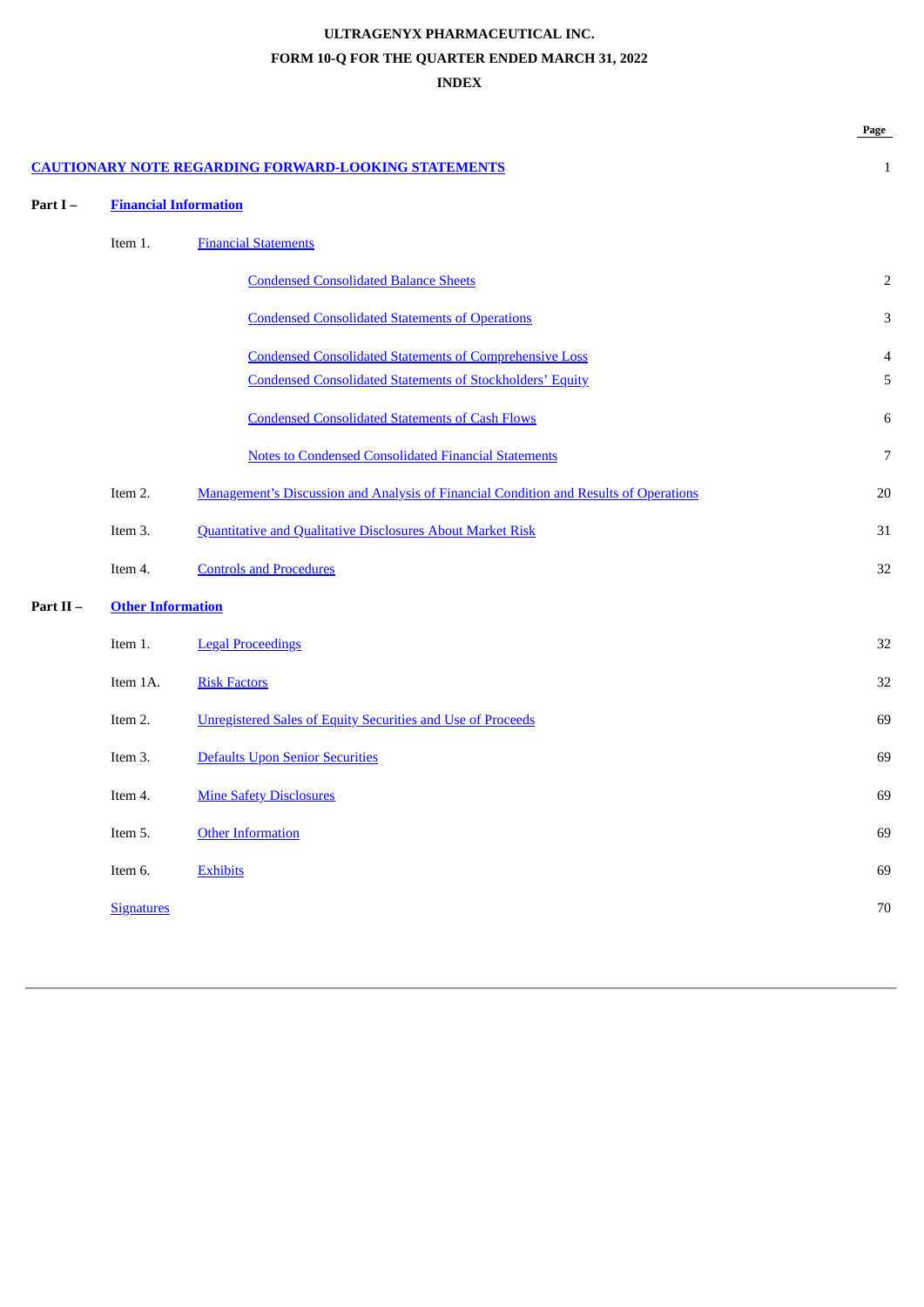## **CAUTIONARY NOTE REGARDING FORWARD-LOOKING STATEMENTS**

<span id="page-2-0"></span>This Quarterly Report on Form 10-Q (the Quarterly Report) contains forward-looking statements that involve risks and uncertainties. We make such forward-looking statements pursuant to the safe harbor provisions of the Private Securities Litigation Reform Act of 1995 and other federal securities laws. All statements other than statements of historical facts contained in this Quarterly Report are forward-looking statements. In some cases, you can identify forward-looking statements by words such as "anticipate," "believe," "contemplate," "continue," "could," "estimate," "expect," "forecast," "intend," "may," "plan," "potential," "predict," "project," "seek," "should," "target," "will," "would," or the negative of these words, or other comparable terminology. These forward-looking statements include, but are not limited to, statements about:

- our commercialization, marketing, and manufacturing capabilities and strategy;
- our expectations regarding the timing of clinical study commencements and reporting results from same;
- the timing and likelihood of regulatory approvals for our product candidates;
- the anticipated indications for our product candidates, if approved;
- the potential market opportunities for commercializing our products and product candidates;
- our expectations regarding the potential market size and the size of the patient populations for our products and product candidates, if approved for commercial use;
- the impact of the COVID-19 pandemic and related health measures on our business, financial condition and liquidity;
- estimates of our expenses, revenue, capital requirements, and our needs for additional financing;
- our ability to develop, acquire, and advance product candidates into, and successfully complete, clinical studies;
- the implementation of our business model and strategic plans for our business, products and product candidates and the integration and performance of any businesses we have acquired or may acquire;
- the initiation, timing, progress, and results of ongoing and future preclinical and clinical studies, and our research and development programs;
- the scope of protection we are able to establish and maintain for intellectual property rights covering our products and product candidates;
- our ability to maintain and establish collaborations or strategic relationships or obtain additional funding;
- our ability to maintain and establish relationships with third parties, such as contract research organizations, contract manufacturing organizations, suppliers, and distributors;
- our financial performance and the expansion of our organization;
- our ability to obtain supply of our products and product candidates;
- the scalability and commercial viability of our manufacturing methods and processes;
- developments and projections relating to our competitors and our industry; and
- other risks and uncertainties, including those listed under Part II, Item 1A. Risk Factors.

Any forward-looking statements in this Quarterly Report reflect our current views with respect to future events or to our future financial performance and involve known and unknown risks, uncertainties, and other factors that may cause our actual results, performance, or achievements to be materially different from any future results, performance, or achievements expressed or implied by these forward-looking statements. Factors that may cause actual results to differ materially from current expectations include, among other things, those discussed under Part II, Item 1A. Risk Factors and elsewhere in this Quarterly Report. Given these uncertainties, you should not place undue reliance on these forward-looking statements. Except as required by law, we assume no obligation to update or revise these forward-looking statements for any reason, even if new information becomes available in the future.

This Quarterly Report also contains estimates, projections, and other information concerning our industry, our business, and the markets for certain diseases, including data regarding the estimated size of those markets, and the incidence and prevalence of certain medical conditions. Information that is based on estimates, forecasts, projections, market research, or similar methodologies is inherently subject to uncertainties and actual events or circumstances may differ materially from events and circumstances reflected in this information. Unless otherwise expressly stated, we obtained this industry, business, market, and other data from reports, research surveys, studies, and similar data prepared by market research firms and other third parties, industry, medical and general publications, government data, and similar sources. 1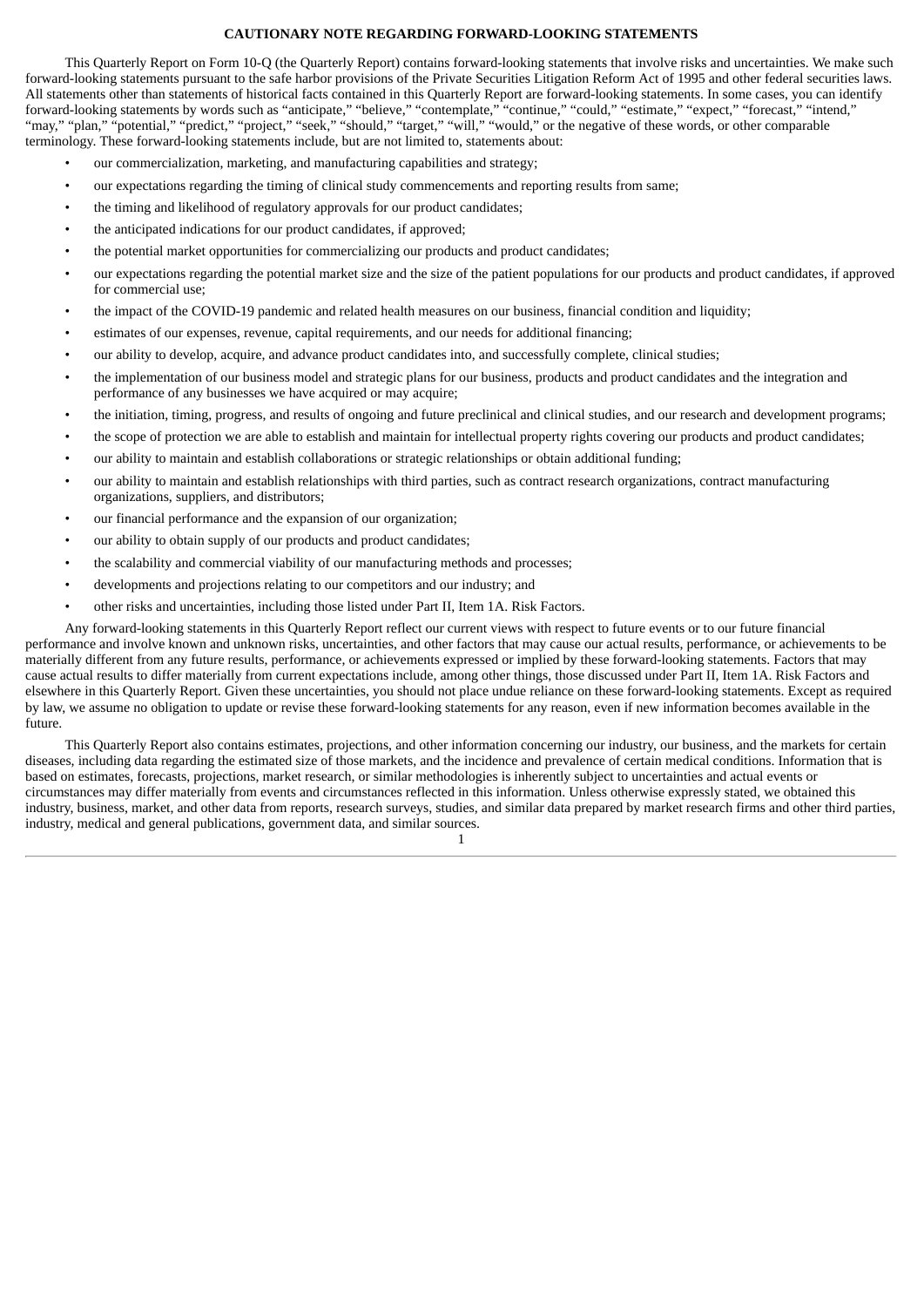<span id="page-3-2"></span><span id="page-3-1"></span><span id="page-3-0"></span>**Item 1.** *Financial Statements*

#### **ULTRAGENYX PHARMACEUTICAL INC. CONDENSED CONSOLIDATED BALANCE SHEETS (Unaudited) (In thousands, except share amounts)**

|                                                                                                               | March 31,<br>2022 |                 | December 31,<br>2021 |
|---------------------------------------------------------------------------------------------------------------|-------------------|-----------------|----------------------|
| <b>Assets</b>                                                                                                 |                   |                 |                      |
| Current assets:                                                                                               |                   |                 |                      |
| Cash and cash equivalents                                                                                     | \$<br>153,988     | $\mathfrak{s}$  | 307,584              |
| Marketable debt securities                                                                                    | 444,333           |                 | 432,612              |
| Accounts receivable, net                                                                                      | 28,369            |                 | 28,432               |
| Inventory                                                                                                     | 17,809            |                 | 16,231               |
| Prepaid expenses and other current assets                                                                     | 63,020            |                 | 71,745               |
| Total current assets                                                                                          | 707,519           |                 | 856,604              |
| Property, plant, and equipment, net                                                                           | 177,073           |                 | 141,247              |
| <b>Equity investments</b>                                                                                     | 25,596            |                 | 34,925               |
| Marketable debt securities                                                                                    | 215,526           |                 | 258,933              |
| Right-of-use assets                                                                                           | 32,699            |                 | 34,936               |
| Intangible assets, net                                                                                        | 159,992           |                 | 130,788              |
| Goodwill                                                                                                      | 44,406            |                 | 44,406               |
| Other assets                                                                                                  | 21,218            |                 | 20,558               |
| <b>Total assets</b>                                                                                           | \$<br>1,384,029   | \$              | 1,522,397            |
| <b>Liabilities and Stockholders' Equity</b>                                                                   |                   |                 |                      |
| <b>Current liabilities:</b>                                                                                   |                   |                 |                      |
| Accounts payable                                                                                              | \$<br>23,685      | \$              | 17,138               |
| <b>Accrued liabilities</b>                                                                                    | 126,356           |                 | 145,555              |
| <b>Contract liabilities</b>                                                                                   | 5,867             |                 | 7,609                |
| <b>Lease liabilities</b>                                                                                      | 11,323            |                 | 11,066               |
| Total current liabilities                                                                                     | 167,231           |                 | 181,368              |
| <b>Contract liabilities</b>                                                                                   |                   |                 | 1,467                |
| Lease liabilities                                                                                             | 28.043            |                 | 30,904               |
| Deferred tax liabilities                                                                                      | 33,306            |                 | 33,306               |
| Liability related to the sale of future royalties                                                             | 355,633           |                 | 351,786              |
| <b>Other liabilities</b>                                                                                      | 3,392             |                 | 1,005                |
| <b>Total liabilities</b>                                                                                      | 587,605           |                 | 599,836              |
| Stockholders' equity:                                                                                         |                   |                 |                      |
| Preferred stock - 25,000,000 shares authorized; nil outstanding as of March 31, 2022 and<br>December 31, 2021 |                   |                 |                      |
| Common stock - 250,000,000 shares authorized; 69,796,940 and 69,344,998 shares issued                         |                   |                 |                      |
| and outstanding as of March 31, 2022 and December 31, 2021, respectively                                      | 70                |                 | 69                   |
| Additional paid-in capital                                                                                    | 3,028,829         |                 | 2,997,497            |
| Accumulated other comprehensive loss                                                                          | (6,554)           |                 | (1,404)              |
| Accumulated deficit                                                                                           | (2,225,921)       |                 | (2,073,601)          |
| Total stockholders' equity                                                                                    | 796,424           |                 | 922,561              |
| Total liabilities and stockholders' equity                                                                    | \$<br>1,384,029   | $\overline{\$}$ | 1,522,397            |
| See accompanying notes.                                                                                       |                   |                 |                      |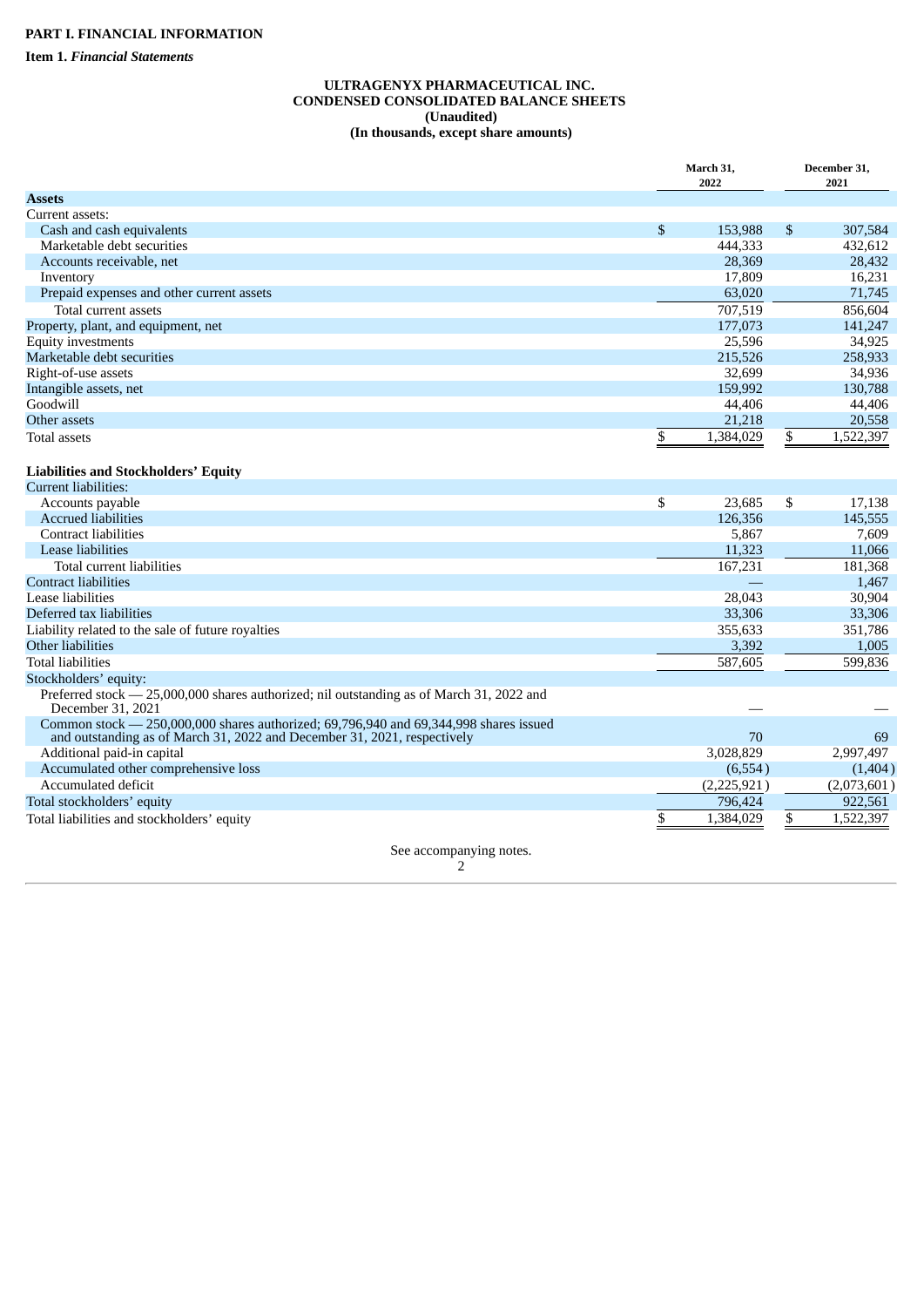#### **ULTRAGENYX PHARMACEUTICAL INC. CONDENSED CONSOLIDATED STATEMENTS OF OPERATIONS (Unaudited) (In thousands, except share and per share amounts)**

<span id="page-4-0"></span>

|                                                                                    | <b>Three Months Ended March 31.</b> |                  |
|------------------------------------------------------------------------------------|-------------------------------------|------------------|
|                                                                                    | 2022                                | 2021             |
| Revenues:                                                                          |                                     |                  |
| Collaboration and license                                                          | \$<br>48,413                        | \$<br>79,010     |
| Product sales                                                                      | 26,684                              | 16,513           |
| Non-cash collaboration royalty revenue                                             | 4,838                               | 3,872            |
| <b>Total revenues</b>                                                              | 79,935                              | 99,395           |
| Operating expenses:                                                                |                                     |                  |
| Cost of sales                                                                      | 6,100                               | 5,188            |
| Research and development                                                           | 143,155                             | 147,518          |
| Selling, general and administrative                                                | 67,312                              | 53,258           |
| Total operating expenses                                                           | 216,567                             | 205,964          |
| Loss from operations                                                               | (136, 632)                          | (106, 569)       |
| Interest income                                                                    | 494                                 | 639              |
| Change in fair value of equity investments                                         | (9,329)                             | (20,619)         |
| Non-cash interest expense on liability related to the sale of future               |                                     |                  |
| royalties                                                                          | (6,584)                             | (8, 418)         |
| Other income (expense)                                                             | 289                                 | (795)            |
| Loss before income taxes                                                           | (151,762)                           | (135,762)        |
| Provision for income taxes                                                         | (558)                               | (379)            |
| Net loss                                                                           | (152,320                            | \$<br>(136, 141) |
| Net loss per share, basic and diluted                                              | (2.19)                              | \$<br>(2.03)     |
| Weighted-average shares used in computing net loss per share,<br>basic and diluted | 69,516,668                          | 67,102,342       |
|                                                                                    |                                     |                  |

See accompanying notes.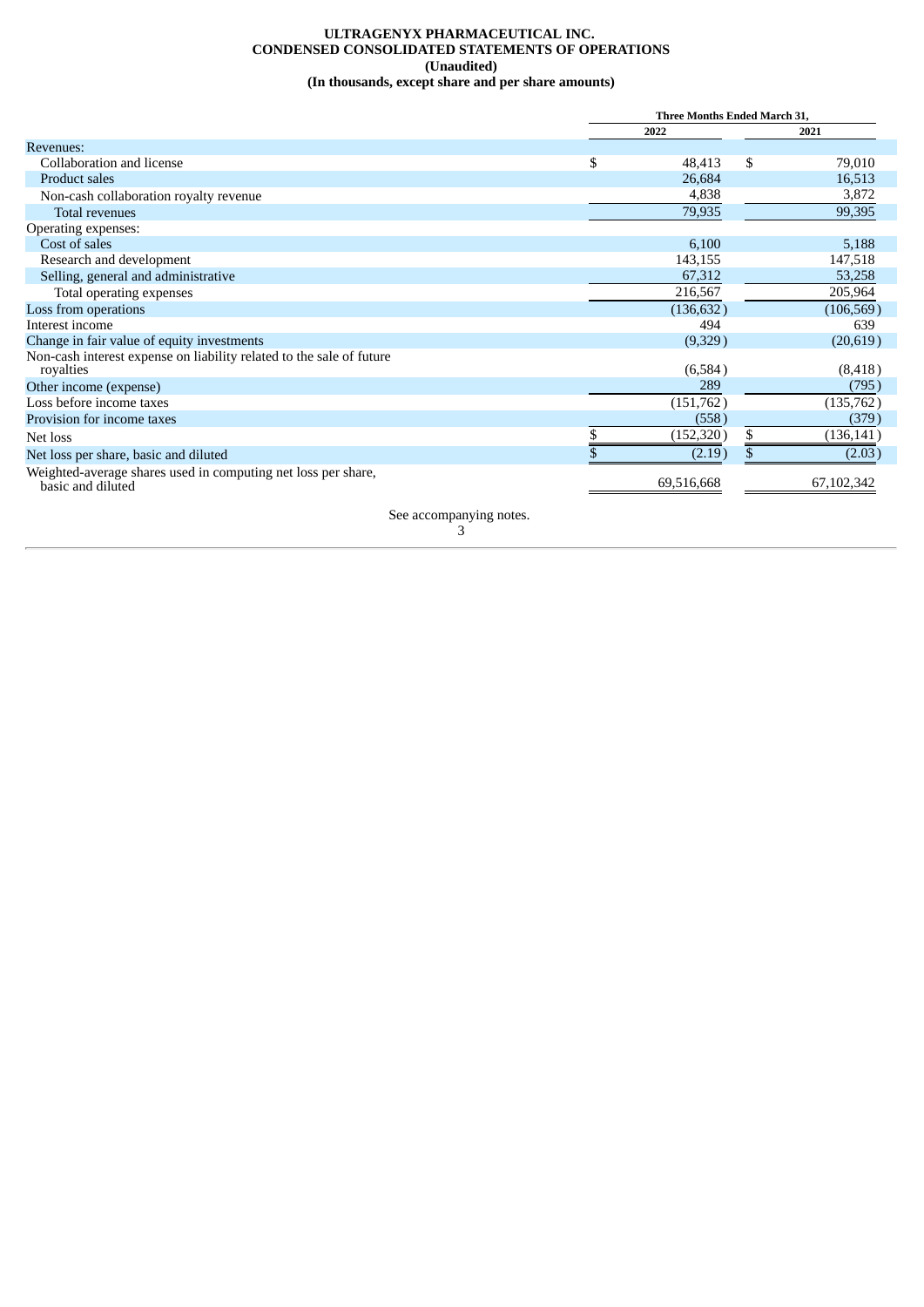#### **ULTRAGENYX PHARMACEUTICAL INC. CONDENSED CONSOLIDATED STATEMENTS OF COMPREHENSIVE LOSS (Unaudited) (In thousands)**

<span id="page-5-0"></span>

|                                                  | Three Months Ended March 31, |            |
|--------------------------------------------------|------------------------------|------------|
|                                                  | 2022                         | 2021       |
| Net loss                                         | (152,320)                    | (136, 141) |
| Other comprehensive loss:                        |                              |            |
| Foreign currency translation adjustments         | (60)                         | (285)      |
| Unrealized loss on available-for-sale securities | (5,090)                      | (348)      |
| Other comprehensive loss:                        | (5,150)                      | (633)      |
| Total comprehensive loss                         | (157, 470)                   | (136,774)  |

See accompanying notes.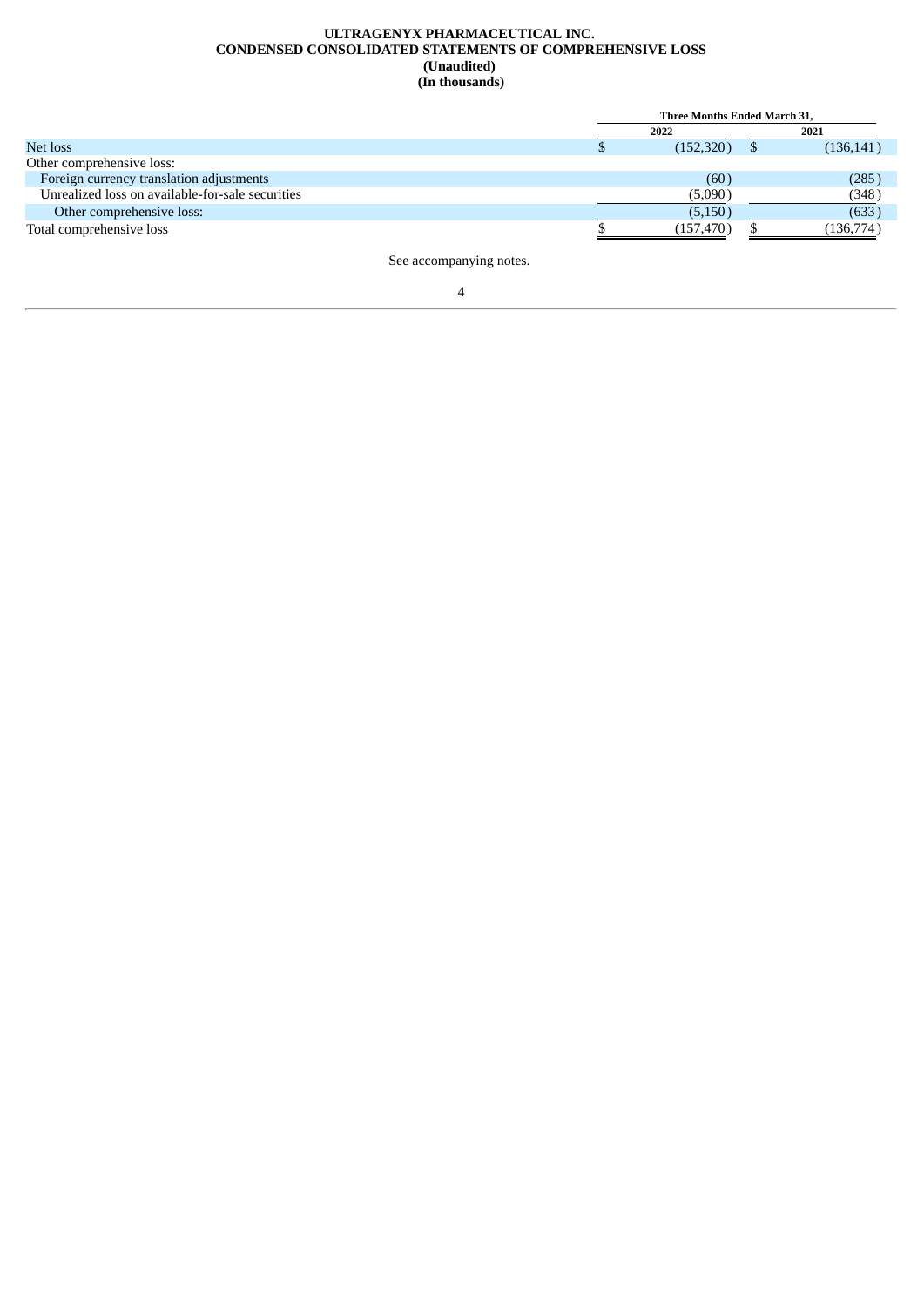#### **ULTRAGENYX PHARMACEUTICAL INC. CONDENSED CONSOLIDATED STATEMENTS OF STOCKHOLDERS' EQUITY (Unaudited) (In thousands, except share amounts)**

<span id="page-6-0"></span>

|                                                                  | <b>Common Stock</b> |        |         | <b>Additional</b><br>Paid-In |               | Accumulated<br>Other<br>Comprehensive |                | Accumulated      |               | Total<br>Stockholders' |
|------------------------------------------------------------------|---------------------|--------|---------|------------------------------|---------------|---------------------------------------|----------------|------------------|---------------|------------------------|
|                                                                  | <b>Shares</b>       | Amount | Capital |                              | Income (Loss) |                                       | <b>Deficit</b> |                  | <b>Equity</b> |                        |
| Balance as of December 31, 2021                                  | 69,344,998          | 69     |         | 2,997,497                    |               | (1,404)                               |                | $(2,073,601)$ \$ |               | 922,561                |
| Stock-based compensation                                         |                     |        |         | 29,578                       |               |                                       |                |                  |               | 29,578                 |
| Issuance of common stock under<br>equity plan awards, net of tax | 451,942             |        |         | 1,754                        |               |                                       |                |                  |               | 1,755                  |
| Other comprehensive loss                                         |                     |        |         |                              |               | (5, 150)                              |                |                  |               | (5,150)                |
| Net loss                                                         |                     |        |         |                              |               |                                       |                | (152, 320)       |               | (152, 320)             |
| Balance as of March 31, 2022                                     | 69,796,940          | 70     |         | 3,028,829                    |               | (6,554)                               |                | (2,225,921)      |               | 796,424                |

|                                                                  | <b>Common Stock</b> |  |        |  | Additional<br>Paid-In |  | Accumulated<br>Other<br>Comprehensive |  | Accumulated      |  | <b>Total</b><br>Stockholders' |
|------------------------------------------------------------------|---------------------|--|--------|--|-----------------------|--|---------------------------------------|--|------------------|--|-------------------------------|
|                                                                  | <b>Shares</b>       |  | Amount |  | Capital               |  | Income (Loss)                         |  | Deficit          |  | <b>Equity</b>                 |
| Balance as of December 31, 2020                                  | 66,818,520          |  | 67     |  | 2,773,195             |  | 689                                   |  | $(1,619,576)$ \$ |  | 1,154,375                     |
| Stock-based compensation                                         |                     |  |        |  | 24,220                |  |                                       |  |                  |  | 24,220                        |
| Issuance of common stock under<br>equity plan awards, net of tax | 620.957             |  |        |  | 12,761                |  |                                       |  |                  |  | 12,761                        |
| Other comprehensive loss                                         |                     |  |        |  |                       |  | (633)                                 |  |                  |  | (633)                         |
| Net loss                                                         |                     |  |        |  |                       |  |                                       |  | (136, 141)       |  | (136, 141)                    |
| Balance as of March 31, 2021                                     | 67,439,477          |  | 67     |  | 2,810,176             |  | 56                                    |  | (1,755,717)      |  | 1,054,582                     |

See accompanying notes. 5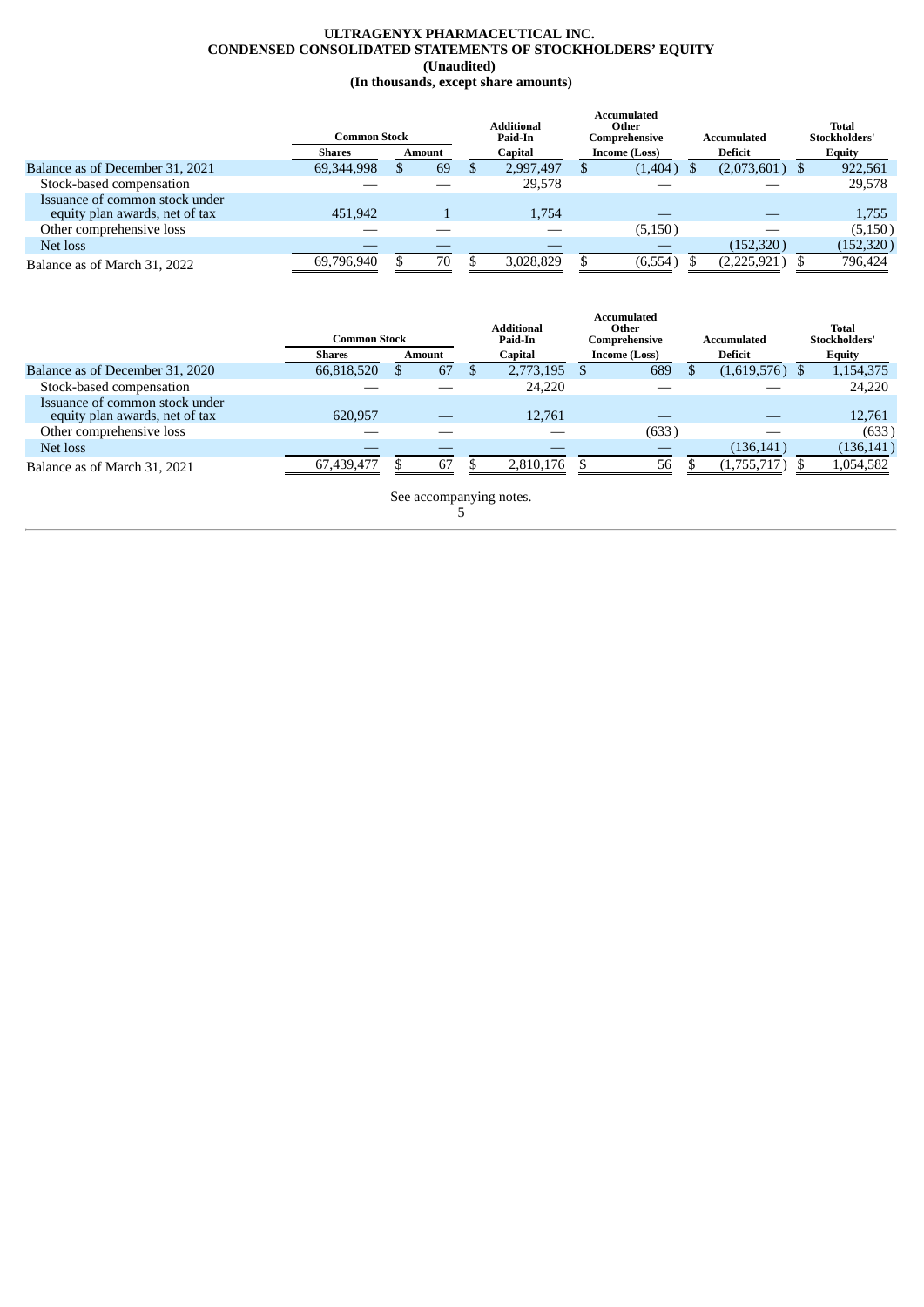#### **ULTRAGENYX PHARMACEUTICAL INC. CONDENSED CONSOLIDATED STATEMENTS OF CASH FLOWS (Unaudited) (In thousands)**

<span id="page-7-0"></span>

|                                                                                                                  | <b>Three Months Ended March 31,</b> |                  |
|------------------------------------------------------------------------------------------------------------------|-------------------------------------|------------------|
|                                                                                                                  | 2022                                | 2021             |
| <b>Operating activities:</b>                                                                                     |                                     |                  |
| Net loss                                                                                                         | \$<br>(152, 320)                    | \$<br>(136, 141) |
| Adjustments to reconcile net loss to net cash used in operating activities:                                      |                                     |                  |
| Stock-based compensation                                                                                         | 29,396                              | 24,254           |
| Amortization of premium on marketable debt securities, net                                                       | 1.894                               | 940              |
| Depreciation and amortization                                                                                    | 4,088                               | 3,367            |
| Change in fair value of equity investments                                                                       | 9,329                               | 20,619           |
| Non-cash collaboration royalty revenue                                                                           | (4,838)                             | (3,872)          |
| Non-cash interest expense on liability related to the sale of future royalties                                   | 6,584                               | 8,418            |
| Other                                                                                                            | 35                                  | 325              |
| Changes in operating assets and liabilities:                                                                     |                                     |                  |
| Accounts receivable                                                                                              | 33                                  | (1,993)          |
| Inventory                                                                                                        | (1, 475)                            | 474              |
| Prepaid expenses and other assets                                                                                | 9,126                               | (10,656)         |
| Accounts payable, accrued, and other liabilities                                                                 | (16, 164)                           | (23, 602)        |
| <b>Contract liabilities</b>                                                                                      | (3,209)                             | (41, 479)        |
| Net cash used in operating activities                                                                            | (117, 521)                          | (159, 346)       |
| <b>Investing activities:</b>                                                                                     |                                     |                  |
| Purchase of property, plant, and equipment                                                                       | (32, 184)                           | (16, 414)        |
| Purchase of marketable debt securities                                                                           | (203,710)                           | (405, 230)       |
| Proceeds from sale of marketable debt securities                                                                 | 39,422                              | 14,980           |
| Proceeds from maturities of marketable debt securities                                                           | 188,990                             | 224,240          |
| Purchase of mutual funds related to nonqualified deferred compensation plan                                      | (2,458)                             |                  |
| Payment for intangible asset                                                                                     | (30,000)                            |                  |
| Other                                                                                                            | 2,578                               |                  |
| Net cash used in investing activities                                                                            | (37, 362)                           | (182, 424)       |
| <b>Financing activities:</b>                                                                                     |                                     |                  |
| Proceeds from the issuance of common stock from equity plan awards, net                                          | 1,755                               | 12,761           |
| Other                                                                                                            | (143)                               | (112)            |
| Net cash provided by financing activities                                                                        | 1.612                               | 12.649           |
| Effect of exchange rate changes on cash                                                                          | (108)                               | (771)            |
| Net decrease in cash, cash equivalents and restricted cash                                                       | (153, 379)                          | (329, 892)       |
| Cash, cash equivalents and restricted cash at beginning of period                                                | 309,585                             | 726,294          |
| Cash, cash equivalents and restricted cash at end of period                                                      | \$<br>156,206                       | \$<br>396,402    |
|                                                                                                                  |                                     |                  |
| Supplemental disclosures of non-cash information:                                                                |                                     |                  |
| Acquired lease liabilities arising from obtaining right-of-use assets                                            | \$<br>132                           | \$               |
| Non-cash interest expense on liability related to the sale of future royalties capitalized into ending property, |                                     |                  |
| plant and equipment                                                                                              | \$<br>2,101                         | \$               |
| See accompanying notes.                                                                                          |                                     |                  |
| 6                                                                                                                |                                     |                  |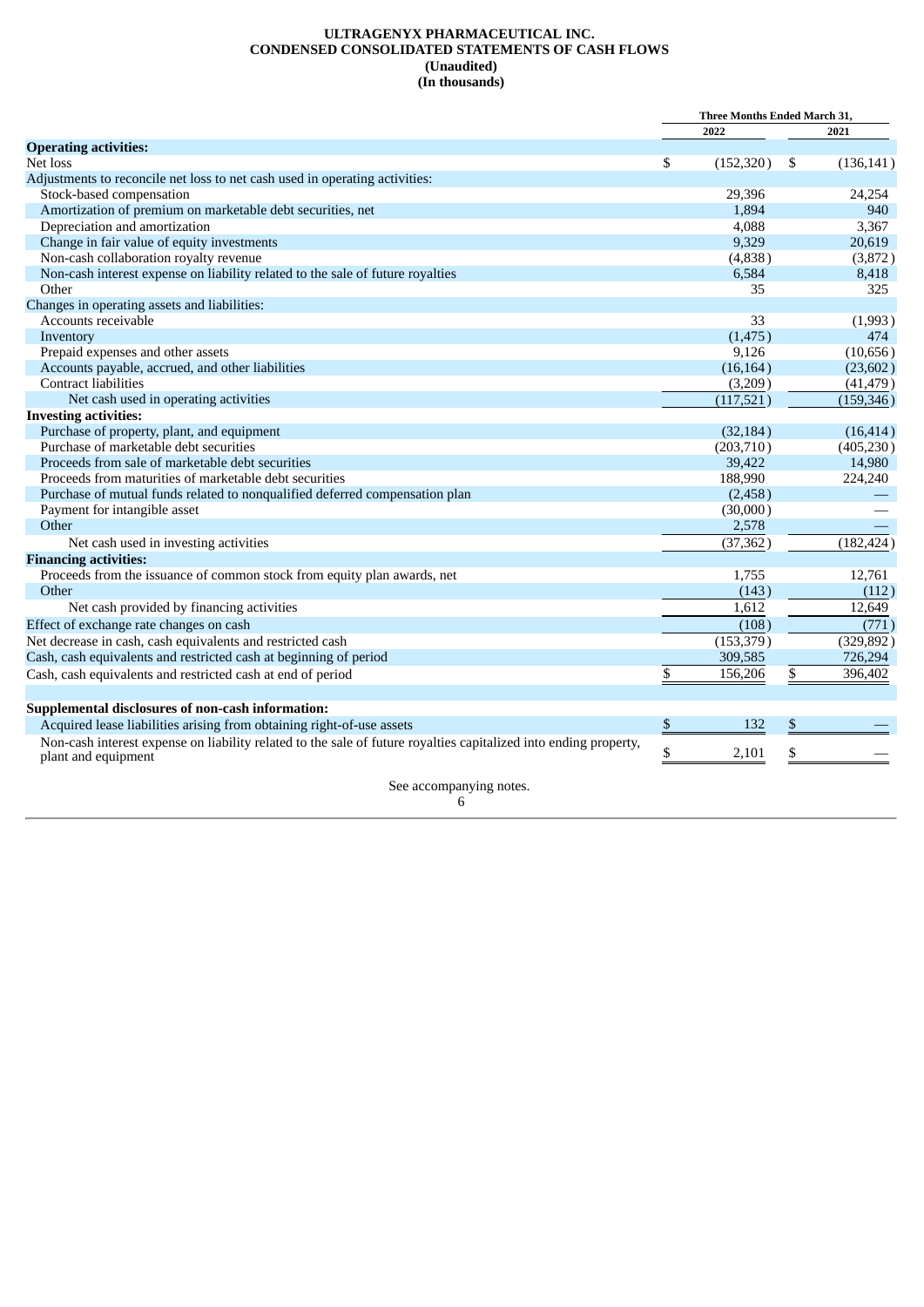## **ULTRAGENYX PHARMACEUTICAL INC.**

## **Notes to Condensed Consolidated Financial Statements**

#### <span id="page-8-0"></span>**1. Organization**

Ultragenyx Pharmaceutical Inc. (the Company) is a biopharmaceutical company incorporated in Delaware.

The Company is focused on the identification, acquisition, development, and commercialization of novel products for the treatment of serious rare and ultra-rare genetic diseases. The Company operates as one reportable segment. The Company has four commercially approved products.

Crysvita® (burosumab) is approved in the United States (U.S.) by the U.S. Food and Drug Administration (FDA) and in Canada for the treatment of X-linked hypophosphatemia (XLH) in adult and pediatric patients one year of age and older, and is approved in the European Union (EU) and the United Kingdom, for the treatment of XLH with radiographic evidence of bone disease in children one year of age and older, adolescents, and adults. In Brazil, Colombia, and Mexico, Crysvita is approved for treatment of XLH in adult and pediatric patients one year of age and older. Crysvita is also approved in the U.S. by the FDA for the treatment of fibroblast growth factor 23 (FGF23)-related hypophosphatemia in tumor-induced osteomalacia (TIO), associated with phosphaturic mesenchymal tumors that cannot be curatively resected or localized in adults and pediatric patients 2 years of age and older.

Mepsevii® (vestronidase alfa) is approved by the FDA as the first medicine for the treatment of children and adults with mucopolysaccharidosis VII (MPS VII), also known as Sly syndrome. In the European Union and the United Kingdom, Mepsevii is approved under exceptional circumstances for patients of all ages for the treatment of non-neurological manifestations of MPS VII. In Brazil, Mepsevii is approved for the treatment of MPS VII for patients of all ages.

Dojolvi® (triheptanoin) is approved in the U.S., Canada, and Brazil for the treatment of pediatric and adult patients severely affected by long-chain fatty acid oxidation disorders (LC-FAOD).

On January 7, 2022, the Company announced a collaboration with Regeneron Pharmaceuticals (Regeneron) to commercialize Evkeeza® (evinacumab) outside of the U.S. Evkeeza is approved in the U.S. and the European Economic Area (EEA) for the treatment of homozygous familial hypercholesterolemia (HoFH).

In addition to the approved products, the Company has the following ongoing clinical development programs:

- DTX401 is an adeno-associated virus 8 (AAV8) gene therapy product candidate for the treatment of patients with glycogen storage disease type Ia (GSDIa);
- DTX301 is an AAV8 gene therapy product candidate in development for the treatment of patients with ornithine transcarbamylase (OTC) deficiency, the most common urea cycle disorder;
- UX143 (setrusumab), which is subject to the Company's collaboration agreement with Mereo BioPharma 3 (Mereo), is a fully human monoclonal antibody that inhibits sclerostin, a protein that acts on a key bone-signaling pathway and inhibits the activity of bone-forming cells for the treatment of patients with osteogenesis imperfect (OI);
- GTX-102 is an antisense oligonucleotide (ASO), which the Company is collaborating on the development with GeneTx Biotherapeutics LLC (GeneTx) for the treatment of Angelman syndrome, a debilitating and rare neurogenetic disorder caused by loss-of-function of the maternally inherited allele of the UBE3A gene;
- UX701 is an AAV type 9 gene therapy designed to deliver stable expression of a truncated version of the ATP7B copper transporter following a single intravenous infusion to improve copper distribution and excretion from the body and reverse pathological findings of Wilson liver disease; and
- UX053 is a messenger RNA (mRNA) product candidate designed for the treatment of patients with Glycogen Storage Disease Type III (GSDIII), a disease caused by a glycogen debranching enzyme (AGL) deficiency that results in glycogen accumulation in the liver and muscle.

The Company has sustained operating losses and expects such annual losses to continue over the next several years. The Company's ultimate success depends on the outcome of its research and development and commercialization activities, for which it expects to incur additional losses in the future. Management recognizes that the Company will likely need to raise additional capital to fully implement its business plans. Through March 31, 2022, the Company has relied primarily on its sale of equity securities, its revenues from commercial products, its sale of future royalties, and strategic collaboration arrangements to finance its operations.

The Company will likely raise additional capital through the issuance of equity, borrowings, or strategic alliances with partner companies. However, if such financing is not available at adequate levels, the Company would need to reevaluate its operating plans.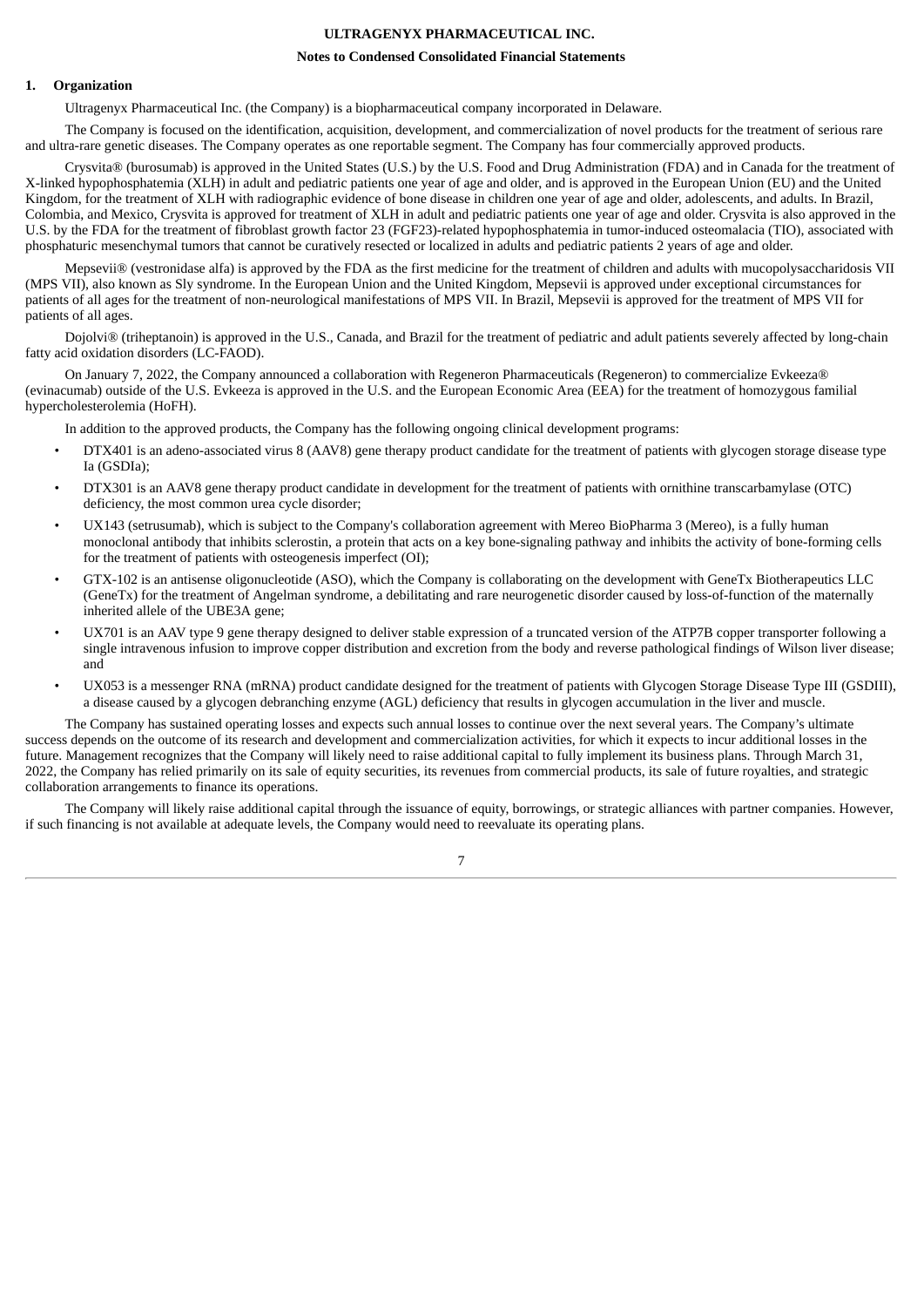## **2. Summary of Significant Accounting Policies**

#### **Basis of Presentation**

The accompanying unaudited Condensed Consolidated Financial Statements include the accounts of the Company and its wholly-owned subsidiaries and have been prepared in accordance with U.S. generally accepted accounting principles (GAAP) for interim financial information and in accordance with the instructions to Form 10-Q and Rule 10-01 of Regulation S-X. Accordingly, they do not include all of the information and footnotes required by GAAP for complete financial statements. The unaudited interim Condensed Consolidated Financial Statements have been prepared on the same basis as the annual financial statements. In the opinion of management, the accompanying unaudited Condensed Consolidated Financial Statements reflect all adjustments (consisting only of normal recurring adjustments) considered necessary for a fair presentation. These financial statements should be read in conjunction with the audited financial statements and notes thereto for the preceding fiscal year contained in the Company's Annual Report on Form 10-K filed on February 15, 2022 (Annual Report) with the United States Securities and Exchange Commission (the SEC).

The results of operations for the three months ended March 31, 2022 are not necessarily indicative of the results to be expected for the year ending December 31, 2022. The Condensed Consolidated Balance Sheet as of December 31, 2021 has been derived from audited financial statements at that date, but does not include all of the information required by GAAP for complete financial statements.

#### **Use of Estimates**

The accompanying Condensed Consolidated Financial Statements have been prepared in accordance with GAAP. The preparation of the Condensed Consolidated Financial Statements in conformity with GAAP requires management to make estimates and assumptions that affect the reported amounts of assets and liabilities, disclosure of contingent liabilities and the reported amounts of expenses in the Condensed Consolidated Financial Statements and the accompanying notes. On an ongoing basis, management evaluates its estimates, including those related to clinical trial accruals, fair value of assets and liabilities, income taxes, stock-based compensation, revenue recognition, and the liability related to the sale of future royalties. Management bases its estimates on historical experience and on various other market-specific and relevant assumptions that management believes to be reasonable under the circumstances. Actual results could differ from those estimates.

#### **Cash, Cash Equivalents and Restricted Cash**

Restricted cash primarily consists of money market accounts used as collateral for the Company's obligations under its facility leases and the gene therapy building construction project. The following table provides a reconciliation of cash, cash equivalents, and restricted cash reported within the Condensed Consolidated Balance Sheets that sum to the total of the same such amounts shown in the Condensed Consolidated Statement of Cash Flows (in thousands):

|                                                                                         | March 31. |      |         |
|-----------------------------------------------------------------------------------------|-----------|------|---------|
|                                                                                         | 2022      |      | 2021    |
| Cash and cash equivalents                                                               | 153,988   | - SS | 383,794 |
| Restricted cash included in prepaid expenses and<br>other current assets                | 217       |      | 10,687  |
| Restricted cash included in other assets                                                | 2,001     |      | 1,921   |
| Total cash, cash equivalents, and restricted cash shown in the statements of cash flows | 156,206   |      | 396,402 |

#### **Credit Losses**

The Company is exposed to credit losses primarily through receivables from customers and collaborators and through its available-for-sale debt securities. For trade receivables and other instruments, the Company uses a forward-looking expected loss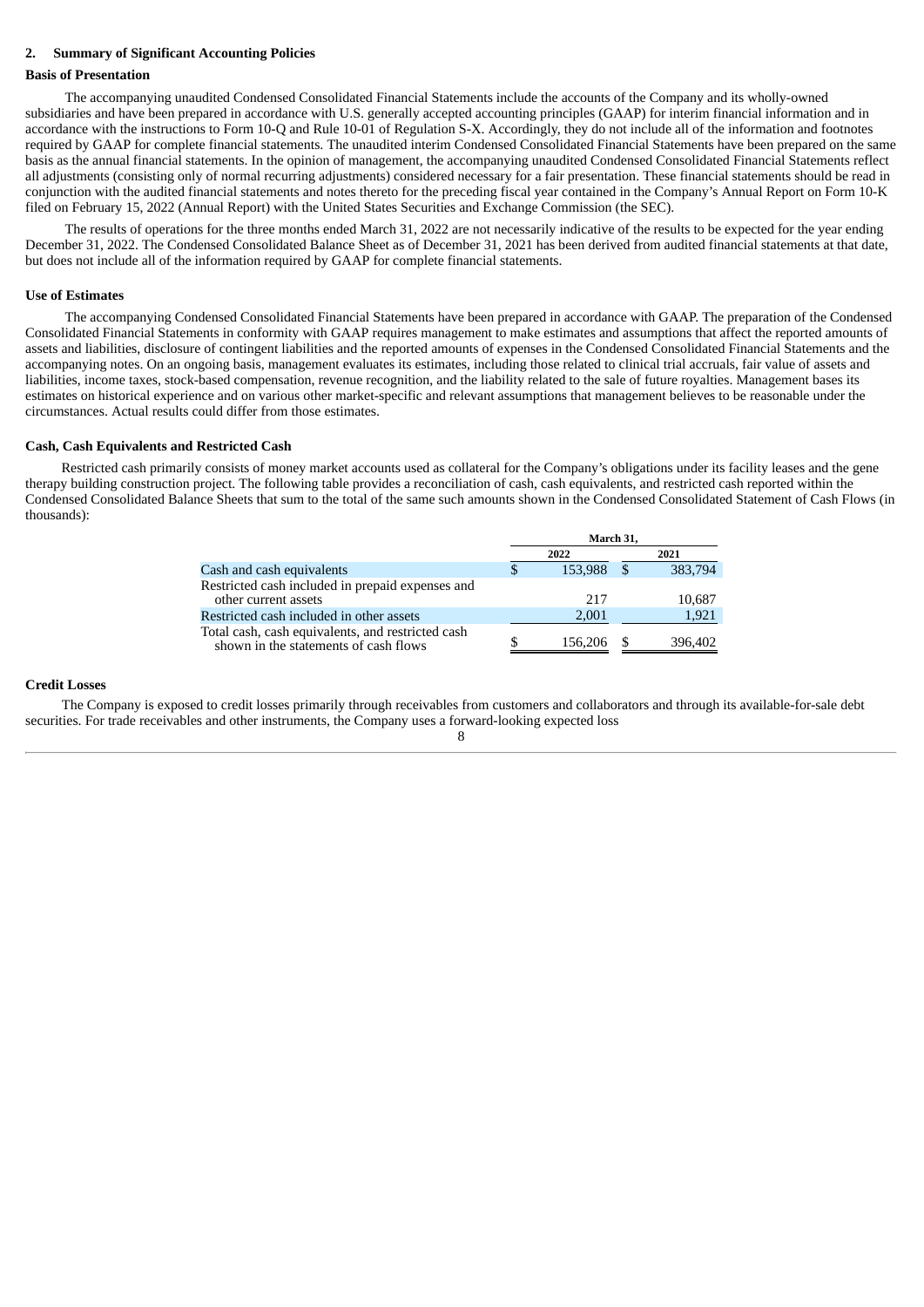model that generally results in the earlier recognition of allowances for losses. For available-for-sale debt securities with unrealized losses, the losses are recognized as allowances rather than as reductions in the amortized cost of the securities.

The Company's expected loss allowance methodology for the receivables is developed using historical collection experience, current and future economic market conditions, a review of the current aging status and financial condition of the entities. Specific allowance amounts are established to record the appropriate allowance for customers that have a higher probability of default. Balances are written off when determined to be uncollectible. The Company's expected loss allowance methodology for the debt securities is developed by reviewing the extent of the unrealized loss, the size, term, geographical location, and industry of the issuer, the issuers' credit ratings and any changes in those ratings, as well as reviewing current and future economic market conditions and the issuers' current status and financial condition. There were no material credit losses recorded for receivables and available-for-sale debt securities for the three months ended March 31, 2022 and 2021.

## **Revenue Recognition**

#### *Collaboration and license revenue*

The Company has certain license and collaboration agreements that are within the scope of Accounting Standards Codification (ASC) 808, *Collaborative Agreements*, which provides guidance on the presentation and disclosure of collaborative arrangements. Generally, the classification of the transactions under the collaborative arrangements is determined based on the nature of contractual terms of the arrangement, along with the nature of the operations of the participants. The Company records its share of collaboration revenue, net of transfer pricing related to net sales in the period in which such sales occur, if the Company is considered as an agent in the arrangement. The Company is considered an agent when the collaboration partner controls the product before transfer to the customers and has the ability to direct the use of and obtain substantially all of the remaining benefits from the product. Funding received related to research and development services and commercialization costs is generally classified as a reduction of research and development expenses and selling, general and administrative expenses, respectively, in the Condensed Consolidated Statement of Operations, because the provision of such services for collaborative partners are not considered to be part of the Company's ongoing major or central operations.

In order to record collaboration revenue, the Company utilizes certain information from its collaboration partners, including revenue from the sale of the product, associated reserves on revenue, and costs incurred for development and sales activities. For the periods covered in the financial statements presented, there have been no material changes to prior period estimates of revenues and expenses.

The Company sold the right to receive certain royalty payments from net sales of Crysvita to RPI Finance Trust (RPI), an affiliate of Royalty Pharma, as further described in Note 7. The Company records the royalty revenue from the net sales of Crysvita in the applicable European territories on a prospective basis as non-cash royalty revenue in the Condensed Consolidated Statements of Operations over the term of the arrangement.

The terms of the Company's collaboration and license agreements may contain multiple performance obligations, which may include licenses and research and development activities. The Company evaluates these agreements under ASC 606, *Revenue from Contracts with Customers* (ASC 606), to determine the distinct performance obligations. The Company analogizes to ASC 606 for the accounting for distinct performance obligations for which there is a customer relationship. Prior to recognizing revenue, the Company makes estimates of the transaction price, including variable consideration that is subject to a constraint. Amounts of variable consideration are included in the transaction price to the extent that it is probable that a significant reversal in the amount of cumulative revenue recognized will not occur and when the uncertainty associated with the variable consideration is subsequently resolved. Total consideration may include nonrefundable upfront license fees, payments for research and development activities, reimbursement of certain third-party costs, payments based upon the achievement of specified milestones, and royalty payments based on product sales derived from the collaboration.

If there are multiple distinct performance obligations, the Company allocates the transaction price to each distinct performance obligation based on its relative standalone selling price. The standalone selling price is generally determined based on the prices charged to customers or using expected costplus margin. The Company estimates the efforts needed to complete the performance obligations and recognizes revenue by measuring the progress towards complete satisfaction of the performance obligations using input measures.

#### *Product sales*

The Company sells its approved products through a limited number of distributors. Under ASC 606, revenue from product sales is recognized at the point in time when the delivery is made and when title and risk of loss transfers to these distributors. The Company also recognizes revenue from sales of certain products on a "named patient" basis, which are allowed in certain countries prior to the commercial approval of the product. Prior to recognizing revenue, the Company makes estimates of the transaction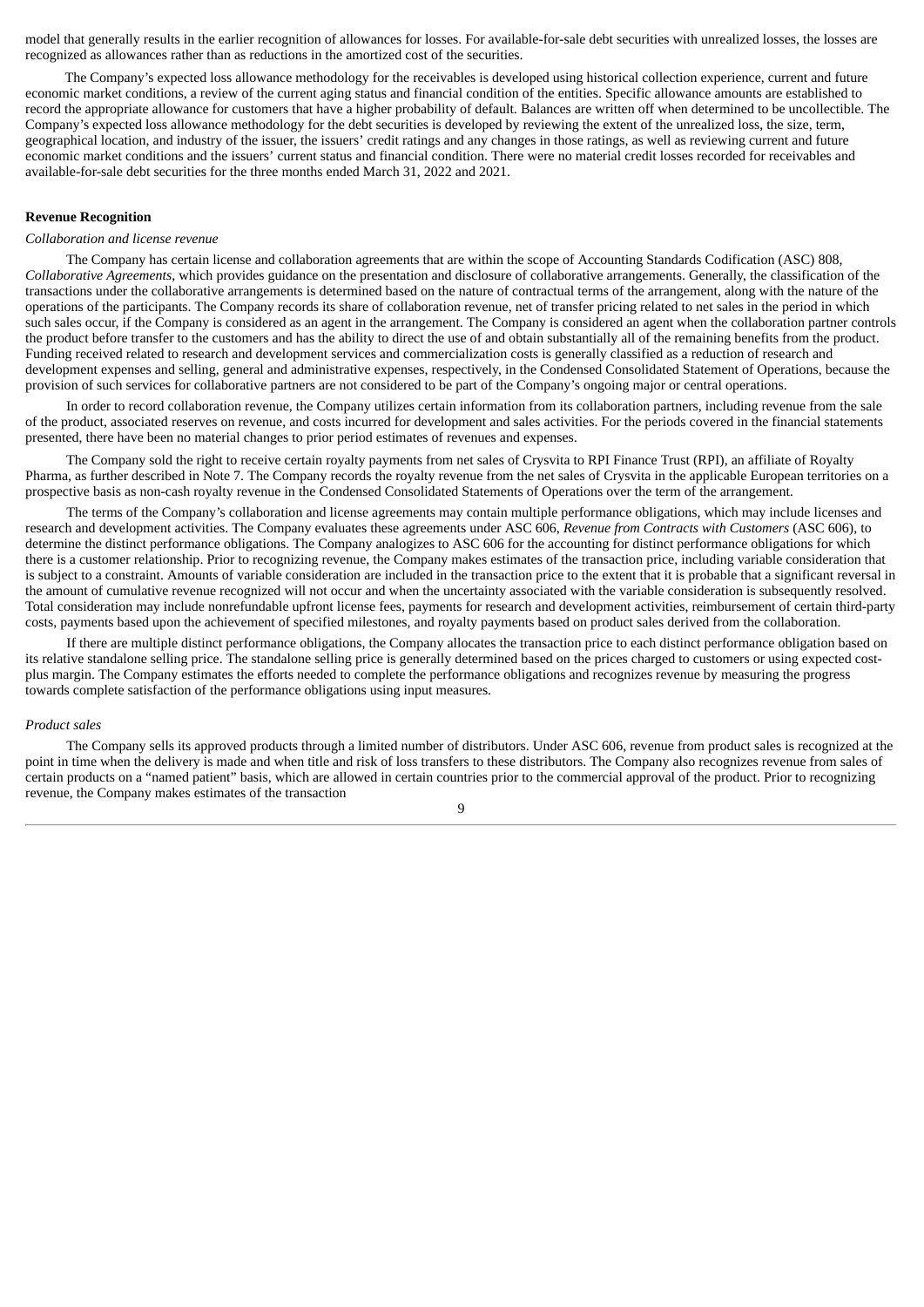price, including any variable consideration that is subject to a constraint. Amounts of variable consideration are included in the transaction price to the extent that it is probable that a significant reversal in the amount of cumulative revenue recognized will not occur and when the uncertainty associated with the variable consideration is subsequently resolved. Product sales are recorded net of estimated government-mandated rebates and chargebacks, estimated product returns, and other deductions.

Provisions for returns and other adjustments are provided for in the period the related revenue is recorded, as estimated by management. These reserves are based on estimates of the amounts earned or to be claimed on the related sales and are reviewed periodically and adjusted as necessary. The Company's estimates of government mandated rebates, chargebacks, estimated product returns, and other deductions depends on the identification of key customer contract terms and conditions, as well as estimates of sales volumes to different classes of payors. If actual results vary, the Company may need to adjust these estimates, which could have an effect on earnings in the period of the adjustment.

## **3. Financial Instruments**

Financial assets and liabilities are recorded at fair value. The carrying amount of certain financial instruments, including cash and cash equivalents, accounts receivable, accounts payable and accrued liabilities approximate fair value due to their relatively short maturities. Assets and liabilities recorded at fair value on a recurring basis in the balance sheets are categorized based upon the level of judgment associated with the inputs used to measure their fair values. Fair value is defined as the exchange price that would be received for an asset or an exit price that would be paid to transfer a liability in the principal or most advantageous market for the asset or liability in an orderly transaction between market participants on the measurement date. The authoritative guidance on fair value measurements establishes a three-tier fair value hierarchy for disclosure of fair value measurements as follows:

*Level 1*—Inputs are unadjusted, quoted prices in active markets for identical assets or liabilities at the measurement date;

*Level 2*—Inputs are observable, unadjusted quoted prices in active markets for similar assets or liabilities, unadjusted quoted prices for identical or similar assets or liabilities in markets that are not active, or other inputs that are observable or can be corroborated by observable market data for substantially the full term of the related assets or liabilities; and

*Level 3*—Unobservable inputs that are significant to the measurement of the fair value of the assets or liabilities that are supported by little or no market data.

The Company determines the fair value of its equity investments in Arcturus Therapeutics Holdings Inc. (Arcturus) and Solid Biosciences Inc. (Solid) by using the quoted market prices, which are Level 1 fair value measurements.

The following tables set forth the fair value of the Company's financial assets remeasured on a recurring basis based on the three-tier fair value hierarchy (in thousands):

| March 31, 2022 |         |    |         |    |  |                |         |  |  |
|----------------|---------|----|---------|----|--|----------------|---------|--|--|
|                | Level 1 |    | Level 2 |    |  | Total          |         |  |  |
| .n             | 113,600 | £. |         | S  |  | £.             | 113,600 |  |  |
|                |         |    | 27,101  |    |  |                | 27,101  |  |  |
|                |         |    | 384,474 |    |  |                | 384,474 |  |  |
|                |         |    | 120.685 |    |  |                | 120,685 |  |  |
|                |         |    | 12,875  |    |  |                | 12,875  |  |  |
|                | 7,172   |    | 106,344 |    |  |                | 113,516 |  |  |
|                |         |    | 19,328  |    |  |                | 19,328  |  |  |
|                | 22,871  |    |         |    |  |                | 22,871  |  |  |
|                |         |    | 3,400   |    |  |                | 3,400   |  |  |
|                | 143,643 |    | 674,207 | \$ |  |                | 817,850 |  |  |
|                |         |    |         |    |  | <b>Level 3</b> |         |  |  |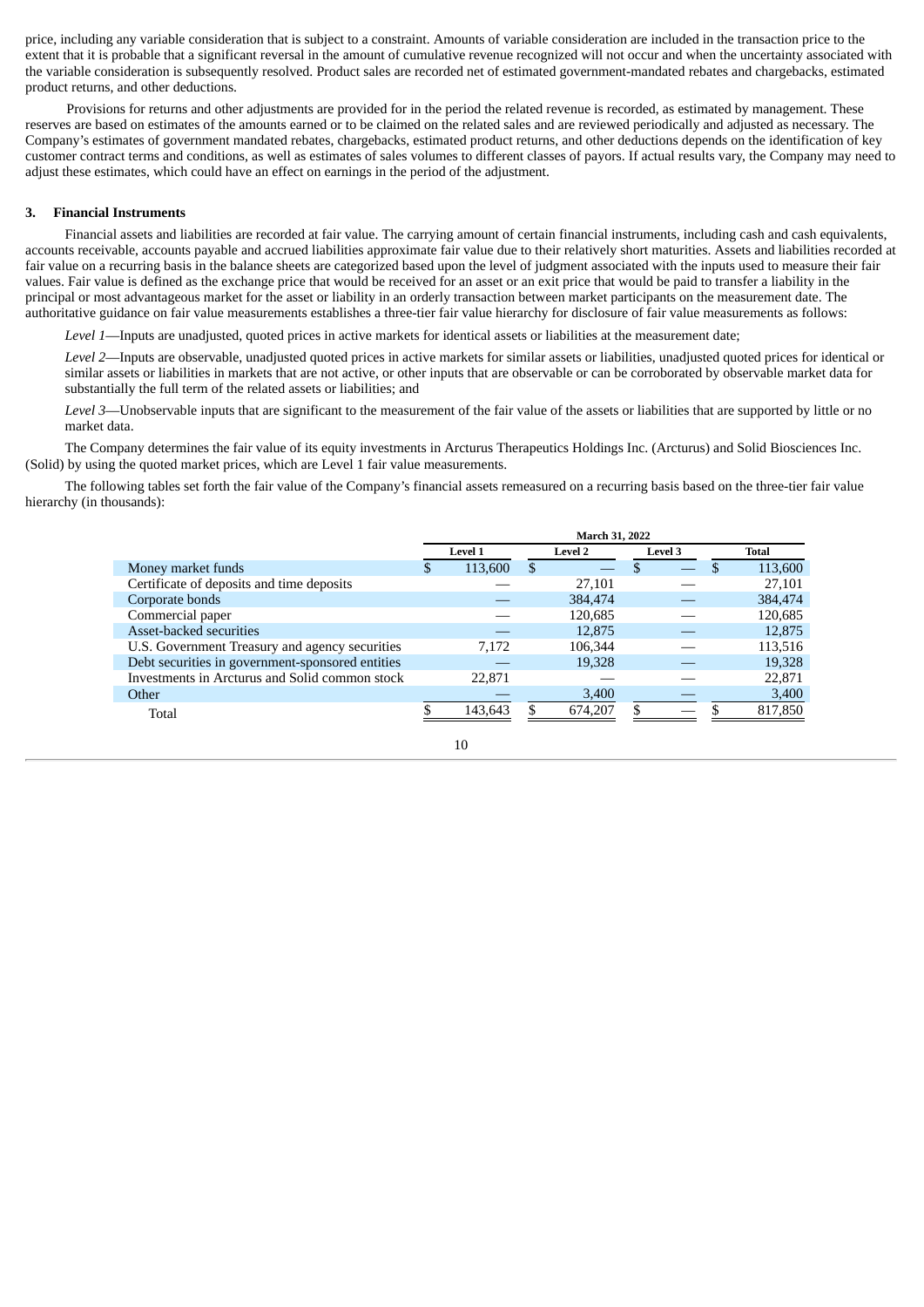|                                                  | <b>December 31, 2021</b> |         |   |                |   |         |              |           |  |  |
|--------------------------------------------------|--------------------------|---------|---|----------------|---|---------|--------------|-----------|--|--|
|                                                  |                          | Level 1 |   | <b>Level 2</b> |   | Level 3 | <b>Total</b> |           |  |  |
| Money market funds                               | S.                       | 266,765 | S |                |   |         | -S           | 266,765   |  |  |
| Certificate of deposits and time deposits        |                          |         |   | 16,000         |   |         |              | 16,000    |  |  |
| Corporate bonds                                  |                          |         |   | 349,691        |   |         |              | 349,691   |  |  |
| Commercial paper                                 |                          |         |   | 187,624        |   |         |              | 187,624   |  |  |
| Asset-backed securities                          |                          |         |   | 41,245         |   |         |              | 41,245    |  |  |
| U.S. Government Treasury and agency securities   |                          |         |   | 87,435         |   |         |              | 87,435    |  |  |
| Debt securities in government-sponsored entities |                          |         |   | 19,549         |   |         |              | 19,549    |  |  |
| Investments in Arcturus and Solid common stock   |                          | 32,200  |   |                |   |         |              | 32,200    |  |  |
| Other                                            |                          |         |   | 942            |   |         |              | 942       |  |  |
| Total                                            |                          | 298.965 |   | 702,486        | Я |         |              | 1,001,451 |  |  |

## **4. Balance Sheet Components**

## **Cash Equivalents and Investments**

The fair values of cash equivalents and investments classified as available-for-sale securities consisted of the following (in thousands):

|                                                  |   | March 31, 2022           |   |       |  |          |  |                                       |
|--------------------------------------------------|---|--------------------------|---|-------|--|----------|--|---------------------------------------|
|                                                  |   | <b>Gross Unrealized</b>  |   |       |  |          |  |                                       |
|                                                  |   | <b>Amortized</b><br>Cost |   | Gains |  | Losses   |  | <b>Estimated</b><br><b>Fair Value</b> |
| Money market funds                               | S | 113,600                  | S |       |  |          |  | 113,600                               |
| Certificates of deposit and time deposits        |   | 27,101                   |   |       |  |          |  | 27,101                                |
| Corporate bonds                                  |   | 389,619                  |   |       |  | (5, 146) |  | 384,474                               |
| Commercial paper                                 |   | 120,686                  |   |       |  | (1)      |  | 120,685                               |
| Asset-backed securities                          |   | 12.924                   |   |       |  | (49)     |  | 12,875                                |
| U.S. Government Treasury and agency securities   |   | 114,445                  |   | 29    |  | (958)    |  | 113,516                               |
| Debt securities in government-sponsored entities |   | 19,577                   |   |       |  | (249)    |  | 19,328                                |
| Total                                            |   | 797,952                  |   | 30    |  | (6, 403) |  | 791,579                               |

|                                                  | <b>December 31, 2021</b> |                   |    |                         |  |         |  |                                       |
|--------------------------------------------------|--------------------------|-------------------|----|-------------------------|--|---------|--|---------------------------------------|
|                                                  |                          |                   |    | <b>Gross Unrealized</b> |  |         |  |                                       |
|                                                  |                          | Amortized<br>Cost |    | Gains                   |  | Losses  |  | <b>Estimated</b><br><b>Fair Value</b> |
| Money market funds                               | S.                       | 266,765           | \$ |                         |  |         |  | 266,765                               |
| Certificates of deposit and time deposits        |                          | 16.000            |    |                         |  |         |  | 16,000                                |
| Corporate bonds                                  |                          | 350,667           |    | 3                       |  | (979)   |  | 349,691                               |
| Commercial paper                                 |                          | 187,624           |    |                         |  |         |  | 187,624                               |
| Asset-backed securities                          |                          | 41,282            |    |                         |  | (38)    |  | 41,245                                |
| U.S. Government Treasury and agency securities   |                          | 87,642            |    |                         |  | (208)   |  | 87,435                                |
| Debt securities in government-sponsored entities |                          | 19,612            |    |                         |  | (63)    |  | 19,549                                |
| Total                                            |                          | 969,592           |    | 5                       |  | (1,288) |  | 968,309                               |

At March 31, 2022, the remaining contractual maturities of available-for-sale securities were less than three years. There have been no significant realized gains or losses on available-for-sale securities for the three months ended March 31, 2022 and 2021. The unrealized losses on the Company's investments in marketable debt securities were caused by interest rate increases. The contractual terms of these investments do not permit the issuers to settle the securities at a price less than the par value.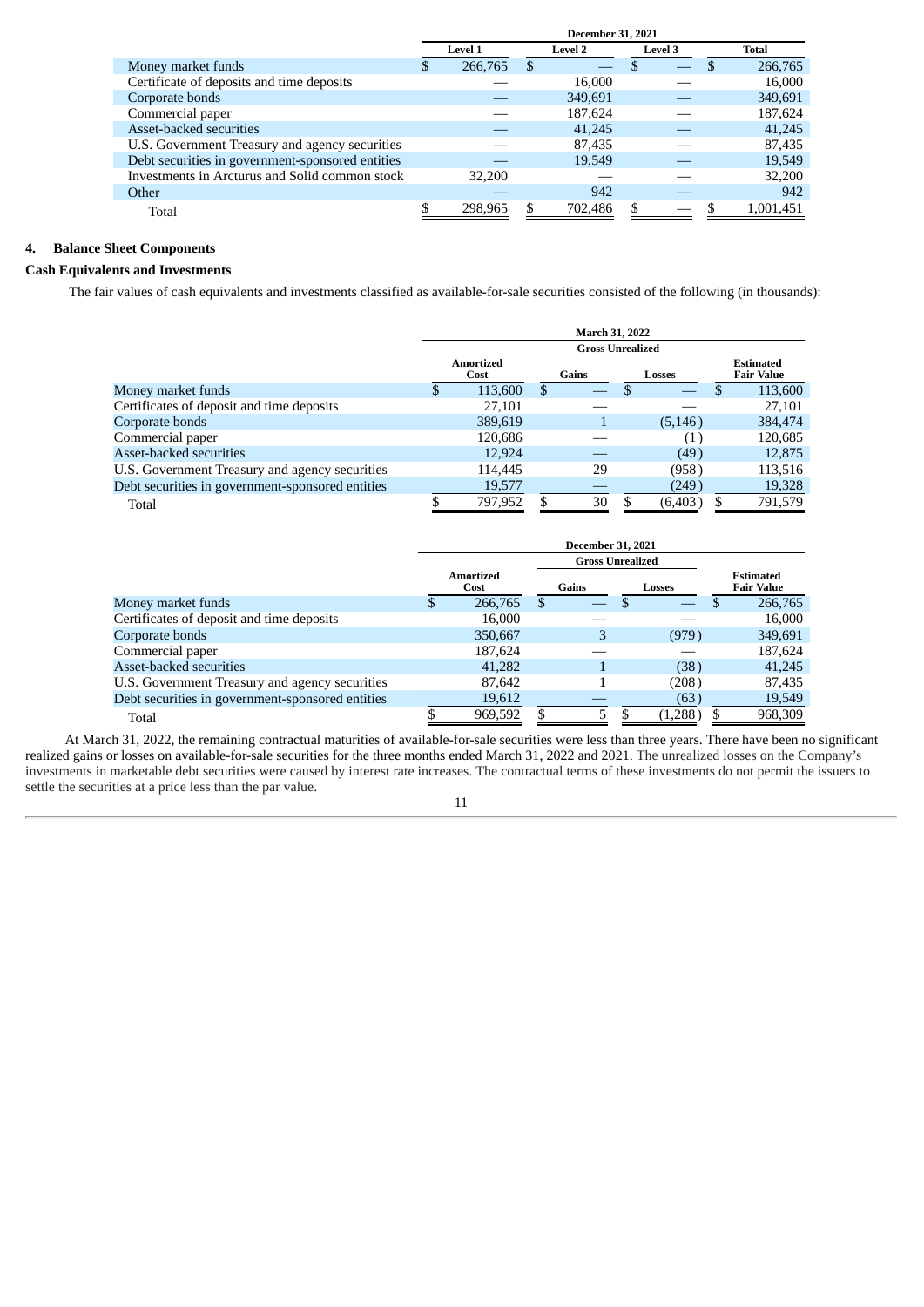Accordingly, it is expected that the securities would not be settled at a price less than the amortized cost basis of these investments. The Company does not intend to sell the investments and it is not more likely than not that the Company will be required to sell the investments before recovery of their amortized cost basis. All marketable securities with unrealized losses at March 31, 2022 have been in a loss position for less than twelve months.

## **Inventory**

Inventory consists of the following (in thousands):

|                 | March 31, |    | December 31, |  |
|-----------------|-----------|----|--------------|--|
|                 | 2022      |    | 2021         |  |
| Work-in-process | 11,989    |    | 10,504       |  |
| Finished goods  | 5,820     |    | 5,727        |  |
| Total inventory | 17,809    | ۰D | 16,231       |  |

## **Accrued Liabilities**

Accrued liabilities consist of the following (in thousands):

|                                                      | March 31, |  | December 31, |
|------------------------------------------------------|-----------|--|--------------|
|                                                      | 2022      |  | 2021         |
| Research, clinical study, and manufacturing expenses | 40,092    |  | 40,880       |
| Payroll and related expenses                         | 41.638    |  | 62.591       |
| Other                                                | 44,626    |  | 42,084       |
| Total accrued liabilities                            | 126.356   |  | 145.555      |

## **5. Revenue**

The following table disaggregates total revenues from customers (in thousands):

|                                                              | <b>Three Months Ended</b><br>March 31, |    |        |  |  |
|--------------------------------------------------------------|----------------------------------------|----|--------|--|--|
|                                                              | 2022                                   |    | 2021   |  |  |
| Collaboration and license revenue:                           |                                        |    |        |  |  |
| Crysvita collaboration revenue in profit-<br>share territory | \$<br>45,164                           | S  | 36,260 |  |  |
| Daiichi Sankyo                                               | 3,249                                  |    | 42,750 |  |  |
| Total collaboration and license revenue                      | 48,413                                 |    | 79,010 |  |  |
| Product sales:                                               |                                        |    |        |  |  |
| Crysvita                                                     | 9,394                                  |    | 5,872  |  |  |
| Mepsevii                                                     | 4,861                                  |    | 3,607  |  |  |
| Dojolvi                                                      | 12,429                                 |    | 7,034  |  |  |
| Total product sales                                          | 26,684                                 |    | 16,513 |  |  |
| Crysvita non-cash collaboration royalty<br>revenue           | 4,838                                  |    | 3,872  |  |  |
| Total revenues                                               | 79,935                                 | \$ | 99,395 |  |  |

The following table disaggregates total revenues based on geographic location (in thousands):

|                      |   | <b>Three Months Ended</b><br>March 31, |    |        |  |  |  |
|----------------------|---|----------------------------------------|----|--------|--|--|--|
|                      |   | 2022                                   |    | 2021   |  |  |  |
| U.S. and Canada      | Φ | 61,917                                 | ۰D | 87,742 |  |  |  |
| Europe               |   | 8,227                                  |    | 5,637  |  |  |  |
| <b>Latin America</b> |   | 9,791                                  |    | 6,016  |  |  |  |
| Total revenues       |   | 79,935                                 |    | 99,395 |  |  |  |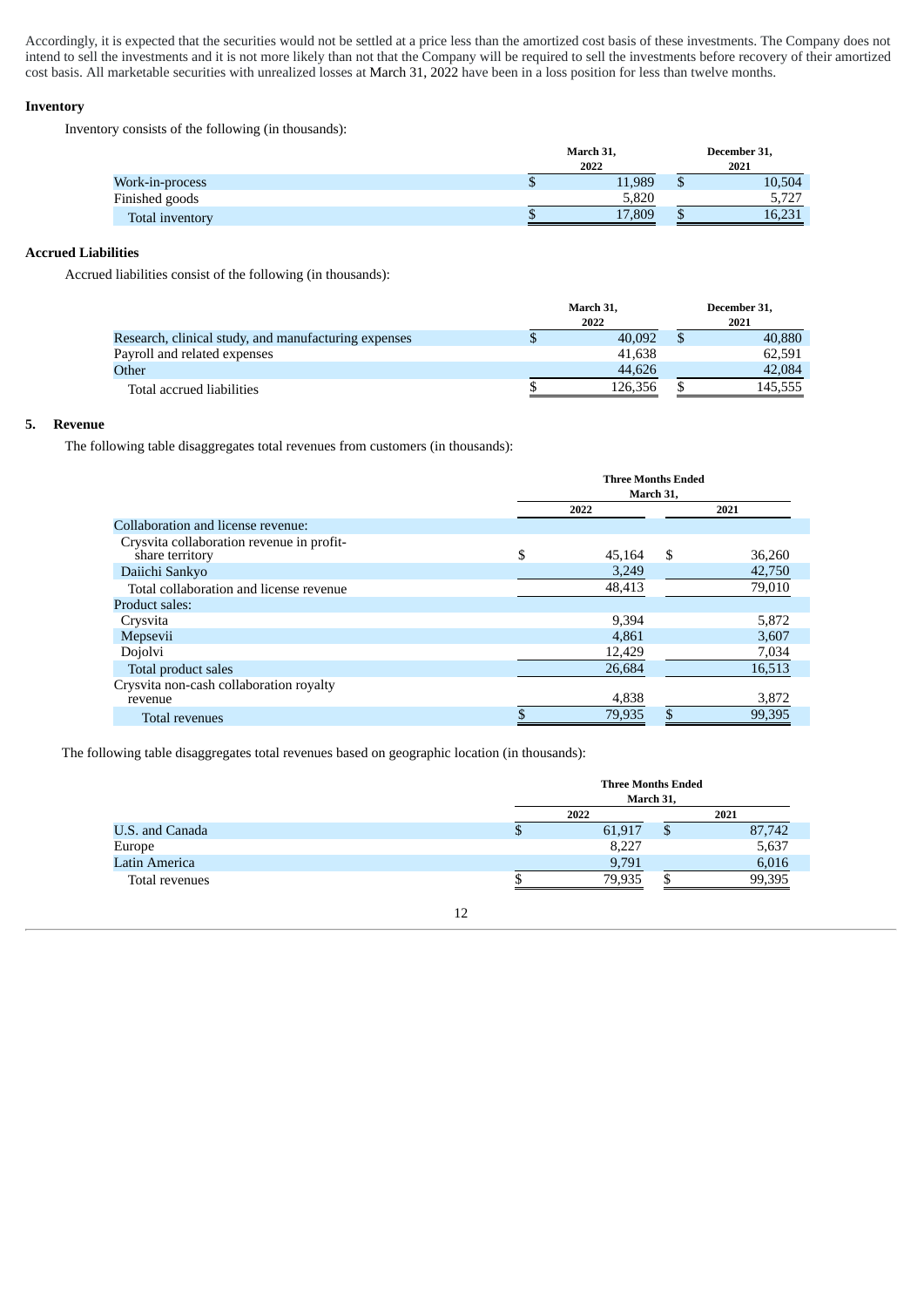The following table presents changes in the contract liabilities (in thousands):

|                                                        | Three Months Ended March 31, |         |  |           |  |
|--------------------------------------------------------|------------------------------|---------|--|-----------|--|
|                                                        |                              | 2022    |  | 2021      |  |
| Balance of contract liabilities at beginning of period |                              | (9,076) |  | (66, 568) |  |
| <b>Additions</b>                                       |                              | (40)    |  | (1,271)   |  |
| <b>Deductions</b>                                      |                              | 3.249   |  | 42,750    |  |
| Balance of contract liabilities at end of period       |                              | (5,867  |  | 25,089    |  |

See Note 6 for additional details on contract liabilities activities.

The Company's largest accounts receivable balance accounted for 61% and 71% of the total accounts receivable balance as of March 31, 2022 and December 31, 2021, respectively, and was due from a collaboration partner.

#### **6. License and Research Agreements**

#### **Kyowa Kirin Collaboration and License Agreement**

In August 2013, the Company entered into a collaboration and license agreement with Kyowa Kirin Co., Ltd. (KKC or formerly Kyowa Hakko Kirin Co., Ltd. or KHK). Under the terms of this collaboration and license agreement, as amended, the Company and KKC collaborate on the development and commercialization of Crysvita in the field of orphan diseases in the U.S. and Canada, or the profit-share territory, and in the European Union, United Kingdom, and Switzerland, or the European territory, and the Company has the right to develop and commercialize such products in the field of orphan diseases in Mexico and Central and South America, or Latin America.

#### *Development Activities*

In the field of orphan diseases, and except for ongoing studies being conducted by KKC, the Company is the lead party for development activities in the profit-share territory and in the European territory until the applicable transition date. The Company shares the costs for development activities in the profit-share territory and the European territory conducted pursuant to the development plan before the applicable transition date equally with KKC. In April 2023, which is the transition date for the profit-share territory, KKC will become the lead party and be responsible for the costs of the development activities. However, the Company will continue to share the costs of the studies commenced prior to the applicable transition date equally with KKC.

The collaboration and license agreements are within the scope of ASC 808, which provides guidance on the presentation and disclosure of collaborative arrangements.

#### *Collaboration revenue related to sales in profit-share territory*

The Company and KKC share commercial responsibilities and profits in the profit-share territory until April 2023. Under the collaboration agreement, KKC manufactures and supplies Crysvita for commercial use in the profit-share territory and charges the Company the transfer price of 35% of net sales through December 31, 2022, and 30% thereafter. The remaining profit or loss after supply costs from commercializing products in the profit-share territory are shared between the Company and KKC on a 50/50 basis until April 2023. Thereafter, the Company will be entitled to receive a tiered doubledigit revenue share in the mid-to-high 20% range.

As KKC is the principal in the sale transaction with the customer, the Company recognizes a pro-rata share of collaboration revenue, net of transfer pricing, in the period the sale occurs. The Company concluded that its portion of KKC's sales in the profit-share territory is analogous to a royalty and therefore recorded its share as collaboration revenue, similar to a royalty.

#### *Royalty revenue related to sales in European territory*

KKC has the commercial responsibility for Crysvita in the European territory. In December 2019, the Company sold its right to receive royalty payments based on sales in the European territory to Royalty Pharma, effective January 1, 2020, as further described in Note 7. Prior to the Company's sale of the royalty, the Company received a royalty of up to 10% on net sales in the European territory, which was recognized as the underlying sales occur. Beginning in 2020, the Company recorded the royalty revenue as non-cash royalty revenues.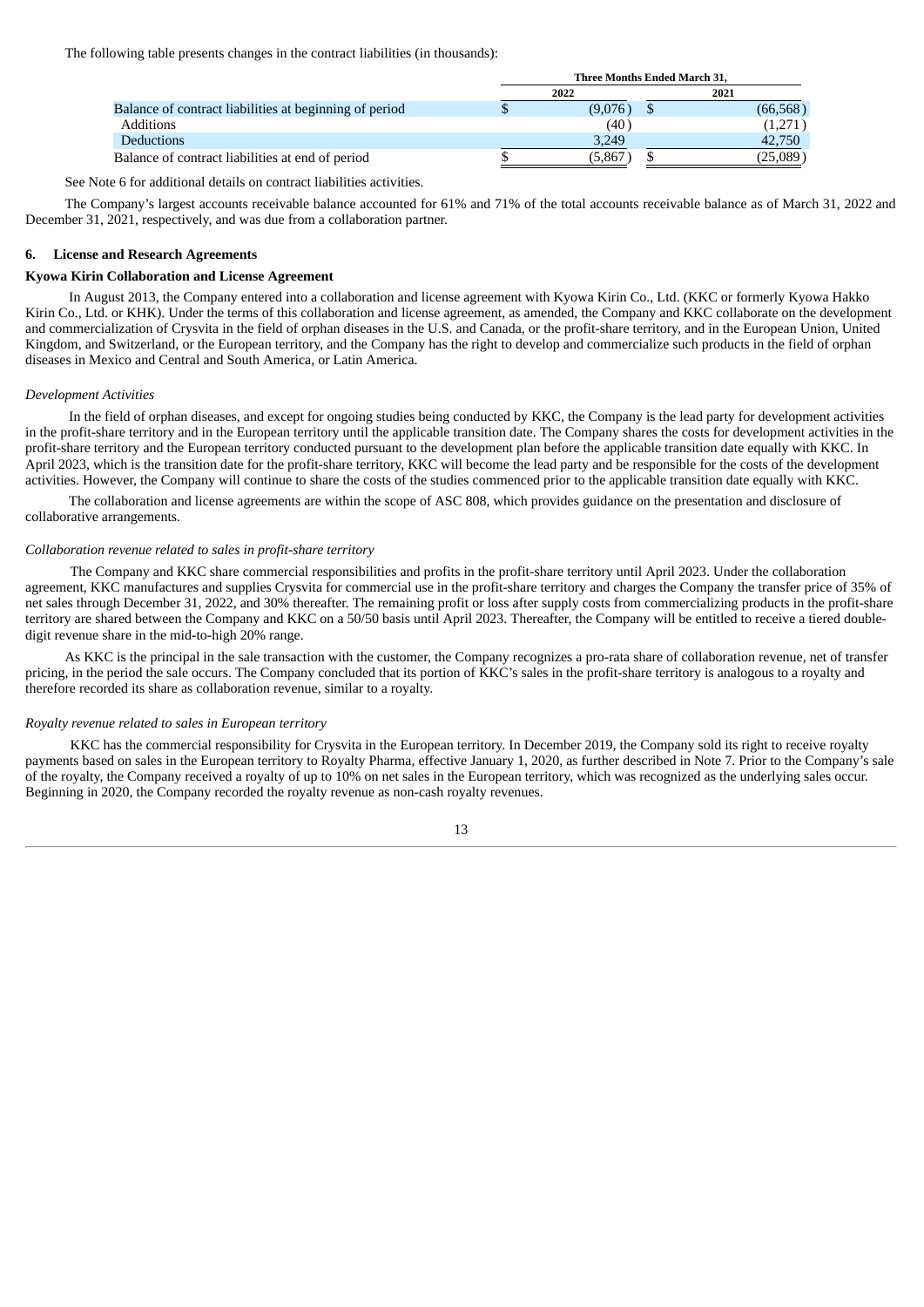The Company's share of collaboration and royalty revenue related to Crysvita was as follows (in thousands):

|                                                          |   | Three Months Ended March 31, |  |        |  |  |  |
|----------------------------------------------------------|---|------------------------------|--|--------|--|--|--|
|                                                          |   | 2022                         |  | 2021   |  |  |  |
| Company's share of revenue in profit-<br>share territory | ъ | 45.164                       |  | 36,260 |  |  |  |
| Non-cash royalty revenue in European<br>territory        |   | 4,838                        |  | 3,872  |  |  |  |
| <b>Total</b>                                             |   | 50,002                       |  | 40,132 |  |  |  |

## *Product revenue related to sales in other territories*

The Company is responsible for commercializing Crysvita in Latin America and Turkey. The Company is considered the principal in these territories as the Company controls the product before it is transferred to the customer. Accordingly, the Company records revenue on a gross basis related to the sale of Crysvita once the product is delivered and the risk and title of the product is transferred to the distributor. The Company recorded product sales of \$9.4 million and \$5.9 million for the three months ended March 31, 2022 and 2021, respectively, net of estimated product returns and other deductions. KKC has the option to assume responsibility for commercialization efforts in Turkey from the Company, after a certain minimum period.

Under the collaboration agreement, KKC manufactures and supplies Crysvita, which is purchased by the Company for sales in its territories and is based on 35% of the net sales through December 31, 2022 and 30% thereafter. The Company also pays to KKC a low single-digit royalty on net sales in Latin America.

## *Cost sharing payments*

Under the collaboration agreement, KKC and the Company share certain development and commercialization costs. As a result, the Company was reimbursed for these costs and operating expenses were reduced as follows (in thousands):

|                                     | <b>Three Months Ended March 31.</b> |        |  |        |  |  |
|-------------------------------------|-------------------------------------|--------|--|--------|--|--|
|                                     |                                     | 2022   |  | 2021   |  |  |
| Research and development            |                                     | 4.619  |  | 6.185  |  |  |
| Selling, general and administrative |                                     | 9.196  |  | 7.495  |  |  |
| Total                               |                                     | 13.815 |  | 13,680 |  |  |
|                                     |                                     |        |  |        |  |  |

#### *Collaboration receivable and payable*

The Company had accounts receivable from KKC in the amount of \$17.4 million and \$20.2 million from profit-share revenue and royalties and other receivables recorded in prepaid expenses and other current assets of \$3.8 million and \$16.0 million and accrued liabilities of \$4.2 million and \$2.3 million from commercial and development activity reimbursements, as of March 31, 2022 and December 31, 2021, respectively.

## **GeneTx**

In August 2019, the Company entered into a Program Agreement and a Unitholder Option Agreement with GeneTx to collaborate on the development of GeneTx's GTX-102, an ASO for the treatment of Angelman syndrome.

Pursuant to the terms of the Unitholder Option Agreement, the Company made an upfront payment of \$20.0 million for an exclusive option to acquire GeneTx, which was exercisable any time prior to 30 days following FDA acceptance of the IND for GTX-102. Pursuant to the agreement, upon acceptance of the IND, which occurred in January 2020, the Company elected to extend the option period by paying an option extension payment of \$25.0 million (option extension premium) during the quarter ended March 31, 2020, which was recorded as an in-process research and development expense. In April 2022, the parties entered into an amendment to the Unitholder Option Agreement (the "Amendment") which provides the Company with an additional, earlier option to acquire GeneTx for a payment of \$75.0 million based on the earlier of receipt of interim data in the Phase 1/2 study or a specified date (such option, the "Interim Option"). After such date, the Company has the right to acquire GeneTx for a payment of \$125.0 million until the earlier of 30 months from the first dosing of a patient in the Phase 1/2 study (subject to extensions) or 90 days after results are available from that study. This exclusive option to acquire GeneTx can be extended under certain circumstances by one additional three month period, by paying an additional extension fee. Pursuant to the Amendment, in the event the Company acquires GeneTx by exercising the Interim Option, the Company will be required to make a milestone payment to GeneTx in an amount up to \$30.0 million upon achievement of the earlier of a Phase 3 clinical study start and product approvals in Canada and the U.K.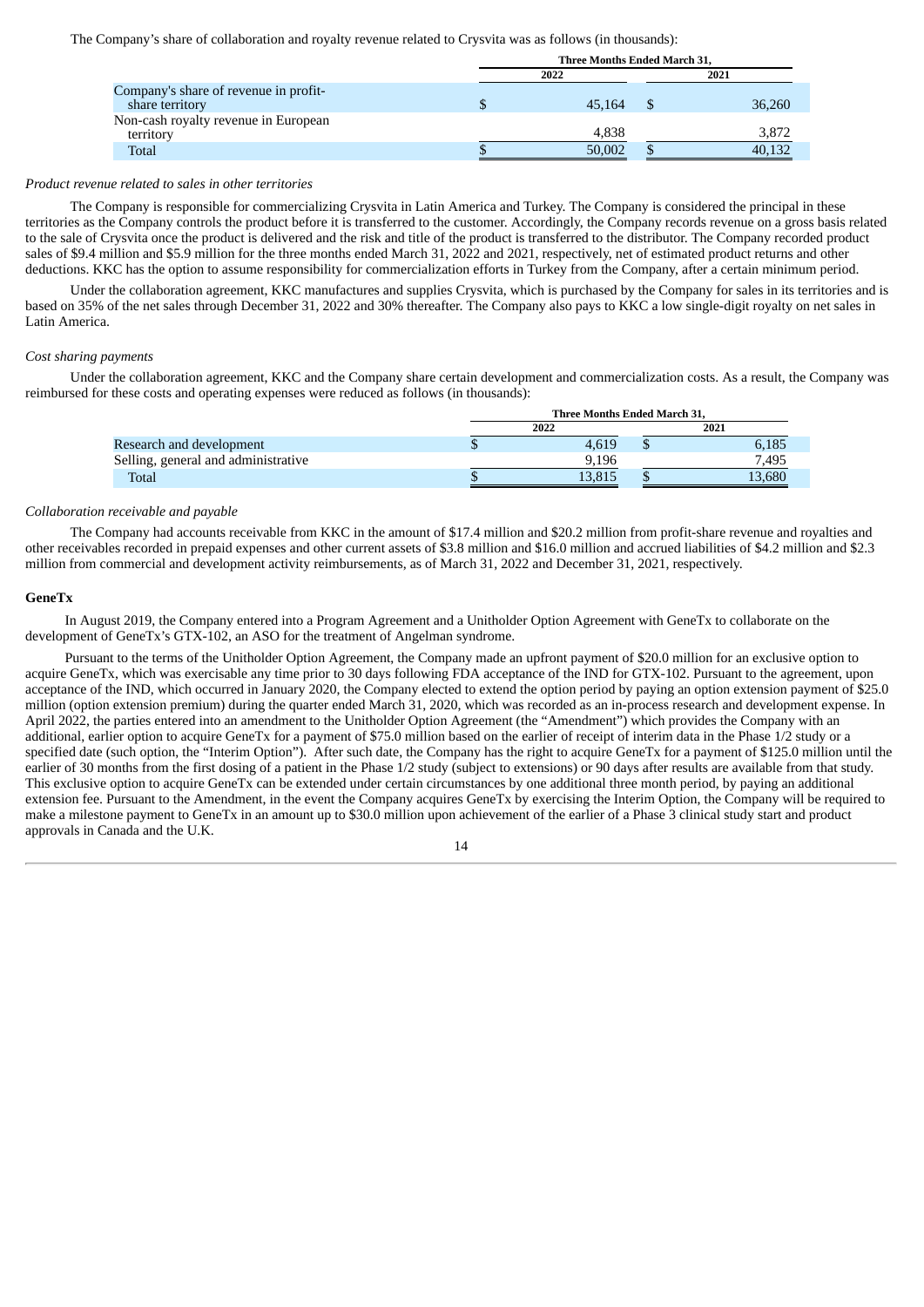During the exclusive option period, GeneTx is responsible for conducting the program based on the development plan agreed between the parties and, subject to the terms in the Program Agreement, has the decision-making authority on all matters in connection with the research, development, manufacturing and regulatory activities with respect to the Program. The Company will provide support, at its discretion, including strategic guidance and clinical expertise. The Company and GeneTx will collaborate on the management of the Phase 1/2 study in patients with Angelman syndrome. If the Company acquires GeneTx, the Company would then be responsible for all development and commercialization activities from the date of acquisition. The Company would also be required to make payments upon achievement of certain development and commercial milestones, as well as royalties, depending upon the success of the program.

#### **Daiichi Sankyo**

In March 2020, the Company executed a License and Technology Access Agreement (the License Agreement) with Daiichi Sankyo Co., Ltd. (Daiichi Sankyo). Pursuant to the License Agreement, the Company granted Daiichi Sankyo a non-exclusive license to intellectual property, including know-how and patent applications, with respect to its Pinnacle PCL<sup>TM</sup> producer cell line platform (Pinnacle PCL Platform), and HEK293 transient transfection manufacturing technology platforms for AAV-based gene therapy products.

Under the terms of the License Agreement, Daiichi Sankyo made an upfront payment of \$125.0 million and an additional \$25.0 million upon completion of the technology transfer of the Pinnacle PCL Platform and HEK293 platform. Daiichi Sankyo reimbursed the Company for all costs associated with the transfer of the manufacturing technology and will pay single-digit royalties on net sales of products manufactured in either system.

The Company also entered into a Stock Purchase Agreement (SPA) with Daiichi Sankyo, pursuant to which Daiichi Sankyo purchased 1,243,913 shares of the Company's common stock in exchange for \$75.0 million in cash during the first quarter of 2020. The fair market value of the common stock issued to Daiichi Sankyo was \$55.3 million based on the stock price of \$44.43 per share on the date of issuance, resulting in a \$19.7 million premium on the SPA. Daiichi Sankyo is also subject to a three-year standstill and restrictions on sale of the shares (subject to customary exceptions or release).

In June 2020, the Company executed a subsequent license agreement (the Sublicense Agreement) with Daiichi Sankyo for transfer of certain technology in consideration for an upfront payment of \$8.0 million and annual maintenance fees, milestone payments, and royalties on any net sales of products incorporating the licensed intellectual property.

The License Agreement, the Sublicense Agreement, and the SPA are being accounted for as one arrangement because they were entered into at or near the same time and negotiated in contemplation of one another. The Company evaluated the License Agreement and the Sublicense Agreement under ASC 606 and determined that the performance obligations under the agreements are (i) intellectual property with respect to its Pinnacle PCL Platform and HEK293 transient transfection manufacturing technology platform together with the initial technical assistance and technology transfer services, which was completed in the first quarter of 2022, and (ii) the transfer of any know-how and improvements after the completion of the initial technology transfer through the end of the three year technology transfer period ending March 2023.

As of March 31, 2022, the Company has determined that the total transaction price of the License Agreement was \$183.3 million which was comprised of the \$19.7 million premium from the SPA, the \$125.0 million upfront payment, the \$25.0 million in unconstrained milestone payments, \$8.0 million from the Sublicense Agreement, and the \$5.6 million estimated reimbursement amount for delivering the license and technology services. Total revenue recognized under the license agreement through March 31, 2022 was \$177.5 million.

The Company allocated the total transaction price to the two performance obligations on a relative stand-alone selling price basis. Revenue allocated to the intellectual property and the technology transfer services was recognized over an initial period which was completed during the first quarter of 2022, measuring the progress toward complete satisfaction of the individual performance obligation using an input measure. Revenue for know-how and improvements after the completion of technology transfer is being recognized on a straight-line basis over the remaining technology transfer period, which ends in March 2023, as it is expected that Daiichi Sankyo will receive and consume the benefits consistently throughout the period. Royalties from commercial sales will be accounted for as revenue upon achievement of such sales, assuming all other revenue recognition criteria are met.

The Company recognized \$3.2 million and \$42.8 million for the three months ended March 31, 2022 and 2021, respectively, in revenue related to this arrangement. Accordingly, the Company had recorded \$5.9 and \$9.1 million of contract liabilities, net, as of March 31, 2022 and December 31, 2021, respectively. The Company recorded an accounts receivable related to the above agreements of nil and \$0.1 million as of March 31, 2022 and December 31, 2021, respectively.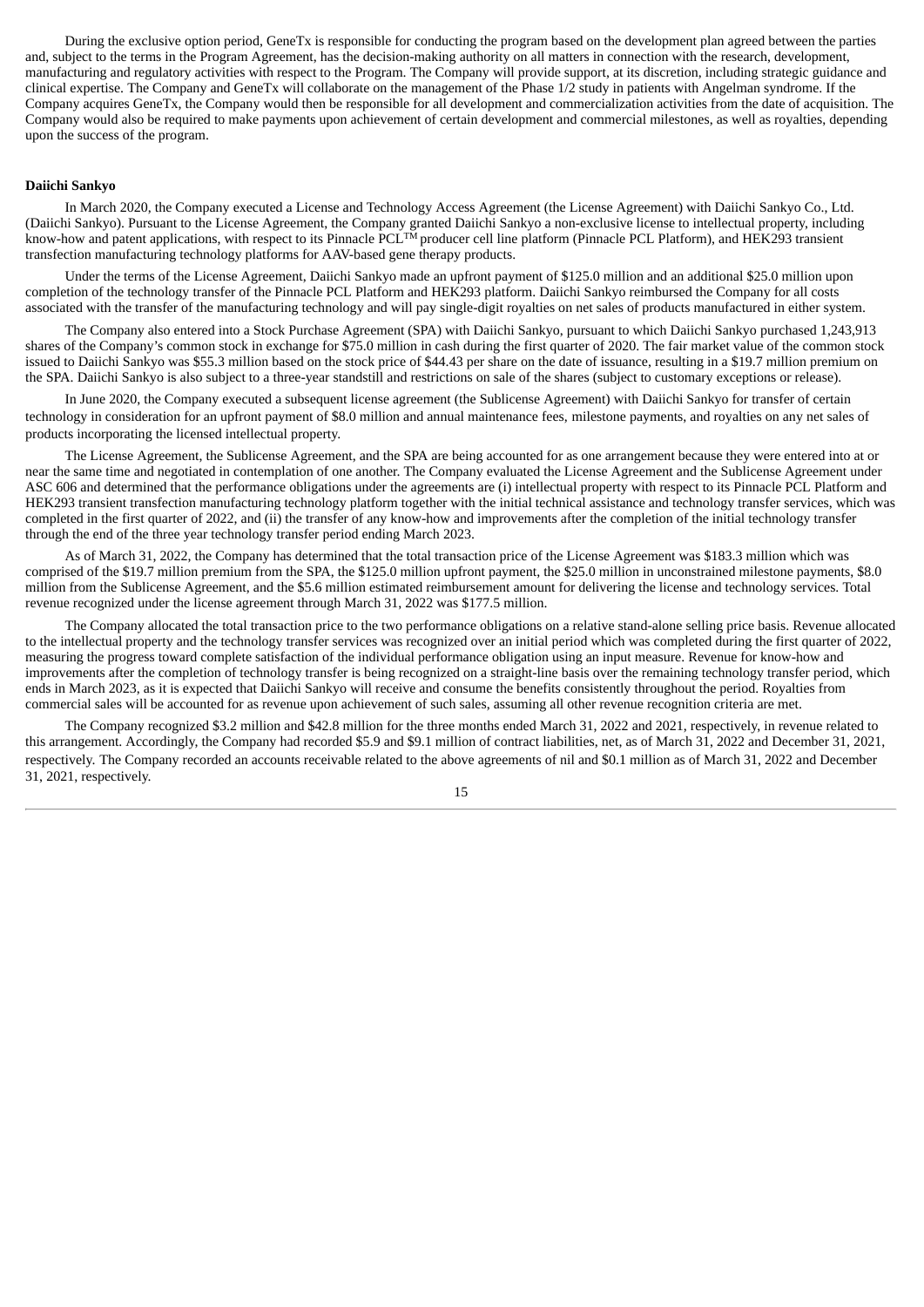#### **Mereo BioPharma 3 Limited**

In December 2020, the Company entered into a License and Collaboration Agreement with Mereo BioPharma 3 Limited, or Mereo, to collaborate on the development of setrusumab. Under the terms of the agreement, the Company will lead future global development of setrusumab in both pediatric and adult patients with Osteogenesis Imperfecta, or OI. The Company was granted an exclusive license to develop and commercialize setrusumab in the U.S., Turkey, and the rest of the world, excluding the European Economic Area, United Kingdom, and Switzerland, or the Mereo territory, where Mereo retains commercial rights. Each party will be responsible for post-marketing commitments and commercial supply in their respective territories.

Upon the closing of the transaction in January 2021, the Company made a payment of \$50.0 million to Mereo and will be required to make payments of up to \$254.0 million upon the achievement of certain clinical, regulatory, and commercial milestones. The Company will pay for all global development costs as well as tiered double-digit percentage royalties to Mereo on net sales in the U.S., Turkey, and the rest of the world (excluding the Mereo Territory), and Mereo will pay the Company a fixed double-digit percentage royalty on net sales in the Mereo Territory.

Although Mereo is a variable interest entity, the Company is not the primary beneficiary as it does not have the power to direct the activities that would most significantly impact the economic performance of Mereo. Prior to the achievement of certain development milestones, all consideration paid to Mereo represents rights to potential future benefits associated with Mereo's in-process research and development activities, which have not reached technological feasibility and have no alternative future use. Accordingly, for the three months ended March 31, 2021, the Company recorded the upfront payment of \$50.0 million as in-process research and development expense.

#### **Regeneron Pharmaceuticals, Inc.**

In January 2022, the Company announced a collaboration with Regeneron Pharmaceuticals, Inc., or Regeneron, to commercialize Evkeeza for HoFH outside of the U.S. Evkeeza is approved in the U.S., where it is marketed by Regeneron and in the European Economic Area, or EEA, as a first-in-class therapy for use together with diet and other low-density lipoprotein-cholesterol- lowering therapies to treat adults and adolescents aged 12 years and older with HoFH. Pursuant to the terms of the agreement, the Company received the rights to develop, commercialize and distribute the product for HoFH in countries outside of the U.S. The Company will share in certain costs for global trials led by Regeneron and also have the right to opt into other potential indications. The Company may be obligated to pay up to \$63.0 million in future milestone payments, contingent upon the achievement of certain regulatory and sales milestones.

The collaboration agreement is within the scope of ASC 808 which provides guidance on the presentation and disclosure of collaborative arrangements. As the Company would be the principal in future sale transactions with the customer, the Company will recognize product sales and cost of sales in the period the related sale occurs and the related revenue recognition criteria are met. Under the collaboration agreement, Regeneron will supply the product and will charge the Company a transfer price from the low 20% range up to 40% on net sales, which will be recognized as cost of sales in the Company's Statement of Operations.

Upon the closing of the transaction in January 2022, the Company paid Regeneron a \$30.0 million upfront payment. As the upfront payment was related to the Company's usage of intellectual property related to Evkeeza for HoFH, the upfront payment was recorded on the Consolidated Balance Sheet as an intangible asset, which is being amortized over its useful life of 10.5 years.

The Company recorded costs of goods sold of \$0.7 million for the three months ended March 31, 2022, related to the amortization of the intangible asset. Further, the Company reimbursed Regeneron for certain development costs of \$0.6 million for the three months ended March 31, 2022. No sales of Evkeeza were recorded for the three months ended March 31, 2022.

#### **Other Arrangements**

The Company has also entered into several collaborations and/or licensing arrangements in prior periods. Except as disclosed above, there have not been material changes in these arrangements as disclosed in Note 7 to the Consolidated Financial Statements in the Annual Report.

Under the financial terms of these arrangements, the Company may be required to make payments upon achievement of developmental, regulatory, and commercial milestones, which could be significant. Future milestone payments, if any, will be reflected in the Condensed Consolidated Statements of Operations upon the occurrence of the contingent event. In addition, the Company may be required to pay royalties on future sales if products related to these arrangements are commercialized. The payment of these amounts, however, is contingent upon the occurrence of various future events, which have a high degree of uncertainty of occurrence.

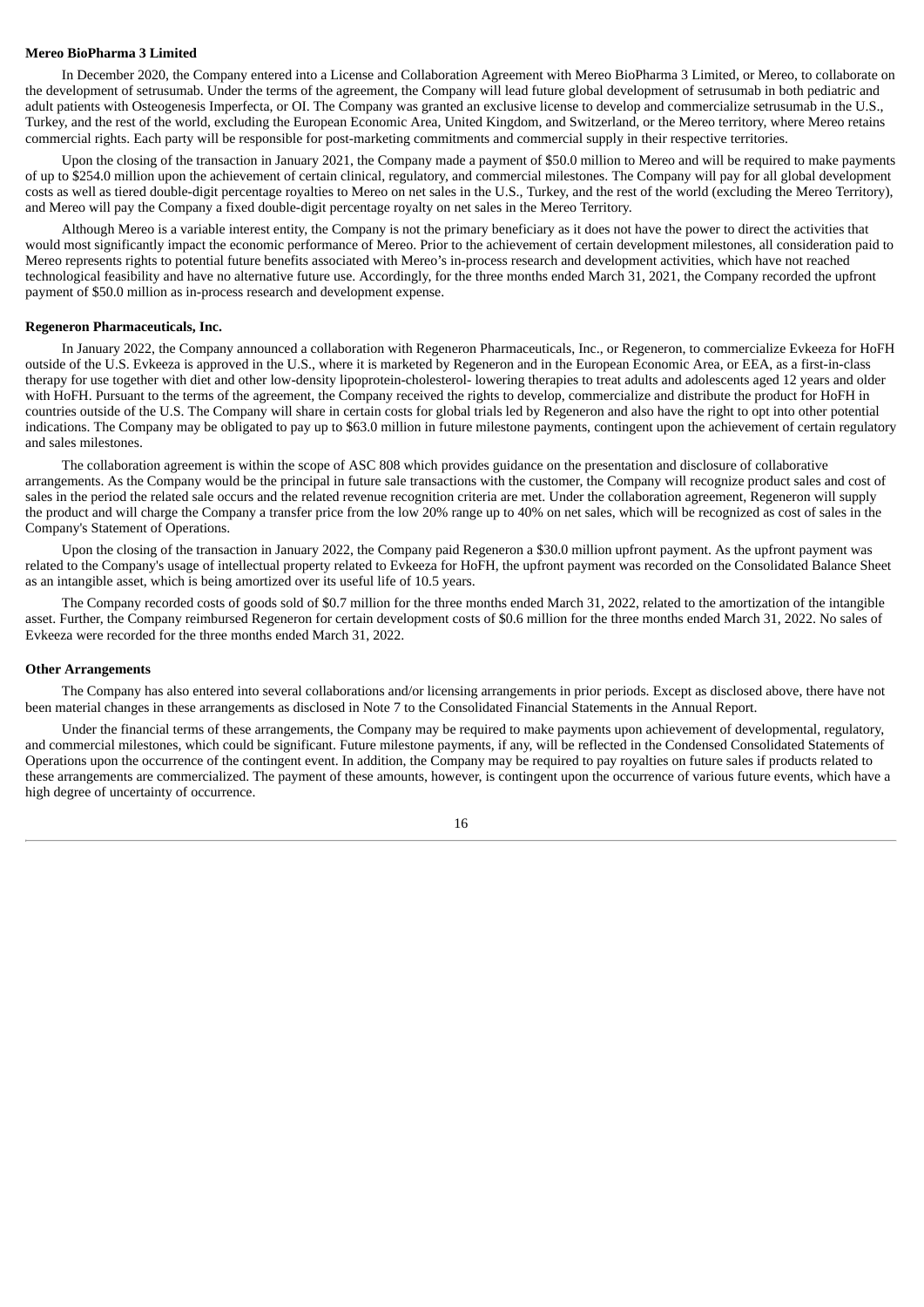As described in the Annual Report, in connection with the Company's collaborations with Solid Biosciences, Inc. (Solid) and Arcturus Therapeutic Holding, Inc. (Arcturus), the Company holds certain equity interests in each entity. The changes in the fair value of the Company's equity investments in the common stock of Solid and Arcturus were as follows (in thousands ):

|                         | <b>Common stock</b> |
|-------------------------|---------------------|
| As of December 31, 2020 | 154,756             |
| Change in fair value    | (42,713)            |
| Sale of shares          | (79, 843)           |
| December 31, 2021       | 32,200              |
| Change in fair value    | (9,329)             |
| March 31, 2022          | 22,871              |

#### **7. Liability Related to the Sale of Future Royalties**

In December 2019, the Company entered into a Royalty Purchase Agreement with RPI. Pursuant to the agreement, RPI paid \$320.0 million to the Company in consideration for the right to receive royalty payments effective January 1, 2020, arising from the net sales of Crysvita in the European Union, the United Kingdom, and Switzerland under the terms of the Company's Collaboration and License Agreement with KKC dated August 29, 2013, as amended. The agreement with RPI will automatically terminate, and the payment of royalties to RPI will cease, in the event aggregate royalty payments received by RPI are equal to or greater than \$608.0 million prior to December 31, 2030, or in the event aggregate royalty payments received by RPI are less than \$608.0 million prior to December 31, 2030, when aggregate royalty payments received by RPI are equal to \$800.0 million.

Proceeds from the transaction were recorded as a liability (liability related to sale of future royalties on the Consolidated Balance Sheets). The Company amortizes \$320.0 million, net of transaction cost of \$5.8 million, using the effective interest method over the estimated life of the arrangement. In order to determine the amortization of the liability, the Company is required to estimate the total amount of future royalty payments to be received by the Company and paid to RPI, subject to the capped amount, over the life of the arrangement. The excess of future estimated royalty payments (subject to the capped amount), over the \$314.2 million of net proceeds, is recorded as non-cash interest expense over the life of the arrangement. Consequently, the Company estimates an imputed interest on the unamortized portion of the liability and records interest expense relating to the transaction. The Company records the royalty revenue arising from the net sales of Crysvita in the applicable European territories as non-cash royalty revenue in the Consolidated Statements of Operations over the term of the arrangement.

The Company periodically assesses the expected royalty payments using a combination of historical results, internal projections and forecasts from external sources. To the extent such payments are greater or less than the Company's initial estimates or the timing of such payments is materially different than its original estimates, the Company will prospectively adjust the amortization of the liability and the effective interest rate. The Company's effective annual interest rate was approximately 9.6% as of March 31, 2022.

There are a number of factors that could materially affect the amount and timing of royalty payments from KKC in the applicable European territories, most of which are not within the Company's control. Such factors include, but are not limited to, the success of KKC's sales and promotion of Crysvita, changing standards of care, delays or disruptions related to the COVID-19 pandemic, the introduction of competing products, pricing for reimbursement in various European territories, manufacturing or other delays, intellectual property matters, adverse events that result in governmental health authority imposed restrictions on the use of Crysvita, significant changes in foreign exchange rates as the royalty payments are made in U.S. dollars (USD) while significant portions of the underlying European sales of Crysvita are made in currencies other than USD, and other events or circumstances that could result in reduced royalty payments from European sales of Crysvita, all of which would result in a reduction of non-cash royalty revenue and the non-cash interest expense over the life of the arrangement. Conversely, if sales of Crysvita in Europe are more than expected, the non-cash royalty revenue and the non-cash interest expense recorded by the Company would be greater over the term of the arrangement.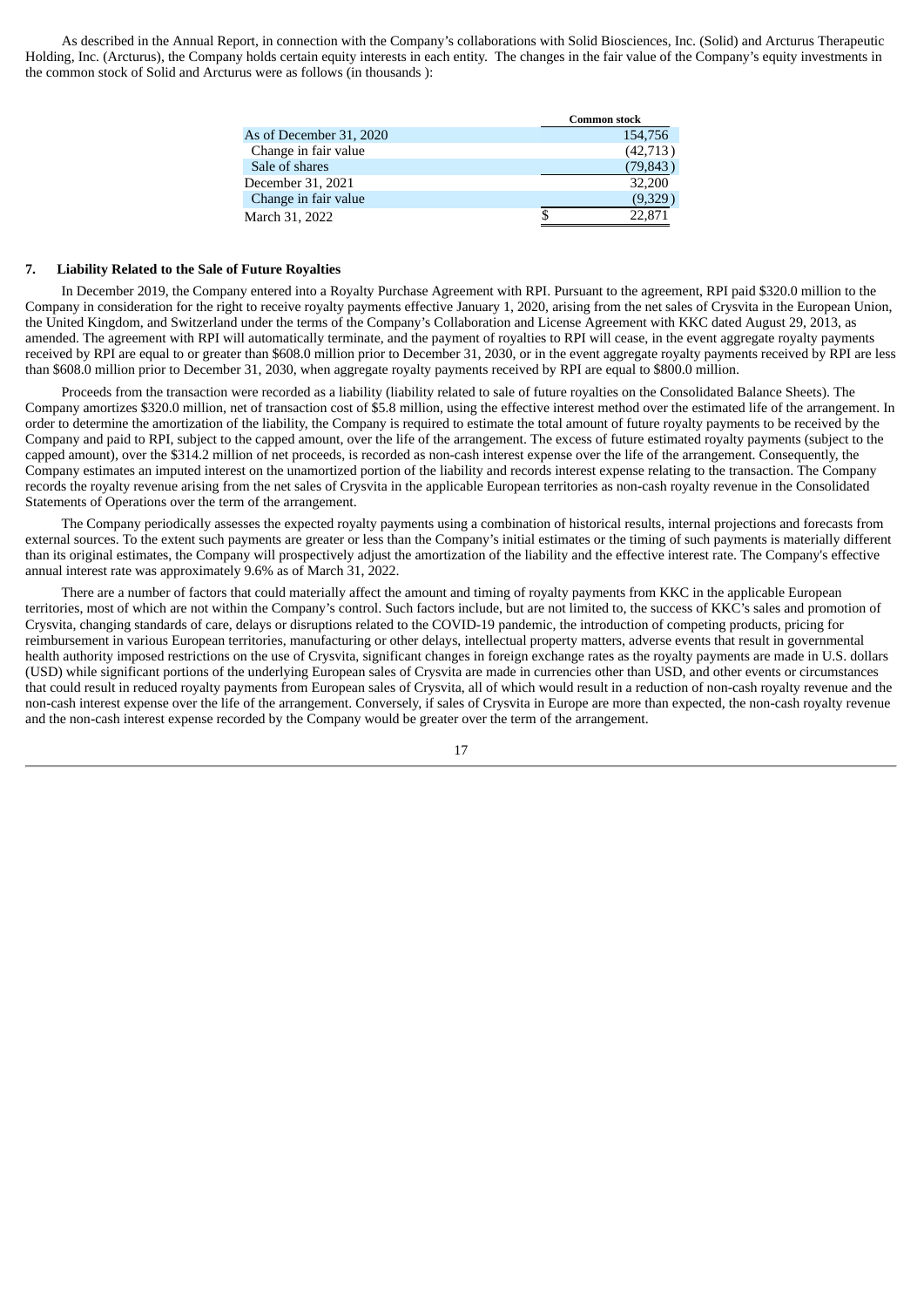The following table shows the activity within the liability account (in thousands):

|                                        |   | Liability related to the sale of<br>future royalties |
|----------------------------------------|---|------------------------------------------------------|
| December 31, 2020                      | S | 335,665                                              |
| Non-cash collaboration royalty revenue |   | (17, 951)                                            |
| Non-cash interest expense              |   | 34,072                                               |
| December 31, 2021                      |   | 351,786                                              |
| Non-cash collaboration royalty revenue |   | (4,838)                                              |
| Non-cash interest expense              |   | 8,685                                                |
| March 31, 2022                         |   | 355,633                                              |
|                                        |   |                                                      |

## **8. Stock-Based Awards**

The 2014 Incentive Plan (the 2014 Plan) provides for automatic annual increases in shares available for grant, beginning on January 1, 2015 through January 1, 2024. As of March 31, 2022, there were 2,008,628 shares reserved under the 2014 Plan for the future issuance of equity awards, 4,698,895 shares reserved for the 2014 Employee Stock Purchase Plan, and 436,063 shares reserved for the Employment Inducement Plan.

The table below sets forth the stock-based compensation expense for the periods presented (in thousands):

|                                        | <b>Three Months Ended</b><br>March 31, |  |        |  |  |  |
|----------------------------------------|----------------------------------------|--|--------|--|--|--|
|                                        | 2022                                   |  | 2021   |  |  |  |
| Cost of sales                          | 175                                    |  | 379    |  |  |  |
| Research and development               | 16,907                                 |  | 13,489 |  |  |  |
| Selling, general and administrative    | 12,305                                 |  | 10,430 |  |  |  |
| Total stock-based compensation expense | 29,387                                 |  | 24.298 |  |  |  |

#### **9. Net Loss Per Share**

Basic net loss per share has been computed by dividing the net loss by the weighted-average number of shares of common stock outstanding during the period. Diluted net loss per share is calculated by dividing net loss by the weighted-average number of shares of common stock and potential dilutive securities outstanding during the period.

The following weighted-average outstanding common stock equivalents were excluded from the computation of diluted net loss per share for the periods presented because including them would have been antidilutive:

|                                                                                          |           | <b>Three Months Ended</b><br>March 31. |  |  |  |  |  |
|------------------------------------------------------------------------------------------|-----------|----------------------------------------|--|--|--|--|--|
|                                                                                          | 2022      | 2021                                   |  |  |  |  |  |
| Options to purchase common stock,<br>restricted stock units, and performance stock units | 9,363,681 | 8,084,585                              |  |  |  |  |  |
| Employee stock purchase plan                                                             | 23,276    | 33,636                                 |  |  |  |  |  |
|                                                                                          | 9,386,957 | 8.118.221                              |  |  |  |  |  |

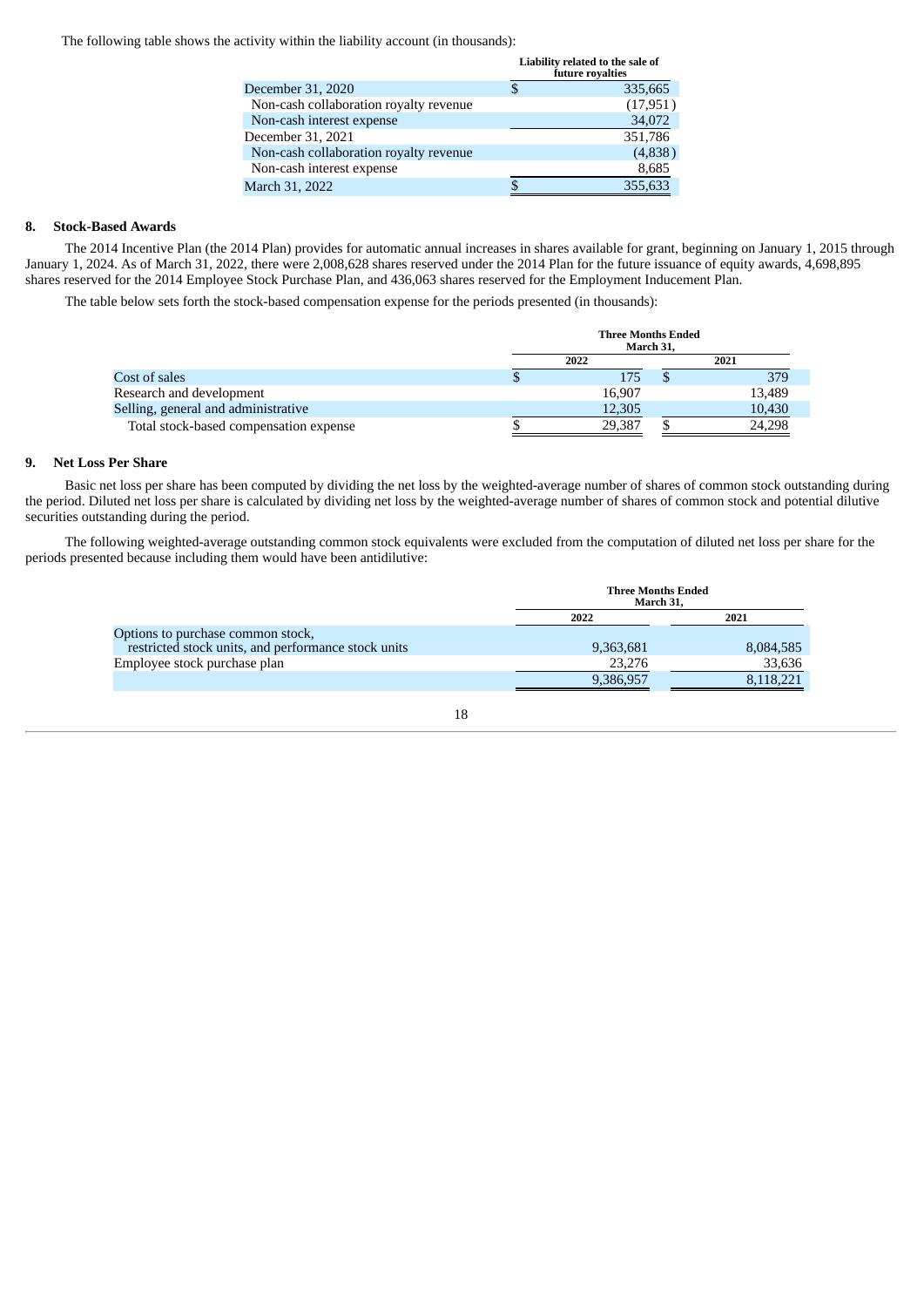## **10. Equity Transactions**

In May 2021, the Company entered into an Open Market Sale Agreement with Jefferies LLC, (Jefferies), pursuant to which the Company may offer and sell shares of the Company's common stock having an aggregate offering proceeds up to \$350.0 million, from time to time, in at-the-market (ATM) offerings through Jefferies. As of March 31, 2022, the Company has sold 1,050,372 shares under the arrangement resulting in net proceeds of approximately \$78.9 million. No shares were sold under the arrangement for the three months ended March 31, 2022.

## **11. Accumulated Other Comprehensive Loss**

Total accumulated other comprehensive loss consisted of the following (in thousands):

|         |                   | December 31, |  |
|---------|-------------------|--------------|--|
|         | 2021              |              |  |
| 181     |                   |              |  |
| (6,373) |                   | (1.283)      |  |
| (6,554  |                   | 1.404        |  |
|         | March 31.<br>2022 |              |  |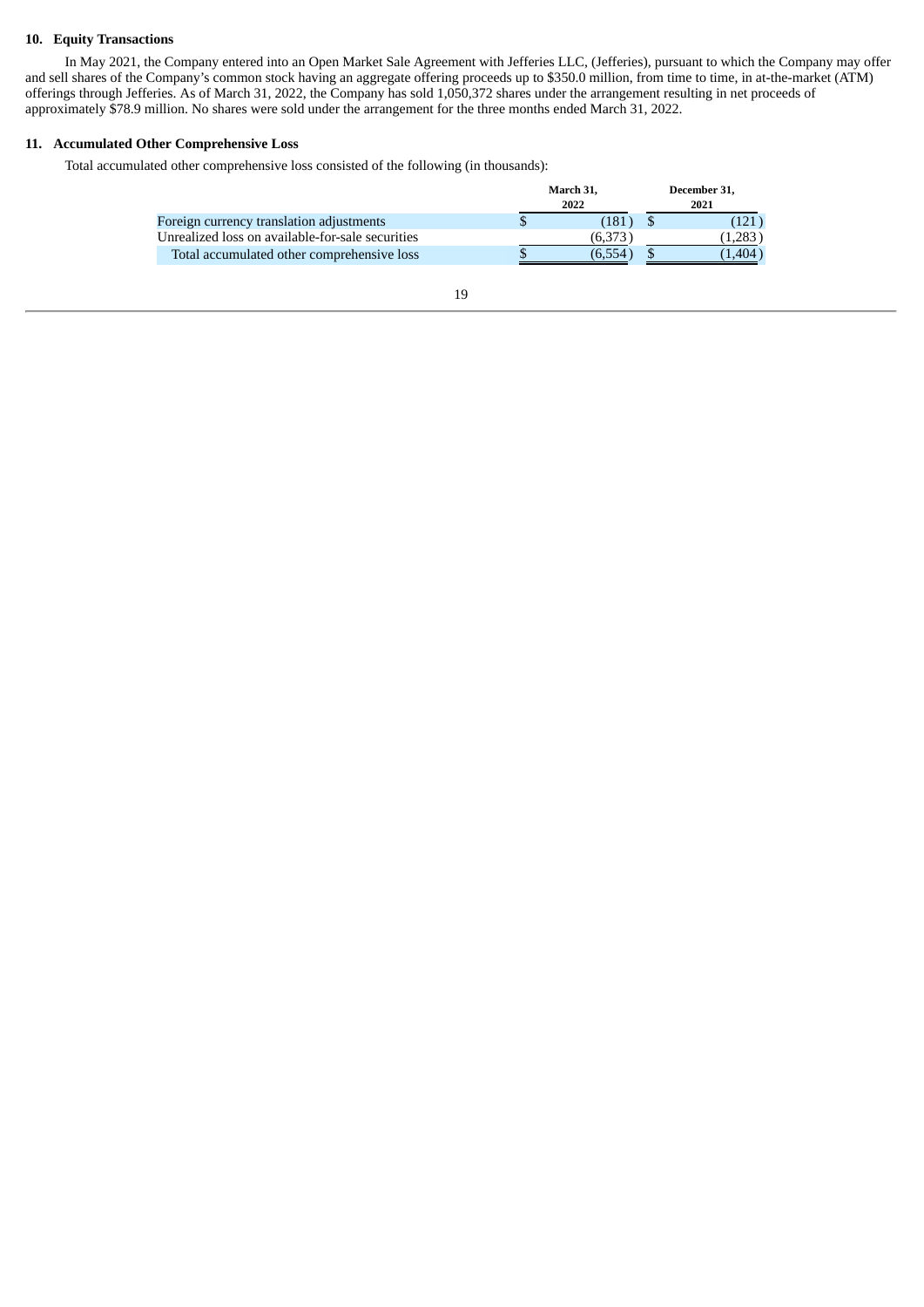#### <span id="page-21-0"></span>**Item 2.** *Management's Discussion and Analysis of Financial Condition and Results of Operations*

The following discussion and analysis of our financial condition and results of operations should be read in conjunction with the accompanying unaudited Condensed Consolidated Financial Statements and related notes in Item 1 and with the audited Consolidated Financial Statements and the related notes included in our Annual Report on Form 10-K for the year ended December 31, 2021 ("Annual Report").

#### **Overview**

Ultragenyx Pharmaceutical Inc. (we or the Company) is a biopharmaceutical company focused on the identification, acquisition, development, and commercialization of novel products for the treatment of serious rare and ultra-rare genetic diseases. We target diseases for which the unmet medical need is high, the biology for treatment is clear, and for which there are typically no approved therapies treating the underlying disease. Our strategy, which is predicated upon time- and cost-efficient drug development, allows us to pursue multiple programs in parallel with the goal of delivering safe and effective therapies to patients with the utmost urgency.

#### *Impact of COVID-19 Pandemic*

Our business operations have been and continue to be affected by the COVID-19 pandemic. In addition to some impact on our preclinical manufacturing activities and certain regulatory interactions, we have experienced interruptions to our clinical trial activities, primarily due to delays or disruptions to patient enrollment and dosing as a result of the diversion of clinic and hospital staff and resources to COVID-19 patients. The continuing outbreak has caused delays in delivery of ancillary clinical trial materials as certain of our third-party manufacturers or suppliers prioritized and allocated more resources and capacity to supply drug product or raw materials to other companies engaged in the study or manufacture of treatments or vaccinations for COVID-19. Staffing shortages and other effects from the pandemic have also made it difficult for us to identify new patients for our commercialized products, which may result in loss of revenue.

As the COVID-19 global pandemic continues, we may experience lower revenue and increased expenses as a result of disruptions to our clinical trial, commercialization and regulatory activities, in addition to delays or shortages of drug product and raw materials. The magnitude and extent to which the pandemic may impact our business operations and operating results will continue to remain highly dependent on future developments, which are very uncertain and cannot be predicted with confidence. As a result, we cannot reliably estimate the extent to which the COVID-19 pandemic will impact our financial statements in 2022 and beyond. See Item 1A: "Risk Factors" for additional details.

#### **Approved Therapies and Clinical Product Candidates**

Our current approved therapies and clinical-stage pipeline consist of four product categories: biologics, small molecules, gene therapy, and nucleic acid product candidates. See section entitled "Recent Program Updates" below for a description of recent updates to certain of our approved therapies and clinical-stage pipeline products.

Our biologic products include approved therapies Crysvita® (burosumab), Mepsevii® (vestronidase alfa), and Evkeeza® (evinacumab) and UX143 in clinical development:

• Crysvita is an antibody administered via subcutaneous injection that targets fibroblast growth factor 23 (FGF23), developed for the treatment of XLH, a rare, hereditary, progressive and lifelong musculoskeletal disorder characterized by renal phosphate wasting caused by excess FGF23 production. There are approximately 48,000 patients with XLH in the developed world, including approximately 36,000 adults and 12,000 children. Crysvita is the only approved treatment that addresses the underlying cause of XLH. Crysvita is approved in the U.S. and Canada for the treatment of XLH in adult and pediatric patients six months of age and older. In the European Union, or the EU, and the United Kingdom, Crysvita is approved for the treatment of XLH with radiographic evidence of bone disease in children one year of age and older, adolescents, and adults. In Brazil, Colombia, and Mexico, Crysvita is approved for treatment of XLH in adult and pediatric patients one year of age and older. We have submitted regulatory filings in various other Latin American countries.

Crysvita is also approved in the U.S. and Canada for the treatment of FGF23-related hypophosphatemia in tumor-induced osteomalacia, or TIO, associated with phosphaturic mesenchymal tumors that cannot be curatively resected or localized in adults and pediatric patients 2 years of age and older. TIO can lead to severe hypophosphatemia, osteomalacia, fractures, fatigue, bone and muscle pain, and muscle weakness.

We are collaborating with Kyowa Kirin Co., Ltd., or KKC (formerly Kyowa Hakko Kirin Co., Ltd., or KHK), and Kyowa Kirin, a wholly owned subsidiary of KKC, on the development and commercialization of Crysvita globally.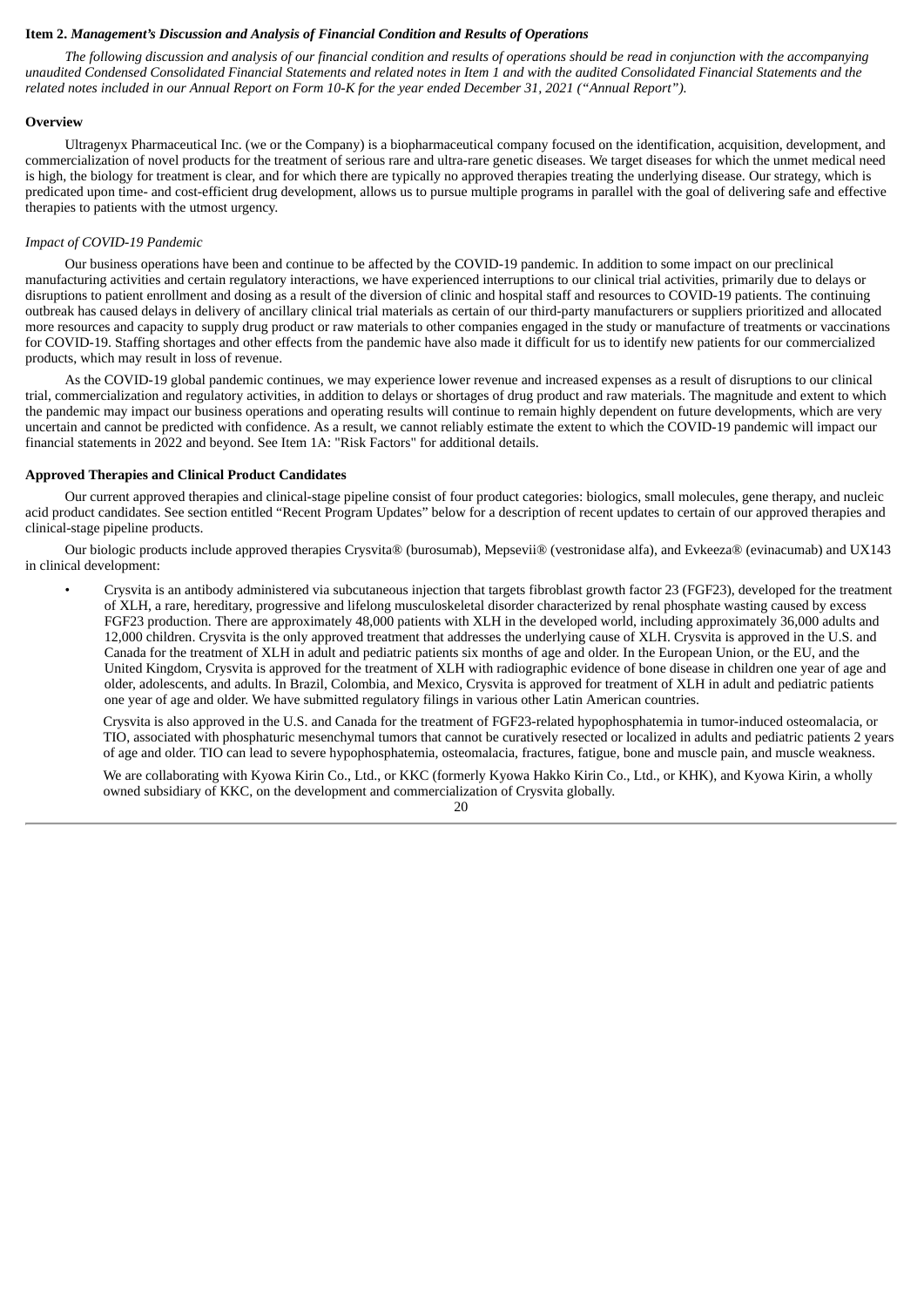- Mepsevii is an intravenous, or IV, enzyme replacement therapy, developed for the treatment of Mucopolysaccharidosis VII, also known as MPS VII or Sly syndrome, a rare lysosomal storage disease that often leads to multi-organ dysfunction, pervasive skeletal disease, and death. MPS VII is one of the rarest MPS disorders, affecting an estimated 200 patients in the developed world. Mepsevii is approved in the U.S. for the treatment of children and adults with MPS VII. In the EU and the United Kingdom, Mepsevii is approved under exceptional circumstances for the treatment of non-neurological manifestations of MPS VII for patients of all ages. In Italy, Mepsevii received reimbursement approval for the treatment of pediatric and adult patients with MPS VII. In Brazil and Mexico, Mepsevii is approved for the treatment of MPS VII for patients of all ages.
- Evkeeza is a fully human monoclonal antibody that binds to and blocks the function of angiopoietin-like 3 (ANGPTL3), a protein that plays a key role in lipid metabolism. Evkeeza is an approved therapy for the treatment of homozygous familial hypercholesterolemia, or HoFH, a rare inherited condition. HoFH occurs when two copies of the familial hypercholesterolemia (FH)-causing genes are inherited, one from each parent, resulting in dangerously high levels (>400 mg/dL) of LDL-C, or bad cholesterol. Patients with HoFH are at risk for premature atherosclerotic disease and cardiac events as early as their teenage years. Evkeeza is approved in the U.S., where it is marketed by our partner Regeneron Pharmaceuticals (Regeneron), and the European Economic Area (EEA) as a first-in-class therapy for use together with diet and other low-density lipoprotein-cholesterol (LDL-C) lowering therapies to treat adults and adolescents aged 12 years and older with HoFH. There are approximately 3,000 to 5,000 patients with HoFH in the Ultragenyx key markets.
- UX143 (setrusumab), which is subject to our collaboration agreement with Mereo Biopharma 3 (Mereo), and the lead clinical asset in our bone endocrinology franchise, is a fully human monoclonal antibody that inhibits sclerostin, a protein that acts on a key bone-signaling pathway by inhibiting the activity of bone-forming cells and promoting bone resorption. Setrusumab is being studied for the treatment of osteogenesis imperfecta (OI) and has received orphan drug designation from the U.S. Food and Drug Administration (FDA) and European Medicines Agency (EMA), rare pediatric disease designation from the FDA, and was accepted into the EMA's Priority Medicines program (PRIME). There are an estimated 60,000 patients in the developed world affected by OI. A Phase 2/3 study of setrusumab in pediatric and young adult patients with OI was initiated in April 2022 and a separate study is currently being planned for younger children and an extension study for adults with OI.

Our small molecule products include the approved therapy Dojolvi® (triheptanoin):

• Dojolvi is a highly purified, synthetic, 7-carbon fatty acid triglyceride specifically designed to provide medium-chain, odd-carbon fatty acids as an energy source and metabolite replacement for people with long-chain fatty acid oxidation disorders, or LC-FAOD, which is a set of rare metabolic diseases that prevents the conversion of fat into energy and can cause low blood sugar, muscle rupture, and heart and liver disease. Dojolvi is approved and commercially available in the U.S. and Canada as a source of calories and fatty acids for the treatment of pediatric and adult patients with molecularly confirmed LC-FAOD. We have received marketing authorization from the Brazilian Health Regulatory Agency (ANVISA) and are in the process of seeking reimbursement approval. There are approximately 8,000 to 14,000 patients in the developed world with LC-FAOD.

Our clinical-stage gene therapy pipeline includes DTX401, DTX301, DTX201 and UX701:

- DTX401 is an adeno-associated virus 8, or AAV8, gene therapy clinical candidate for the treatment of patients with glycogen storage disease type Ia, or GSDIa, a disease that arises from a defect in G6Pase, an essential enzyme in glycogen and glucose metabolism. GSDIa is the most common genetically inherited glycogen storage disease, with an estimated 6,000 patients in the developed world affected by GSDIa. A Pediatric Investigation Plan, or PIP, was accepted by the EMA. DTX401 has been granted Orphan Drug Designation in both the U.S. and in the EU, and Regenerative Medicine Advanced Therapy (RMAT) designation and Fast Track designation in the U.S. Patients are being enrolled and dosed in the Phase 3 study of DTX401.
- DTX301 is an AAV8 gene therapy product candidate designed for the treatment of patients with ornithine transcarbamylase, or OTC, deficiency. OTC is part of the urea cycle, an enzymatic pathway in the liver that converts excess nitrogen, in the form of ammonia, to urea for excretion. OTC deficiency is the most common urea cycle disorder, and there are approximately 10,000 patients in the developed world with OTC deficiency, of which we estimate approximately 80% are classified as late-onset, our target population. DTX301 has received Orphan Drug Designation in both the U.S. and in the EU and Fast Track Designation in the U.S. Phase 3 study start-up activities are ongoing with the first patients in the U.S. expected to enter a 4-to 8-week baseline screening period in mid-2022, after which they would receive a single dose of DTX301 or placebo.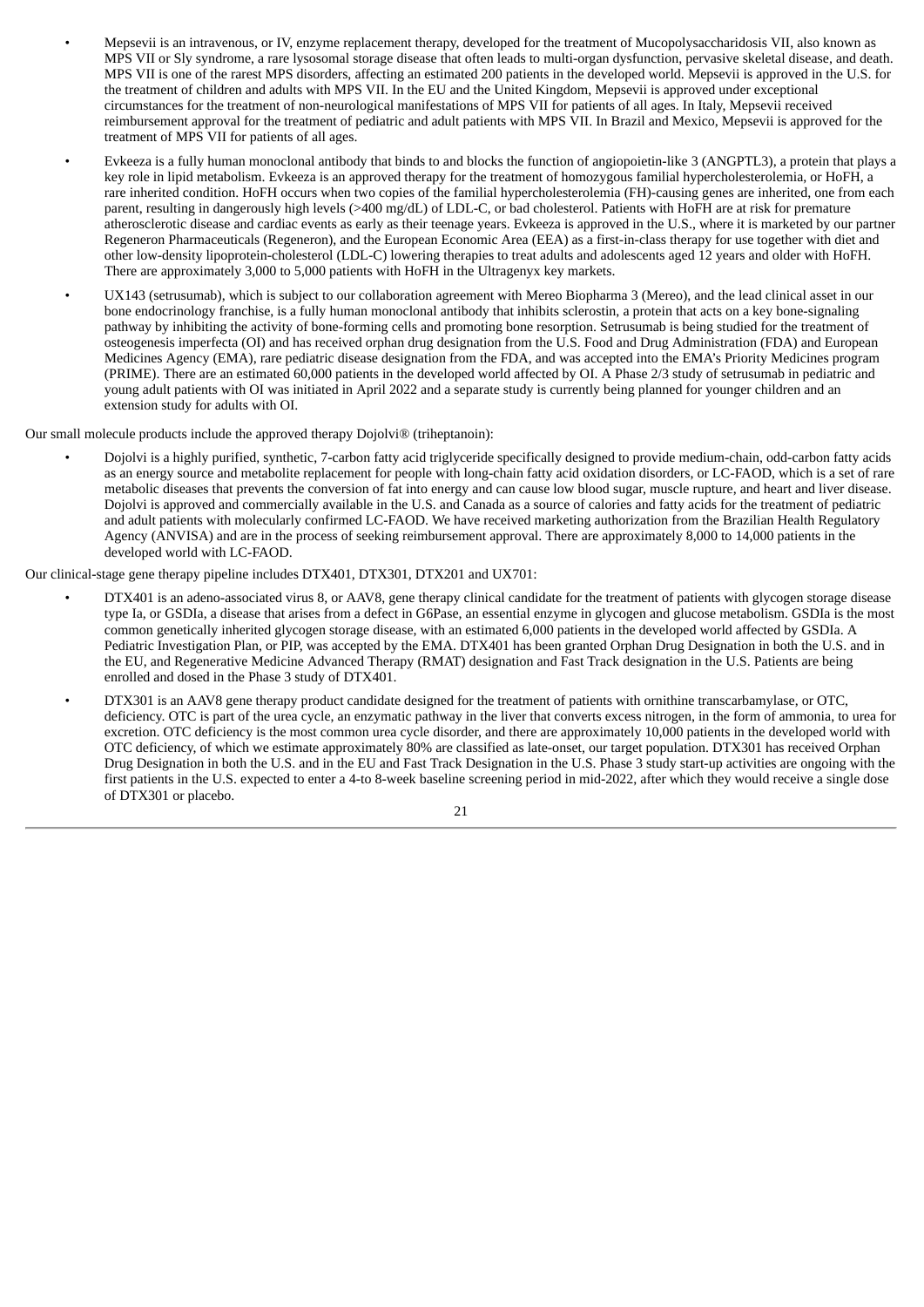- DTX201 is a Factor VIII gene therapy program for the treatment of hemophilia A that is being developed in collaboration with Bayer Healthcare LLC, or Bayer. Hemophilia A is the most common form of hemophilia with approximately 144,000 patients in the developed world. A number of patients across multiple cohorts have been dosed with DTX201.
- UX701 is an AAV type 9 gene therapy product candidate designed to deliver stable expression of a truncated version of the ATP7B copper transporter following a single intravenous infusion to patients with Wilson disease. Wilson disease affects more than 50,000 individuals in the developed world. UX701 was granted Orphan Drug Designation in the U.S. and EU. Patients with Wilson disease are currently being enrolled and dosed in the seamless Phase 1/2/3 study of UX701, the Cyprus2+study.

Our clinical-stage nucleic acid pipeline includes GTX-102 for the treatment of Angelman syndrome, and UX053 for the treatment of GSDIII:

- GTX-102 is an antisense oligonucleotide, or ASO, that is being developed for the treatment of Angelman syndrome, a debilitating and rare neurogenetic disorder caused by loss-of-function of the maternally inherited allele of the UBE3A gene. There are an estimated 60,000 patients in the developed world affected by Angelman syndrome. GTX-102 was granted Fast Track designation, Orphan Drug Designation and Rare Pediatric Disease Designation from the FDA. GTX-102 is being developed in collaboration with GeneTx Biotherapeutics LLC (GeneTx) in an ongoing Phase 1/2 clinical study in the U.S., Canada, and the U.K.
- UX053 is an mRNA product candidate designed for the treatment of patients with GSDIII, a disease caused by a glycogen debranching enzyme (AGL) deficiency that results in glycogen accumulation in the liver and muscle. GSDIII affects more than 10,000 patients in the developed world. UX053 was granted Orphan Drug Designation in the U.S. and EU. The single-dose portion of a Phase 1/2 study of UX053 is ongoing.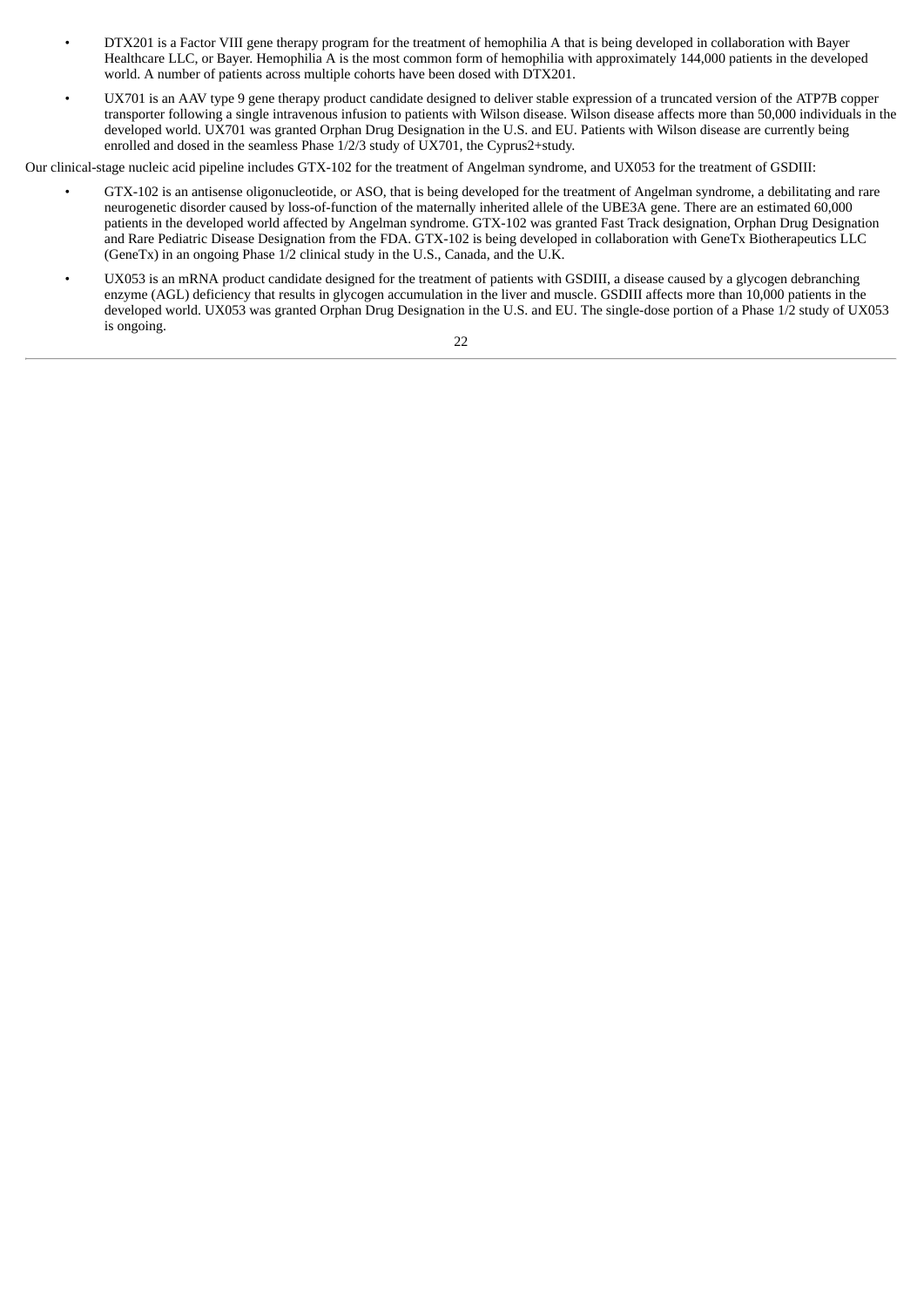The following table summarizes our approved products and clinical product candidate pipeline:

| <b>Products</b>                                 | <b>Description</b>                           | <b>Indication</b>           | <b>IND</b><br>Stage <sup>1</sup> | <b>Phase 1</b> | Phase 2 | Phase 3 | <b>Approved</b> | <b>Upcoming</b><br><b>Milestones</b>           |
|-------------------------------------------------|----------------------------------------------|-----------------------------|----------------------------------|----------------|---------|---------|-----------------|------------------------------------------------|
| <b>Biologics</b>                                |                                              |                             |                                  |                |         |         |                 |                                                |
| <b>Crysvita®</b><br>(burosumab) <sup>2</sup>    | Anti-FGF23<br>monoclonal<br>antibody         | <b>XLH</b>                  |                                  |                |         |         |                 |                                                |
| Crysvita⊕<br>(burosumab) <sup>2</sup>           | Anti-FGF23<br>monoclonal<br>antibody         | <b>TIO</b>                  |                                  |                |         |         |                 |                                                |
| Mepsevii <sup>o</sup><br>(vestronidase<br>alfa) | <b>Enzyme</b><br>replacement                 | <b>MPSVII</b>               |                                  |                |         |         |                 |                                                |
| <b>Evkeeza</b> <sup>⊕</sup><br>(evinucumab)'    | <b>Fully human</b><br>monoclonal<br>antibody | <b>HoFH</b>                 |                                  |                |         |         |                 |                                                |
| UX143<br>(setrusumab) <sup>4</sup>              | <b>Fully human</b><br>monoclonal<br>antibody | OI                          |                                  |                |         |         |                 | Ph2/3 dosing update and<br>Ph3 transition 2H22 |
| <b>Small Molecules</b>                          |                                              |                             |                                  |                |         |         |                 |                                                |
| <b>Dojolvi<sup>®</sup></b><br>(triheptanoin)    | <b>Substrate</b><br>replacement              | LC-FAOD                     |                                  |                |         |         |                 |                                                |
| <b>AAY Gene Therapy</b>                         |                                              |                             |                                  |                |         |         |                 |                                                |
| DTX401                                          | <b>AAV8 Gene</b><br><b>Therapy</b>           | GSDIa                       |                                  |                |         |         |                 | Ongoing enrollment of<br>Ph <sub>3</sub>       |
| DTX301                                          | <b>AAV8 Gene</b><br>Therapy                  | <b>OTC</b>                  |                                  |                |         |         |                 | Ongoing enrollment of<br>Ph <sub>3</sub>       |
| DTX2015                                         | <b>AAVhu37 Gene</b><br>Therapy               | <b>HemA</b>                 |                                  |                |         |         |                 |                                                |
| <b>UX701</b>                                    | <b>AAV9</b> Gene<br>Therapy                  | Vilson                      |                                  |                |         |         |                 | Ongoing enrollment of<br>Ph1/2/3               |
| <b>Nucleic Acid</b>                             |                                              |                             |                                  |                |         |         |                 |                                                |
| GTX-102 <sup>5</sup>                            | <b>Antisense</b><br><b>Oligonucleotide</b>   | Angelman<br><b>Syndrome</b> |                                  |                |         |         |                 | Additional Ph1/2 data mid-<br>2022             |
| <b>UX053</b>                                    | mRNA                                         | <b>GSDIII</b>               |                                  |                |         |         |                 | Ph1/2 single acending<br>dose data 2H22        |

1: IND submitted or expected to be submitted within the near term

Final summer of experience to be summitted in<br>2: In collaboration with Kyowa Kirin Company<br>3: Ex-US collaboration with Regeneron Pharmaceuticals<br>4: In collaboration with Mereo BioPharma<br>5: Out licensed to Bayer

6: Ultragenys has option to acquire GTX-102 from GeneTs

## **Recent Program Updates**

## *Evkeeza for the treatment of HoFH*

In January 2022, we announced a collaboration with Regeneron Pharmaceuticals (Regeneron) to commercialize Evkeeza outside of the U.S. Evkeeza is a fully human monoclonal antibody that binds to and blocks the function of angiopoietin-like 3 (ANGPTL3), a protein that plays a key role in lipid metabolism, and is approved for the treatment of homozygous familial hypercholesterolemia, or HoFH, a rare inherited condition.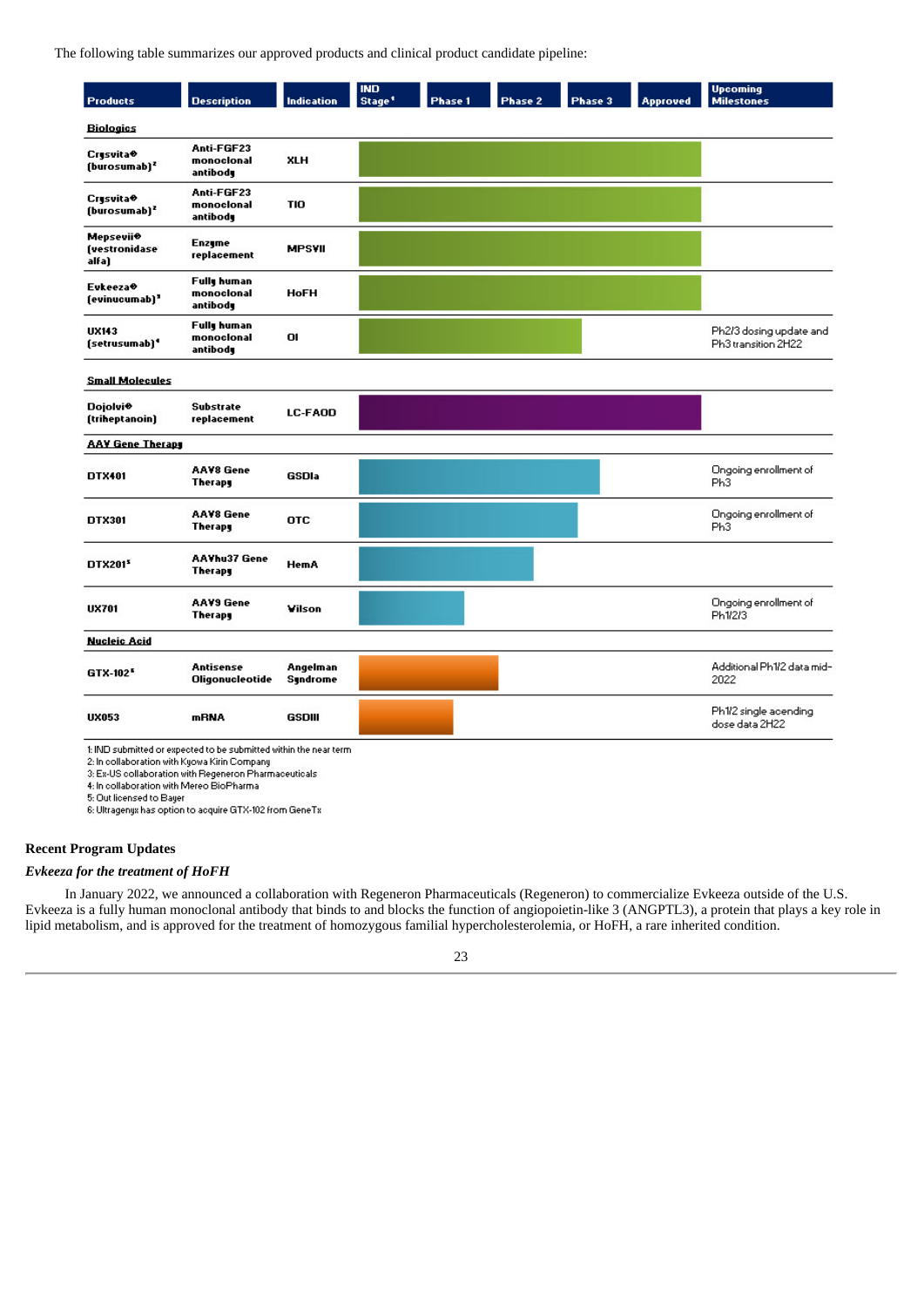## **Clinical Product Candidates**

#### *DTX401 for the treatment of glycogen storage disease type Ia, or GSDIa*

We are enrolling and dosing patients in the Phase 3 study of DTX401. The Phase 3 study has a 48-week primary efficacy analysis period and we plan to enroll approximately 50 patients eight years of age and older, randomized 1:1 to DTX401 (1.0 x 10^13 GC/kg dose) or placebo. The primary endpoint is the reduction in oral glucose replacement with cornstarch while maintaining glucose control.

## *DTX301 for the treatment of ornithine transcarbamylase, or OTC, deficiency*

We are currently in the process of initiating a Phase 3 study that will include a 64-week primary efficacy analysis period and plan to enroll approximately 50 patients 12 years of age and older, randomized 1:1 to DTX301 (1.7 x 10^13 GC/kg dose) or placebo. The co-primary endpoints are the percentage of patients who achieve a response as measured by discontinuation or reduction in baseline disease management and the 24-hour plasma ammonia levels. The first patients in the U.S. are expected to enter an approximate 4-to 8-week baseline screening period in mid-2022, after which they are expected to receive a single dose of DTX301 or placebo.

#### *UX701 for the treatment of Wilson Disease*

We are enrolling and dosing patients with Wilson disease in the seamless Phase 1/2/3 study of UX701, or the Cyprus2+ study.

During the first stage of the study, the safety and efficacy of up to three dose levels of UX701 will be evaluated over the course of 52 weeks and a dose will be selected for further evaluation in stage 2. In this first stage, 27 patients will be randomized into three cohorts in a 2:1 ratio per cohort to receive UX701 at the dose level assigned for the cohort or a placebo. The sequential doses to be evaluated are 5.0 x 10^12 GC/kg, 1.0 x 10^13 GC/kg, and 2.0 x 10^13 GC/kg. In stage 2, a new cohort of patients will be randomized 2:1 to receive the selected dose of UX701 or placebo. The primary safety and efficacy analyses will be conducted at Week 52 of stage 2. The primary efficacy endpoints are change in 24-hour urinary copper concentration and percent reduction in standard of care medication by Week 52. After the initial 52-week study period, all patients will receive long term follow up in stage 3. Patients randomized to placebo in stages 1 and 2 will become eligible to receive UX701 in stage 3.

#### UX143 (setrusumab) for the treatment of Osteogenesis Imperfecta (OI), in collaboration with Mereo BioPharma 3 Limited, or Mereo

We are dosing patients in a pediatric and young adult Phase 2/3 study. The objective of the Phase 2/3 study will first focus on determining the optimal dose based on increases in collagen production using serum P1NP levels and an acceptable safety profile. Following determination of the dose, we currently intend to adapt the study into a pivotal Phase 3 stage, evaluating fracture reduction over an estimated 15 to 24 months as the primary endpoint, subject to regulatory review. We currently expect a separate Phase 2 study of patients under age five with OI to start in the second half of 2022. We will also continue to evaluate adult patients who were previously treated in the Phase 2b ASTEROID study that was conducted by Mereo.

## *GTX-102 for the treatment of Angelman Syndrome, partnered with GeneTx*

In January 2022, we provided an initial update on the first four patients treated in Canada and the U.K. under the amended protocol for the phase 1/2 study of GTX-102. As of the update, all four patients had received multiple doses of GTX-102 with no treatment-related serious adverse events of any type nor adverse events related to lower extremity weakness. As of January 2022, three patients had received a preliminary assessment of clinical response and all have shown early signs of clinical activity. The data safety monitoring board (DSMB) for Cohort 4 recommended dose escalation for the first two patients and enrollment of the additional four patients in this cohort. Later in January 2022, the DSMB for Cohort 5 met and also recommended dose escalation and expansion of that cohort.

As of February 14, 2022, patients naïve to prior treatment with GTX-102 have been screened in the U.S. and dosing has begun.

We plan to provide an additional update on patients in Cohorts 4 and 5 in Canada and the U.K. in mid-2022.

## *UX053 for the treatment of glycogen storage disease type III, or GSDIII*

We are dosing patients in a Phase 1/2 study of UX053 for the treatment of GSDIII. Part 1 of the study is open label with single-ascending doses. Part 2 is double-blind and will evaluate repeat doses at escalating levels. We currently expect preliminary data from Part 1 of the study and to initiate Part 2 of the study in the second half of 2022.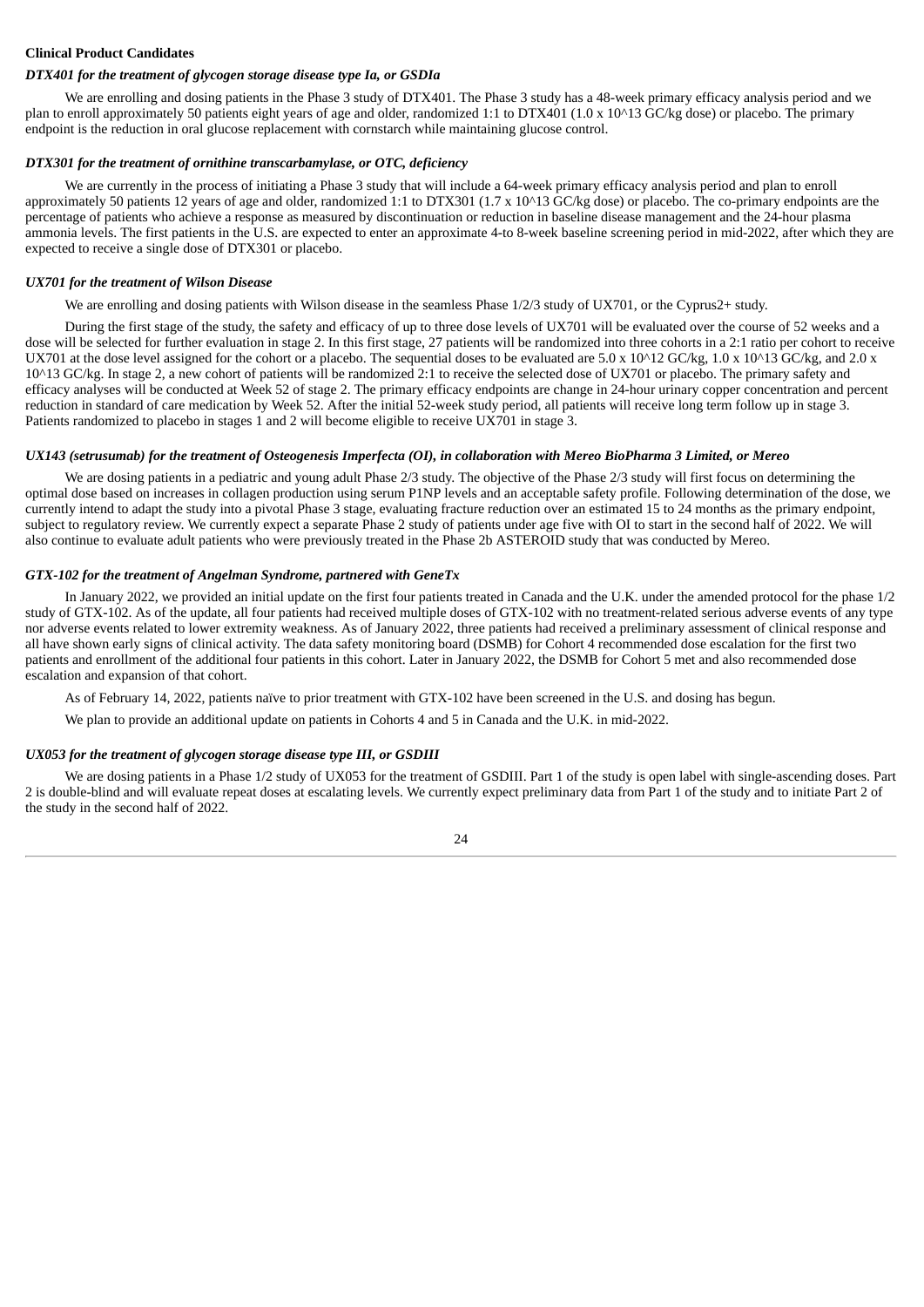#### *Other Development*

In April 2022, we announced the appointment of Amrit Ray, M.D., M.B.A. to the company's Board of Directors, effective April 19, 2022. Dr. Ray currently serves as Chief Patient Officer at Biohaven Pharmaceuticals. He is also currently a member of the board of directors of CorEvitas, LLC and a member of the board of directors at EveryLife Foundation for Rare Diseases.

#### **Financial Operations Overview**

We are a biopharmaceutical company with a limited operating history. To date, we have invested substantially all of our efforts and financial resources in identifying, acquiring, and developing our products and product candidates, including conducting clinical studies and providing selling, general and administrative support for these operations. To date, we have funded our operations primarily from the sale of our equity securities, revenues from our commercial products, the sale of certain future royalties, and strategic collaboration arrangements.

We have incurred net losses in each year since inception. Our net loss was \$152.3 million and \$136.1 for the three months ended March 31, 2022 and 2021, respectively. Net loss for the three months ended March 31, 2022 and 2021 included losses of \$9.3 million and \$20.6 million, respectively, resulting from changes in fair value of our investments in Arcturus Therapeutics Holdings Inc. (Arcturus) and Solid Biosciences Inc. (Solid) equity securities. Other than changes in the fair value of our investments, substantially all of our net losses have resulted from costs incurred in connection with our research and development programs and from selling, general and administrative costs associated with our operations.

For the three months ended March 31, 2022 our total revenues were \$79.9 million, compared to \$99.4 million for the same period in 2021. Revenue for the three months ended March 31, 2022 included \$3.2 million from our collaboration and license agreement with Daiichi Sankyo Co., Ltd. (Daiichi Sankyo), as compared to \$42.8 million for the same period in 2021. The decrease in collaboration revenue with Daiichi Sankyo was partially offset by higher revenue from Crysvita collaboration revenue in the profit-share territory, an increase in revenue for our approved products, and an increase in collaboration royalty revenue.

As of March 31, 2022, we had \$813.8 million in available cash, cash equivalents, and marketable debt securities.

#### **Critical Accounting Estimates**

Our management's discussion and analysis of our financial condition and results of operations is based on our Condensed Consolidated Financial Statements, which have been prepared in accordance with U.S. generally accepted accounting principles, or GAAP. The preparation of these Condensed Consolidated Financial Statements requires us to make estimates and assumptions that affect the reported amounts of assets and liabilities and the disclosure of contingent assets and liabilities at the date of the financial statements, as well as the reported expenses incurred during the reporting periods. Our estimates are based on our historical experience and on various other factors that we believe are reasonable under the circumstances, the results of which form the basis for making judgments about the carrying value of assets and liabilities that are not readily apparent from other sources. Actual results may differ from these estimates under different assumptions or conditions. There have been no material changes in our critical accounting policies during the three months ended March 31, 2022, as compared to those disclosed in "Management's Discussion and Analysis of Financial Condition and Results of Operations — Critical Accounting Policies and Significant Judgments and Estimates" in our Annual Report.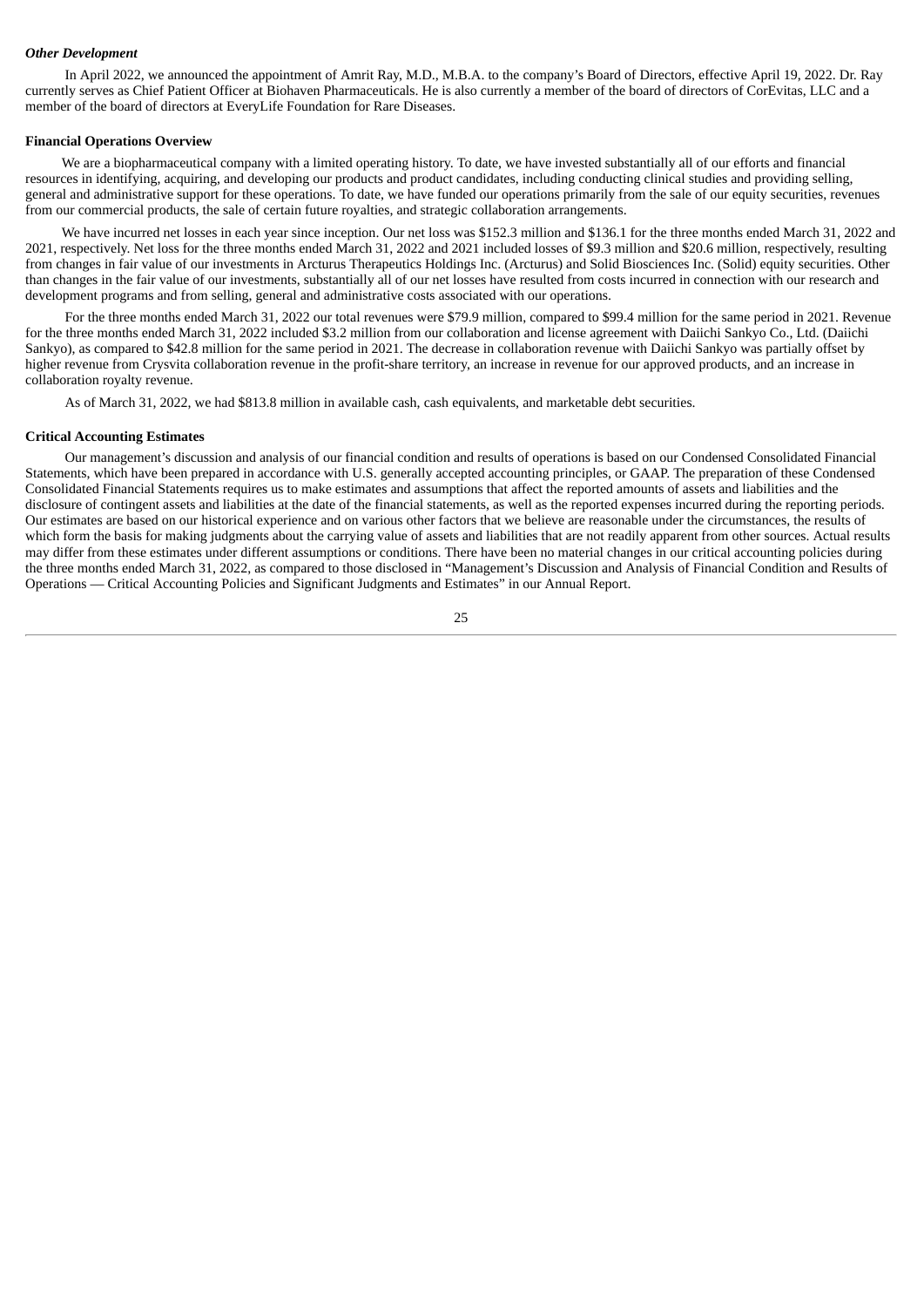## **Results of Operations**

*Comparison of the three months ended March 31, 2022 to the three months ended March 31, 2021:*

*Revenue (dollars in thousands)*

|                                                             |     | <b>Three Months Ended March 31.</b> |     |        |     | <b>Dollar</b> | $\%$   |
|-------------------------------------------------------------|-----|-------------------------------------|-----|--------|-----|---------------|--------|
|                                                             |     | 2022                                |     | 2021   |     | <b>Change</b> | Change |
| Collaboration and license revenue:                          |     |                                     |     |        |     |               |        |
| Crysvita collaboration revenue in profit-share<br>territory | ۰D. | 45.164                              | \$. | 36,260 | \$. | 8.904         | 25%    |
| Daiichi Sankyo                                              |     | 3,249                               |     | 42,750 |     | (39,501)      | $-92%$ |
| Total collaboration and license revenue                     |     | 48,413                              |     | 79,010 |     | (30, 597)     | $-39%$ |
| Product sales:                                              |     |                                     |     |        |     |               |        |
| Crysvita                                                    |     | 9.394                               |     | 5.872  |     | 3.522         | 60%    |
| Mepsevii                                                    |     | 4.861                               |     | 3.607  |     | 1.254         | 35%    |
| Dojolvi                                                     |     | 12,429                              |     | 7,034  |     | 5,395         | 77%    |
| Total product sales                                         |     | 26,684                              |     | 16,513 |     | 10,171        | 62%    |
| Crysvita non-cash collaboration royalty revenue             |     | 4,838                               |     | 3,872  |     | 966           | 25%    |
| <b>Total revenues</b>                                       |     | 79,935                              |     | 99,395 |     | (19, 460)     | $-20%$ |

For the three months ended March 31, 2022, our share of Crysvita collaboration revenue in the profit-share territory increased by \$8.9 million, as compared to the same period in 2021. The increase primarily reflects the continuing increase in demand for Crysvita due to an increase in the number of patients on therapy.

In March 2020, we executed a license agreement with Daiichi Sankyo. For the three months ended March 31, 2022, the collaboration and license revenue from this arrangement decreased by \$39.5 million, as compared to the same period in 2021. The decrease in the three months period ended March 31, 2022 was related to the relative progress toward complete satisfaction of the individual performance obligation using an input measure of the technology transfer period, which was completed as of March 31, 2022.

The increase in product sales of \$10.2 million for the three months ended March 31, 2022, compared to the same period in 2021 was primarily due to continued momentum from the commercial launch of Dojolvi in the U.S., continuing increase in demand for our other approved products, and an increase in sales of our products under our named patient program in certain countries.

The increase in Crysvita non-cash collaboration royalty revenue of \$1.0 million for the three months ended March 31, 2022, compared to the same period in 2021 primarily reflects the launch progress by our collaboration partner in European countries and an increase in the number of patients on therapy.

## *Cost of Sales (dollars in thousands)*

|              | $\sim$ $\sim$<br>Three Months Ended March 31. |  |        |  | <b>Dollar</b> | $\%$ |
|--------------|-----------------------------------------------|--|--------|--|---------------|------|
|              | 2022<br>2021                                  |  | Change |  | $Change$      |      |
| nc1<br>sales | 100<br>0.IUU                                  |  | 5,188  |  | ด1ว<br>ے د    | 18%  |

Cost of sales increased by \$0.9 million for the three months ended March 31, 2022, compared to the same period in 2021. The increase was due to increased demand for our approved products, and amortization of the intangible asset related to our license from Regeneron for Evkeeza. This was offset by lower reserves for excess inventory write-downs with \$0.1 million recorded for the three months ended March 31, 2022, compared to \$1.7 million recorded for the same period in 2021.

#### *Research and Development Expenses (dollars in thousands)*

Research and development expenses include internal and external costs incurred for research and development of our programs and program candidates and expenses related to certain technology that we acquire or license through business development transactions. These expenses consist primarily of clinical studies performed by contract research organizations, manufacturing of drug substance and drug product performed by contract manufacturing organizations, materials and supplies, fees from collaborative and other arrangements including milestones, licenses and other fees, personnel costs including salaries, benefits and stock-based compensation, and overhead allocations consisting of various support and infrastructure costs. 26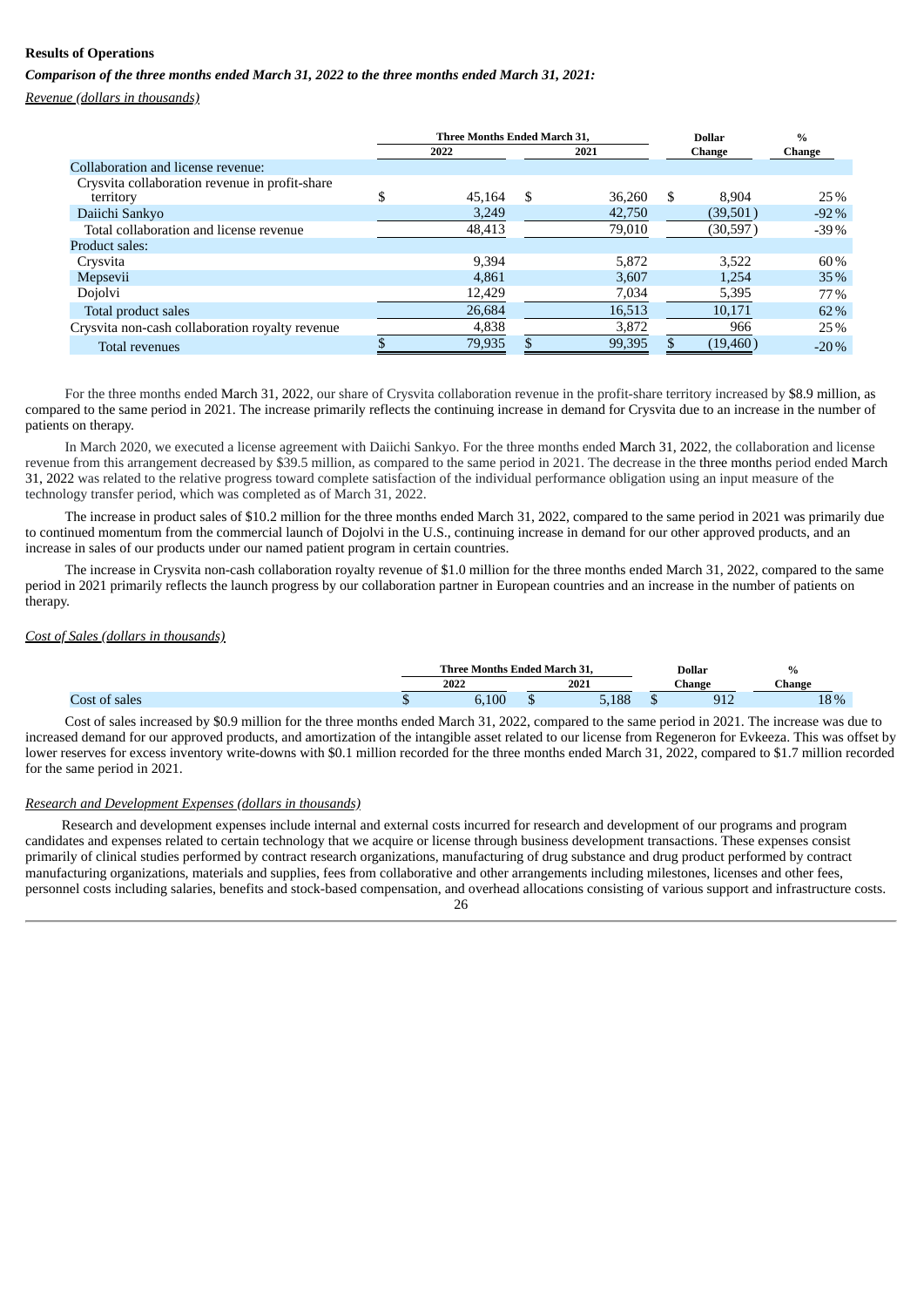Commercial programs include costs for disease monitoring programs and certain regulatory and medical affairs support activities for programs after commercial approval. Clinical programs include study conduct and manufacturing costs related to clinical program candidates. Translational research includes costs for preclinical study work and costs related to preclinical programs prior to IND filing. Upfront license and milestone fees include any significant expenses related to strategic licensing agreements. Infrastructure costs include direct costs related to laboratory, IT, and equipment depreciation costs, and overhead allocations for human resources, IT and other allocable costs.

The following table provides a breakout of our research and development expenses by major program type and business activities:

|                                         | <b>Three Months Ended March 31.</b> |              | <b>Dollar</b> | $\frac{0}{0}$ |
|-----------------------------------------|-------------------------------------|--------------|---------------|---------------|
|                                         | 2022                                | 2021         | Change        | Change        |
| Commercial programs                     | 13,064                              | \$<br>13,661 | \$<br>(597)   | $-4\%$        |
| Clinical programs:                      |                                     |              |               |               |
| Gene therapy programs                   | 40,280                              | 21,362       | 18,918        | 89%           |
| Nucleic acid and other biologic         |                                     |              |               |               |
| programs                                | 20.474                              | 9.024        | 11.450        | 127%          |
| Translational research                  | 20,327                              | 12,613       | 7.714         | 61%           |
| Upfront license and milestone fees      |                                     | 50,000       | (50,000)      | $-100%$       |
| Infrastructure                          | 16,384                              | 14,862       | 1,522         | 10%           |
| Stock-based compensation                | 16,907                              | 13,489       | 3,418         | 25%           |
| Other research and development          | 15,719                              | 12,507       | 3,212         | 26%           |
| Total research and development expenses | 143,155                             | 147,518      | (4,363)       | $-3%$         |

Total research and development expenses decreased \$4.4 million for the three months ended March 31, 2022, compared to the same period in 2021. The change in research and development expenses was primarily due to:

- for commercial programs, a decrease of \$0.6 million for the three months ended March 31, 2022, primarily related to reduced R&D personnel allocations to commercial programs;
- for gene therapy programs, an increase of \$18.9 million for the three months ended March 31, 2022, primarily related to increases in clinical manufacturing expenses for DTX401 and DTX301;
- for nucleic acid and other biologic programs, an increase of \$11.5 million for the three months ended March 31, 2022, primarily related to the addition of expenses related to UX053, following its IND approval in March 2021, and UX143 as we entered into a License and Collaboration Agreement with Mereo BioPharma 3 Limited, or Mereo, to collaborate on the development of UX143 effective January 2021. The increase was partially offset by the classification of expenses for the TIO indication for Crysvita to commercial programs for the three months ended March 31, 2022;
- for translational research, an increase of \$7.7 million for the three months ended March 31, 2022, primarily related to IND-enabling development costs for multiple research projects;
- for upfront license and milestone fees, a decrease of \$50.0 million for the three months ended March 31, 2022 due to no fees incurred for the three months ended March 31, 2022, as compared to the \$50.0 million upfront fee recognized for the Mereo license for the three months ended March 31, 2021;
- for infrastructure, an increase of \$1.5 million for the three months ended March 31, 2022, primarily related to increased expenses for support of our clinical and research program pipeline, expansion of laboratory space, implementation of COVID-related policies and safety protocols, depreciation of laboratory-related leasehold improvements and equipment, and IT-related expenses;
- for stock-based compensation, an increase of \$3.4 million for the three months ended March 31, 2022, primarily related to an increase in employee headcount; and
- for other research and development expenses, an increase of \$3.2 million for the three months ended March 31, 2022, primarily related to increased staffing to support internal manufacturing, increased travel, and increased administrative and general support.

We expect our annual research and development expenses to continue to increase in the future as we advance our product candidates through clinical development. The timing and amount of expenses incurred will depend largely upon the outcomes of current or future clinical studies for our product candidates as well as the related regulatory requirements, manufacturing costs, and any costs associated with the advancement of our preclinical programs.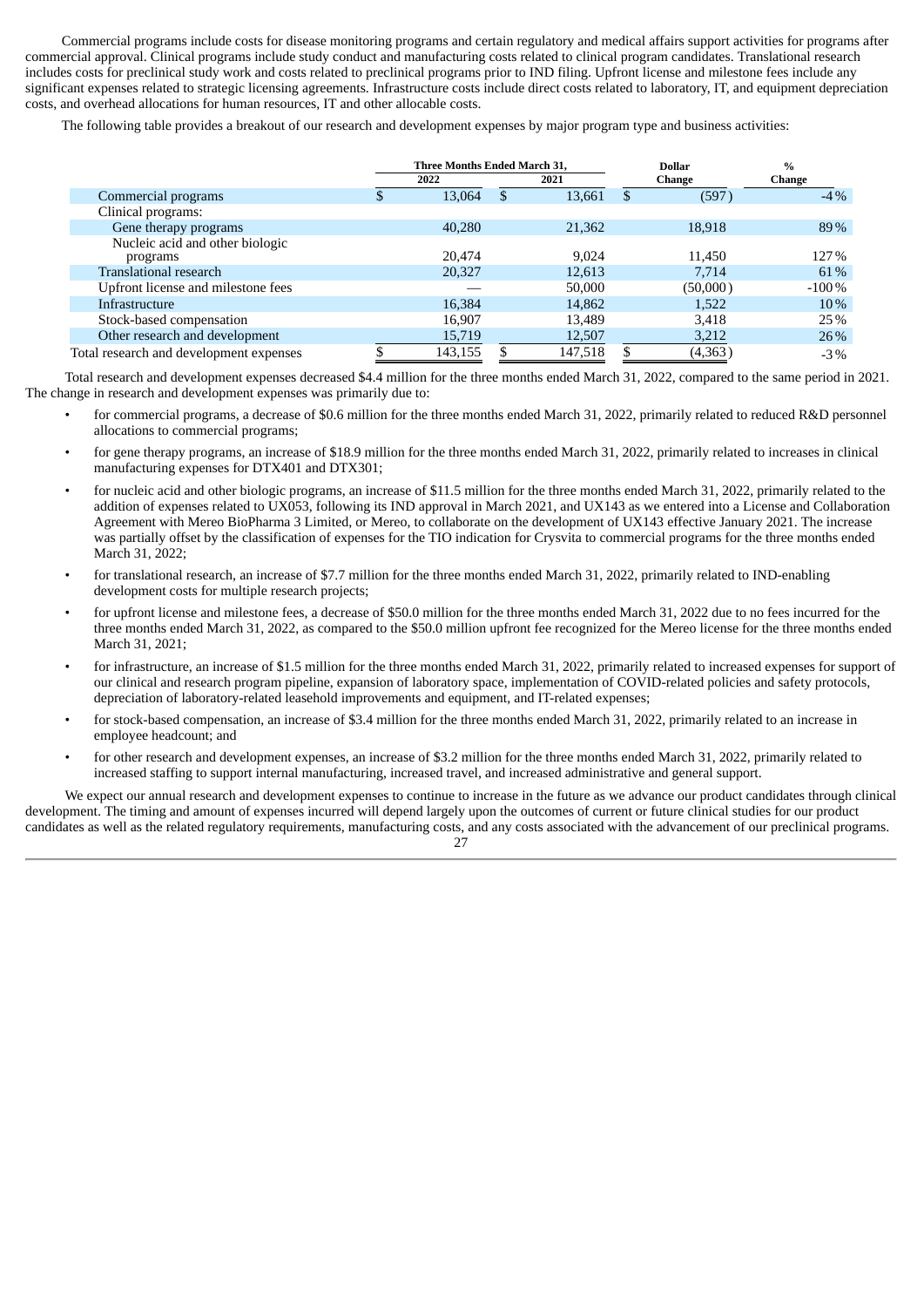#### *Selling, General and Administrative Expenses (dollars in thousands)*

|                                           | <b>Three Months Ended March 31.</b> |  |      | Dollar<br>hange |  | $\mathbf{0}$    |
|-------------------------------------------|-------------------------------------|--|------|-----------------|--|-----------------|
|                                           | 2022                                |  | 2021 |                 |  | :hange          |
| . general and administrative<br>ہ در ایم، | $CD-21$<br>ن. رن                    |  |      |                 |  | ገር በ/<br>$20\%$ |

Selling, general and administrative expenses increased by \$14.1 million for the three months ended March 31, 2022, compared to the same period in 2021. The increases in selling, general and administrative expenses were primarily due to increases in personnel costs resulting from an increase in the number of employees in support of our commercial activities, commercialization costs, and professional services costs.

We expect selling, general and administrative expenses to continue to increase in the future to support our organizational growth related to our approved products and multiple clinical-stage product candidates.

#### *Interest Income (dollars in thousands)*

|        | <b>Three Months Ended March 31.</b> |            | <b>Dollar</b><br>----- | $\%$                  |
|--------|-------------------------------------|------------|------------------------|-----------------------|
|        | 2022                                | 2021       | ∵hange                 | Change                |
| income | 19/<br>τυ                           | חכי<br>ບວະ | (115)<br>ᅶᆃᇦ           | ∕ח כיר<br>-70<br>-د∠- |

Interest income decreased by \$0.1 million for the three months ended March 31, 2022, compared to the same periods in 2021, primarily due to lower average balances in our marketable debt securities.

## *Change in Fair Value of Equity Investments (dollars in thousands)*

|                                            | Three Months Ended March 31. |  |                |  | Dollar   |        |
|--------------------------------------------|------------------------------|--|----------------|--|----------|--------|
|                                            | 2022                         |  | 2021<br>`hange |  |          | ∋hange |
| Change in fair value of equity investments | ےں,ں                         |  | 20,019         |  | $-1,290$ | -00 עכ |

For the three months ended March 31, 2022, we recorded a net decrease in the fair value of our equity investments of \$9.3 million. The fair value of our equity investments in Arcturus and Solid decreased by \$5.0 million and \$4.3 million, respectively during the period.

For the three months ended March 31, 2021, we recorded a net decrease in the fair value of our equity investments of \$20.6 million. The fair value of our equity investments in Arcturus and Solid decreased by \$4.6 million and \$16.0 million, respectively, during the period.

Given the historic volatility of the publicly traded stock price of Arcturus and Solid, the fair value adjustments of our equity investments may be subject to wide fluctuations which may have a significant impact on our earnings in future periods.

## *Non-cash Interest Expense on Liability Related to the Sale of Future Royalties (dollars in thousands)*

|                                                                                   | <b>Three Months Ended March 31.</b> |  |          |        | Dollar | %        |  |
|-----------------------------------------------------------------------------------|-------------------------------------|--|----------|--------|--------|----------|--|
|                                                                                   | 2022                                |  | 2021     | ∵hange |        | $Change$ |  |
| Non-cash interest expense on liability related to the<br>sale of future royalties | (6,584)                             |  | (8, 418) |        | 1,834  | $-22\%$  |  |

The non-cash interest expense on liability related to the sale of future royalties decreased by \$1.8 million for the three months ended March 31, 2022, compared to the same periods in 2021 due to the capitalization of interest related to the construction-in-progress for the gene therapy manufacturing plant, slightly offset by the increase in the liability related to the sale of future royalties for net sales of Crysvita in the European territory. To the extent the royalty payments are greater or less than our initial estimates or the timing of such payments is materially different than our original estimates, we will prospectively adjust the effective interest rate.

*Other Income (Expense) (dollars in thousands)*

|                        |      | Three Months Ended March 31, |      |   | <b>Dollar</b> | $\%$    |
|------------------------|------|------------------------------|------|---|---------------|---------|
|                        | 2022 |                              | 2021 |   | Change        | Change  |
| Other income (expense) |      | 289                          | (795 | ω | 1,084         | $-136%$ |
|                        |      |                              |      |   |               |         |
|                        |      | ററ                           |      |   |               |         |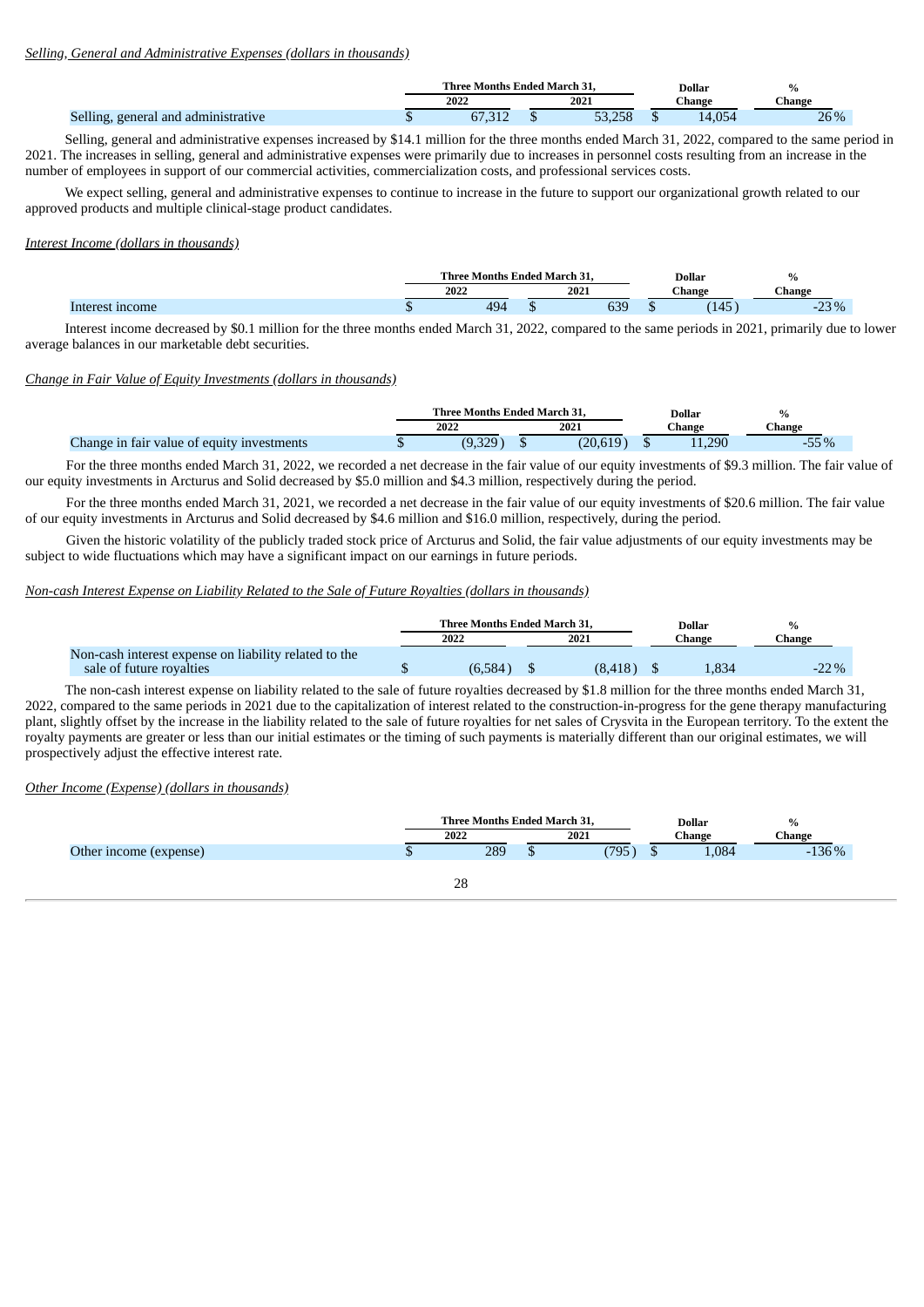Other income increased by \$1.1 million for the three months ended March 31, 2022, compared to the same period in 2021. The increase was primarily due to fluctuations in foreign exchange rates.

## *Provision for Income Taxes (dollars in thousands)*

|                            | <b>Three Months Ended March 5</b><br>$\sim$ |      |             |  | <b>Dollar</b> | $\%$                  |
|----------------------------|---------------------------------------------|------|-------------|--|---------------|-----------------------|
|                            | 2022                                        | 2021 |             |  | ∴hange        | :hange                |
| Provision for income taxes |                                             |      | חדרי<br>، ب |  | 170<br>$\pm$  | 17%<br>4 <sub>1</sub> |

The provision for incomes taxes increased by a nominal amount for the three months ended March 31, 2022, compared to the same period in 2021.

#### **Liquidity and Capital Resources**

To date, we have funded our operations primarily from the sale of our equity securities, revenues from our commercial products, the sale of certain future royalties, and strategic collaboration arrangements.

As of March 31, 2022, we had \$813.8 million in available cash, cash equivalents, and marketable debt securities. We believe that our existing capital resources will be sufficient to fund our projected operating requirements for at least the next twelve months. Our cash, cash equivalents, and marketable debt securities are held in a variety of deposit accounts, interest-bearing accounts, corporate bond securities, commercial paper, U.S government securities, asset-backed securities, debt securities in government-sponsored entities, and money market funds. Cash in excess of immediate requirements is invested with a view toward liquidity and capital preservation, and we seek to minimize the potential effects of concentration and credit risk.

In May 2021, we entered into an Open Market Sale Agreement with Jefferies LLC, (Jefferies), pursuant to which we may offer and sell shares of our common stock having an aggregate offering proceeds up to \$350.0 million, from time to time, in at-the-market (ATM) offerings through Jefferies. As of March 31, 2022, net proceeds from shares sold under the arrangement were approximately \$78.9 million. No shares were sold under this arrangement for the three months ended March 31, 2022.

The following table summarizes our cash flows for the periods indicated (in thousands):

|                                                            | Three Months Ended March 31. |            |  |            |
|------------------------------------------------------------|------------------------------|------------|--|------------|
|                                                            |                              | 2022       |  | 2021       |
| Cash used in operating activities                          | Φ                            | (117,521)  |  | (159,346)  |
| Cash used in investing activities                          |                              | (37,362)   |  | (182, 424) |
| Cash provided by financing activities                      |                              | 1,612      |  | 12,649     |
| Effect of exchange rate changes on cash                    |                              | (108)      |  | (771)      |
| Net decrease in cash, cash equivalents and restricted cash |                              | (153, 379) |  | (329, 892) |

**Three Months Ended March 31,**

#### *Cash Used in Operating Activities*

Our primary use of cash is to fund operating expenses, which consist primarily of research and development and commercial expenditures. Due to our significant research and development expenditures, we have generated significant operating losses since our inception. Cash used to fund operating expenses is affected by the timing of when we pay these expenses, as reflected in the change in our outstanding accounts payable and accrued expenses.

Cash used in operating activities for the three months ended March 31, 2022 was \$117.5 million and primarily reflected a net loss of \$152.3 million and \$4.8 million for non-cash collaboration royalty revenues related to the sale of future royalties to RPI Finance Trust (RPI), an affiliate of Royalty Pharma, offset by non-cash charges of \$29.4 million for stock-based compensation, \$1.9 million for the amortization of the premium paid on purchased marketable debt securities, \$4.1 million for depreciation and amortization, \$9.3 million for a change in fair value of equity investments in Arcturus and Solid, and \$6.6 million for non-cash interest incurred on the liability related to the sale of future royalties to RPI. Cash used in operating activities also reflected a \$1.5 million decrease due to an increase in inventory for Mepsevii, a \$16.2 million decrease due to a decrease in accounts payable, accrued liabilities, and other liabilities primarily due to the payout of the 2021 annual bonus, partially offset by an increase in accounts payable and general accrued liabilities related to timing differences, and a decrease of \$3.2 million in contract liabilities, net, related to the revenue recognized from the license agreements with Daiichi Sankyo, offset by a \$9.1 million increase due to a decrease in prepaid expenses and other assets primarily due to a decrease in receivables due from collaboration partners.

Cash used in operating activities for the three months ended March 31, 2021 was \$159.3 million and reflected a net loss of \$136.1 million and \$3.9 million for non-cash collaboration royalty revenues related to the sale of future royalties to RPI, offset by non-cash charges of \$24.3 million for stock-based compensation, \$0.9 million for the amortization of the premium paid on purchased marketable debt securities, \$3.4 million for depreciation, \$20.6 million for a change in fair value of equity investments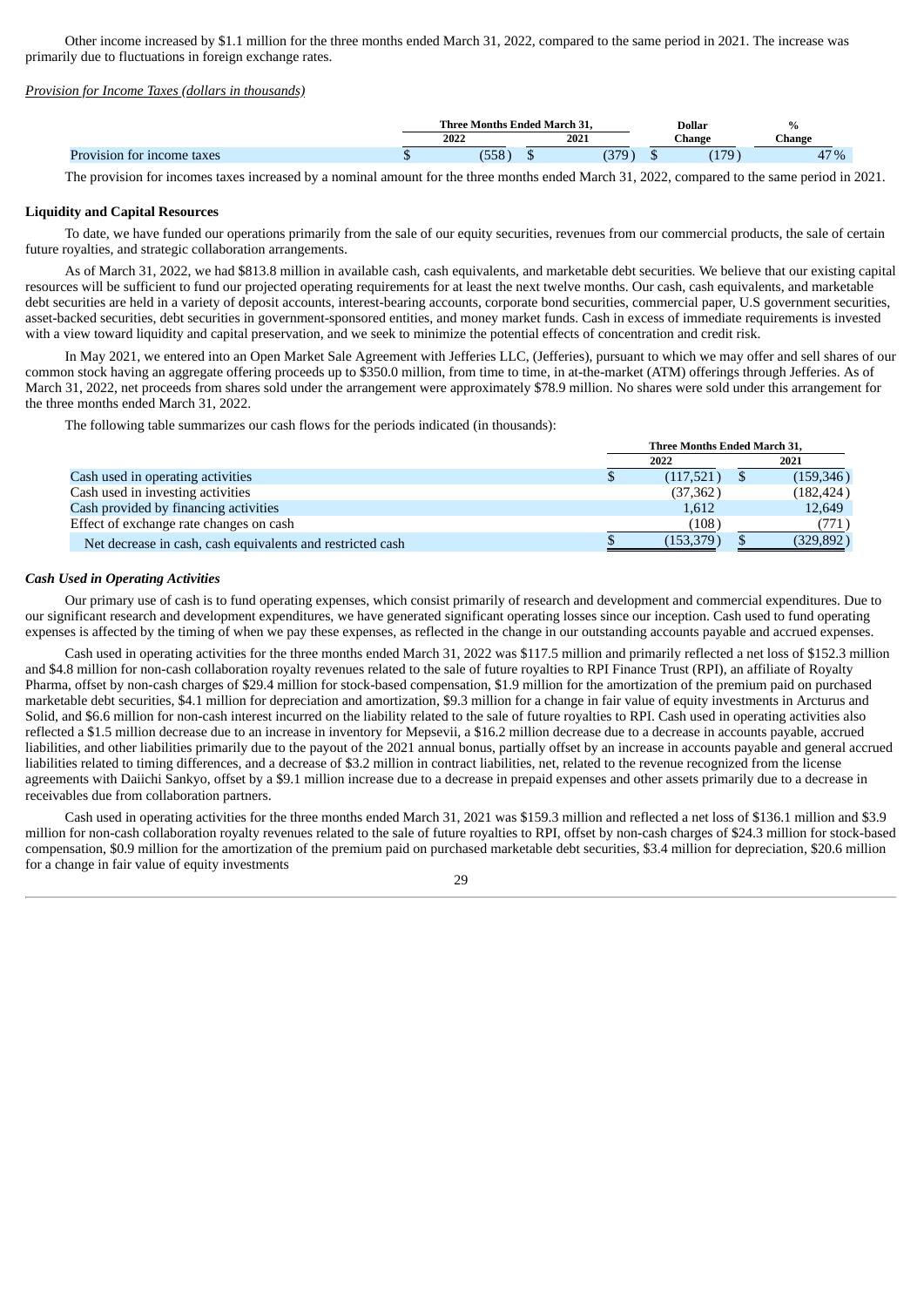from Arcturus and Solid, and \$8.4 million for non-cash interest incurred on the liability related to the sale of future royalties to RPI. Cash used in operating activities also reflected a \$2.0 million decrease due to an increase in accounts receivable primarily related to higher revenues, a \$10.7 million decrease in prepaid expenses and other assets primarily due to an increase in prepaid manufacturing, insurance, and subscriptions, a \$23.6 million decrease in accounts payable, accrued liabilities, and other liabilities primarily due to the payout of 2020 annual bonuses, and a decrease of \$41.5 million in contract liabilities, net primarily related to the revenue recognized from the license agreements with Daiichi Sankyo, offset by a \$0.5 million increase due to a decrease in inventory.

#### *Cash Used in Investing Activities*

Cash used in investing activities for the three months ended March 31, 2022 was \$37.4 million and was primarily related to purchases of property, plant, and equipment of \$32.2 million, purchases of marketable debt securities of \$203.7 million, purchases of mutual funds related to our nonqualified deferred compensation plan of \$2.5 million, and the payment to Regeneron for an intangible asset of \$30.0 million, offset by proceeds from the sale of marketable debt securities of \$39.4 million and maturities of marketable debt securities of \$189.0 million.

Cash used in investing activities for the three months ended March 31, 2021 was \$182.4 million and related to purchases of property and equipment of \$16.4 million and purchases of marketable debt securities of \$405.2 million, offset by proceeds from the sale of marketable debt securities of \$15.0 million and maturities of marketable debt securities of \$224.2 million.

#### *Cash Provided by Financing Activities*

Cash provided by financing activities for the three months ended March 31, 2022 was \$1.6 million and was primarily comprised of \$1.8 million in net proceeds from the issuance of common stock pursuant to equity plan awards.

Cash provided by financing activities for the three months ended March 31, 2021 was \$12.6 million and was primarily comprised of \$12.8 million in net proceeds from the issuance of common stock pursuant to equity plan awards.

#### **Funding Requirements**

We anticipate that, excluding non-recurring items, we will continue to generate annual losses for the foreseeable future as we continue the development of, and seek regulatory approvals for, our product candidates, and continue with commercialization of approved products. We will require additional capital to fund our operations, to complete our ongoing and planned clinical studies, to commercialize our products, to continue investing in early-stage research capabilities to promote our pipeline growth, to continue to acquire or invest in businesses or products that complement or expand our business, and to further develop our general infrastructure, including construction of our GMP gene therapy manufacturing facility, and such funding may not be available to us on acceptable terms or at all.

If we are unable to raise additional capital in sufficient amounts or on terms acceptable to us, we may be required to delay, limit, reduce the scope of, or terminate one or more of our clinical studies, research and development programs, future commercialization efforts, or grant rights to develop and market product candidates that we would otherwise prefer to develop and market ourselves.

Our future funding requirements will depend on many factors, including the following:

- the scope, rate of progress, results and cost of our clinical studies, nonclinical testing, and other related activities;
- the cost of manufacturing clinical supplies, and establishing commercial supplies, of our product candidates, products that we have begun to commercialize, and any products that we may develop in the future, including the construction of our own GMP gene therapy manufacturing plant;
- the number and characteristics of product candidates that we pursue;
- the cost, timing, and outcomes of regulatory approvals;
- the cost and timing of establishing our commercial infrastructure, and distribution capabilities;
- the magnitude and extent to which the COVID-19 pandemic impacts our business operations and operating results, as described in "Management's Discussion and Analysis of Financial Condition and Results of Operations" and "Risk Factors – Risks Related to Our Business Operations;" and
- the terms and timing of any collaborative, licensing, marketing, distribution, acquisition (including whether and when we exercise our option to acquire GeneTx pursuant to the terms of our Unitholder Option Agreement with them) and other arrangements that we may establish, including any required upfront milestone, royalty, reimbursements or other payments thereunder. 30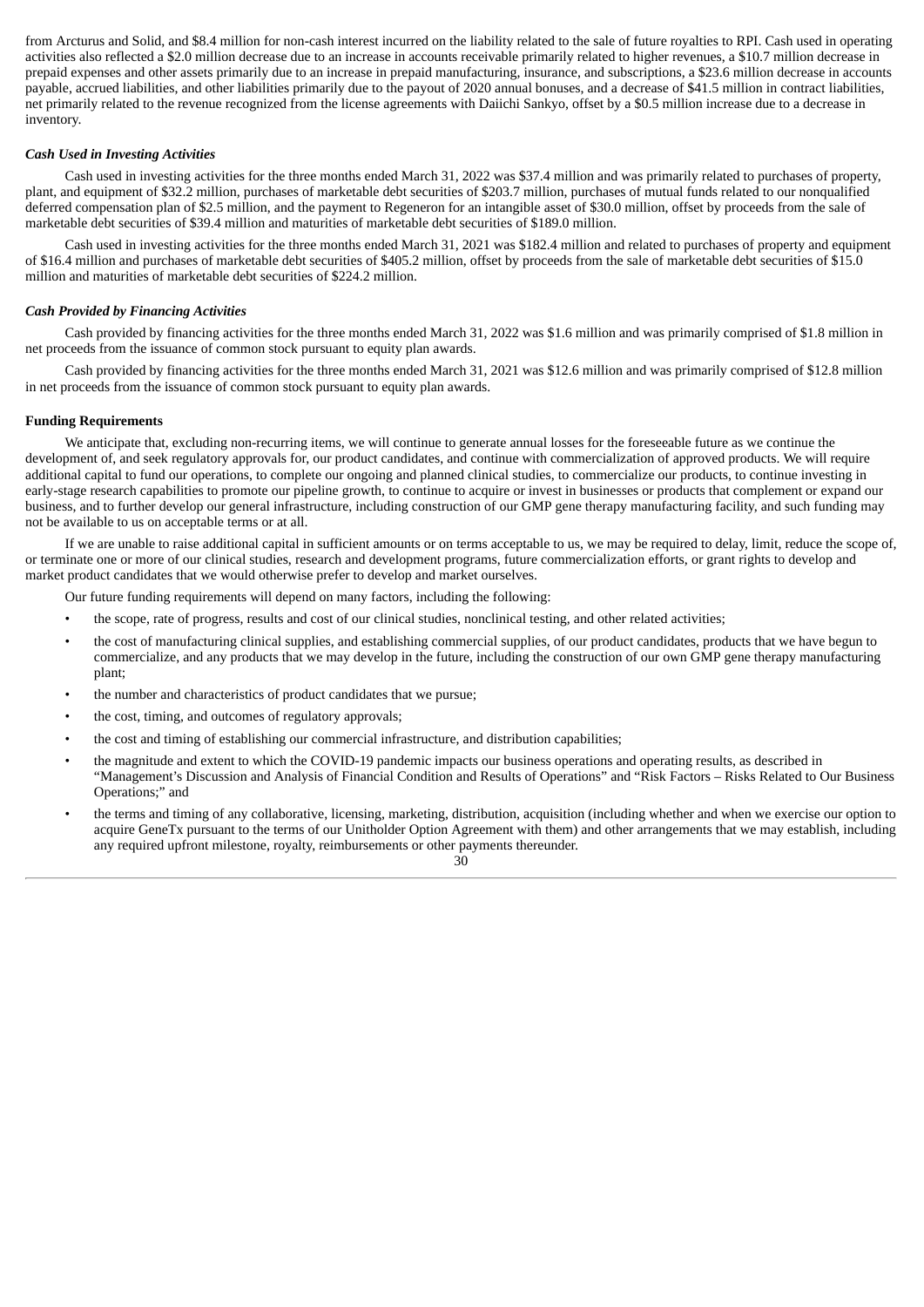We expect to satisfy future cash needs through existing capital balances, revenue from our commercial products, and through some combination of public or private equity offerings, debt financings, collaborations, strategic alliances, licensing arrangements, and other marketing and distribution arrangements. Please see "Risk Factors—Risks Related to Our Financial Condition and Capital Requirements."

## **Contractual Obligations and Commitments**

Material contractual obligations arising in the normal course of business primarily consist of operating and finance leases and manufacturing and service contract obligations.

Manufacturing and service contract obligations primarily relate to manufacturing of inventory for our approved products, the majority of which are due in the next 12 months.

The terms of certain of our licenses, royalties, development and collaboration agreements, as well as other research and development activities, require us to pay potential future milestone payments based on product development success. The amount and timing of such obligations are unknown or uncertain.

There have been no material changes in our contractual obligations and commitments during the three months ended March 31, 2022, as compared to those disclosed in "Management's Discussion and Analysis of Financial Condition and Results of Operations — Contractual Obligations" in our Annual Report.

## **Off-Balance Sheet Arrangements**

We have not engaged in any off-balance sheet arrangements, as contemplated by the rules and regulations of the SEC.

## <span id="page-32-0"></span>**Item 3.** *Quantitative and Qualitative Disclosures about Market Risk*

## **Equity Risk**

We have exposure to equity risk with respect to the equity investments that we hold in Arcturus and Solid. The carrying value of our equity investments held in Arcturus and Solid were \$13.5 million and \$9.4 million as of March 31, 2022, respectively, A hypothetical 10 percent decrease in the market price for our equity investments in Arcturus and Solid as of March 31, 2022 would decrease the fair value by \$1.4 million and \$0.9 million, respectively. Given the historic volatility of the publicly traded stock price of Arcturus and Solid, the fair value of our investments in Arcturus and Solid is subject to wide fluctuations which may have a significant impact on our net income (loss) in future periods.

## **Interest Rate Risk**

Our exposure to market risk for changes in interest rates relates primarily to interest earned on our cash equivalents and marketable debt securities. The primary objective of our investment activities is to preserve our capital to fund operations. A secondary objective is to maximize income from our investments without assuming significant risk. Our investment policy provides for investments in low-risk, investment-grade debt instruments. As of March 31, 2022, we had cash, cash equivalents, and marketable debt securities totaling \$813.8 million, compared to \$999.1 million as of December 31, 2021, which include bank deposits, money market funds, U.S. government treasury and agency securities, and investment-grade corporate bond securities which are subject to default, changes in credit rating, and changes in market value. The securities in our investment portfolio are classified as available for sale and are subject to interest rate risk and will decrease in value if market interest rates continue to increase. A hypothetical 100 basis point change in interest rates during any of the periods presented would not have had a material impact on the fair market value of our cash equivalents and marketable debt securities as of March 31, 2022 or December 31, 2021. To date, we have not experienced a loss of principal on any of these investments and as of March 31, 2022, we did not record any allowance for credit loss from our investments.

#### **Foreign Currency Risk**

We face foreign exchange risk as a result of entering into transactions denominated in currencies other than U.S. dollars. Due to the uncertain timing of expected payments in foreign currencies, we do not utilize any forward exchange contracts. All foreign transactions settle on the applicable spot exchange basis at the time such payments are made. Volatile market conditions arising from the COVID-19 pandemic or global political instability may result in significant changes in exchange rates, and in particular a weakening of foreign currencies relative to the U.S. dollar may negatively affect our revenue and operating income as expressed in U.S. dollars. An adverse movement in foreign exchange rates could have a material effect on payments made to foreign suppliers and for license agreements. For the three months ended March 31, 2022, a majority of our revenue and expense activities and capital expenditures were denominated in U.S. dollars. A hypothetical 10% change in foreign exchange rates during any of the periods presented would not have had a material impact on our Condensed Consolidated Financial Statements.

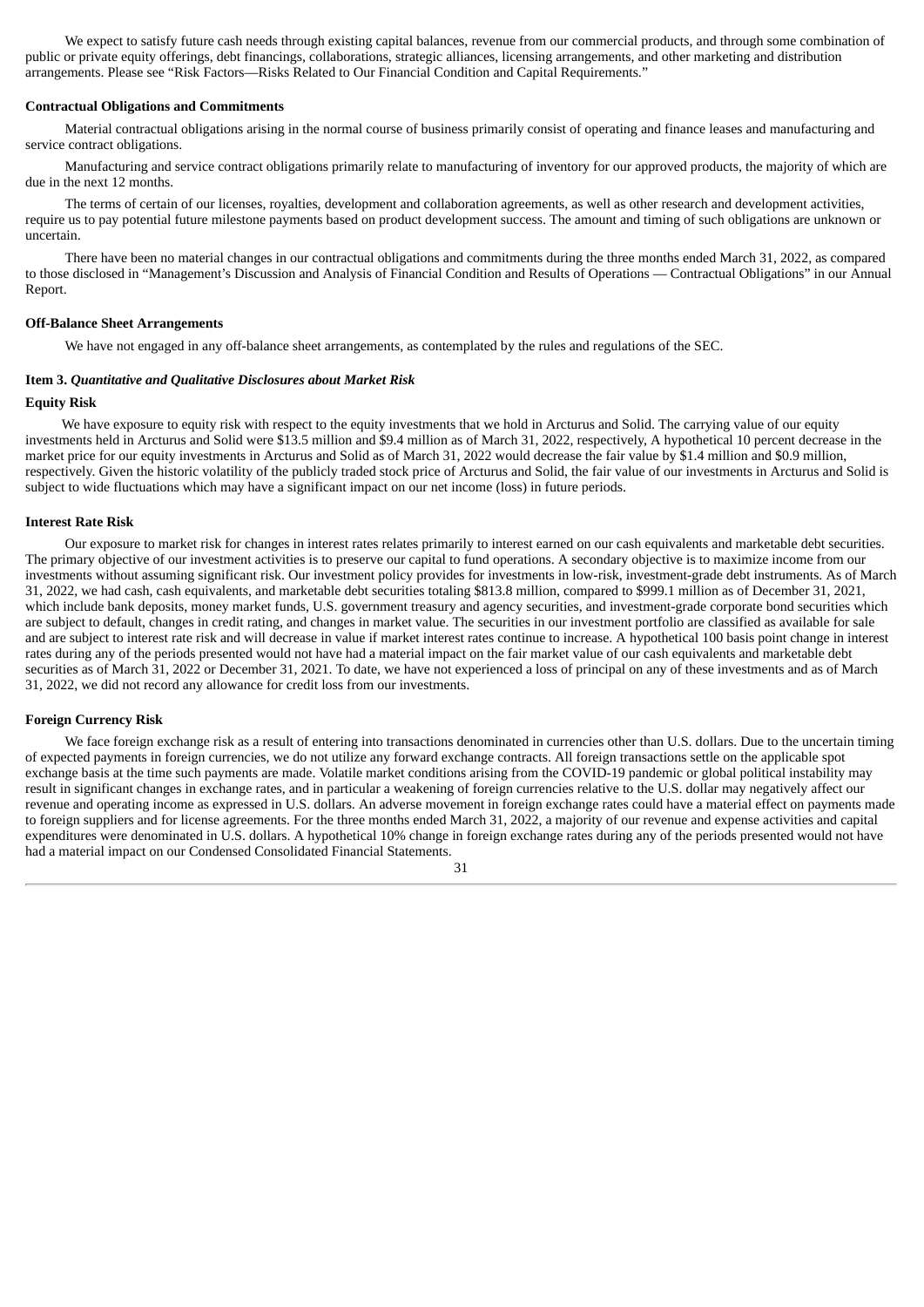## <span id="page-33-0"></span>*Item* **4.** *Controls and Procedures*

#### **Evaluation of Disclosure Controls and Procedures**

Management carried out an evaluation, under the supervision and with the participation of our Chief Executive Officer and our Chief Financial Officer, of the effectiveness of our "disclosure controls and procedures" as of the end of the period covered by this Quarterly Report, pursuant to Rules 13a-15(b) and 15d-15(b) under the Securities Exchange Act of 1934, or the Exchange Act. In connection with that evaluation, our Chief Executive Officer and our Chief Financial Officer concluded that our disclosure controls and procedures were effective and designed to provide reasonable assurance that the information required to be disclosed is recorded, processed, summarized and reported within the time periods specified in the SEC rules and forms as of March 31, 2022. For the purpose of this review, disclosure controls and procedures means controls and procedures designed to ensure that information required to be disclosed by us in the reports that we file or submit is recorded, processed, summarized and reported within the time periods specified in the SEC's rules and forms. These disclosure controls and procedures include, without limitation, controls and procedures designed to ensure that information required to be disclosed by us in the reports that we file or submit is accumulated and communicated to management, including our principal executive officer and principal financial officer, as appropriate to allow timely decisions regarding required disclosure. In designing and evaluating the disclosure controls and procedures, our management recognized that any controls and procedures, no matter how well designed and operated, can provide only reasonable assurance of achieving the desired control objectives, and our management necessarily was required to apply its judgment in evaluating the costbenefit relationship of possible controls and procedures.

#### **Changes in Internal Control over Financial Reporting**

There have been no changes in our internal control over financial reporting (as defined in Rules 13a-15(f) and 15d-15(f) under the Exchange Act) during our quarter ended March 31, 2022, that has materially affected, or is reasonably likely to materially affect our internal control over financial reporting.

## <span id="page-33-1"></span>**PART II. OTHER INFORMATION**

## <span id="page-33-2"></span>**Item 1.** *Legal Proceedings*

We are not currently a party to any material legal proceedings. We may, however, in the ordinary course of business face various claims brought by third parties or government regulators and we may, from time to time, make claims or take legal actions to assert our rights, including claims relating to our directors, officers, stockholders, intellectual property rights, employment matters and the safety or efficacy of our products. Any of these claims could subject us to costly litigation and, while we generally believe that we have adequate insurance to cover many different types of liabilities, our insurance carriers may deny coverage, may be inadequately capitalized to pay on valid claims, or our policy limits may be inadequate to fully satisfy any damage awards or settlements. If this were to happen, the payment of any such awards could have a material adverse effect on our consolidated operations, cash flows and financial position. Additionally, any such claims, whether or not successful, could damage our reputation and business.

#### <span id="page-33-3"></span>**Item 1A.** *Risk Factors*

Investing in our common stock involves a high degree of risk. You should carefully consider the following material risks, together with all the other information in this Quarterly Report, including our financial statements and notes thereto, before deciding to invest in our common stock. The risks and uncertainties described below are not the only ones we face. Additional risk and uncertainties not presently known to us or that we presently deem less significant may also impair our business operations. If any of the following risks actually materialize, our operating results, financial condition, and liquidity could be materially adversely affected. As a result, the trading price of our common stock could decline and you could lose part or all of your investment. Our company's business, financial condition and operating results can be affected by a number of factors, whether currently known or unknown, including but not limited to those described below, any one or more of which could, directly or indirectly, cause our actual financial condition and operating results to vary materially from past, or from anticipated future, financial condition and operating results. Any of these factors, in whole or in part, could materially and adversely affect our business, prospects, financial condition, operating results and stock price.

Because of the following factors, as well as other factors affecting our financial condition and operating results, past financial performance should not be considered to be a reliable indicator of future performance, and investors should not use historical trends to anticipate results or trends in future periods.

The following description of the risk factors associated with our business includes any material changes to and supersedes the description of the risk *factors associated with our business previously disclosed in Part I, Item 1A of the Annual Report.*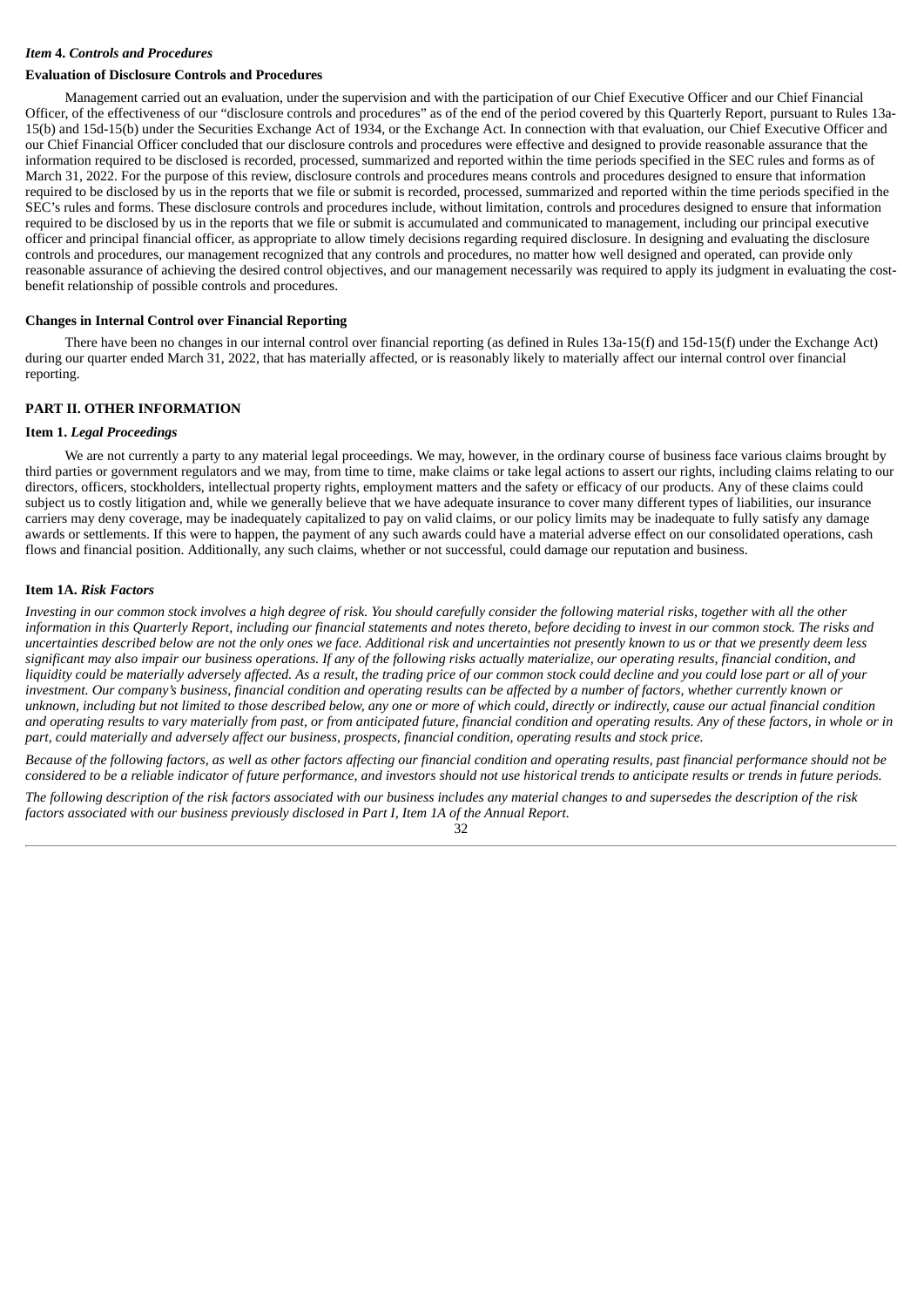## **Risk Factor Summary**

- We have a history of operating losses and anticipate that we will continue to incur losses for the foreseeable future.
- We have limited experience in generating revenue from product sales.
- We expect to need to raise additional capital to fund our activities.
- Clinical drug development is a lengthy, complex, and expensive process with uncertain outcomes.
- If we do not achieve our projected development goals in the time frames we announce and expect, we may experience delays in commercialization of our products and other adverse effects.
- We may experience difficulty in enrolling patients, which could delay or prevent clinical studies of our product candidates.
- The regulatory approval processes of the FDA and comparable foreign authorities are lengthy and inherently unpredictable.
- Our product candidates may cause undesirable or serious side effects that could delay or prevent their regulatory approval or result in other negative consequences.
- We face a multitude of manufacturing risks, particularly with respect to our gene therapy and mRNA product candidates.
- Our products will remain subject to regulatory scrutiny even if we obtain regulatory approval.
- Product liability lawsuits against us could cause us to incur substantial liabilities.
- We may not realize the full commercial potential of our product candidates if we are unable to source and develop effective biomarkers.
- We rely on third parties to conduct our nonclinical and clinical studies and perform other tasks for us.
- We are dependent on KKC for the clinical and commercial supply of Crysvita for all major markets and for the development and commercialization of Crysvita in certain major markets.
- We rely on third parties to manufacture our products and product candidates.
- The loss of, or failure to supply by, any of any of our single-source suppliers for our drug substance and drug product could adversely affect our business.
- The actions of distributors and specialty pharmacies could affect our ability to sell or market products profitably.
- A competitor could misappropriate or disclose our trade secrets.
- Our revenue may be adversely affected if the market opportunities for our products and product candidates are smaller than expected.
- Our competitors may develop therapies that are similar, more advanced, or more effective than ours.
- We may not successfully manage expansion of our company, including building an integrated commercial organization.
- Our exclusive rights to promote Crysvita in the U.S. and Canada will transition back to KKC.
- Commercial success of our products depends on the degree of market acceptance by physicians, patients, third-party payors, and others in the medical community.
- We face uncertainty related to insurance coverage and reimbursement status of our newly approved products.
- If we, or our third party partners, are unable to maintain effective proprietary rights for our products or product candidates, we may not be able to compete effectively.
- Claims of intellectual property infringement may prevent or delay our development and commercialization efforts.
- We may not be successful in obtaining or maintaining necessary rights to our product candidates through acquisitions and in-licenses.
- We may face competition from biosimilars of our biologics product and product candidates or from generic versions of our small-molecule product and product candidates, which may result in a material decline in sales of affected products.
- We could lose license rights that are important to our business if we fail to comply with our obligations in the agreements under which we license intellectual property and other rights from third parties.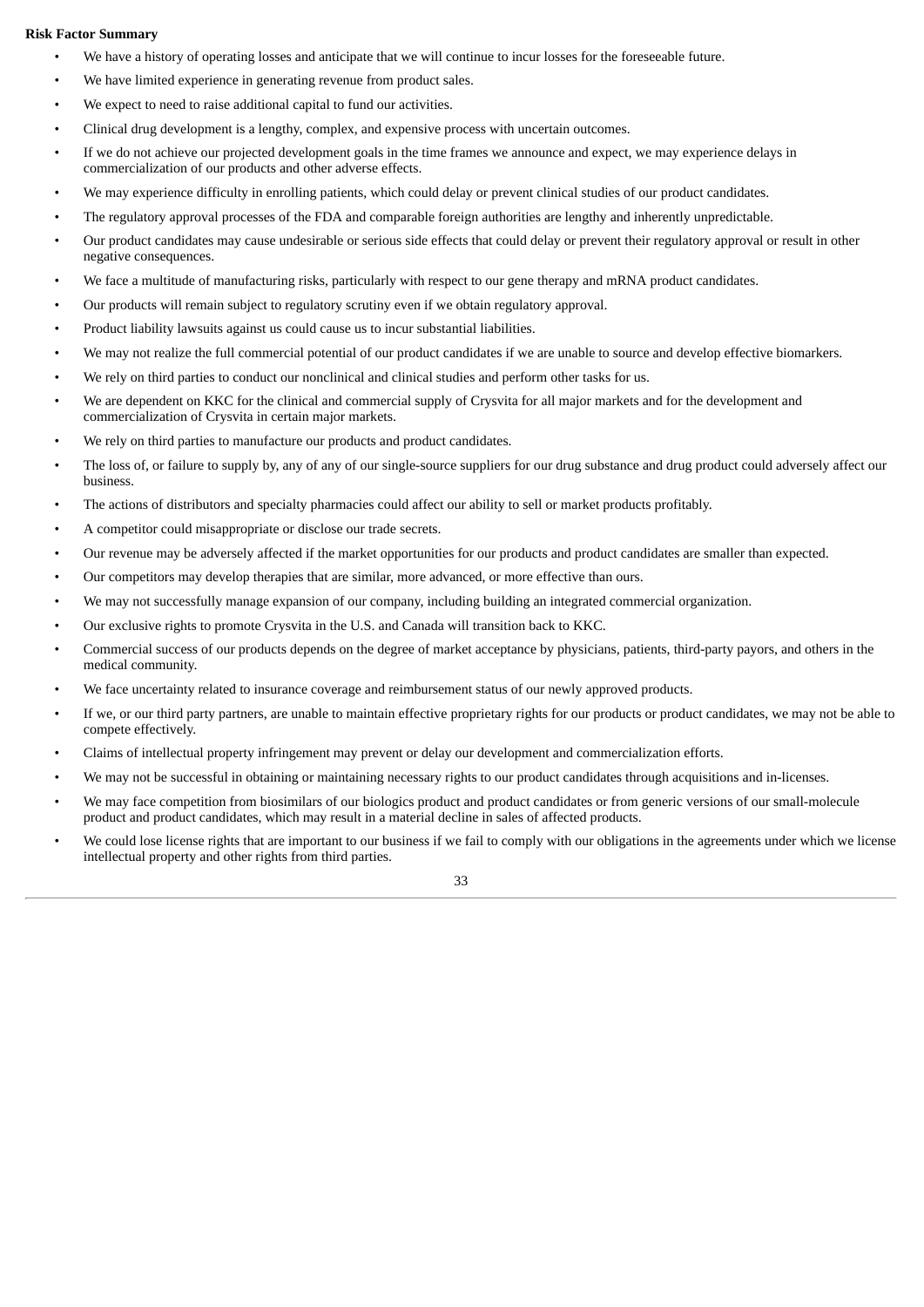- We may become involved in lawsuits to protect or enforce our patents or the patents of our licensors, or be subject to claims that challenge the inventorship or ownership of our patents.
- Changes in U.S. patent law could diminish the value of patents in general, thereby impairing our ability to protect our products.
- We may not be able to protect our intellectual property rights throughout the world.
- The ongoing COVID-19 pandemic has impacted our operations and could materially and adversely affect our business and operating results.
- We have no experience as a company developing or operating a manufacturing facility.
- Our success depends in part on our ability to retain our President and Chief Executive Officer and other qualified personnel.
- Our revenue may be impacted if we fail to obtain or maintain orphan drug exclusivity for our products.
- Our operating results may be adversely impacted if our intangible assets become impaired.
- We may not be successful in identifying, licensing, developing, or commercializing additional product candidates, or we may fail to capitalize on opportunities that may be more profitable.
- We may fail to comply with laws and regulations or changes in laws and regulations could adversely affect our business.
- We are exposed to risks related to international expansion of our business outside of the U.S.
- Our business may be adversely affected in the event of computer system failures or security breaches.
- We or our third party partners may be adversely affected by earthquakes or other serious natural disasters that are not adequately protected by business continuity and disaster recovery plans.
- We may incur various costs and expenses and risks related to acquisition of companies or products or strategic transactions.
- The market price of our common stock is highly volatile.
- Future sales and issuances of our common stock could dilute the percentage ownership of our current stockholders and result in a decline in stock price.
- We do not intend to pay dividends on our common stock so any returns will be limited to the value of our stock.
- Provisions in our amended and restated certificate of incorporation and by-laws, as well as provisions of Delaware law, could make it more difficult for a third-party to acquire us or increase the cost of acquiring us or could limit our stockholders' ability to obtain a favorable judicial forum for disputes with us or our directors, officers or employees.
- We face general risks related to our ability to maintain effective internal controls over financial reporting, additional tax liabilities related to our operations, our ability to use our net operating loss carryforwards and costs of litigation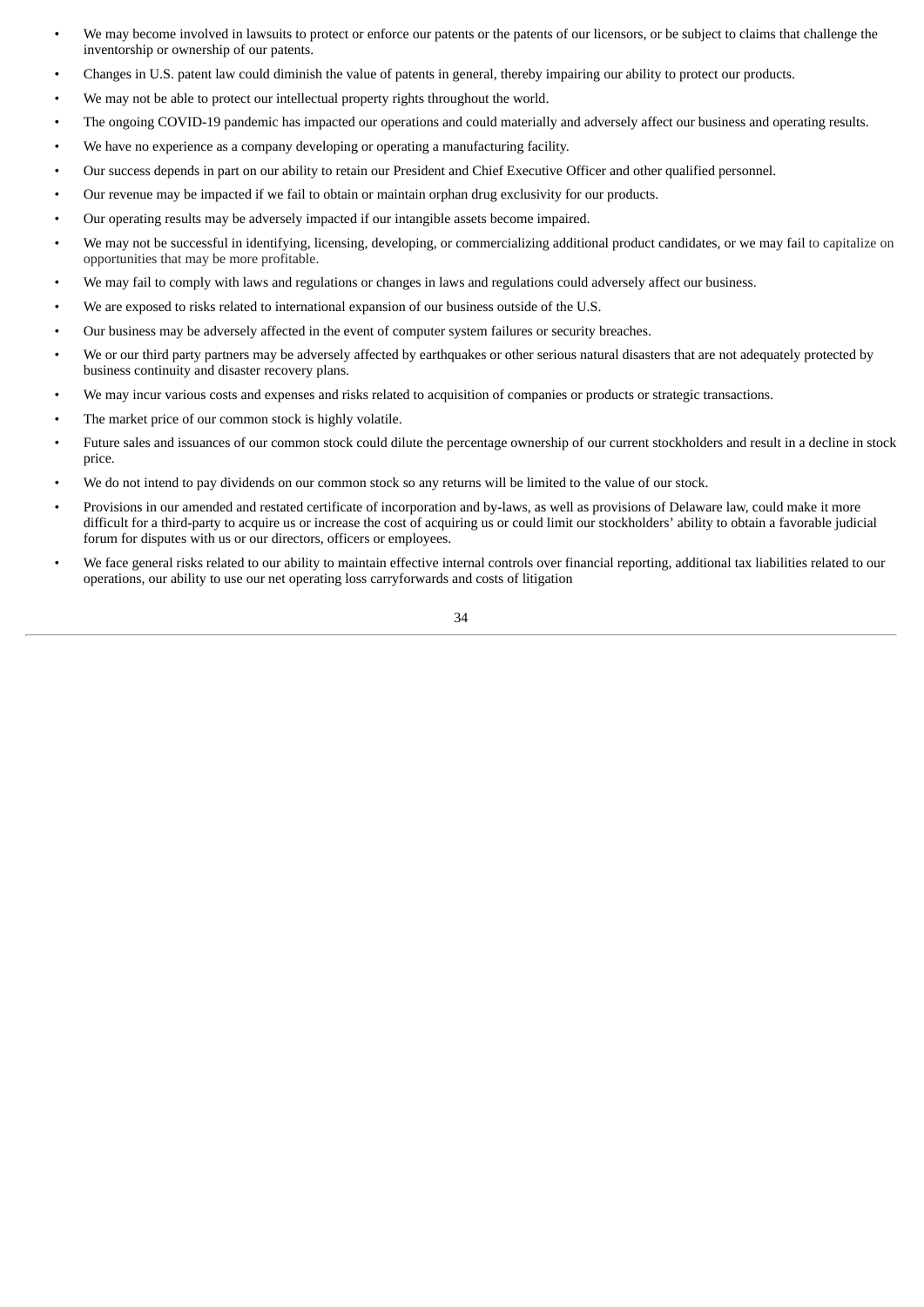# **Risks Related to Our Financial Condition and Capital Requirements**

## We have a history of operating losses and anticipate that we will continue to incur losses for the foreseeable future.

We are a biopharmaceutical company with a history of operating losses, and anticipate continuing to incur operating losses for the foreseeable future. Biopharmaceutical product development is a highly speculative undertaking and involves a substantial degree of risk. We have devoted substantially all of our financial resources to identifying, acquiring, and developing our products and product candidates, including conducting clinical studies, developing manufacturing processes, manufacturing product candidates for clinical studies, and providing selling, general and administrative support for these operations. The amount of our future net losses will depend, in part, on non-recurring events, the success of our commercialization efforts, and the rate of our future expenditures. We anticipate that our expenses will increase substantially if and as we:

- continue our research and nonclinical and clinical development of our product candidates;
- expand the scope of our current clinical studies for our product candidates;
- advance our programs into more expensive clinical studies;
- initiate additional nonclinical, clinical, or other studies for our product candidates;
- pursue preclinical and clinical development for additional indications for existing products and product candidates;
- change or add additional manufacturers or suppliers;
- expand upon or build our own manufacturing-related facilities and capabilities, including construction of our own GMP gene therapy manufacturing plant;
- seek regulatory and marketing approvals for our product candidates that successfully complete clinical studies;
- continue to establish Medical Affairs field teams to initiate relevant disease education;
- continue to establish a marketing and distribution infrastructure and field force to commercialize our products and any product candidates for which we may obtain marketing approval;
- continue to manage our international subsidiaries and establish new ones;
- continue to operate as a public company and comply with legal, accounting and other regulatory requirements;
- seek to identify, assess, license, acquire, and/or develop other product candidates, technologies, and/or businesses;
- make milestone or other payments under any license or other agreements;
- seek to maintain, protect, and expand our intellectual property portfolio;
- seek to attract and retain skilled personnel;
- create additional infrastructure, including facilities and systems, to support the growth of our operations, our product development, and our commercialization efforts; and
- experience any delays or encounter issues with any of the above, including, but not limited to, failed studies, complex results, safety issues, inspection outcomes, or other regulatory challenges that require longer follow-up of existing studies, additional major studies, or additional supportive studies in order to pursue marketing approval.

The net losses we incur may fluctuate significantly from quarter to quarter and year to year, such that a period-to-period comparison of our results of operations may not be a good indication of our future performance.

## *We have limited experience in generating revenue from product sales.*

Our ability to generate significant revenue from product sales depends on our ability, alone or with strategic collaboration partners, to successfully commercialize our products and to complete the development of, and obtain the regulatory and marketing approvals necessary to commercialize, our product candidates. Our ability to generate substantial future revenue from product sales, including named patient sales, depends heavily on our success in many areas, including, but not limited to:

- obtaining regulatory and marketing approvals with broad indications for product candidates for which we complete clinical studies;
- developing a sustainable and scalable manufacturing process for our products and any approved product candidates and establishing and maintaining supply and manufacturing relationships with third parties that can conduct the processes and provide adequate (in amount and quality) product supply to support market demand for our products and product candidates, if approved;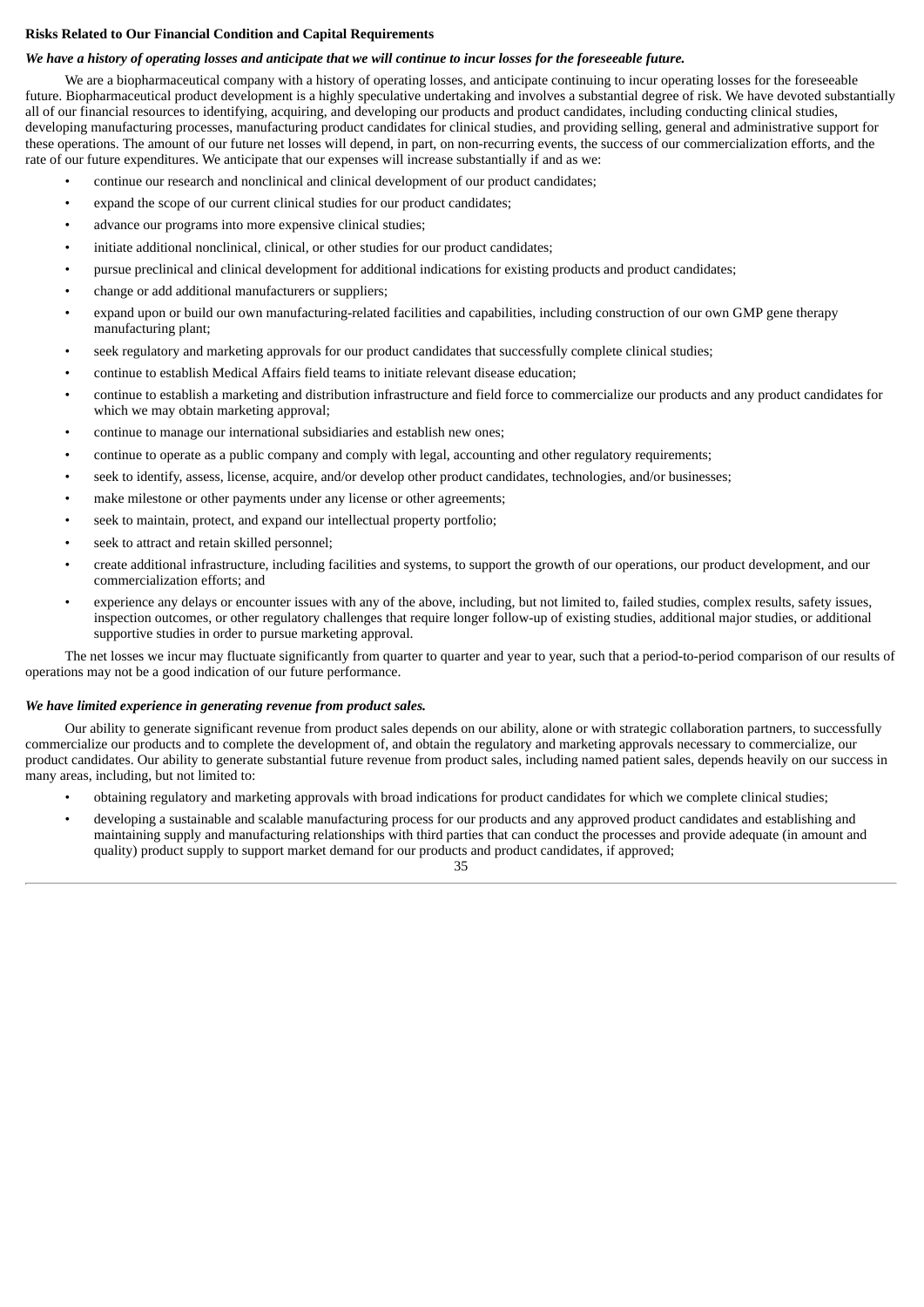- launching and commercializing our products and product candidates for which we obtain regulatory and marketing approval, either directly or with a collaborator or distributor;
- obtaining market acceptance of our products and product candidates as viable treatment options;
- obtaining adequate market share, reimbursement and pricing for our products and product candidates;
- our ability to sell our products and product candidates on a named patient basis or through an equivalent mechanism and the amount of revenue generated from such sales;
- our ability to find patients so they can be diagnosed and begin receiving treatment;
- addressing any competing technological and market developments;
- negotiating favorable terms, including commercial rights, in any collaboration, licensing, or other arrangements into which we may enter, any amendments thereto or extensions thereof;
- maintaining, protecting, and expanding our portfolio of intellectual property rights, including patents, trade secrets, and know-how; and
- attracting, hiring, and retaining qualified personnel.

If the number of our addressable rare disease patients is not as significant as we estimate, the indication approved by regulatory authorities is narrower than we expect, or the reasonably accepted population for treatment is narrowed by competition, physician choice, or treatment guidelines, or any other reasons, we may not generate significant revenue from sales of our products, even if they receive regulatory approval.

## We expect to need to raise additional capital to fund our activities. This additional financing may not be available on acceptable terms, if at all. Failure to obtain this necessary capital when needed may force us to delay, limit, or terminate our product development efforts or other activities.

As of March 31, 2022, our available cash, cash equivalents, and marketable debt securities were \$813.8 million. We expect we will need additional capital to continue to commercialize our products, and to develop and obtain regulatory approval for, and to commercialize, all of our product candidates. In addition, our operating plans may change as a result of many factors that may currently be unknown to us, and we may need to seek additional funds sooner than planned. Our future funding requirements will depend on many factors, including but not limited to:

- the scope, rate of progress, results, and cost of our clinical studies, nonclinical testing, and other related activities;
- the cost of manufacturing clinical and commercial supplies of our products and product candidates;
- the cost of creating additional infrastructure, including facilities and systems, such as our GMP gene therapy manufacturing plant;
- the number and characteristics of the product candidates that we pursue;
- the cost, timing, and outcomes of regulatory approvals;
- the cost and timing of establishing and operating our international subsidiaries;
- the cost and timing of establishing and operating field forces, marketing, and distribution capabilities;
- the cost and timing of other activities needed to commercialize our products; and
- the terms and timing of any collaborative, licensing, acquisition (including whether we exercise our option to acquire GeneTx pursuant to the terms of our Unitholder Option Agreement with them), and other arrangements that we may establish, including any required milestone, royalty, and reimbursements or other payments thereunder.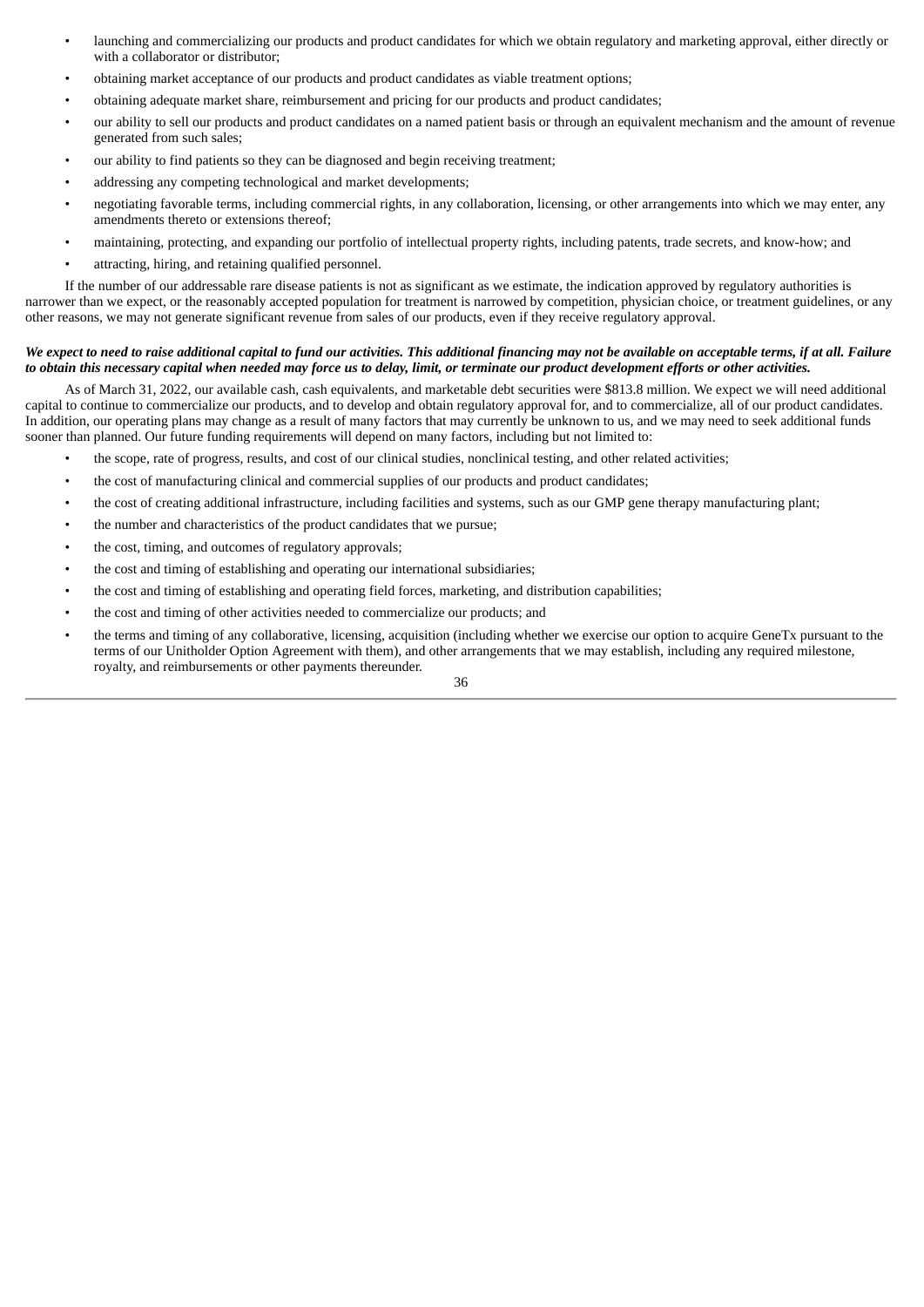Any additional fundraising efforts may divert our management's attention from their day-to-day activities, which can adversely affect our ability to develop our product candidates and commercialize our products. In addition, we cannot guarantee that future financing will be available in sufficient amounts or on terms acceptable to us, if at all. The terms of any financing may adversely affect the holdings or the rights of our stockholders and the issuance of additional securities by us, whether equity or debt, or the possibility of such issuance, may cause the market price of our shares to decline. The sale of additional equity or convertible securities would dilute all of our stockholders. If we incur debt, it could result in increased fixed payment obligations and we may be required to agree to certain restrictive covenants, such as limitations on our ability to incur additional debt, limitations on our ability to acquire, sell, or license intellectual property rights, and other operating restrictions that could adversely impact our ability to conduct our business. We have in the past sought and may in the future seek funds through a sale of future royalty payments similar to our transaction with Royalty Pharma or through collaborative partnerships, strategic alliances, and licensing or other arrangements, such as our transaction with Daiichi Sankyo, and we may be required to relinquish rights to some of our technologies or product candidates, future revenue streams, research programs, and other product candidates or otherwise agree to terms unfavorable to us, any of which may have a material adverse effect on our business, operating results, and prospects. Even if we believe we have sufficient funds for our current or future operating plans, we may seek additional capital if market conditions are favorable or if we have specific strategic considerations.

If we are unable to obtain funding on a timely basis, or at all, we may be required to significantly curtail, delay, or discontinue one or more of our research or development programs or the commercialization of our products and any approved product candidates or be unable to expand our operations or otherwise capitalize on our business opportunities, as desired, which could materially affect our business, financial condition, and results of operations.

#### **Risks Related to the Discovery and Development of Our Product Candidates**

### Clinical drug development involves a lengthy, complex, and expensive process with uncertain outcomes and the potential for substantial delays, and the *results of earlier studies may not be predictive of future study results.*

Before obtaining marketing approval from regulatory authorities for the sale of our product candidates, we must conduct extensive clinical studies to demonstrate the safety and efficacy of the product candidates in humans. Clinical testing is expensive, complex, time consuming, and uncertain as to outcome. We cannot guarantee that any clinical studies will be conducted as planned or completed on schedule, if at all. A failure of one or more clinical studies can occur at any stage of testing, and our future clinical studies may not be successful. Product candidates that have shown promising results in early-stage clinical studies may still suffer significant setbacks or fail in subsequent clinical studies. The safety or efficacy results generated to date in clinical studies do not ensure that later clinical studies will demonstrate similar results. Results from investigator-sponsored studies or compassionate-use studies may not be confirmed in company-sponsored studies or may negatively impact the prospects for our programs. Additionally, given the nature of the rare diseases we are seeking to treat, we often have to devise newly-defined endpoints to be tested in our studies, which can lead to some subjectivity in interpreting study results and could result in regulatory agencies not agreeing with the validity of our endpoints, or our interpretation of the clinical data, and therefore delaying or denying approval. Given the illness of the patients in our studies and the nature of their rare diseases, we may also be required or choose to conduct certain studies on an open-label basis. We have in the past, and may in the future elect to review interim clinical data at multiple time points during the studies, which could introduce bias into the study results and potentially result in denial of approval.

In the biopharmaceutical industry, there is a high failure rate for drugs and biologics proceeding through clinical studies, and product candidates in later stages of clinical studies may fail to show the desired safety and efficacy despite having progressed through nonclinical studies and initial clinical studies. A number of companies in the biopharmaceutical industry have suffered significant setbacks in advanced clinical studies due to lack of efficacy or adverse safety profiles, notwithstanding promising results in earlier studies.

Scenarios that can prevent successful or timely completion of clinical development include but are not limited to:

- delays or failures in generating sufficient preclinical, toxicology, or other *in vivo* or *in vitro* data to support the initiation or continuation of human clinical studies or filings for regulatory approval;
- failure to demonstrate a starting dose for our product candidates in the clinic that might be reasonably expected to result in a clinical benefit;
- delays or failures in developing gene therapy, messenger RNA (mRNA), DNA, small interfering RNA (siRNA) or other novel and complex product candidates, which are expensive and difficult to develop and manufacture;
- delays resulting from a shutdown, or uncertainty surrounding the potential for future shutdowns of the U.S. government, including the FDA;

37

• delays or failures in reaching a consensus with regulatory agencies on study design;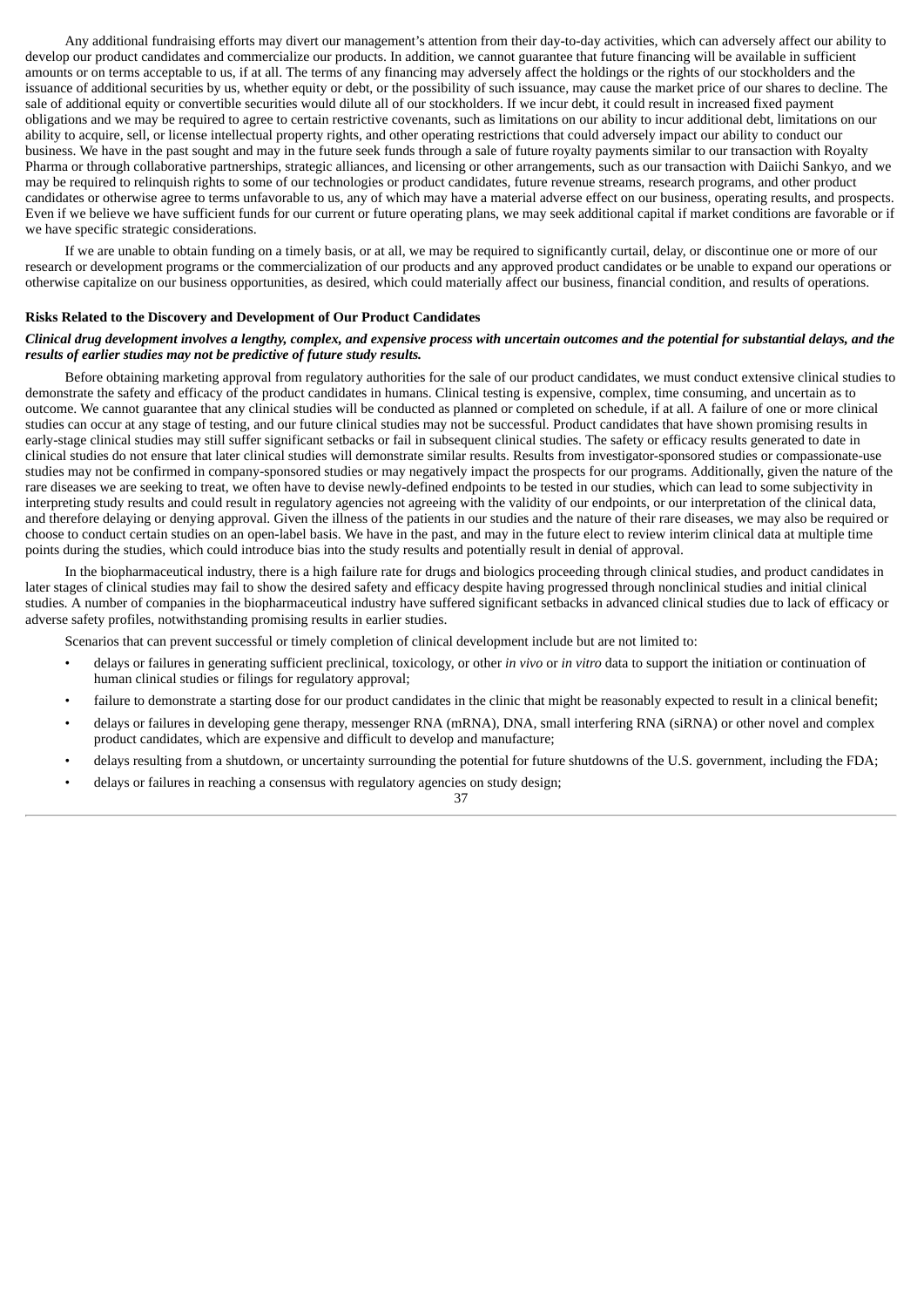- delays in reaching agreement on acceptable terms with contract research organizations, or CROs, clinical study sites, and other clinical trialrelated vendors;
- failure or delays in obtaining required regulatory agency approval and/or IRB or EC approval at each clinical study site or in certain countries;
- failure to correctly design clinical studies which may result in those studies failing to meet their endpoints or the expectations of regulatory agencies;
- changes in clinical study design or development strategy resulting in delays related to obtaining approvals from IRBs or ECs and/or regulatory agencies to proceed with clinical studies;
- imposition of a clinical hold by regulatory agencies after review of an IND application or amendment, another equivalent application or amendment, or an inspection of our clinical study operations or study sites;
- delays in recruiting suitable patients to participate in our clinical studies;
- difficulty collaborating with patient groups and investigators;
- failure by our CROs, other third parties, or us to adhere to clinical study requirements;
- failure to perform in accordance with the FDA's and/or ICH's good clinical practices requirements or applicable regulatory guidelines in other countries;
- delays in patients' completion of studies or their returns for post-treatment follow-up;
- patients dropping out of a study;
- adverse events associated with the product candidate occurring that are viewed to outweigh its potential benefits;
- changes in regulatory requirements and guidance that require amending or submitting new clinical protocols;
- greater than anticipated costs associated with clinical studies of our drug candidates, including as a result of hyperinflation;
- clinical studies of our drug candidates producing negative or inconclusive results, which may result in us deciding, or regulators requiring us, to conduct additional clinical or nonclinical studies or to abandon drug development programs;
- competing clinical studies of potential alternative product candidates or investigator-sponsored studies of our product candidates; and
- delays in manufacturing, testing, releasing, validating, or importing/exporting sufficient stable quantities of our product candidates for use in clinical studies or the inability to do any of the foregoing.

Any inability to successfully complete nonclinical and clinical development could result in additional costs to us or negatively impact our ability to generate revenue. In addition, if we make manufacturing or formulation changes to our product candidates, we may need to conduct additional toxicology, comparability or other studies to bridge our modified product candidates to earlier versions. Clinical study delays could also shorten any periods during which our products have commercial exclusivity and may allow our competitors to bring products to market before we do, which could negatively impact our ability to obtain orphan exclusivity and to successfully commercialize our product candidates and may harm our business and results of operations.

## If we do not achieve our projected development goals in the time frames we announce and expect, the commercialization of our products may be delayed and the credibility of our management may be adversely affected and, as a result, our stock price may decline.

For planning purposes, we estimate the timing of the accomplishment of various scientific, clinical, regulatory, and other product development goals, which we sometimes refer to as milestones. These milestones may include the commencement or completion of scientific studies and clinical trials, the timing of patient dosing, the timing, type or clarity of data from clinical trials, the submission or acceptance of regulatory filings, and the potential approval of such regulatory filings. We periodically make public announcements about the expected timing of some of these milestones. All of these milestones are based on a variety of assumptions, but the actual timing of these milestones can vary dramatically from our estimates. If we do not meet these publicly announced milestones, the commercialization of our products may be delayed and the credibility of our management may be adversely affected and, as a result, our stock price may decline.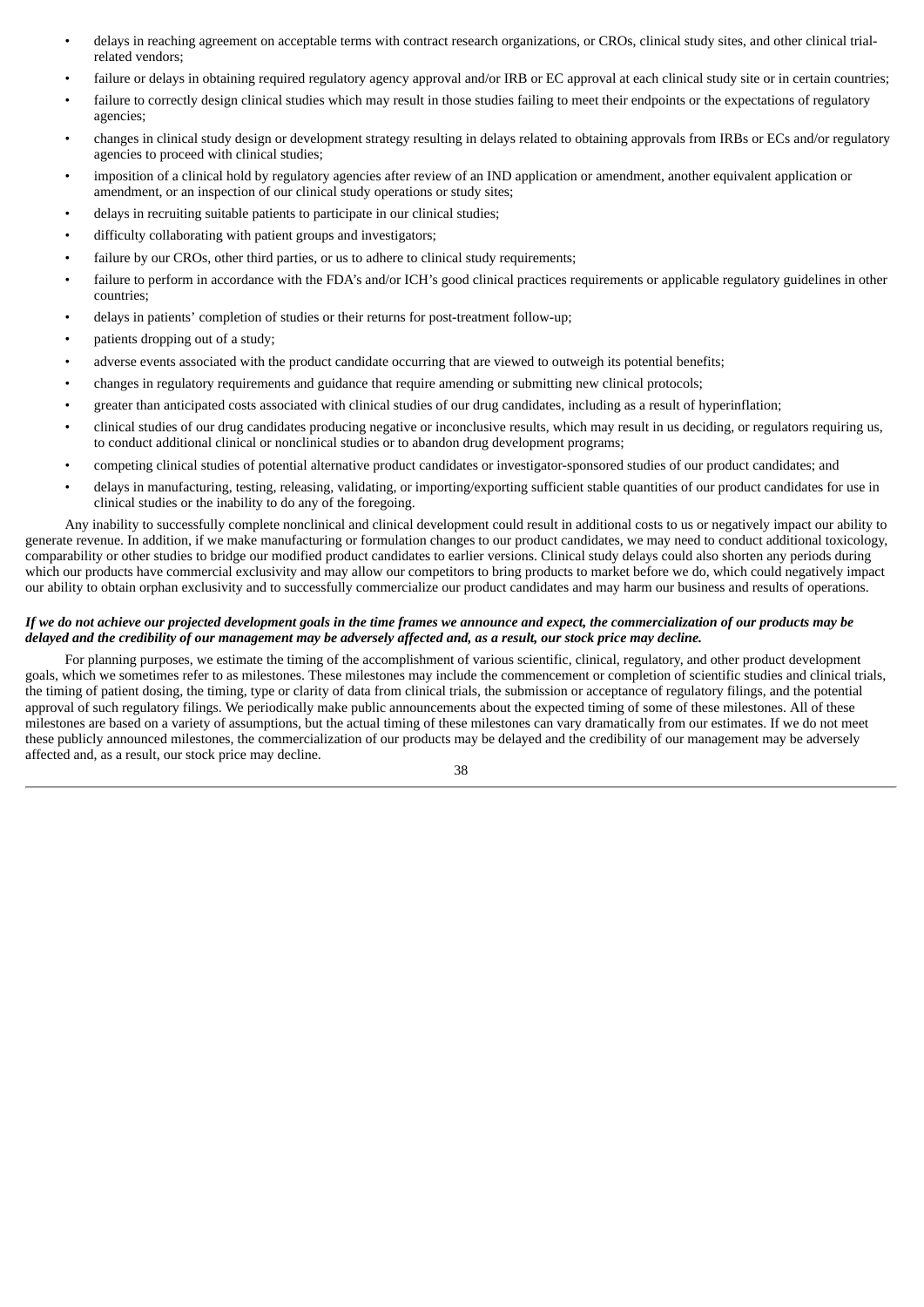### We may find it difficult to identify and enroll patients in our clinical studies given the limited number of patients who have the diseases for which our product candidates are being studied. Difficulty in enrolling patients could delay or prevent clinical studies of our product candidates.

Identifying and qualifying patients to participate in clinical studies of our product candidates is critical to our success. The timing of our clinical studies depends in part on the speed at which we can recruit patients to participate in testing our product candidates, and we may experience delays in our clinical studies if we encounter difficulties in enrollment.

Each of the conditions for which we plan to evaluate our current product candidates is a rare genetic disease. Accordingly, there are limited patient pools from which to draw for clinical studies. For example, we estimate that approximately 6,000 patients worldwide suffer from GSDIa, for which DTX401 is being studied, and these all may not be treatable if they are immune to the AAV viral vector.

In addition to the rarity of these diseases, the eligibility criteria of our clinical studies will further limit the pool of available study participants as we will require patients to have specific characteristics that we can measure or to assure their disease is either severe enough or not too advanced to include them in a study. The process of finding and diagnosing patients is costly and time-consuming, especially since the rare diseases we are studying are commonly underdiagnosed. We also may not be able to identify, recruit, and enroll a sufficient number of appropriate patients to complete our clinical studies because of demographic criteria for prospective patients, the perceived risks and benefits of the product candidate under study, the proximity and availability of clinical study sites for prospective patients, and the patient referral practices of physicians. The availability and efficacy of competing therapies and clinical studies can also adversely impact enrollment. If patients are unwilling to participate in our studies for any reason (such as drugrelated side effects), the timeline for and our success in recruiting patients, conducting studies, and obtaining regulatory approval of potential products may be delayed or impaired, the commercial prospects of our product candidates will be harmed, and our ability to generate product revenue from any of these product candidates could be delayed or prevented. Delays in completing our clinical studies will increase our costs, slow down our product candidate development and approval process, and jeopardize our ability to commence product sales and generate revenue.

#### The regulatory approval processes of the FDA and comparable foreign authorities are lengthy, time consuming, and inherently unpredictable. Even if we achieve positive results in our pre-clinical and clinical studies, if we are ultimately unable to obtain timely reaulatory approval for our product *candidates, our business will be substantially harmed.*

Our future success is dependent on our ability to successfully commercialize our products and develop, obtain regulatory approval for, and then successfully commercialize one or more product candidates. We are not permitted to market or promote any of our product candidates before we receive regulatory approval from the FDA or comparable foreign regulatory authorities. We have only obtained regulatory approval for three products that we have developed, and it is possible that none of our existing product candidates or any product candidates we may seek to develop in the future will ever obtain regulatory approval. Further, as the clinical trial requirements of regulatory authorities and the criteria these regulators use to determine the safety and efficacy of a product candidate vary substantially according to the type, complexity, novelty and intended use and market of the product candidates, the regulatory approval process for novel product candidates, such as our gene therapy product candidates, can be more expensive and take longer than for other product candidates, leading to fewer product approvals. To date, very few gene therapy products have received regulatory approval in the U.S. or Europe. The regulatory framework and oversight over development of gene therapy products has evolved and may continue to evolve in the future. Within the FDA, the Center for Biologics Evaluation and Research (CBER) regulates gene therapy products. Within the CBER, the review of gene therapy and related products is consolidated in the Office of Cellular, Tissue and Gene Therapies, and the FDA has established the Cellular, Tissue and Gene Therapies Advisory Committee to advise CBER on its reviews. The CBER works closely with the National Institutes of Health (NIH). The FDA and the NIH have published guidance with respect to the development and submission of gene therapy protocols. For example, in January 2020, the FDA issued final guidance to set forth the framework for the development, review and approval of gene therapies. The final guidance pertains to the development of gene therapies for the treatment of specific disease categories, including rare diseases, and to manufacturing and long-term follow up issues relevant to gene therapy, among other topics. At the same time the FDA issued new draft guidance describing the FDA's approach for determining whether two gene therapy products were the same or different for the purpose of assessing orphan drug exclusivity; the draft guidance was finalized by the FDA in September 2021.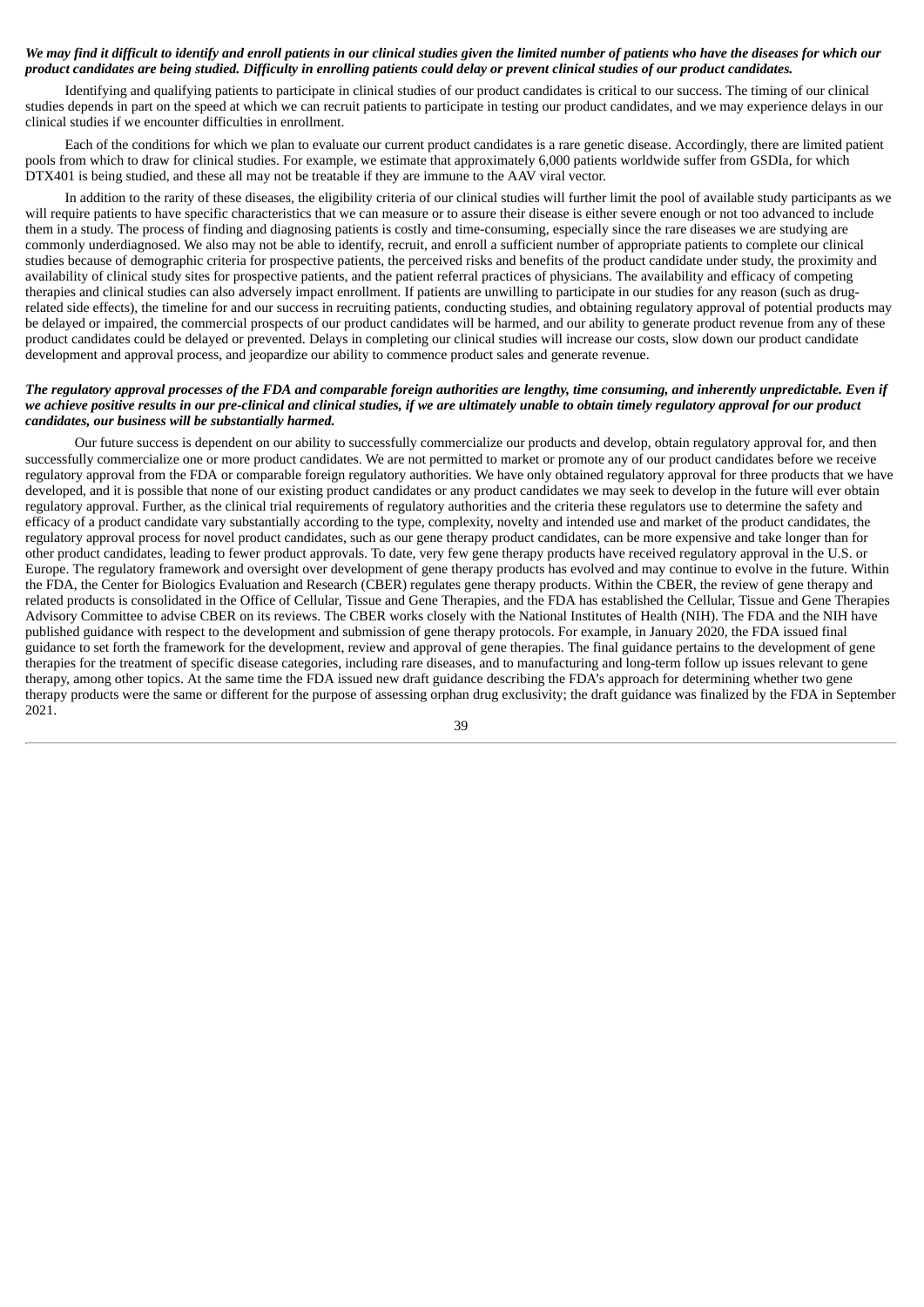To obtain regulatory approval in the U.S. and other jurisdictions, we must comply with numerous and varying requirements regarding safety, efficacy, chemistry, manufacturing and controls, clinical studies (including good clinical practices), commercial sales, pricing, and distribution of our product candidates, as described in "Item 1. Business – Government Regulation" of our Annual Report. Even if we are successful in obtaining approval in one jurisdiction, we cannot ensure that we will obtain approval in any other jurisdictions. In addition, approval policies, regulations, positions of the regulatory agencies on study design and/or endpoints, or the type and amount of clinical data necessary to gain approval may change during the course of a product candidate's clinical development, which may cause delays in the approval or the decision not to approve an application. Communications with the regulatory agencies during the approval process are also unpredictable; favorable communications early in the process do not ensure that approval will be obtained and unfavorable communications early on do not guarantee that approval will be denied. Applications for our product candidates could fail to receive regulatory approval, or could be delayed in receiving regulatory approval, for many reasons, including but not limited to the following:

- regulatory authorities may disagree with the design, implementation, or conduct of our clinical studies;
- regulatory authorities may change their guidance or requirements for a development program for a product candidate;
- the population studied in the clinical program may not be sufficiently broad or representative to assure efficacy and safety in the full population for which we seek approval;
- regulatory authorities may disagree with our interpretation of data from nonclinical studies or clinical studies;
- the data collected from clinical studies of our product candidates may not be sufficient to support the submission of an NDA, or biologics license application, or BLA, or other submission or to obtain regulatory approval;
- we may be unable to demonstrate to regulatory authorities that a product candidate's risk-benefit ratio for its proposed indication is acceptable;
- regulatory authorities may fail to approve the manufacturing processes, test procedures and specifications, or facilities used to manufacture our clinical and commercial supplies;
- the U.S. government may be shut down, which could delay the FDA;
- the FDA may be delayed in responding to our applications or submissions due to competing priorities or limited resources, including as a result of the COVID-19 pandemic;
- failure of our nonclinical or clinical development to comply with an agreed upon Pediatric Investigational Plan (PIP), which details the designs and completion timelines for nonclinical and clinical studies and is a condition of marketing authorization in the EU; and
- the approval policies or regulations of regulatory authorities may significantly change in a manner rendering our clinical data insufficient for approval.

Furthermore, the disease states we are evaluating often do not have clear regulatory paths for approval and/or do not have validated outcome measures. In these circumstances, we work closely with the regulatory authorities to define the approval path and may have to qualify outcome measures as part of our development programs. Additionally, many of the disease states we are targeting are highly heterogeneous in nature, which may impact our ability to determine the treatment benefit of our potential therapies.

This lengthy and uncertain approval process, as well as the unpredictability of the clinical and nonclinical studies, may result in our failure to obtain regulatory approval to market any of our product candidates, or delayed regulatory approval.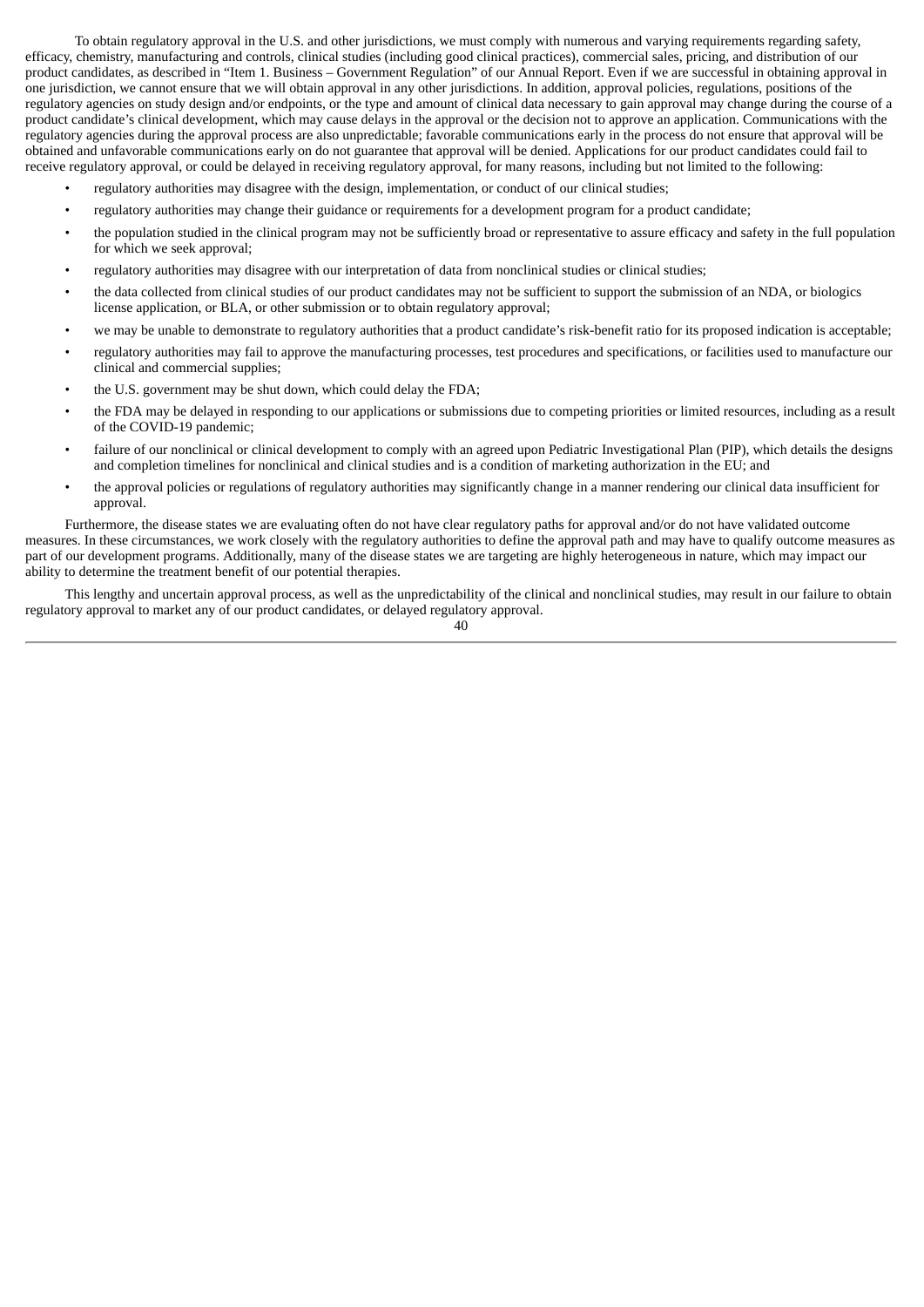## Our product candidates may cause undesirable side effects or have other properties that could delay or prevent their regulatory approval, limit the commercial profile of an approved label, or result in significant negative consequences following marketing approval, if any.

Undesirable side effects caused by our product candidates could cause us or regulatory authorities to interrupt, delay, or halt clinical studies or further development, and could result in a more restrictive label, the delay or denial of regulatory approval by the FDA or other comparable foreign authorities, or a Risk Evaluation and Mitigation Strategy, or REMS, plan, which could include a medication guide outlining the risks of such side effects for distribution to patients, restricted distribution, a communication plan for healthcare providers, and/or other elements to assure safe use. Our product candidates are in development and the safety profile has not been established. Further, as one of the goals of Phase 1 and/or 2 clinical trials is to identify the highest dose of treatment that can be safely provided to study participants, adverse side effects, including serious adverse effects, have occurred in certain studies as a result of changes to the dosing regimen during such studies and may occur in future studies. Results of our studies or investigator-sponsored trials could reveal a high and unacceptable severity and prevalence of these or other side effects. In such an event, our studies could be suspended or terminated, and the FDA or comparable foreign regulatory authorities could order us to cease further development of or deny or withdraw approval of our product candidates for any or all targeted indications.

Additionally, notwithstanding our prior or future regulatory approvals for our product candidates, if we or others later identify undesirable side effects caused by such products, a number of potentially significant negative consequences could result, including but not limited to:

- regulatory authorities may withdraw approvals of such product;
- regulatory authorities may require additional warnings on the product's label or restrict the product's approved use;
- we may be required to create a REMS plan;
- patients and physicians may elect not to use our products, or reimbursement authorities may elect not to reimburse for them; and
- our reputation may suffer.

Any of these events could prevent us from achieving or maintaining market acceptance of the particular product candidate, if approved.

## Serious adverse events in clinical trials involvina aene therapy product candidates may damage public perception of the safety of our product candidates, increase government regulation, and adversely affect our ability to obtain regulatory approvals for our product candidates or conduct our *business.*

Gene therapy remains a novel technology. Public perception may be influenced by claims that gene therapy is unsafe, and gene therapy may not gain the acceptance of the public or the medical community. For example, certain gene therapy trials using AAV8 vectors (although at significantly higher doses than those used in our gene therapy product candidates) and other vectors led to several well-publicized adverse events, including cases of leukemia and death. The risk of cancer or death remains a concern for gene therapy and we cannot assure you that it will not occur in any of our planned or future clinical studies. In addition, there is the potential risk of delayed adverse events following exposure to gene therapy products due to persistent biological activity of the genetic material or other components of products used to carry the genetic material. Serious adverse events in our clinical trials, or other clinical trials involving gene therapy products, particularly AAV gene therapy products such as candidates based on the same capsid serotypes as our product candidates, or occurring during use of our competitors' products, even if not ultimately attributable to the relevant product candidates, and the resulting publicity, could result in increased government regulation, unfavorable public perception, potential regulatory delays in the testing or approval of our gene therapy product candidates, stricter labeling requirements for those gene therapy product candidates that are approved and a decrease in demand for any such gene therapy product candidates.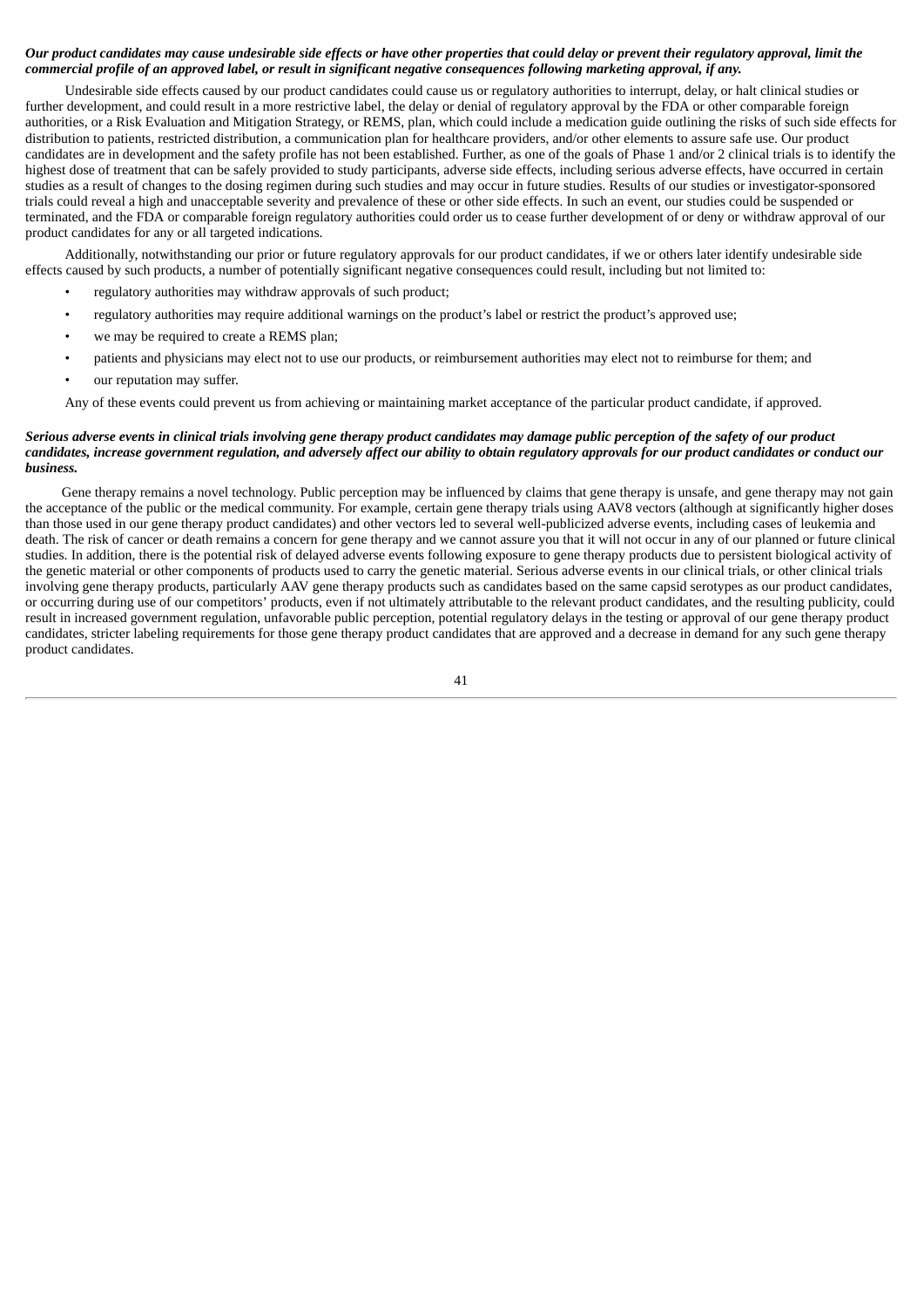## Gene therapy and mRNA, DNA and siRNA product candidates are novel, complex, expensive and difficult to manufacture. We could experience manufacturing problems that result in delays in developing and commercializing these programs or otherwise harm our business.

The manufacturing process used to produce our gene therapy, mRNA, DNA and siRNA product candidates is novel, complex, and has not been validated for commercial use. Several factors could cause production interruptions, including equipment malfunctions, regulatory inspections, facility contamination, raw material shortages or contamination, natural disasters, disruption in utility services, human error or disruptions in the operations of our suppliers. Further, given that cGMP gene therapy, mRNA, DNA and siRNA manufacturing is a nascent industry, there are a small number of CMOs with the experience necessary to manufacture our gene therapy product candidates and we may have difficulty finding or maintaining relationships with such CMOs or hiring experts for internal manufacturing and accordingly, our production capacity may be limited.

Our gene therapy, mRNA, DNA and siRNA product candidates require processing steps that are more complex than those required for most small molecule drugs. Moreover, unlike small molecules, the physical and chemical properties of a biologic such as gene therapy, mRNA, DNA and siRNA product candidates generally cannot be fully characterized. As a result, assays of the finished product candidate may not be sufficient to ensure that the product candidate is consistent from lot to lot or will perform in the intended manner. Accordingly, we employ multiple steps to control the manufacturing process to assure that the process works reproducibly, and the product candidate is made strictly and consistently in compliance with the process. Problems with the manufacturing process, even minor deviations from the normal process, could result in product defects or manufacturing failures that result in lot failures, noncompliance with regulatory requirements, product recalls, product liability claims or insufficient inventory. We may encounter problems achieving adequate quantities and quality of clinical-grade materials that meet FDA, the EMA or other applicable standards or specifications with consistent and acceptable production yields and costs.

In addition, FDA, the EMA and other foreign regulatory authorities may require us to submit samples of any lot of any approved product together with the protocols showing the results of applicable tests at any time. Under some circumstances, FDA, the EMA or other foreign regulatory authorities may require that we not distribute a lot until the agency authorizes its release. Slight deviations in the manufacturing process, including those affecting quality attributes and stability, may result in unacceptable changes in the product that could result in lot failures or product recalls. Lot failures or product recalls could cause us to delay product launches or clinical trials, which could be costly to us and otherwise harm our business, financial condition, results of operations and prospects.

## Even if we obtain requlatory approval for our product candidates, our products will remain subject to requlatory scrutiny.

Our products and any product candidates that are approved in the future remain subject to ongoing regulatory requirements for manufacturing, labeling, packaging, storage, distribution, advertising, promotion, sampling, record-keeping, conduct of post-marketing studies, and submission of safety, efficacy, and other post-market information, including both federal and state requirements in the U.S. and requirements of comparable foreign regulatory authorities, as described in "Item 1. Business – Government Regulation" of our Annual Report.

Manufacturers and manufacturers' facilities are required to comply with extensive FDA, and comparable foreign regulatory authority, requirements, including ensuring that quality control and manufacturing procedures conform to Good Manufacturing Practices (GMP) regulations. As such, we and our contract manufacturers are subject to continual review and inspection to assess compliance with GMP and adherence to commitments made in any NDA, BLA, MAA, or other comparable application for approval in another jurisdiction. Regulatory authorities may, at any time, audit or inspect a manufacturing facility involved with the preparation of our products, product candidates or the associated quality systems for compliance with the regulations applicable to the activities being conducted. If we, our collaborators, such as KKC, or any of our third-party manufacturers fail to maintain regulatory compliance, the FDA or other applicable regulatory authority can impose regulatory sanctions including, among other things, the temporary or permanent suspension of a clinical study or commercial sales, recalls or seizures of product or the temporary or permanent closure of a facility or withdrawal of product approval. If supply from one approved manufacturer is interrupted due to failure to maintain regulatory compliance, an alternative manufacturer would need to be qualified through an NDA or BLA supplement or MAA variation, or equivalent foreign regulatory filing, which could result in delays in product supply. The regulatory agencies may also require additional studies if a new manufacturer, material, testing method or standard is relied upon for commercial production. Switching manufacturers, materials, test methods or standards may involve substantial costs and may result in a delay in our desired clinical and commercial timelines. Accordingly, we and others with whom we work are required continue to expend time, money, and effort in all areas of regulatory compliance, including manufacturing, production, and quality control.

 $\Delta$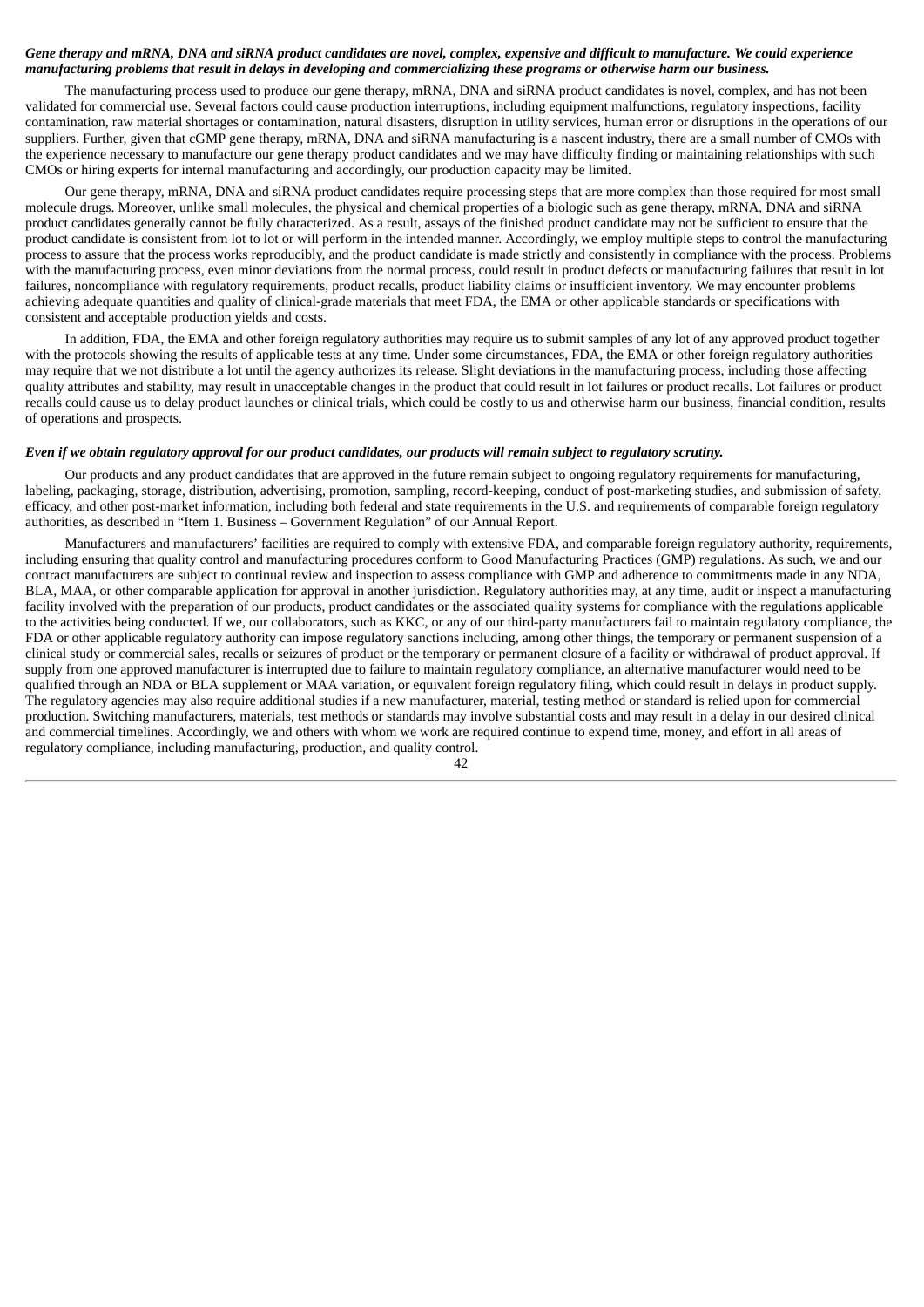Any regulatory approvals that we receive for our product candidates may be subject to limitations on the approved indicated uses for which the product may be marketed or other conditions of approval, or contain requirements for potentially costly post-marketing testing, including Phase 4 clinical studies, and surveillance to monitor the safety and efficacy of the product candidate. We could also be asked to conduct post-marketing clinical studies to verify the safety and efficacy of our products in general or in specific patient subsets. If original marketing approval was obtained via the accelerated approval or conditional marketing authorization pathways, we would be required to conduct a successful post-marketing clinical study to confirm clinical benefit for our products. An unsuccessful post-marketing study or failure to complete such a study could result in the withdrawal of marketing approval. We will be required to report certain adverse events and manufacturing problems, if any, to the FDA and comparable foreign regulatory authorities. The holder of an approved NDA, BLA, MAA, or other comparable application must submit new or supplemental applications and obtain approval for certain changes to the approved product, product labeling, or manufacturing process.

If we fail to comply with applicable regulatory requirements, or there are safety or efficacy problems with a product, a regulatory agency or enforcement authority may, among other things:

- issue warning or notice of violation letters;
- impose civil or criminal penalties;
- suspend or withdraw regulatory approval;
- suspend any of our ongoing clinical studies;
- refuse to approve pending applications or supplements to approved applications submitted by us;
- impose restrictions on our operations, including closing our contract manufacturers' facilities;
- seize or detain products, or require a product recall; or
- require entry into a consent decree.

Any government investigation of alleged violations of law could require us to expend significant time and resources in response, and could generate negative publicity. Any failure to comply with ongoing regulatory requirements may significantly and adversely affect our ability to commercialize and generate revenue from our products. If regulatory sanctions are applied or if regulatory approval is withdrawn, the value of our company and our operating results will be adversely affected.

#### Product liability lawsuits against us could cause us to incur substantial liabilities and could limit commercialization of our approved products or *product candidates.*

We face an inherent risk of product liability exposure related to the testing of our approved products and product candidates in human clinical trials, as well as in connection with commercialization of our current and future products. If we cannot successfully defend ourselves against claims that any of our approved products or product candidates caused injuries, we could incur substantial liabilities. There can be no assurance that our product liability insurance, which provides coverage in the amount of \$15.0 million per incident and \$15.0 million in the aggregate, will be sufficient in light of our current or planned clinical programs. We may not be able to maintain insurance coverage at a reasonable cost or in sufficient amounts to protect us against losses due to liability, or losses may exceed the amount of insurance that we carry. A product liability claim or series of claims brought against us could cause our stock price to decline and, if judgments exceed our insurance coverage, could adversely affect our results of operations and business. In addition, regardless of merit or eventual outcome, product liability claims may result in impairment of our business reputation, withdrawal of clinical study participants, costs due to related litigation, distraction of management's attention from our primary business, initiation of investigations by regulators, substantial monetary awards to patients or other claimants, the inability to commercialize our product candidates, and decreased demand for our product candidates, if approved for commercial sale.

## If we are unable to identify, source, and develop effective biomarkers, or our collaborators are unable to successfully develop and commercialize companion diagnostics for our product candidates, or experience significant delays in doing so, we may not realize the full commercial potential of our *product candidates.*

We are developing companion diagnostic tests to identify the right patients for certain of our product candidates and to monitor response to treatment. In certain cases, diagnostic tests may need to be developed as companion diagnostics and regulatory approval obtained in order to commercialize some product candidates. We currently use and expect to continue to use biomarkers to identify the right patients for certain of our product candidates. We may also need to develop predictive biomarkers in the future. We can offer no assurances that any current or future potential biomarker will in fact prove predictive, be reliably measured, or be accepted as a measure of efficacy by the FDA or other regulatory authorities. In addition, our success may depend, in part, on the development and commercialization of companion diagnostics. We also expect the FDA will require the development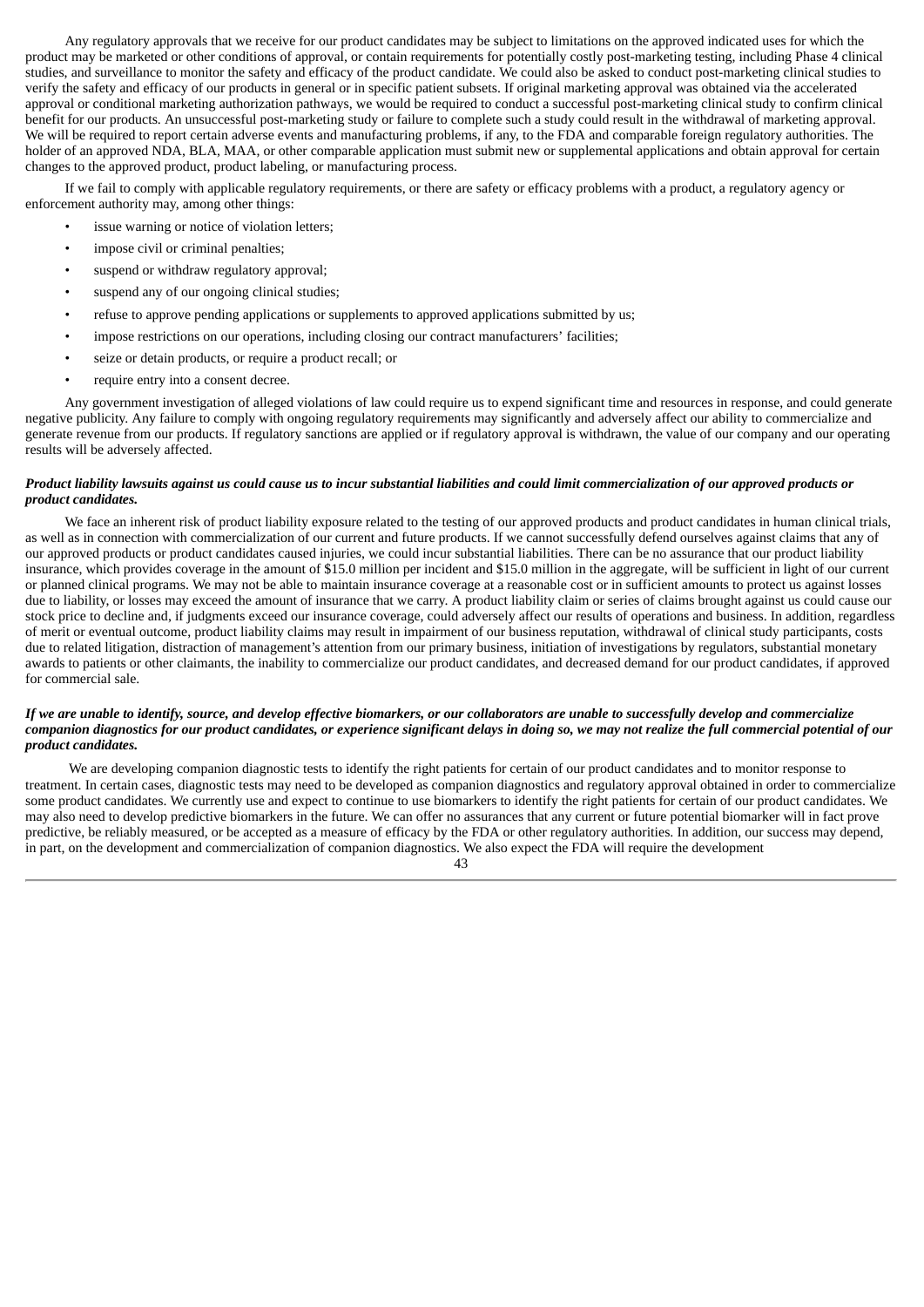and regulatory approval of a companion diagnostic assay as a condition to approval of our gene therapy product candidates. There has been limited success to date industrywide in developing and commercializing these types of companion diagnostics. Development and manufacturing of companion diagnostics is complex and there are limited manufacturers with the necessary expertise and capability. Even if we are able to successfully develop companion diagnostics, we may not be able to manufacture the companion diagnostics at a cost or in quantities or on timelines necessary for use with our product candidates. To be successful, we need to address a number of scientific, technical and logistical challenges. We are currently working with a third party to develop companion diagnostics, however, we have little experience in the development and commercialization of diagnostics and may not ultimately be successful in developing and commercializing appropriate diagnostics to pair with any of our product candidates that receive marketing approval. We rely on third parties for the automation, characterization and validation, of our bioanalytical assays, companion diagnostics and the manufacture of its critical reagents.

Companion diagnostics are subject to regulation by FDA and similar regulatory authorities outside the U.S. as medical devices and require regulatory clearance or approval prior to commercialization. In the U.S., companion diagnostics are cleared or approved through FDA's 510(k) premarket notification or premarket approval, or PMA, process. Changes in marketing approval policies during the development period, changes in or the enactment of additional statutes or regulations, or changes in regulatory review for each submitted 510(k) premarket notification, PMA or equivalent application types in jurisdictions outside the U.S., may cause delays in the approval, clearance or rejection of an application. Given our limited experience in developing and commercializing diagnostics, we expect to rely in part or in whole on third parties for companion diagnostic design and commercialization. We and our collaborators may encounter difficulties in developing and obtaining approval or clearance for the companion diagnostics, including issues relating to selectivity/specificity, analytical validation, reproducibility, or clinical validation. Any delay or failure by us or our collaborators to develop or obtain regulatory approval of the companion diagnostics could delay or prevent approval of our product candidates.

#### **Risks Related to our Reliance on Third Parties**

We rely on third parties to conduct our nonclinical and clinical studies and perform other tasks for us. If these third parties do not successfully carry out their contractual duties, meet expected deadlines, or comply with regulatory requirements, we may be exposed to sub-optimal quality and reputational harm, we may not be able to obtain regulatory approval for or commercialize our product candidates, and our business could be *substantially harmed.*

We have relied upon and plan to continue to rely upon third parties, including CROs, collaborative partners, and independent investigators to analyze, collect, monitor, and manage data for our ongoing nonclinical and clinical programs. We rely on third parties for execution of our nonclinical and clinical studies, and for estimates regarding costs and efforts completed, and we control only certain aspects of their activities. For example, pursuant to the terms of our collaboration with GeneTx on the development of GeneTx's GTX-102, an antisense oligonucleotide (ASO) for the treatment of Angelman syndrome, subject to certain limited rights we have, GeneTx retains the decision-making authority on all matters in connection with the research, development, manufacturing and regulatory activities with respect to the program. Nevertheless, we are responsible for ensuring that each of our studies is conducted in accordance with the applicable protocol, legal, regulatory, and scientific standards, and our reliance on the CROs and other third parties does not relieve us of our regulatory responsibilities. We and our CROs and other vendors and partners are required to comply with GMP, GCP, and GLP, which are regulations and guidelines enforced by the FDA, the Competent Authorities of the Member States of the European Economic Area, and comparable foreign regulatory authorities for all of our product candidates in development. Regulatory authorities enforce these regulations through periodic inspections of study sponsors, principal investigators, study sites, and other contractors. If we or any of our CROs or other vendors and partners, including the sites at which clinical studies are conducted, fail to comply with applicable regulations, the data generated in our nonclinical and clinical studies may be deemed unreliable and the FDA, EMA, or comparable foreign regulatory authorities may deny approval and/or require us to perform additional nonclinical and clinical studies before approving our marketing applications, which would delay the approval process. We cannot make assurances that upon inspection by a given regulatory authority, such regulatory authority will determine that any of our clinical studies comply with GCP regulations or that nonclinical studies comply with GLP regulations. In addition, our clinical studies must be conducted with products produced under GMP regulations. If the regulatory authorities determine that we have failed to comply with GLP, GMP, or GCP regulations, they may deny approval of our product candidates and/or we may be required to repeat clinical or nonclinical studies, which would delay the regulatory approval process.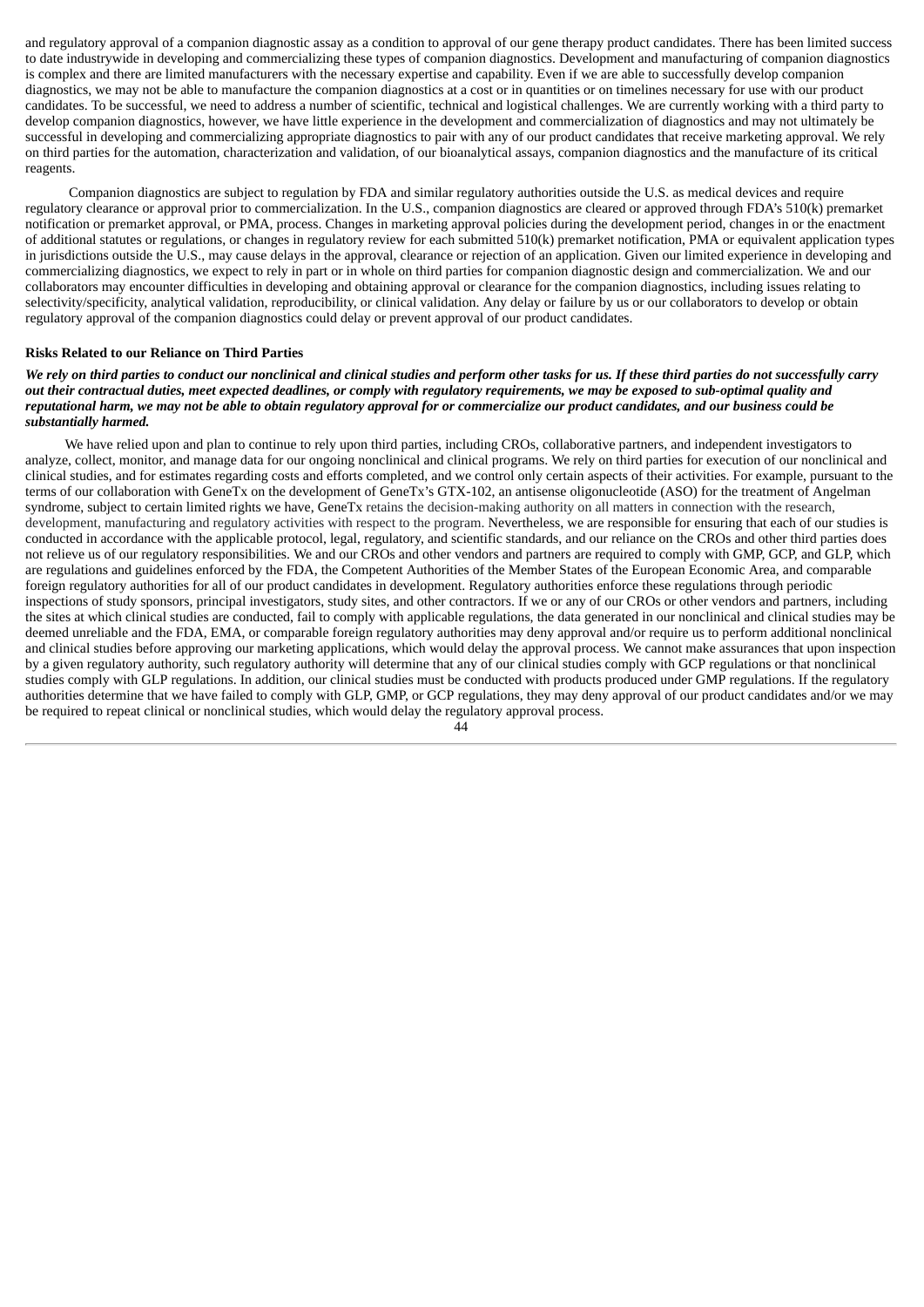Our CROs and other vendors and partners are not our employees and we cannot control whether or not they devote sufficient time and resources to our on-going nonclinical and clinical programs, except for the limited remedies available to us under our agreements with such third parties. If our vendors and partners do not successfully carry out their contractual duties or obligations or meet expected deadlines, if they need to be replaced, or if the quality or accuracy of the data they obtain is compromised due to the failure to adhere to our protocols, regulatory requirements, or for other reasons, our clinical studies may be extended, delayed, or terminated, and we may not be able to obtain regulatory approval for or successfully commercialize our product candidates. CROs and other vendors and partners may also generate higher costs than anticipated as a result of changes in scope of work or otherwise. As a result, the commercial prospects for our product candidates would be harmed, our costs could increase, and our ability to generate revenue could be delayed.

If any of our relationships with these third parties terminate, we may not be able to enter into arrangements with alternative vendors or do so on commercially reasonable terms. Switching or adding additional vendors involves additional cost and requires management time and focus. In addition, there is a natural transition period when a new vendor commences work. As a result, delays may occur, which can materially impact our ability to meet our desired clinical development timelines. Our efforts to manage our relationships with our vendors and partners can provide no assurance that we will not encounter similar challenges or delays in the future or that these delays or challenges will not have a material adverse impact on our business, financial condition, and business prospects.

We also rely on third parties in other ways, including efforts to support patient diagnosis and identify patients, to assist our finance and legal departments, and to provide other resources for our business. Use of these third parties could expose us to sub-optimal quality, missed deadlines, and noncompliance with applicable laws, all of which could result in reputational harm to us and negatively affect our business.

## We are dependent on KKC for the clinical and commercial supply of Crysvita for all major markets and for the development and commercialization of Crysvita in certain major markets, and KKC's failure to provide an adequate supply of Crysvita or to commercialize Crysvita in those markets could *result in a material adverse effect on our business and operating results.*

Under our agreement with KKC, KKC has the sole right to commercialize Crysvita in Europe and, at certain specified times, in the U.S., Canada, and Turkey, subject to a limited promotion right we retained. Our partnership with KKC may not be successful, and we may not realize the expected benefits from such partnership, due to a number of important factors, including but not limited to the following:

- KKC has no obligation under our agreement to use diligent efforts to commercialize Crysvita in Europe. The timing and amount of any royalty payments that are made by KKC based on sales of Crysvita in Europe will depend on, among other things, the efforts, allocation of resources, and successful commercialization of Crysvita by KKC in Europe;
- the timing and amount of any payments we may receive under our agreement with KKC will depend on, among other things, the efforts, allocation of resources, and successful commercialization of Crysvita by KKC in the U.S. and Canada under our agreement;
- KKC may change the focus of its commercialization efforts or pursue higher-priority programs;
- KKC may make decisions regarding the indications for our product candidates in countries where it has the sole right to commercialize the product candidates that limit commercialization efforts in those countries or in countries where we have the right to commercialize our product candidates;
- KKC may make decisions regarding market access and pricing in countries where it has the sole right to commercialize our product candidates which can negatively impact our commercialization efforts in countries where we have the right to commercialize our product candidates;
- KKC may fail to manufacture or supply sufficient drug product of Crysvita in compliance with applicable laws and regulations or otherwise for our development and clinical use or commercial use (including as a result of the COVID-19 pandemic), which could result in program delays or lost revenue;
- KKC may elect to develop and commercialize Crysvita indications with a larger market than XLH and at a lower price, thereby reducing the profit margin on sales of Crysvita for any orphan indications, including XLH;
- if KKC were to breach or terminate the agreement with us, we would no longer have any rights to develop or commercialize Crysvita or such rights would be limited to non-terminated countries;
- KKC may terminate its agreement with us, adversely affecting our potential revenue from licensed products; and
- the timing and amounts of expense reimbursement that we may receive are uncertain, and the total expenses for which we are obligated to reimburse KKC may be greater than anticipated.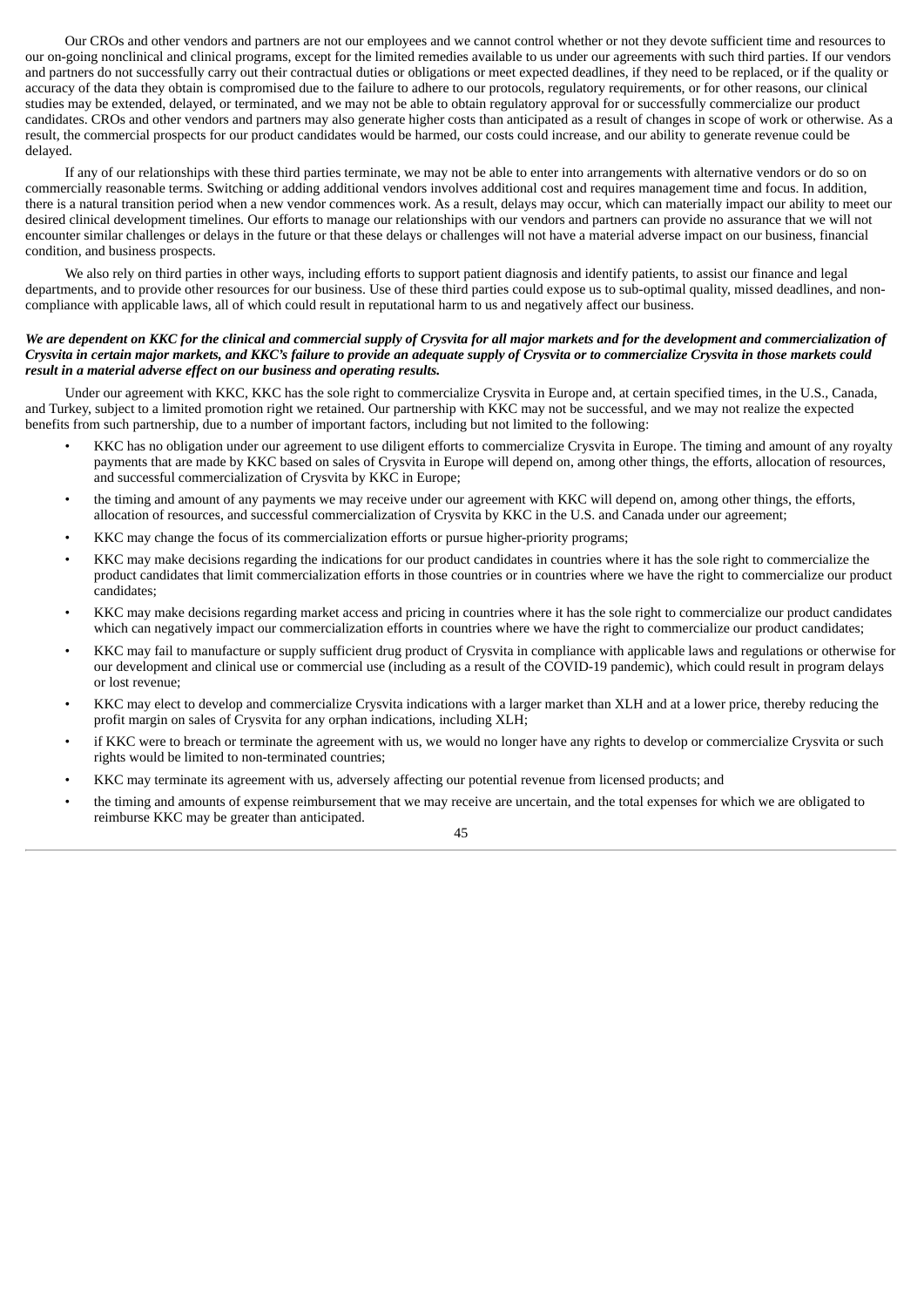## We rely on third parties to manufacture our products and our product candidates and we are subject to a multitude of manufacturing risks, any of *which could substantially increase our costs and limit the supply of our product and product candidates.*

As we currently lack the resources and the capability to manufacture our products and most of our product candidates on a clinical or commercial scale, we rely on third parties to manufacture our products and product candidates. Although we oversee the contract manufacturers, we cannot control the manufacturing process of, and are substantially dependent on, our contract manufacturing partners for compliance with the regulatory requirements. See "- Even if we obtain regulatory approval for our product candidates, our products will remain subject to regulatory scrutiny" risk factor above. Further, we depend on our manufacturers to purchase from third-party suppliers the materials necessary to produce our products and product candidates. There are a limited number of suppliers for raw materials that we use to manufacture our drugs, placebos, or active controls, and there may be a need to identify alternate suppliers to prevent or mitigate a possible disruption of the manufacture of the materials necessary to produce our products and product candidates for our clinical studies, and, if approved, ultimately for commercial sale. We also do not have any control over the process or timing of the acquisition of these raw materials by our manufacturers. We may also experience interruptions in supply of product if the product or raw material components fail to meet our quality control standards or the quality control standards of our suppliers.

Further, manufacturers that produce our products and product candidates may not have experience producing our products and product candidates at commercial levels and may not produce our products and product candidates at the cost, quality, quantities, locations, and timing needed to support profitable commercialization. We have not yet secured manufacturing capabilities for commercial quantities of all of our product candidates and may be unable to negotiate binding agreements with manufacturers to support our commercialization activities on commercially reasonable terms. Even if our third-party product manufacturers develop acceptable manufacturing processes that provide the necessary quantities of our products and product candidates in a compliant and timely manner, the cost to us for the supply of our products and product candidates manufactured by such third parties may be high and could limit our profitability. For instance, KKC is our sole supplier of commercial quantities of Crysvita. The supply price to us for commercial sales of Crysvita in Latin America and the transfer price for commercial sales of the product in the U.S. and Canada is 35% of net sales through December 31, 2022 and 30% thereafter, which is higher than the typical cost of sales for companies focused on rare diseases.

The process of manufacturing our products and product candidates is complex, highly regulated, and subject to several risks, including but not limited to those listed below.

- The process of manufacturing our products and product candidates is extremely susceptible to product loss due to contamination, equipment failure or improper installation or operation of equipment, or vendor or operator error. Even minor deviations from normal manufacturing processes for our products and any of our product candidates could result in reduced production yields, product defects, and other supply disruptions. If microbial, viral, or other contaminations are discovered in our products and product candidates or in the manufacturing facilities in which our products and product candidates are made, such manufacturing facilities may need to be closed for an extended period of time to investigate and remedy the contamination.
- The manufacturing facilities in which our products and product candidates are made could be adversely affected by equipment failures, labor shortages, raw material shortages, natural disasters, power failures, actual or threatened public health emergencies, and numerous other factors.

Any adverse developments affecting manufacturing operations for our products and product candidates may result in shipment delays, inventory shortages, lot failures, withdrawals or recalls, or other interruptions in the supply of our products and product candidates. Due to their stage of development, small volume requirements, and infrequency of batch production runs, we carry limited amounts of safety stock for our products and product candidates. We have, and may in the future, be required to take inventory write-offs and incur other charges and expenses for products and product candidates that fail to meet specifications, undertake costly remediation efforts, or seek more costly manufacturing alternatives.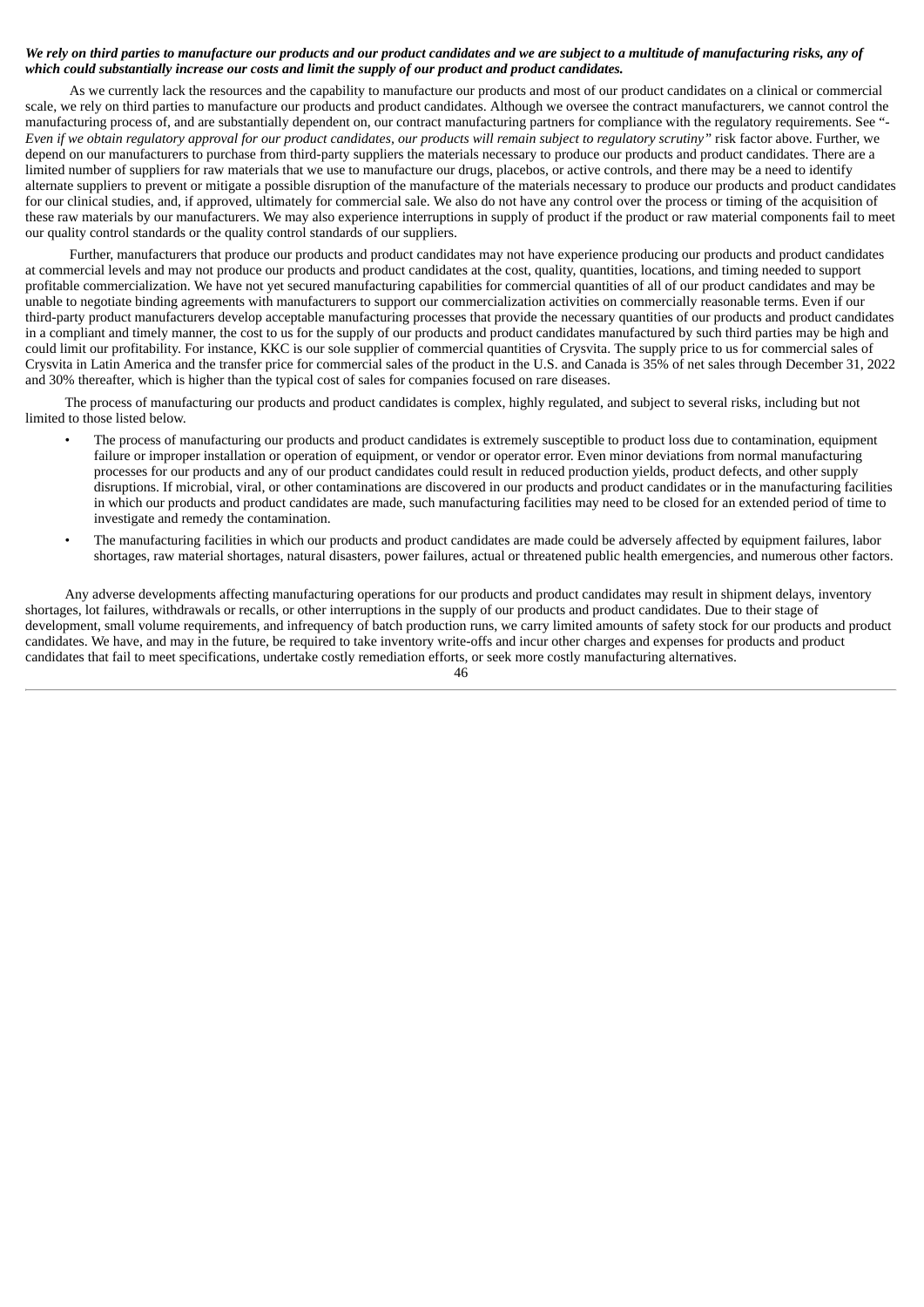#### The drug substance and drug product for our products and most of our product candidates are currently acquired from single-source suppliers. The loss of these suppliers, or their failure to supply us with the necessary drug substance or drug product, could materially and adversely affect our *business.*

We acquire most of the drug substances and drug products for our products and product candidates from single sources. If any single source supplier breaches an agreement with us, or terminates the agreement in response to an alleged breach by us or otherwise becomes unable or unwilling to fulfill its supply obligations, we would not be able to manufacture and distribute the product or product candidate until a qualified alternative supplier is identified, which could significantly impair our ability to commercialize such product or delay the development of such product candidate. For example, the drug substance and drug product for Crysvita are made by KKC pursuant to our license and collaboration agreement with KKC. The drug substance and drug product for Mepsevii are currently manufactured by Rentschler under a commercial supply and services agreement, accompanying purchase orders, and other agreements. We experienced disruptions related to the fill and finish activities for the drug product for Mepsevii during the fourth quarter of 2019 and as a result, we identified an alternative supplier to conduct such activities. We are currently in the process of qualifying and transferring the activities to such alternative supplier, which may take a significant amount of time and expense. If we fail to qualify our alternative supplier, we could experience delays or disruptions in the supply of Mepsevii, which would negatively impact sales of the product. Pharmaceutical-grade drug substance for Dojolvi is manufactured by IOI Oleo pursuant to a supply agreement, and the drug product for Dojolvi is prepared by Haupt Pharma AG, pursuant to a master services agreement. Single source suppliers are also used for our gene therapy programs. We cannot provide assurances that identifying alternate sources, if available at all, and establishing relationships with such sources would not result in significant expense or delay in the commercialization of our products or the development of our product candidates. Additionally, we may not be able to enter into supply arrangements with an alternative supplier on commercially reasonable terms or at all. The terms of any new agreement may also be less favorable or more costly than the terms we have with our current supplier. A delay in the commercialization of our products or the development of our product candidates or having to enter into a new agreement with a different third-party on less favorable terms than we have with our current suppliers could have a material adverse impact upon on our business.

## The actions of distributors and specialty pharmacies could affect our ability to sell or market products profitably. Fluctuations in buying or distribution patterns by such distributors and specialty pharmacies could adversely affect our revenues, financial condition, or results of operations.

We rely on commercial distributors and specialty pharmacies for a considerable portion of our product sales and such sales are concentrated within a small number of distributors and specialty pharmacies. The financial failure of any of these parties could adversely affect our revenues, financial condition or results of operations. Our revenues, financial condition or results of operations may also be affected by fluctuations in buying or distribution patterns of such distributors and specialty pharmacies. These fluctuations may result from seasonality, pricing, wholesaler inventory objectives, or other factors.

<sup>47</sup>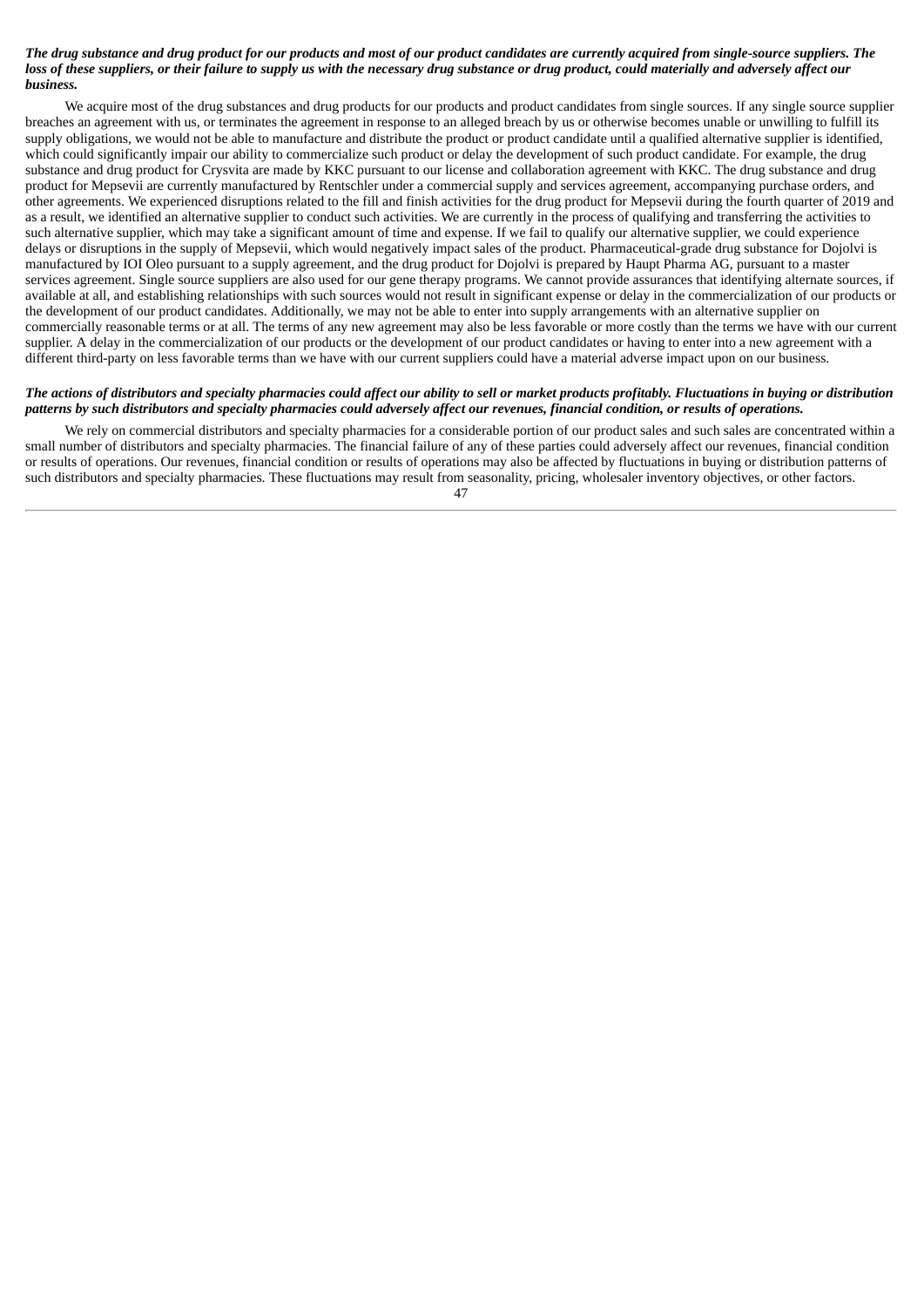### **Risks Related to Commercialization of Our Products and Product Candidates**

### If the market opportunities for our products and product candidates are smaller than we believe they are, our revenue may be adversely affected, and our business may suffer. Because the target patient populations of our products and product candidates are small, and the addressable patient population potentially even smaller, we must be able to successfully identify patients and acquire a significant market share to achieve profitability and *growth.*

We focus our research and product development on treatments for rare and ultra-rare genetic diseases. Given the small number of patients who have the diseases that we are targeting, it is critical to our ability to grow and become profitable that we continue to successfully identify patients with these rare and ultra-rare genetic diseases. Some of our current products or clinical programs may be most appropriate for patients with more severe forms of their disease. For instance, while adults make up the majority of the XLH patients, they often have less severe disease that may reduce the penetration of Crysvita in the adult population relative to the pediatric population. Given the overall rarity of the diseases we target, it is difficult to project the prevalence of the more severe forms, or the other subsets of patients that may be most suitable to address with our products and product candidates, which may further limit the addressable patient population to a small subset. Our projections of both the number of people who have these diseases, as well as the subset of people with these diseases who have the potential to benefit from treatment with our products and product candidates, are based on our beliefs and estimates. These estimates have been derived from a variety of sources, including the scientific literature, surveys of clinics, patient foundations, or market research, and may prove to be incorrect. Further, new studies may change the estimated incidence or prevalence of these diseases. The number of patients may turn out to be lower than expected. The effort to identify patients with diseases we seek to treat is in early stages, and we cannot accurately predict the number of patients for whom treatment might be possible. Additionally, the potentially addressable patient population for each of our products and product candidates may be limited or may not be amenable to treatment with our products and product candidates, and new patients may become increasingly difficult to identify or access. Further, even if we obtain significant market share for our products and product candidates, because the potential target populations are very small, we may never become or remain profitable nor generate sufficient revenue growth to sustain our business.

### We face intense competition and rapid technological change and the possibility that our competitors may develop therapies that are similar, more advanced, or more effective than ours, which may adversely affect our financial condition and our ability to successfully commercialize our product *candidates.*

The biotechnology and pharmaceutical industries are intensely competitive and subject to rapid and significant technological change. We are currently aware of various existing treatments that may compete with our products and product candidates. See "Item 1. Business – Competition" in our Annual Report.

We have competitors both in the U.S. and internationally, including major multinational pharmaceutical companies, specialty pharmaceutical companies, biotechnology companies, startups, academic research institutions, government agencies, and public and private research institutions. Many of our competitors have substantially greater financial, technical, and other resources, such as larger research and development staff and experienced marketing and manufacturing organizations. Additional mergers and acquisitions in the biotechnology and pharmaceutical industries may result in even more resources being concentrated in our competitors. As a result, these companies may obtain regulatory approval more rapidly than we are able to and may be more effective in selling and marketing their products as well. Smaller or early-stage companies may also prove to be significant competitors, particularly through collaborative arrangements with large, established companies. Competition may increase further as a result of advances in the commercial applicability of technologies and greater availability of capital for investment in these industries. Our competitors may succeed in developing, acquiring, or licensing on an exclusive basis, products that are more effective or less costly than any product candidate that we may develop, or achieve earlier patent protection, regulatory approval, product commercialization, and market penetration than we do. Additionally, technologies developed by our competitors may render our potential products and product candidates uneconomical or obsolete, and we may not be successful in marketing our products and product candidates against competitors.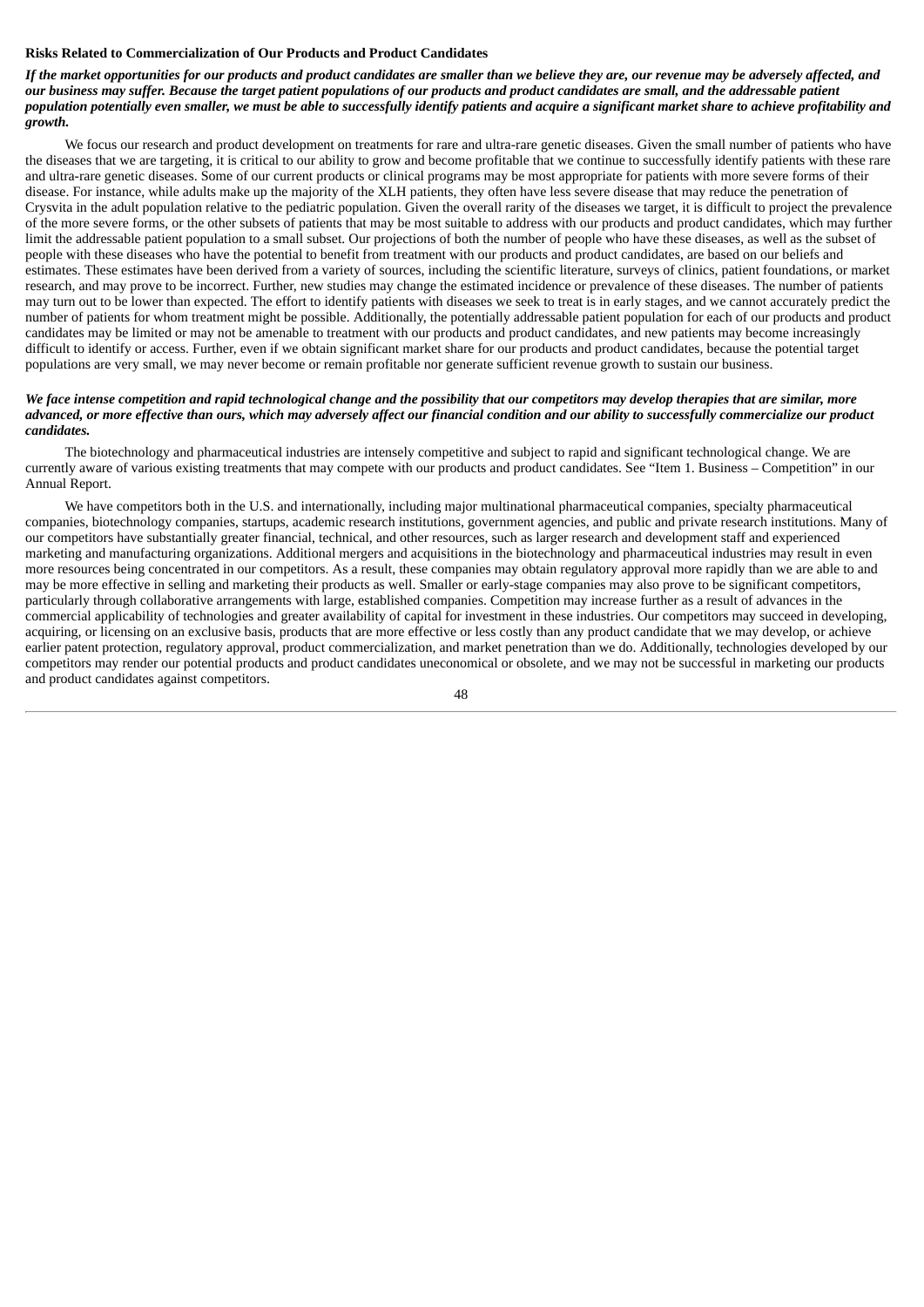## We may not be able to effectively manage the expansion of our organization, including building an integrated commercial organization. If we are unable to expand our existing commercial infrastructure or enter into agreements with third parties to market and sell our products and product *candidates, as needed, we may be unable to increase our revenue.*

We expect to need additional managerial, operational, marketing, financial, legal, and other resources to support our development and commercialization plans and strategies. In order to successfully commercialize our products as well as any additional products that may result from our development programs or that we acquire or license from third parties, we are building and expanding our commercial infrastructure in North America, Europe, Latin America and the Asia-Pacific region. This infrastructure consists of both office based as well as field teams with technical expertise, and will be expanded as we approach the potential approval dates of additional products that result from our development programs. Our management may need to divert a disproportionate amount of its attention away from our day-to-day activities and devote a substantial amount of time to managing these growth activities. We may not be able to effectively manage the expansion of our operations, which may result in weaknesses in our infrastructure, operational mistakes, loss of business opportunities, loss of employees, and reduced productivity among remaining employees. Our expected growth could require significant capital expenditures and may divert financial resources from other projects, such as the development of additional product candidates. If our management is unable to effectively manage our growth, our expenses may increase more than expected, our ability to generate and/or grow revenue could be reduced, and we may not be able to implement our business strategy. Our future financial performance and our ability to commercialize product candidates and compete effectively will depend, in part, on our ability to effectively manage any future growth.

We, as a company, have limited, recent experience selling and marketing our product and only some of our employees have prior experience promoting other similar products in the past while employed at other companies. As we increase the number and range of our commercialized products, we may experience additional complexities to our sales process and strategy and have difficulties in allocating sufficient resources to sales and marketing of certain products. Further, as we launch additional products or as demand for our products change, our initial estimate of the size of the required field force may be materially more or less than the size of the field force actually required to effectively commercialize our product candidates. As such, we may be required to hire large teams to adequately support the commercialization of our products and product candidates or we may incur excess costs in an effort to optimize the hiring of commercial personnel. With respect to certain geographical markets, we may enter into collaborations with other entities to utilize their local marketing and distribution capabilities, but we may be unable to enter into such agreements on favorable terms, if at all. If our future collaborators do not commit sufficient resources to commercialize our future products, if any, and we are unable to develop the necessary marketing capabilities on our own, we will be unable to generate sufficient product revenue to sustain our business. We may be competing with companies that currently have extensive and well-funded marketing and sales operations. Without a large internal team or the support of a third-party to perform key commercial functions, we may be unable to compete successfully against these more established companies.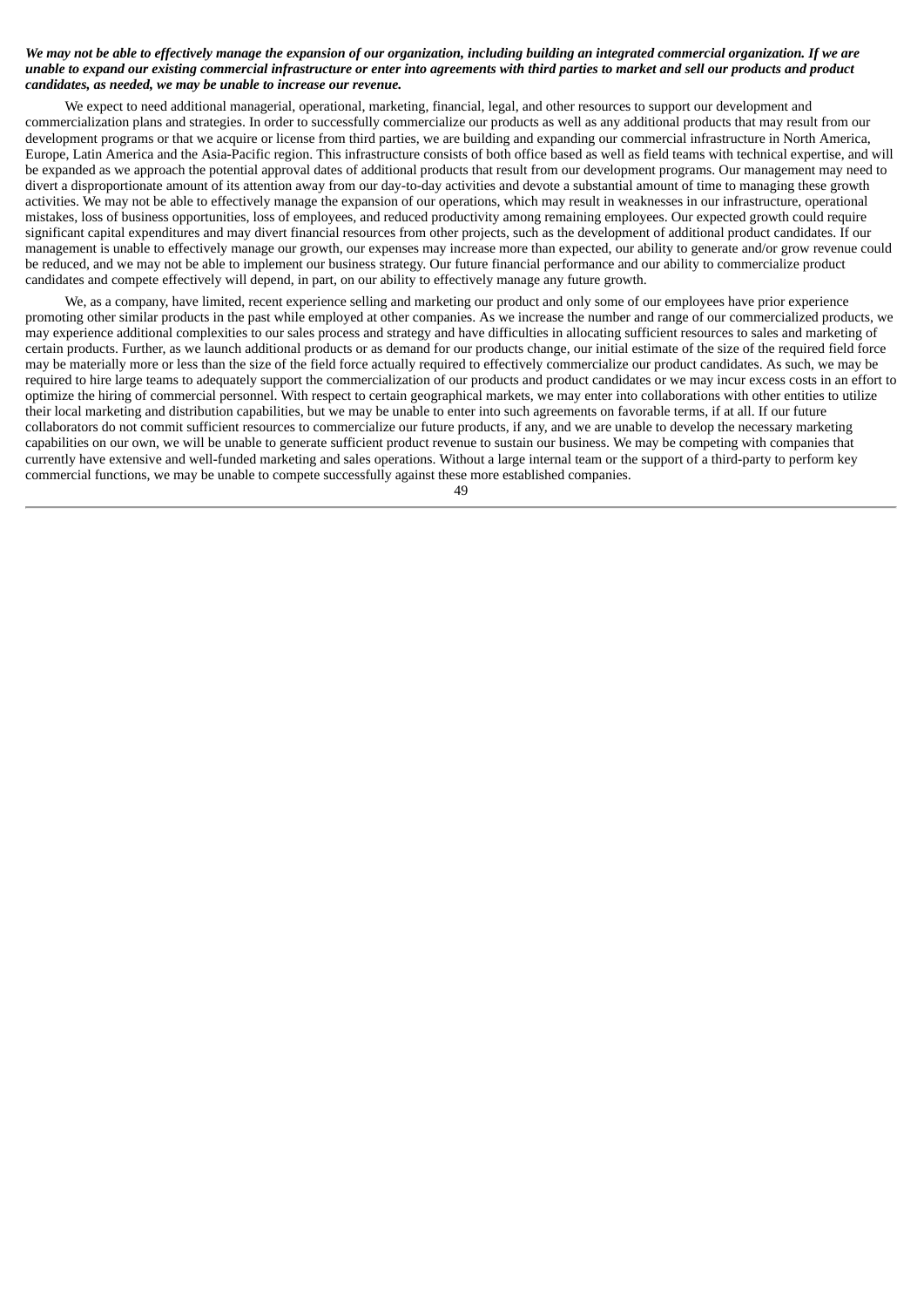## *Our exclusive rights to promote Crysvita in the U.S. and Canada will transition back to KKC.*

Pursuant to the terms of our collaboration and license agreement with KKC, or the collaboration agreement, we have the sole right to promote Crysvita in the U.S. and Canada, or the profit-share territory for a specified period of time, with KKC increasingly participating in the promotion of the product until the transition date of April 2023, which is the fifth anniversary of the commercial launch of the product in the U.S. After the transition date, KKC will have the right to promote the product, subject to a limited promotion right retained by us. The transition of responsibilities to KKC will require significant effort and may result in the diversion of management's attention to transition activities. We may also encounter unexpected difficulties or incur unexpected costs in connection with such transition activities. Further, we cannot assure that we will have adequate commercial activity to support our North America field force and other aspects of our commercial infrastructure in the territory after the transition date and we may fail to retain members of our field teams due to such uncertainties. After the transition date, we will also solely bear the expenses related to the promotion of Crysvita in the profitshare territory pursuant to our limited promotion right, rather than share such expenses with KKC. Collaboration with KKC may not result in a seamless transition of responsibilities for KKC to promote the product in the profit-share territory after the transition date and the commercial success of Crysvita in the profit-share territory after the transition date will depend on, among other things, the efforts and allocation of resources of KKC.

## The commercial success of any current or future product will depend upon the degree of market acceptance by physicians, patients, third-party payors, *and others in the medical community.*

Even with the requisite approvals from the FDA and comparable foreign regulatory authorities, the commercial success of our current and future products will depend in part on the medical community, patients, and payors accepting our current and future products as medically useful, cost-effective, and safe. Any product that we bring to the market may not gain market acceptance by physicians, patients, payors, and others in the medical community. The degree of market acceptance of any of our current and future products will depend on a number of factors, including:

- the efficacy of the product as demonstrated in clinical studies and potential advantages over competing treatments;
- the prevalence and severity of any side effects, including any limitations or warnings contained in a product's approved labeling;
- the clinical indications for which approval is granted;
- relative convenience and ease of administration;
- the cost of treatment, particularly in relation to competing treatments;
- the willingness of the target patient population to try new therapies and of physicians to prescribe these therapies;
- the effectiveness of our field forces and marketing efforts;
- the strength of marketing and distribution support and timing of market introduction of competitive products;
- publicity concerning our products or competing products and treatments; and
- sufficient third-party insurance coverage and reimbursement.

Even if a potential product displays a favorable efficacy and safety profile in nonclinical and clinical studies, market acceptance of the product will not be fully known until after it is launched. Our efforts to educate the medical community and payors on the benefits of the product candidates require significant resources and may never be successful. If our current and future products fail to achieve an adequate level of acceptance by physicians, patients, payors, and others in the medical community, we will not be able to generate sufficient revenue to become or remain profitable.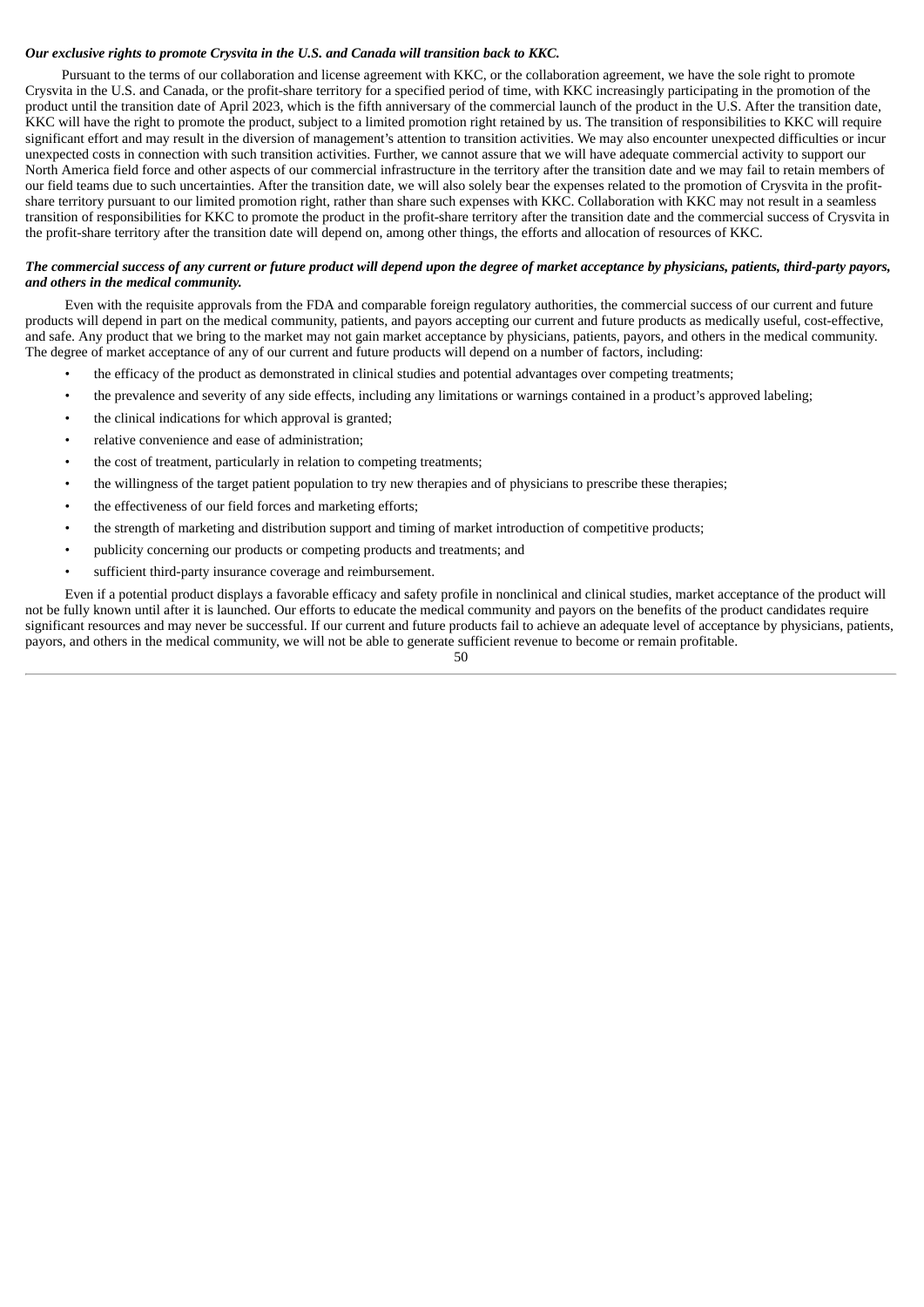### The insurance coverage and reimbursement status of newly approved products is uncertain. Failure to obtain or maintain adequate coverage and reimbursement for new or current products could limit our ability to market those products and decrease our ability to generate revenue.

Our target patient populations are small, and accordingly the pricing, coverage, and reimbursement of our products and product candidates, if approved, must be adequate to support our commercial infrastructure. Our per-patient prices must be sufficient to recover our development and manufacturing costs and potentially achieve profitability. We expect the cost of a single administration of gene therapy products, such as those we are developing, to be substantial, when and if they achieve regulatory approval. Accordingly, the availability and adequacy of coverage and reimbursement by governmental and private payors are essential for most patients to afford expensive treatments such as ours, assuming approval. Sales of our products and product candidates, if approved, will depend substantially, both domestically and abroad, on the extent to which their costs will be paid for by health maintenance, managed care, pharmacy benefit, and similar healthcare management organizations, or reimbursed by government authorities, private health insurers, and other payors. If coverage and reimbursement are not available, are available only to limited levels, or are not available on a timely basis, we may not be able to successfully commercialize our products and product candidates, if approved. For example, deteriorating economic conditions and political instability in certain Latin American countries and in Turkey continue to cause us to experience significant delays in receiving approval for reimbursement for our products and consequently impact our product commercialization timelines in such regions. Even if coverage is provided, the approved reimbursement amount may not be high enough to allow us to establish or maintain pricing sufficient to sustain our overall enterprise.

There is significant uncertainty related to the insurance coverage and reimbursement of newly approved products. In the U.S., the Centers for Medicare & Medicaid Services, or CMS, an agency within the U.S. Department of Health and Human Services, decides whether and to what extent a new drug will be covered and reimbursed under Medicare. Private payors tend to follow the coverage reimbursement policies established by CMS to a substantial degree. It is difficult to predict what CMS or private payors will decide with respect to reimbursement for products such as ours, especially our gene therapy product candidates as there is a limited body of established practices and precedents for gene therapy products.

Outside the U.S., international operations are generally subject to extensive governmental price controls and other market regulations, and we believe the increasing emphasis on cost-containment initiatives in Europe, Canada, and other countries will put pressure on the pricing and usage of our products and product candidates. In many countries, the prices of medical products are subject to varying price control mechanisms as part of national health systems. Other countries allow companies to fix their own prices for medicinal products, but monitor and control company profits. Additional foreign price controls or other changes in pricing regulation could restrict the amount that we are able to charge for our product candidates. Accordingly, in markets outside the U.S., the reimbursement for our products may be reduced compared with the U.S. and may be insufficient to generate commercially reasonable revenue and profits.

Moreover, increasing efforts by governmental and third-party payors in the U.S. and abroad to cap or reduce healthcare costs may cause such organizations to limit both coverage and the level of reimbursement for new products and, as a result, they may not cover or provide adequate payment for our products and product candidates. We expect to experience pricing pressures in connection with the sale of any of our products and product candidates due to the trend toward managed healthcare, the increasing influence of health maintenance organizations, additional legislative changes, and statements by elected officials. For example, proposals have been discussed to tie U.S. drug prices to the cost in other countries, several states in the U.S. have introduced legislation to require pharmaceutical companies to disclose their costs to justify the prices of their products, and an "Affordable Drug Pricing Task-Force" has been formed in the U.S. House of Representatives with the goal of combating the increased costs of prescription drugs. Drug pricing is also expected to remain a focus for the current Presidential Administration and Congress. The downward pressure on healthcare costs in general, and with respect to prescription drugs, surgical procedures, and other treatments in particular, has become very intense. As a result, increasingly high barriers are being erected to the entry of new products.

## **Risks Related to Our Intellectual Property**

## If we are unable to obtain and maintain effective patent rights for our products, product candidates, or any future product candidates, we may not be *able to compete effectively in our markets.*

We rely upon a combination of patents, trade secret protection, and confidentiality agreements to protect the intellectual property related to our technologies, our products, and our product candidates. Our success depends in large part on our and our licensors' ability to obtain and maintain patent and other intellectual property protection in the U.S. and in other countries with respect to our proprietary technologies, our products, and our product candidates.

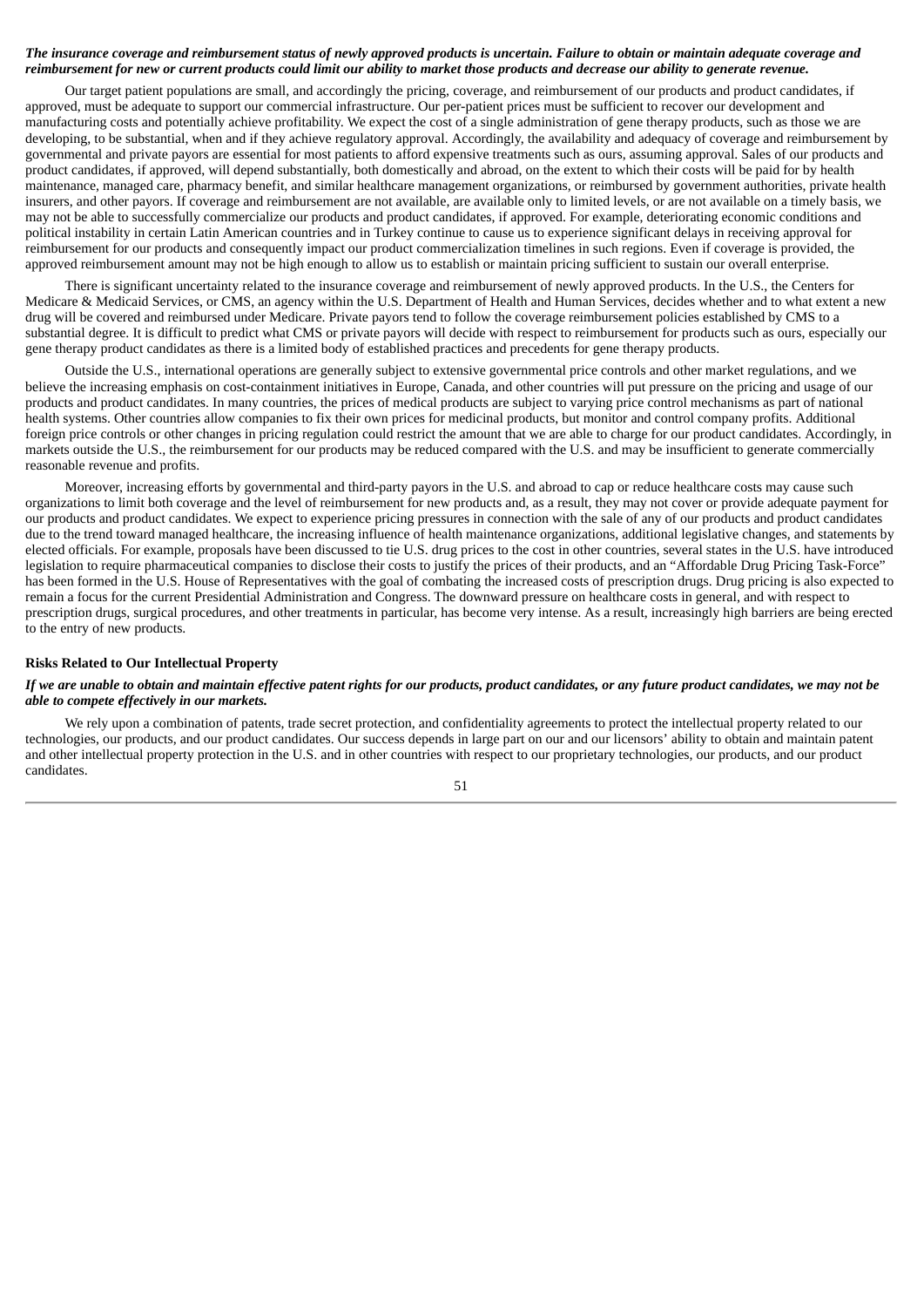We have sought to protect our proprietary position by filing patent applications in the U.S. and abroad related to our novel technologies, products and product candidates that are important to our business. This process is expensive and time consuming, and we may not be able to file and prosecute all necessary or desirable patent applications at a reasonable cost or in a timely manner. It is also possible that we will fail to identify patentable aspects of our research and development output before it is too late to obtain patent protection.

The patent position of biotechnology and pharmaceutical companies generally is highly uncertain and involves complex legal and factual questions for which legal principles remain unsolved. The patent applications that we own or in-license may fail to result in issued patents with claims that cover our products or product candidates in the U.S. or in other foreign countries. There is no assurance that all potentially relevant prior art relating to our patents and patent applications has been found, which can invalidate a patent or prevent a patent from issuing from a pending patent application. Third parties may challenge the validity, enforceability, or scope of any issued patents which may result in such patents being narrowed, found unenforceable, or invalidated. Furthermore, even if the patents and patent applications we own or in-license are unchallenged, they may not adequately protect our intellectual property, provide exclusivity for our products or product candidates, or prevent others from designing around our claims. Any of these outcomes could impair our ability to prevent competition from third parties.

We, independently or together with our licensors, have filed several patent applications covering various aspects of our products or product candidates. We cannot offer any assurances about which, if any, patents will issue, the breadth of any such patent, or whether any issued patents will be found invalid and unenforceable or will be threatened by third parties. Any successful opposition to these patents could impair the exclusivity position of our products or deprive us of rights necessary for the successful commercialization of any product candidates that are approved. Further, if we encounter delays in regulatory approvals, the period of time during which we could market a product candidate under patent protection could be reduced.

Our current patents or applications covering methods of use and certain compositions of matter do not provide complete patent protection for our products and product candidates in all territories. For example, there are no issued patents covering the Crysvita composition of matter in Latin America, where we have rights to commercialize the compound. Therefore, a competitor could develop the same antibody or a similar antibody as well as other approaches that target FGF23 for potential commercialization in Latin America, subject to any intellectual property rights or regulatory exclusivities awarded to us. If we cannot obtain and maintain effective patent rights for our products or product candidates, we may not be able to compete effectively and our business and results of operations would be harmed.

#### *We may not have sufficient patent terms to effectively protect our products and business.*

Patents have a limited lifespan. In the U.S., the natural expiration of a patent is generally 20 years after its effective filing date. Although various extensions may be available, the life of a patent, and the protection it affords, is limited. Even if patents covering our product candidates are obtained, once the patent life has expired for a product, we may be open to competition from generic or biosimilar medications.

Patent term extensions under the Hatch-Waxman Act in the U.S. and under supplementary protection certificates in Europe may not be available to extend the patent exclusivity term for our products and product candidates, and we cannot provide any assurances that any such patent term extension will be obtained and, if so, for how long. Furthermore, we may not receive an extension if we fail to apply within applicable deadlines, fail to apply prior to expiration of relevant patents, or otherwise fail to satisfy applicable requirements. Moreover, the length of the extension could be less than we request. If we do not have sufficient patent terms or regulatory exclusivity to protect our products, our business and results of operations may be adversely affected.

#### Patent policy and rule changes could increase the uncertainties and costs surrounding the prosecution of our patent applications and the enforcement *or defense of our issued patents.*

Changes in either the patent laws or interpretation of the patent laws in the U.S. and other countries may diminish the value of our patents or narrow the scope of our patent protection. The laws of foreign countries may not protect our rights to the same extent as the laws of the U.S. Publications of discoveries in the scientific literature often lag behind the actual discoveries, and patent applications in the U.S. and other jurisdictions are typically not published until 18 months after filing, or in some cases not at all. We therefore cannot be certain that we or our licensors were the first to make the invention claimed in our owned and in-licensed patents or pending applications, or that we or our licensor were the first to file for patent protection of such inventions.

In 2011, the Leahy-Smith America Invents Act (the Leahy-Smith Act) was signed into law and introduced significant changes to the prosecution of U.S. patent applications and to the procedures for challenging U.S. patents. The effects of these changes still remain unclear owing to the evolving nature of the law and the lengthy timelines associated with court system review and interpretation. However, the Leahy-Smith Act and its implementation could increase the uncertainties and costs surrounding the prosecution of our patent applications and the enforcement or defense of our issued patents, all of which could have a material adverse effect on our business and financial condition.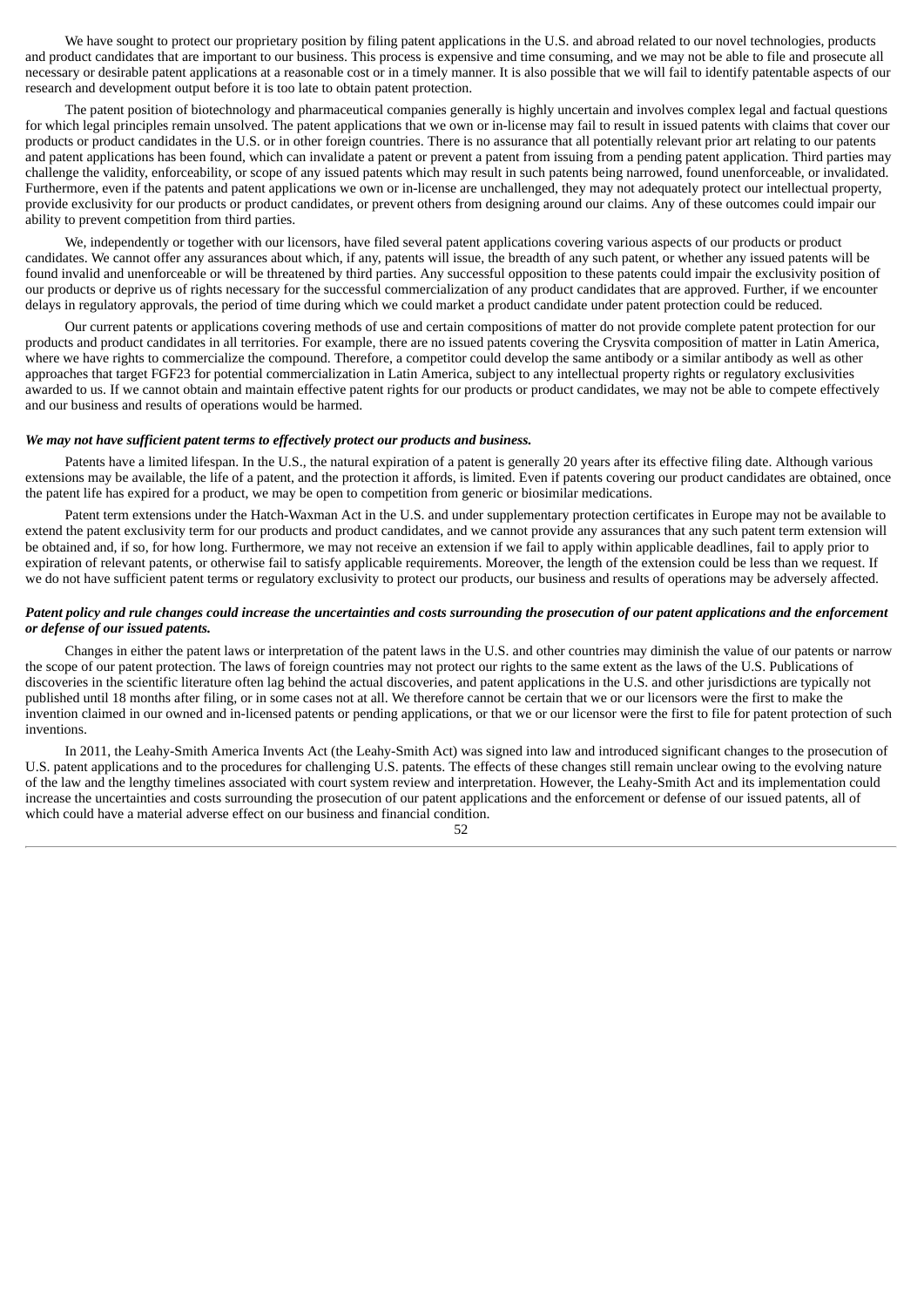#### If we are unable to maintain effective proprietary rights for our products, product candidates, or any future product candidates, we may not be able to *compete effectively in our markets.*

In addition to the protection afforded by patents, we rely on trade secret protection and confidentiality agreements to protect proprietary know-how that is not patentable or that we elect not to patent, processes for which patents are difficult to enforce and any other elements of our products or product candidate discovery and development processes that involve proprietary know-how, information, or technology that is not covered by patents. However, trade secrets can be difficult to protect. The confidentiality agreements entered into with our employees, consultants, scientific advisors, contractors and other third parties that we rely on in connection with the development, manufacture and commercialization of our products may not be sufficient to protect our proprietary technology and processes, which increase the risk that such trade secrets may become known by our competitors or may be inadvertently incorporated into the technology of others.

The physical security of our premises and physical and electronic security of our information technology systems may not preserve the integrity and confidentiality of our data and trade secrets. These individuals, organizations and systems, agreements or security measures may be breached, and we may not have adequate remedies for any breach. In addition, our trade secrets may otherwise become known or be independently discovered by competitors.

The assignment agreements we enter into with our employees and consultants to assign their inventions to us, and the confidentiality agreements we enter into with our employees, consultants, advisors, and any third parties who have access to our proprietary know-how, information, or technology may not have been duly executed and we cannot assure that our trade secrets and other confidential proprietary information will not be disclosed or that competitors will not otherwise gain access to our trade secrets or independently develop substantially equivalent information and techniques. Misappropriation or unauthorized disclosure of our trade secrets could impair our competitive position and may have a material adverse effect on our business. Additionally, if the steps taken to maintain our trade secrets are deemed inadequate, we may have insufficient recourse against third parties for misappropriating the trade secret.

#### *Claims of intellectual property infringement may prevent or delay our development and commercialization efforts.*

Our commercial success depends in part on our avoiding infringement of the patents and proprietary rights of others. There have been many lawsuits and other proceedings involving patent and other intellectual property rights in the biotechnology and pharmaceutical industries, including patent infringement lawsuits, interferences, inter partes reviews, post grant reviews, oppositions, and reexamination proceedings before the USPTO and corresponding foreign patent offices. Numerous U.S. and foreign issued patents and pending patent applications, which are owned by other parties, exist in the fields in which we are developing product candidates. As the biotechnology and pharmaceutical industries expand and more patents are issued, the risk increases that our products or product candidates may be subject to claims of infringement of the patent rights of these other parties.

Other parties may assert that we are employing their proprietary technology without authorization. There may be patents or patent applications with claims to materials, formulations, methods of manufacture, or methods for treatment relevant to the use or manufacture of our products or product candidates. We have conducted freedom to operate analyses with respect only to our products and certain of our product candidates, and therefore we do not know whether there are any patents of other parties that would impair our ability to commercialize all of our product candidates. We also cannot guarantee that any of our analyses are complete and thorough, nor can we be sure that we have identified each and every patent and pending application in the U.S. and abroad that is relevant or necessary to the commercialization of our products or product candidates. Because patent applications can take many years to issue, there may be currently pending patent applications that may later result in issued patents that are relevant to our products or product candidates.

We are aware of certain U.S. and foreign patents owned by third parties that a court might construe to be valid and relevant to one or more of our gene therapy product candidates, certain methods that may be used in their manufacture, or certain formulations comprising one or more of our gene therapy candidates. We are also aware of certain U.S. and foreign patents owned by third parties that relate to anti-sclerostin antibodies and their use, and which a court might construe to be valid and relevant to setrusumab. We are additionally aware of certain U.S. and foreign patents owned by third parties that relate to nucleic acid-containing lipid particles or to certain mRNA modifications, and which a court might construe to be valid and relevant to UX053. There is a risk that one or more of these third parties may choose to engage in litigation with us to enforce or to otherwise assert their patent rights against us. Even if we believe such claims are without merit, a court of competent jurisdiction could hold that one or more of these patents is valid, enforceable, and infringed, in which case the owners of any such patents may be able to block our ability to commercialize a product candidate unless we obtained a license under the applicable patents, or until such patents expire. However, such a license may not be available on commercially reasonable terms or at all.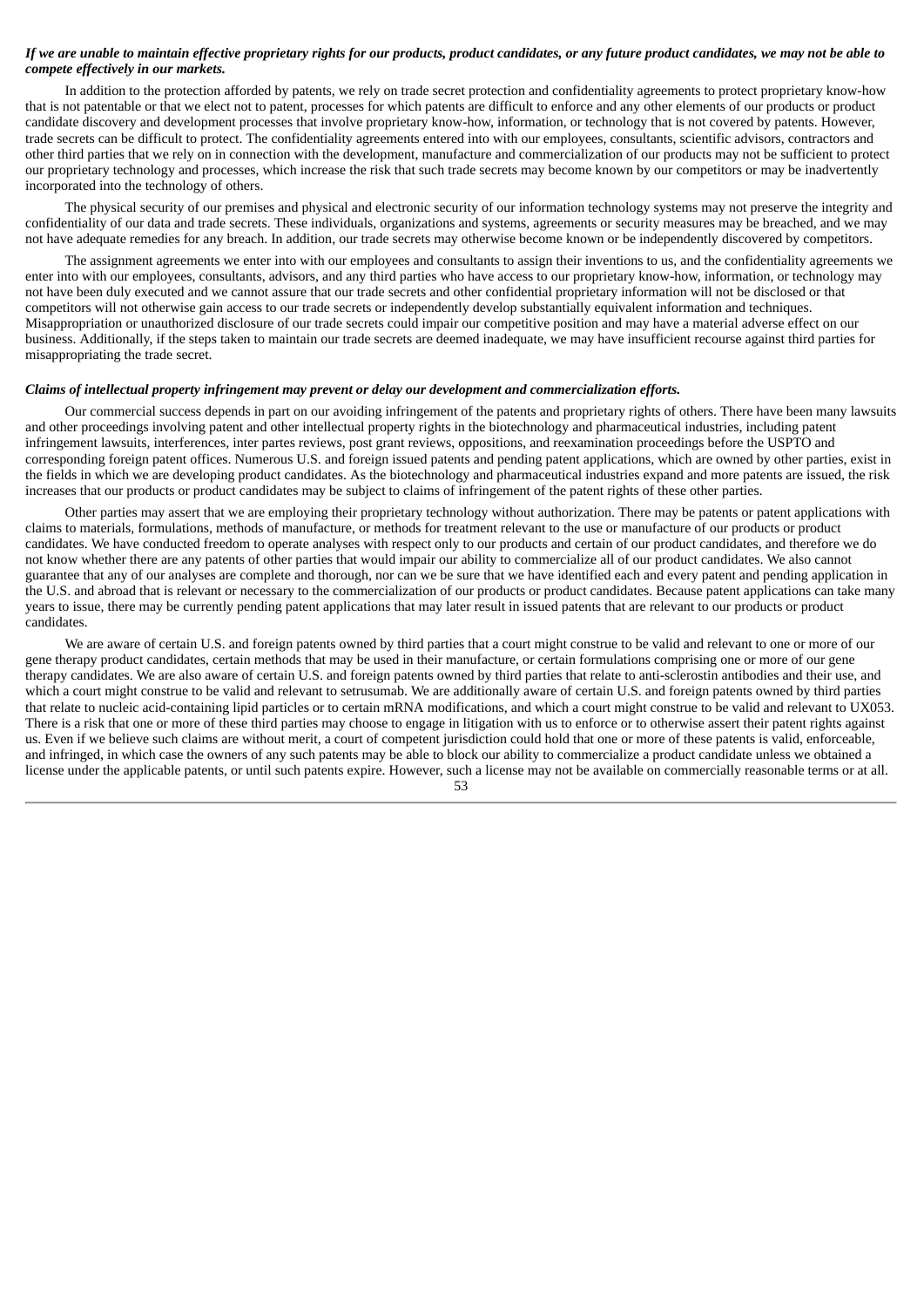Parties making claims against us may obtain injunctive or other equitable relief, which could effectively block our ability to continue commercialization of our products, or block our ability to develop and commercialize one or more of our product candidates. Defense of these claims, regardless of their merit, would involve substantial litigation expense and would be a substantial diversion of employee resources from our business. In the event of a successful claim of infringement against us, we may have to pay substantial damages, including treble damages and attorneys' fees for willful infringement, pay royalties, redesign our infringing products, or obtain one or more licenses from third parties, which may be impossible or require substantial time and monetary expenditure.

#### We may not be successful in obtaining or maintaining necessary rights to our product candidates through acquisitions and in-licenses.

Because our programs may require the use of proprietary rights held by third parties, the growth of our business will likely depend in part on our ability to acquire, in-license, or use these proprietary rights. For example, our product candidates may require specific formulations to work effectively and efficiently and the rights to these formulations may be held by others. We may be unable to acquire or in-license any compositions, methods of use, processes, or other third-party intellectual property rights from third parties that we identify as necessary for our product candidates. The licensing and acquisition of third-party intellectual property rights is a competitive area, and a number of more established companies are also pursuing strategies to license or acquire third-party intellectual property rights that we may consider attractive. These established companies may have a competitive advantage over us due to their size, cash resources, and greater clinical development and commercialization capabilities. In addition, companies that perceive us to be a competitor may be unwilling to assign or license rights to us. We also may be unable to license or acquire third-party intellectual property rights on terms that would allow us to make an appropriate return on our investment.

We sometimes collaborate with U.S. and foreign academic institutions to accelerate our preclinical research or development under written agreements with these institutions. Typically, these institutions provide us an option to negotiate a license to any of the institution's rights in technology resulting from the collaboration. Regardless of such option, we may be unable to negotiate a license within the specified timeframe or under terms that are acceptable to us. If we are unable to do so, the institution may offer the intellectual property rights to other parties, potentially blocking our ability to pursue our program.

If we are unable to successfully obtain rights to required third-party intellectual property rights or maintain the existing intellectual property rights we have, we may have to abandon development of the corresponding program.

## We may face competition from biosimilars, which may have a material adverse impact on the future commercial prospects of our biological products *and product candidates.*

Even if we are successful in achieving regulatory approval to commercialize a product candidate faster than our competitors, we may face competition from biosimilars with respect to our biological products (Crysvita, Mepsevii and Evkeeza) and our biological product candidates. In the U.S., the Biologics Price Competition and Innovation Act of 2009, or BPCI Act, was included in the Affordable Care Act and created an abbreviated approval pathway for biological products that are demonstrated to be "highly similar," or biosimilar, to or "interchangeable" with an FDA-approved biological product. The BPCI Act prohibits the FDA from approving a biosimilar or interchangeable product that references a brand biological product until 12 years after the licensure of the reference product, but permits submission of an application for a biosimilar or interchangeable product to the FDA four years after the reference product was first licensed. The BPCI Act does not prevent another company from developing a product that is highly similar to the innovative product, generating its own data, and seeking approval. The law is complex and is still being interpreted and implemented by the FDA. As a result, its ultimate impact, implementation and meaning are subject to uncertainty. Modification of the BPCI Act, or changes to the FDA's interpretation or implementation of the BPCI Act, could have a material adverse effect on the future commercial prospects for our biological products and product candidates.

In Europe, the European Commission has granted marketing authorizations for several biosimilars pursuant to a set of general and product classspecific guidelines for biosimilar approvals issued over the past few years. In Europe, a competitor may reference data supporting approval of an innovative biological product, but will not be able to get on the market until 10 years after the time of approval of the innovative product. This 10-year marketing exclusivity period will be extended to 11 years if, during the first eight of those 10 years, the marketing authorization holder obtains an approval for one or more new therapeutic indications that bring significant clinical benefits compared with existing therapies. In addition, companies may be developing biosimilars in other countries that could compete with our products.

If competitors are able to obtain marketing approval for biosimilars referencing our products, our products may become subject to competition from such biosimilars, with the attendant competitive pressure and consequences.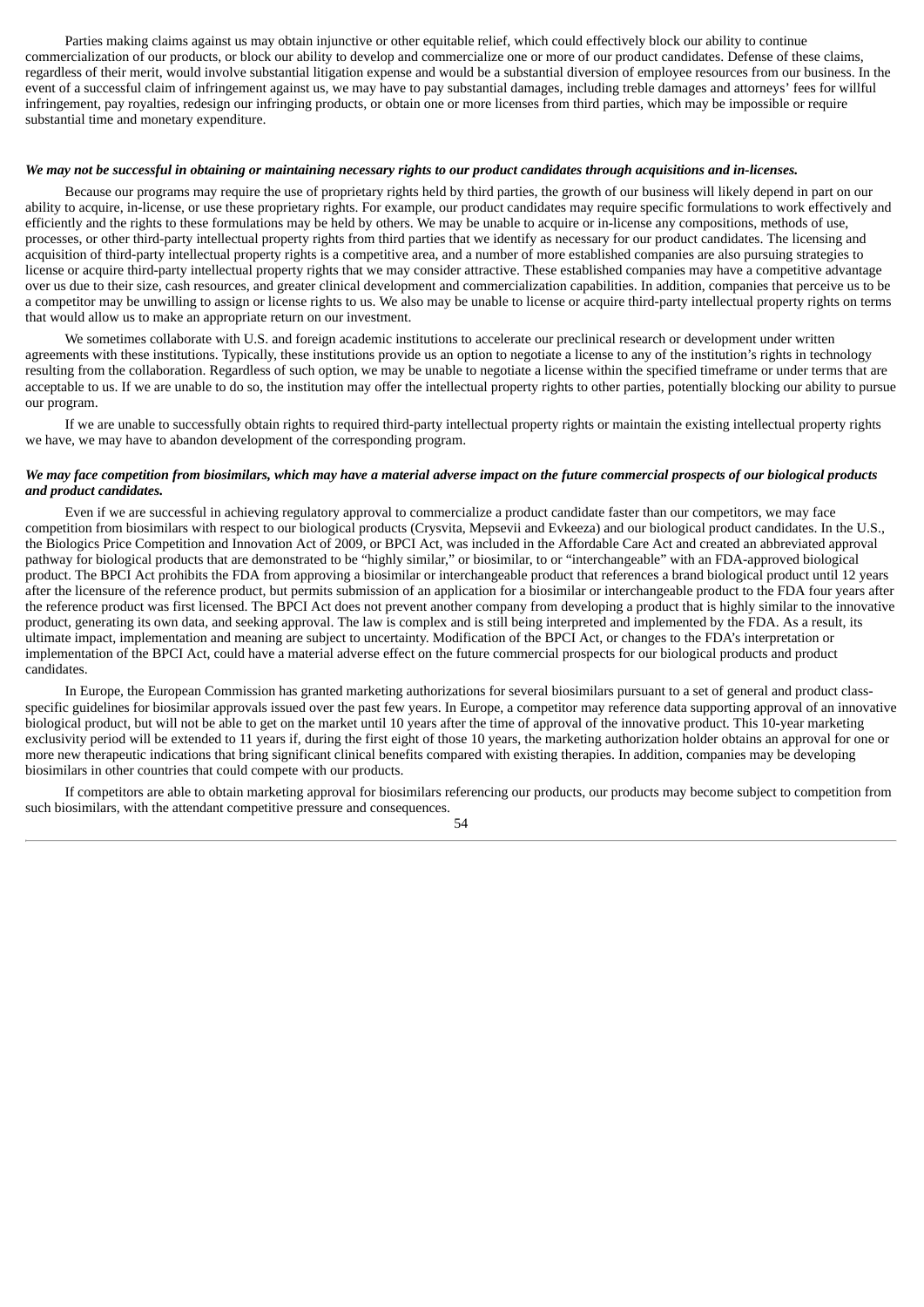### Competitors could enter the market with generic versions of Dojolvi or our small-molecule product candidates, which may result in a material decline *in sales of affected products.*

Under the Hatch-Waxman Act, a pharmaceutical manufacturer may file an abbreviated new drug application, or ANDA, seeking approval of a generic copy of an approved innovator product. Under the Hatch-Waxman Act, a manufacturer may also submit an NDA under section 505(b)(2) that references the FDA's finding of safety and effectiveness of a previously approved drug. A 505(b)(2) NDA product may be for a new or improved version of the original innovator product. Innovative small molecule drugs may be eligible for certain periods of regulatory exclusivity (e.g., five years for new chemical entities, three years for changes to an approved drug requiring a new clinical study, and seven years for orphan drugs), which preclude FDA approval (or in some circumstances, FDA filing and review of) an ANDA or 505(b)(2) NDA relying on the FDA's finding of safety and effectiveness for the innovative drug. In addition to the benefits of regulatory exclusivity, an innovator NDA holder may have patents claiming the active ingredient, product formulation or an approved use of the drug, which would be listed with the product in the "Orange Book." If there are patents listed in the Orange Book, a generic applicant that seeks to market its product before expiration of the patents must include in the ANDA or 505(b)(2) what is known as a "Paragraph IV certification," challenging the validity or enforceability of, or claiming non-infringement of, the listed patent or patents. Notice of the certification must be given to the innovator, too, and if within 45 days of receiving notice the innovator sues to enforce its patents, approval of the ANDA is stayed for 30 months, or as lengthened or shortened by the court.

Accordingly, competitors could file ANDAs for generic versions of our small-molecule product, Dojolvi, or 505(b)(2) NDAs that reference Dojolvi. For the patents listed for Dojolvi in the Orange Book, those ANDAs and 505(b)(2) NDAs would be required to include a certification as to each listed patent indicating whether the ANDA applicant does or does not intend to challenge the patent. We cannot predict how any generic competitor would address such patents, whether we would sue on any such patents, or the outcome of any such suit.

We may not be successful in securing or maintaining proprietary patent protection for products and technologies we develop or license. Moreover, if any patents that are granted and listed in the Orange Book are successfully challenged by way of a Paragraph IV certification and subsequent litigation, the affected product could more immediately face generic competition and its sales would likely decline materially. Should sales decline, we may have to write off a portion or all of the intangible assets associated with the affected product and our results of operations and cash flows could be materially and adversely affected.

## The patent protection and patent prosecution for some of our products and product candidates is dependent on third parties.

While we normally seek and gain the right to fully prosecute the patents relating to our products or product candidates, there may be times when patents relating to our products or product candidates are controlled by our licensors. This is the case with our license agreements with KKC and Regeneron, who are primarily responsible for the prosecution of certain patents and patent applications covering Crysvita and Evkeeza, respectively.

In addition, we have in-licensed patents and patent applications owned by the University of Pennsylvania, relating to the AAV8 vector used in DTX301 and DTX401, and the AAV9 vector used in UX701. These patents and patent applications are licensed or sublicensed by REGENX and sublicensed to us. We do not have the right to control the prosecution of these patent applications, or the maintenance of any of these patents. In addition, under our agreement with REGENX, we do not have the first right to enforce the licensed patents, and our enforcement rights are subject to certain limitations that may adversely impact our ability to use the licensed patents to exclude others from commercializing competitive products. Moreover, REGENX and the University of Pennsylvania may have interests which differ from ours in determining whether to enforce and the manner in which to enforce such patents.

We also have in-licensed patents and patent applications owned by Arcturus relating to the cationic lipid used in UX053. We do not have the right to control the prosecution of these patent applications, or the maintenance of any of these patents. In addition, under our agreement with Arcturus, we do not have the first right to enforce these patents, and our enforcement rights are subject to certain limitations that may adversely impact our ability to use these licensed patents to exclude others from commercializing competitive products. Moreover, Arcturus may have interests which differ from ours in determining whether to enforce and the manner in which to enforce such patents.

If KKC, Regeneron, the University of Pennsylvania, REGENX, Arcturus or any of our future licensing partners fail to appropriately prosecute, maintain, and enforce patent protection for the patents covering any of our products or product candidates, our ability to develop and commercialize those products or product candidates may be adversely affected and we may not be able to prevent competitors from making, using, and selling competing products. In addition, even where we now have the right to control patent prosecution of patents and patent applications we have licensed from third parties, we may still be adversely affected or prejudiced by actions or inactions of our licensors and their counsel that took place prior to us assuming control over patent prosecution.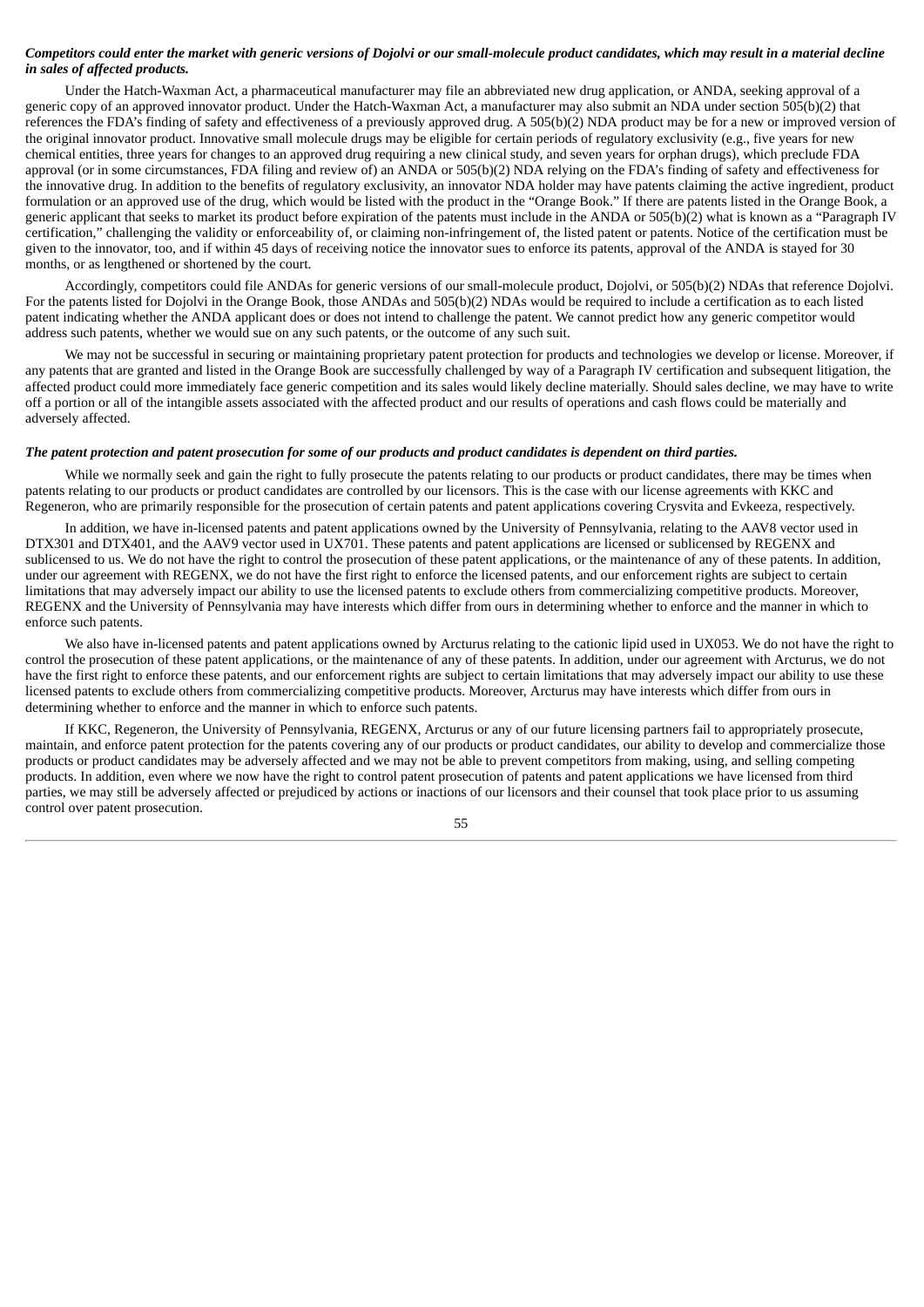## If we fail to comply with our obligations in the agreements under which we license intellectual property and other rights from third parties or otherwise experience disruptions to our business relationships with our licensors, we could lose license rights that are important to our business.

We are a party to a number of intellectual property license agreements that are important to our business and expect to enter into additional license agreements in the future. Our existing license agreements impose, and we expect that future license agreements will impose, various diligence, milestone payment, royalty, and other obligations on us. If we fail to comply with our obligations under these agreements, or we are subject to a bankruptcy, we may be required to make certain payments to the licensor, we may lose the exclusivity of our license, or the licensor may have the right to terminate the license, in which event we would not be able to develop or market products covered by the license. Additionally, the milestone and other payments associated with these licenses will make it less profitable for us to develop our product candidates.

In certain cases, we control the prosecution of patents resulting from licensed technology. In the event we breach any of our obligations related to such prosecution, we may incur significant liability to our licensing partners. Licensing of intellectual property is of critical importance to our business and involves complex legal, business, and scientific issues. Disputes may arise regarding intellectual property subject to a licensing agreement, including but not limited to:

- the scope of rights granted under the license agreement and other interpretation-related issues;
- the extent to which our technology and processes infringe on intellectual property of the licensor that is not subject to the licensing agreement;
- the sublicensing of patent and other rights;
- our diligence obligations under the license agreement and what activities satisfy those diligence obligations;
- the ownership of inventions and know-how resulting from the joint creation or use of intellectual property by our licensors and us and our collaborators; and
- the priority of invention of patented technology.

If disputes over intellectual property and other rights that we have licensed prevent or impair our ability to maintain our current licensing arrangements on acceptable terms, we may be unable to successfully develop and commercialize the affected product candidates.

## We may become involved in lawsuits to protect or enforce our patents or the patents of our licensors, or be subject to claims that challenge the inventorship or ownership of our patents or other intellectual property, which could be expensive, time consuming, and result in unfavorable outcomes.

Competitors may infringe our patents or the patents of our licensors. If we or one of our licensing partners were to initiate legal proceedings against a third party to enforce a patent covering our products or one of our product candidates, the defendant could counterclaim that the patent covering our product or product candidate is invalid and/or unenforceable. In patent litigation in the U.S., defendant counterclaims alleging invalidity and/or unenforceability are commonplace. Grounds for a validity challenge could be an alleged failure to meet any of several statutory requirements, including lack of novelty, obviousness, or non-enablement. Grounds for an unenforceability assertion could be an allegation that someone connected with prosecution of the patent withheld relevant information from the USPTO, or made a misleading statement, during prosecution. The outcome following legal assertions of invalidity and unenforceability is unpredictable.

Interference proceedings or derivation proceedings now available under the Leahy-Smith Act provoked by third parties or brought by us or declared or instituted by the USPTO may be necessary to determine the priority of inventions with respect to our patents or patent applications or those of our licensors. An unfavorable outcome could require us to cease using the related technology or to attempt to license rights to it from the prevailing party. Our business could be harmed if the prevailing party does not offer us a license on commercially reasonable terms. In addition, the validity of our patents could be challenged in the USPTO by one of the new post grant proceedings (*i.e., inter partes* review or post grant review) now available under the Leahy-Smith Act. Our defense of litigation, interference proceedings, or post grant proceedings under the Leahy-Smith Act may fail and, even if successful, may result in substantial costs and distract our management and other employees.

We may in the future also be subject to claims that former employees, collaborators, or other third parties have an interest in our patents as an inventor or co-inventor. In addition, we may have ownership disputes arise from conflicting obligations of consultants or others who are involved in developing our product candidates. Litigation may be necessary to defend against these and other claims challenging inventorship or ownership. If we fail to successfully defend against such litigation or claims, in addition to paying monetary damages, we may lose valuable intellectual property rights, such as exclusive ownership of, or right to use, valuable intellectual property.

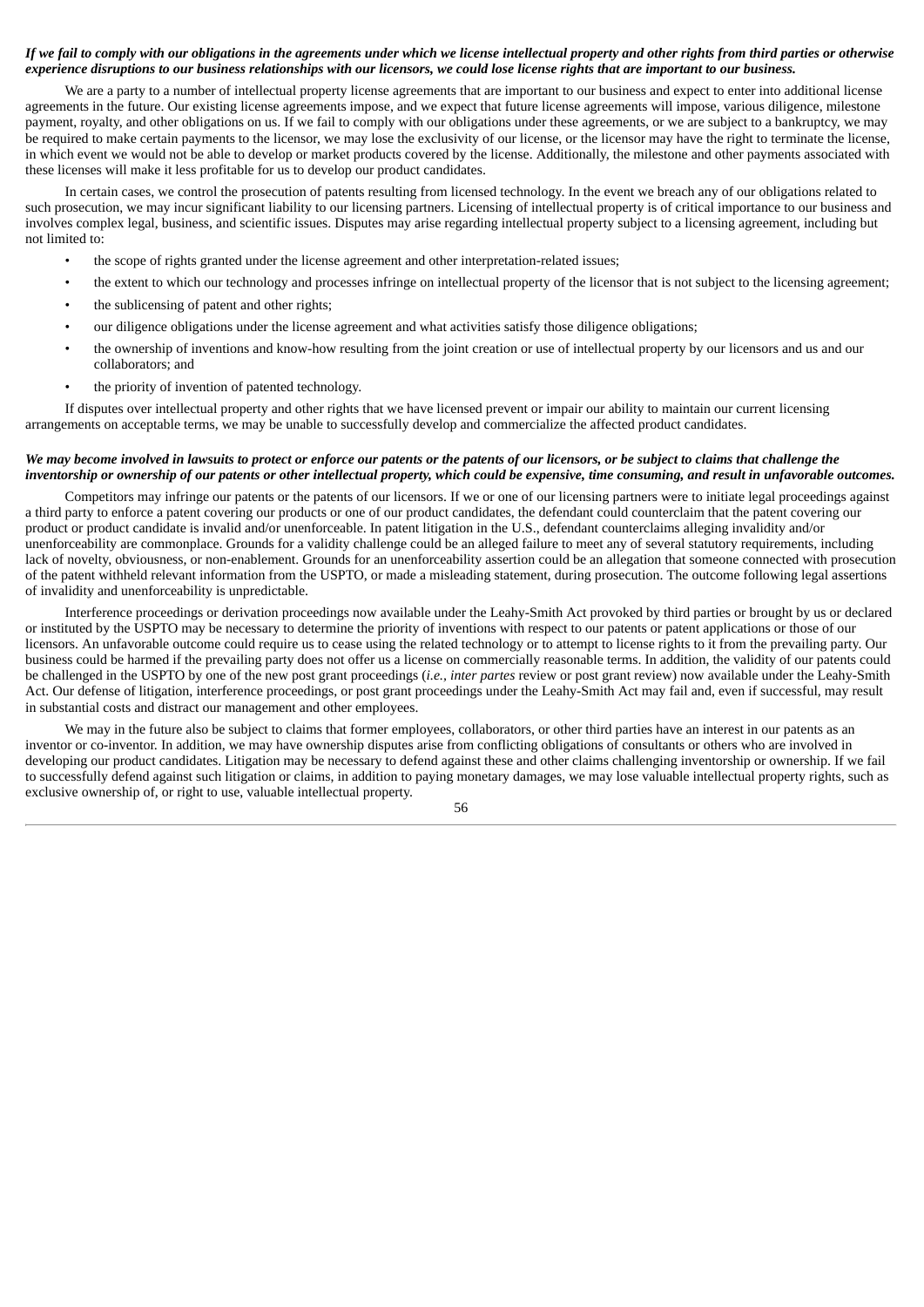Even if we are successful in defending against such litigation and claims, such proceedings could result in substantial costs and distract our management and other employees. Because of the substantial amount of discovery required in connection with intellectual property litigation, there is a risk that some of our confidential information could be compromised by disclosure during litigation. There could also be public announcements of the results of hearings, motions, or other interim proceedings or developments related to such litigation or claims. If securities analysts or investors perceive these results to be negative, it could have a material adverse effect on the price of our common stock.

## We may be subject to claims that our employees, consultants, or independent contractors have wrongfully used or disclosed confidential information of third parties or that our employees have wrongfully used or disclosed alleged trade secrets of their former employers.

We employ certain individuals who were previously employed at universities or other biotechnology or pharmaceutical companies, including our competitors or potential competitors. Our efforts to vet our employees, consultants, and independent contractors and prevent their use of the proprietary information or know-how of others in their work for us may not be successful, and we may in the future be subject to claims that our employees, consultants, or independent contractors have wrongfully used or disclosed confidential information of third parties. If we fail in defending any such claims, in addition to paying monetary damages, we may lose valuable intellectual property rights or personnel, which could adversely impact our business. Even if we are successful in defending against such claims, litigation could result in substantial costs and distract management and other employees.

## Changes in U.S. patent law could diminish the value of patents in general, thereby impairing our ability to protect our products.

As is the case with other biotechnology and pharmaceutical companies, our success is heavily dependent on intellectual property, particularly patents. Obtaining and enforcing patents in the biotechnology and pharmaceutical industries involves both technological and legal complexity. Therefore, obtaining and enforcing such patents is costly, time consuming, and inherently uncertain. In addition, the U.S. has recently enacted and is currently implementing wide-ranging patent reform legislation. Recent U.S. Supreme Court rulings have narrowed the scope of patent protection available in certain circumstances and weakened the rights of patent owners in certain situations. For example, in *Association for Molecular Pathology v. Myriad Genetics,* Inc., the Supreme Court ruled that a "naturally occurring DNA segment is a product of nature and not patent eligible merely because it has been isolated," invalidating Myriad Genetics' patents on the BRCA1 and BRCA2 genes. Certain claims of our licensed U.S. patents covering DTX301 and DTX401 relate to isolated AAV8 vectors, capsid proteins, or nucleic acids. To the extent that such claims are deemed to be directed to natural products, or to lack an inventive concept above and beyond an isolated natural product, a court may decide the claims are invalid under *Myriad*. Additionally, there have been recent proposals for additional changes to the patent laws of the U.S. and other countries that, if adopted, could impact our ability to obtain patent protection for our proprietary technology or our ability to enforce our proprietary technology. Depending on future actions by the U.S. Congress, the U.S. courts, the USPTO and the relevant law-making bodies in other countries, the laws and regulations governing patents could change in unpredictable ways that would weaken our ability to obtain new patents or to enforce our existing patents and patents that we might obtain in the future.

#### *We may not be able to protect our intellectual property rights throughout the world.*

Filing, prosecuting, and defending patents on our products or product candidates in all countries throughout the world would be prohibitively expensive, and our intellectual property rights in some countries outside the U.S. can be less extensive than those in the U.S. In addition, the laws of some foreign countries do not protect intellectual property rights to the same extent as federal and state laws in the U.S. Further, licensing partners such as KKC and Regeneron may not prosecute patents in certain jurisdictions in which we may obtain commercial rights, thereby precluding the possibility of later obtaining patent protection in these countries. Consequently, we may not be able to prevent third parties from practicing our inventions in all countries outside the U.S., or from selling or importing products made using our inventions in and into the U.S. or other jurisdictions. Competitors may use our technologies in jurisdictions where we have not obtained patent protection to develop their own products and may also export infringing products to territories where we have patent protection, but enforcement is not as strong as that in the U.S. These products may compete with our products, and our patents or other intellectual property rights may not be effective or sufficient to prevent them from competing.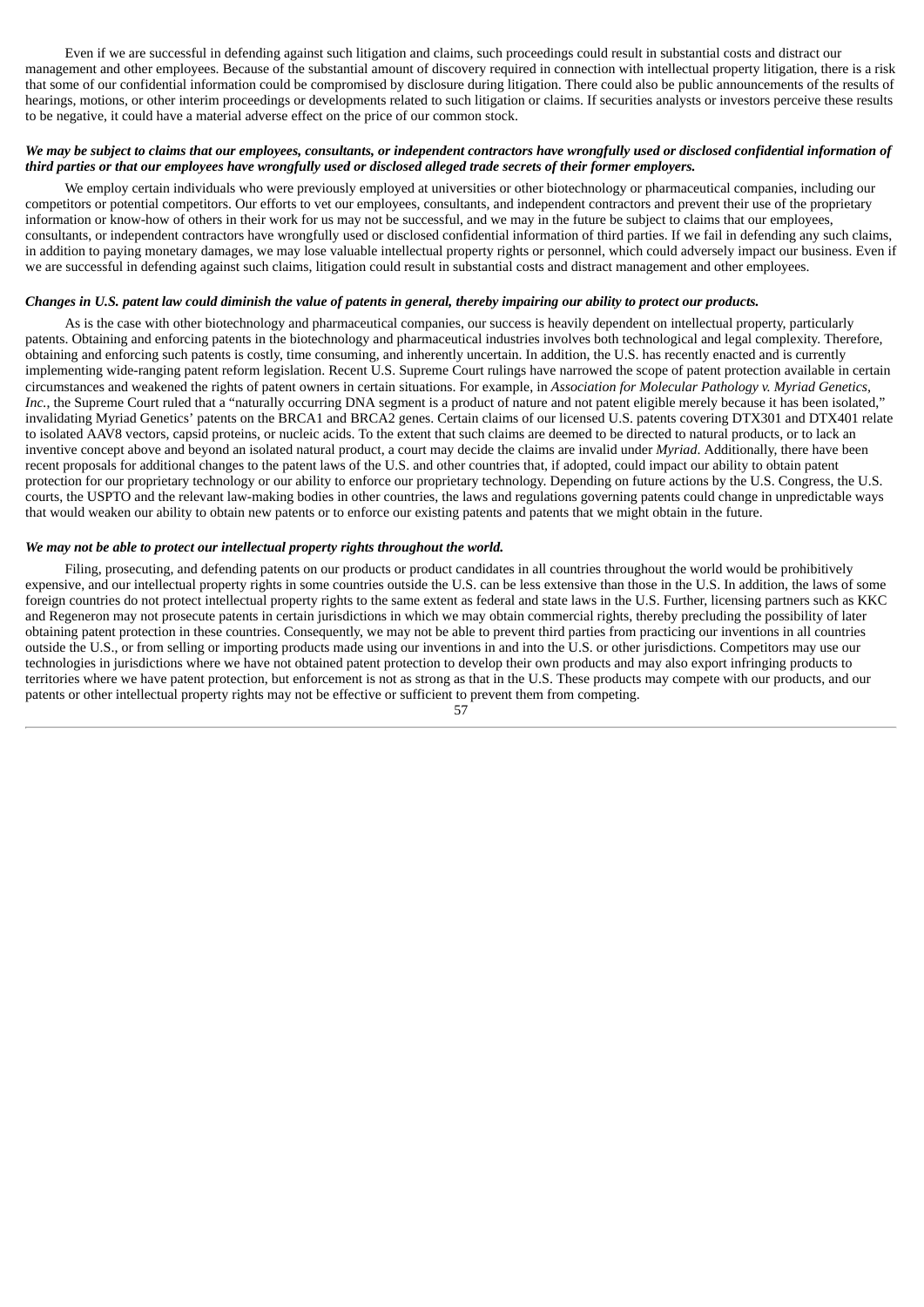Many companies have encountered significant problems in protecting and defending intellectual property rights in foreign jurisdictions. The legal systems of certain countries, particularly certain developing countries, do not favor the enforcement of patents, trade secrets, and other intellectual property protection, particularly those relating to biotechnology products, which could make it difficult for us to stop the infringement of our patents or marketing of competing products in violation of our proprietary rights generally. Proceedings to enforce our patent rights in foreign jurisdictions, whether or not successful, could result in substantial costs and divert our efforts and attention from other aspects of our business, could put our patents at risk of being invalidated or interpreted narrowly, could put our patent applications at risk of not issuing, and could provoke third parties to assert claims against us. We may not prevail in any lawsuits that we initiate and the damages or other remedies awarded, if any, may not be commercially meaningful. Accordingly, our efforts to enforce our intellectual property rights around the world may be inadequate to obtain a significant commercial advantage from the intellectual property that we develop or license.

## **Risks Related to Our Business Operations**

#### Actual or threatened public health epidemics or outbreaks, including the ongoing COVID-19 pandemic, have and could again materially and adversely *impact our business and operating results.*

A public health epidemic or outbreak, and the public and governmental efforts to mitigate the spread of such disease, could materially and adversely impact the commercialization of our products, development and regulatory approval of our product candidates and our clinical trial operations and significantly disrupt our business operations as well as those of our third party suppliers, CRO and collaboration partners that we rely on. In March 2020, the World Health Organization declared the novel coronavirus strain COVID-19 a pandemic.

Our clinical trial activities, including the initiation and completion of such activities and the timing thereof, have been and are expected to continue to be significantly delayed or disrupted by COVID-19. For instance, the pandemic has impacted enrollment of patients in certain of our clinical trials for our product candidates as patients have been more reluctant to conduct in-person visits at the sites due to concerns over COVID-19. Changes in local regulations in response to COVID-19 have also required us to change the way our clinical trials are conducted and certain data from our clinical trials were delayed as a result. Further, healthcare resources have been and may continue to be diverted away from the conduct of clinical trials, such as the diversion of hospitals serving as our clinical trial sites, in response to the COVID-19 pandemic. We have also had difficulties in recruiting clinical site investigators and clinical staff for our studies, and may continue to experience such difficulties. Any of these events, including if we are required to initiate new or additional sites in response to such events, could require us to incur substantial increased expenses, delay the development and commercialization of our product candidates, delay the timing of anticipated data releases, and impact our operating results.

The COVID-19 pandemic has also impacted the timing of review of our submissions and may continue to do so in the future. The pandemic has also significantly impacted our commercialization efforts for our products. Illness from the more contagious omicron variant impacted the availability of certain of our field and sales medical teams and also resulted in staffing shortages at offices, clinics and hospitals, making it difficult to maintain consistent contact with our current patients or identify new patients for our commercialized products and product candidates. Further, certain of our patients may experience interruptions in insurance coverage due to job loss or change in employment status due to the economic impact from the pandemic, which would limit patient access to our products. Effects from government budgetary constraints, either in the U.S. or internationally, due to the economic impact of the pandemic, such as changes to state coverage rules under Medicaid programs in the U.S., could also impact continued insurance coverage and reimbursement for our products. Any of these events could impact our ability to commercialize our products and adversely affect our operating results and revenue.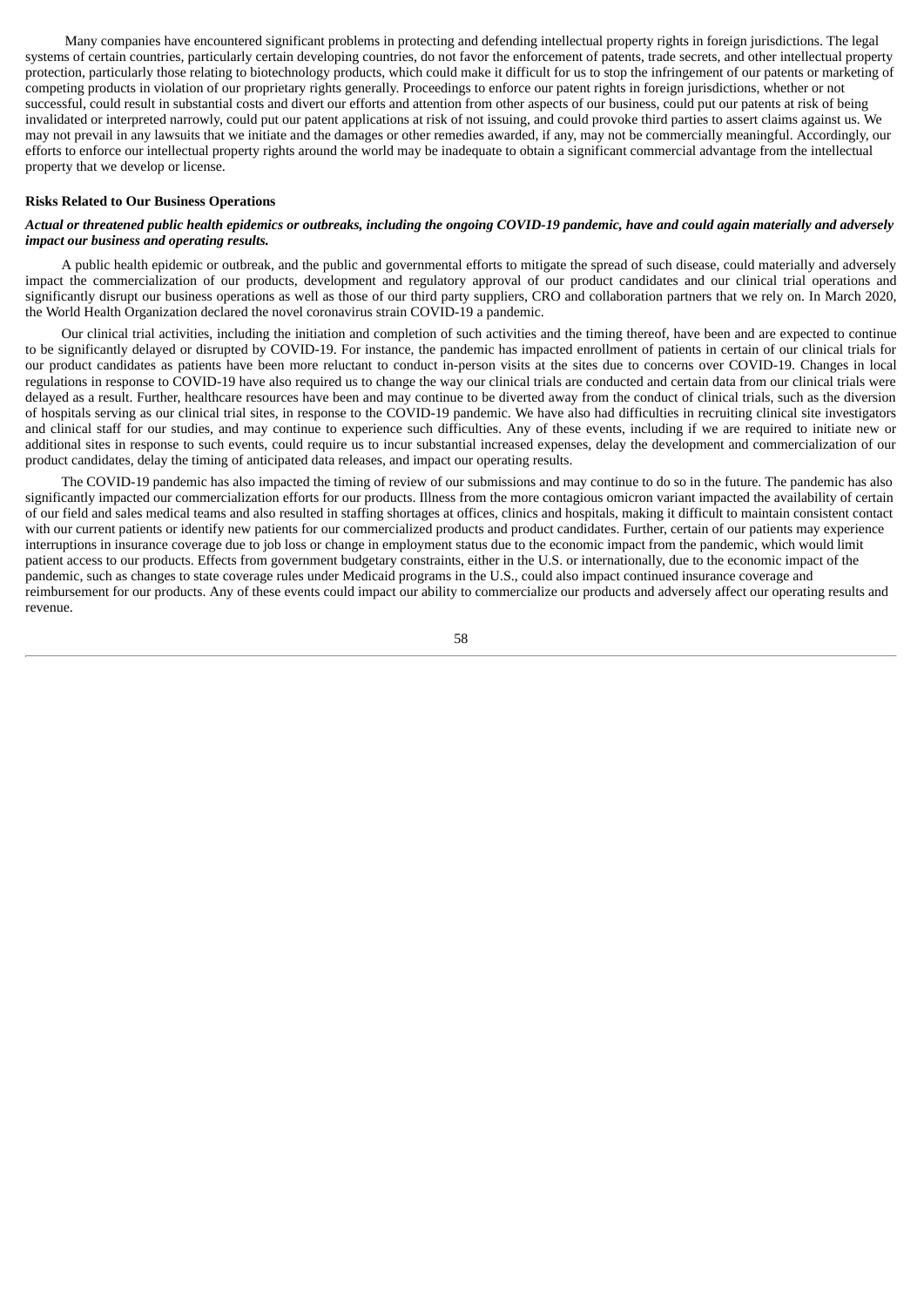We have experienced delays in delivery of ancillary clinical trial materials due to government-imposed mandates and other restrictions from COVID-19 and may in the future experience delays or interruptions in supply of drug product or raw materials, or incur increased costs or expenses. For instance, the Presidential Executive Order invoking the Defense Production Act of 1950 has caused certain of our third party manufacturers or suppliers to prioritize and allocate more resources and capacity to supply materials to other companies engaged in the study or manufacture of treatments or vaccinations for COVID-19, which has resulted in delays or shortages in supply of such materials to us. Any of these events could adversely impact our clinical trial activities and our ability to meet commercial demand for our product and product candidates and result in loss of revenue. In response to these events, we continue to seek and secure alternative sources of supply of drug product or raw materials in an attempt to avoid future potential delays in supply of product, which may result in additional expenses. We have also experienced interruptions or delays in sourcing certain equipment, materials and resources, and increased costs for certain raw materials, related to construction of our gene therapy manufacturing facility as a result of COVID-19, which could delay the anticipated timing for completion of the plant or result in significant additional expenses.

We have opened our offices in the U.S. and there is the risk that employees may transmit or contract COVID-19 when they return to work onsite despite the safety protocols we have implemented. If members of our management and other key personnel in critical functions across our organization are unable to perform their duties or have limited availability due to illness from COVID-19, we may not be able to execute on our business strategy and/or our operations may be negatively impacted. Further, as our offices reopen, we have offered a significant percentage of our employees flexibility in the amount of time they work in the office. Our new office model, our vaccination policy or other workforce actions taken in response to the COVID-19 pandemic, may not meet the expectations of our workforce, which could adversely impact our ability to attract and retain certain employees.

The COVID-19 pandemic has already impacted our operations and those of our third-party partners. The magnitude and extent to which the outbreak may impact or continue to impact our business operations, clinical trial activities, product candidate approvals, supply chain and commercialization of our products and product candidates will continue to remain highly dependent on future developments, which are very uncertain and cannot be predicted with confidence, such as the duration of the outbreak, the scope and magnitude of any resurgence in the outbreak due to virus mutations, such as the omicron or other new variants or other factors, the timing and efficacy of treatments and vaccines against virus mutations, the public acceptance of vaccines, the duration of, or implementation of additional, restrictions to contain the outbreak and the effectiveness of other actions taken in the U.S. and other countries to contain and address the pandemic. This pandemic also amplifies many of the other risks described throughout the "Risk Factors" section of this Quarterly Report on Form 10-Q.

## We have no experience as a company developing or operating a manufacturing facility and may experience unexpected costs or delays or ultimately be *unsuccessful in developing a facility.*

During the fourth quarter 2020, we completed our purchase of land located in the Town of Bedford, Massachusetts for construction of our gene therapy manufacturing facility and began construction of the base building for the facility, which is currently expected to be completed in 2023. We do not have experience as a company, however, in developing a manufacturing facility and we may experience unexpected costs or delays or ultimately be unsuccessful in developing the facility or capability. We are dependent on key partners for delivery of power, electricity and other utilities to our manufacturing facility and we cannot assure that such services will be provided at the facility without interruptions, delays or unexpected costs. Further, as described in the risk factor above entitled, "Actual or threatened public health epidemics or outbreaks, including the ongoing COVID-19 pandemic, have and could again materially and adversely impact our business and operating results," the COVID-19 pandemic has adversely impacted delivery of raw materials, and increased costs for certain materials, for construction of our facility. As we expand our commercial footprint to multiple geographies, we may establish multiple manufacturing facilities, which may lead to regulatory delays or prove costly. Even if we are successful, we cannot assure that such additional capacity will be required or that our investment will be recouped. Further, our manufacturing capabilities could be affected by cost-overruns, unexpected delays, equipment failures, lack of capacity, labor shortages, natural disasters, power failures, program failures, actual or threatened public health emergencies, and numerous other factors that could prevent us from realizing the intended benefits of our manufacturing strategy.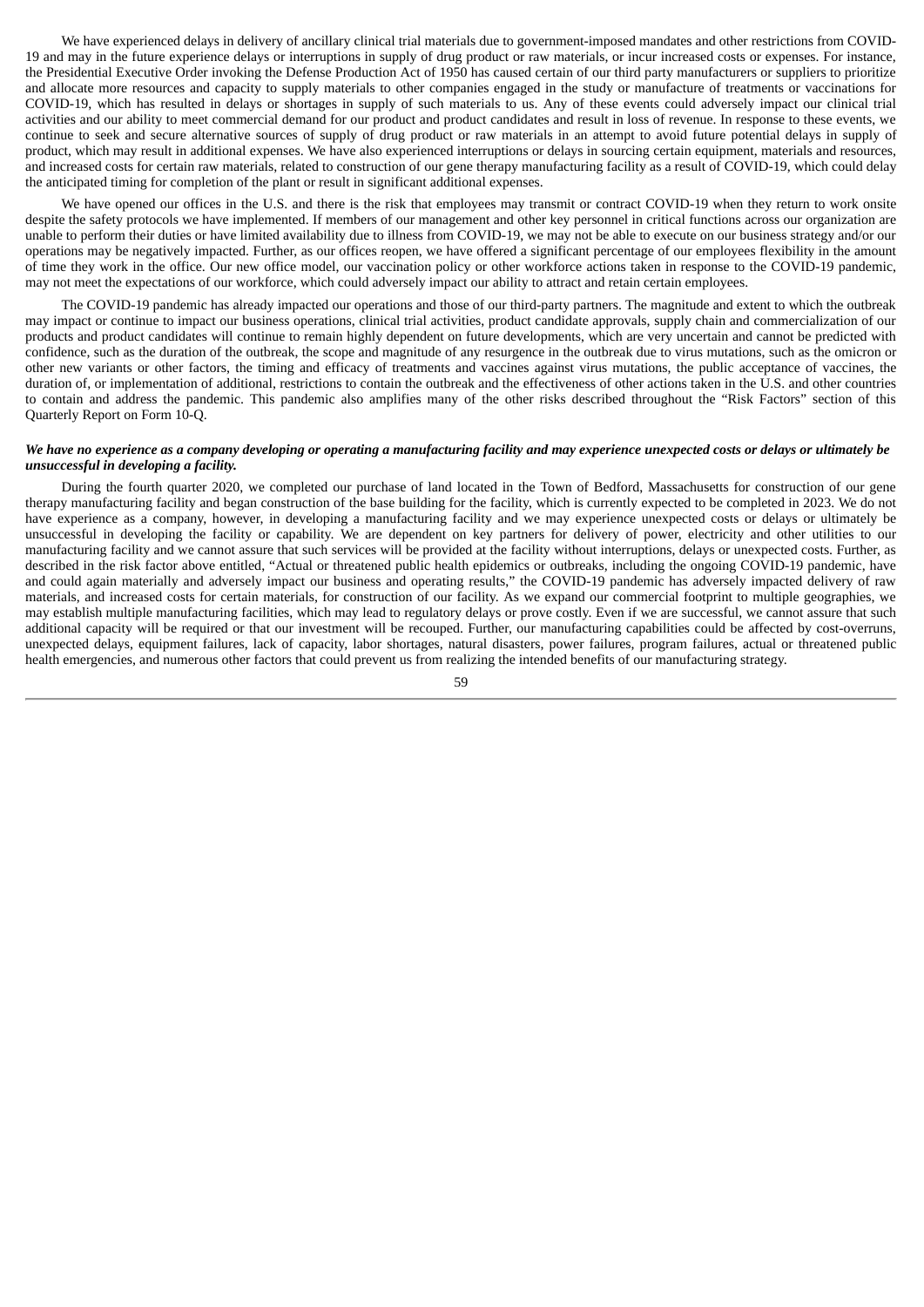### Our future success depends in part on our ability to retain our Founder, President, and Chief Executive Officer and to attract, retain, and motivate *other qualified personnel.*

We are dependent on Emil D. Kakkis, M.D., Ph.D., our Founder, President, and Chief Executive Officer, the loss of whose services may adversely impact the achievement of our objectives. Dr. Kakkis could leave our employment at any time, as he is an "at will" employee. Recruiting and retaining other qualified employees, consultants, and advisors for our business, including scientific and technical personnel, will also be critical to our success. There is currently a shortage of skilled personnel in our industry, which is likely to continue. As a result, competition for skilled personnel is intense and the turnover rate can be high. Our investments and efforts in human capital management may not attract and retain personnel on acceptable terms given the competition among numerous pharmaceutical and biotechnology companies for individuals with similar skill sets. In addition, failure to succeed in preclinical or clinical studies may make it more challenging to recruit and retain qualified personnel. The inability to recruit and retain qualified personnel, or the loss of the services of Dr. Kakkis, may impede the progress of our research, development, and commercialization objectives.

## If we fail to obtain or maintain orphan drug exclusivity for our products, our competitors may sell products to treat the same conditions and our *revenue will be reduced.*

Our business strategy focuses on the development of drugs that are eligible for FDA and EU orphan drug designation. In the U.S., orphan drug designation entitles a party to financial incentives such as opportunities for grant funding towards clinical study costs, tax advantages, and user-fee waivers. In addition, if a product receives the first FDA approval for the indication for which it has orphan designation, the product is entitled to orphan drug exclusivity, which means the FDA may not approve any other application to market the same drug for the same indication for a period of seven years, except in limited circumstances, such as a showing of clinical superiority over the product with orphan exclusivity or where the manufacturer is unable to assure sufficient product quantity. In the EU, orphan drug designation entitles a party to financial incentives such as reduction of fees or fee waivers and ten years of market exclusivity following drug or biological product approval. This period may be reduced to six years if the orphan drug designation criteria are no longer met, including where it is shown that the product is sufficiently profitable not to justify maintenance of market exclusivity.

Because the extent and scope of patent protection for our products may in some cases be limited, orphan drug designation is especially important for our products for which orphan drug designation may be available. For eligible drugs, we plan to rely on the exclusivity period under the Orphan Drug Act to maintain a competitive position. If we do not obtain orphan drug exclusivity for our drug products and biologic products that do not have broad patent protection, our competitors may then sell the same drug to treat the same condition sooner than if we had obtained orphan drug exclusivity, and our revenue will be reduced.

Even though we have orphan drug designation for Dojolvi for the treatment of fatty acid oxidation disorders in the U.S. and for various subtypes of LC-FAOD in Europe, as well as for Crysvita, Mepsevii, DTX301, DTX401 and UX701 in the U.S. and Europe, we may not be the first to obtain marketing approval for any particular orphan indication due to the uncertainties associated with developing pharmaceutical products. Further, even if we obtain orphan drug exclusivity for a product, that exclusivity may not effectively protect the product from competition because different drugs with different active moieties can be approved for the same condition or the same drug can be approved for a different indication unless there are other exclusivities such as new chemical entity exclusivity preventing such approval. Even after an orphan drug is approved, the FDA or EMA can subsequently approve the same drug with the same active moiety for the same condition if the FDA or EMA concludes that the later drug is safer, more effective, or makes a major contribution to patient care. Orphan drug designation neither shortens the development time or regulatory review time of a drug nor gives the drug any advantage in the regulatory review or approval process.

## *Our operating results would be adversely impacted if our intangible assets become impaired.*

As a result of the accounting for our acquisition of Dimension Therapeutics, Inc. (Dimension) in November 2017, we have recorded on our Consolidated Balance Sheet intangible assets for in-process research and development (IPR&D) related to DTX301 and DTX401. We have also recorded contract-based intangible assets related to our license from third parties for certain assets related to Dojolvi following FDA approval of the product, in addition to the intangible asset related to our license from Regeneron for Evkeeza. We test the intangible assets for impairment annually during the fourth quarter and more frequently if events or changes in circumstances indicate that it is more likely than not that the asset is impaired. If the associated research and development effort is abandoned, the related assets will be written-off and we will record a noncash impairment loss on our Condensed Consolidated Statement of Operations. We have not recorded any impairments related to our intangible assets through the end of March 31, 2022.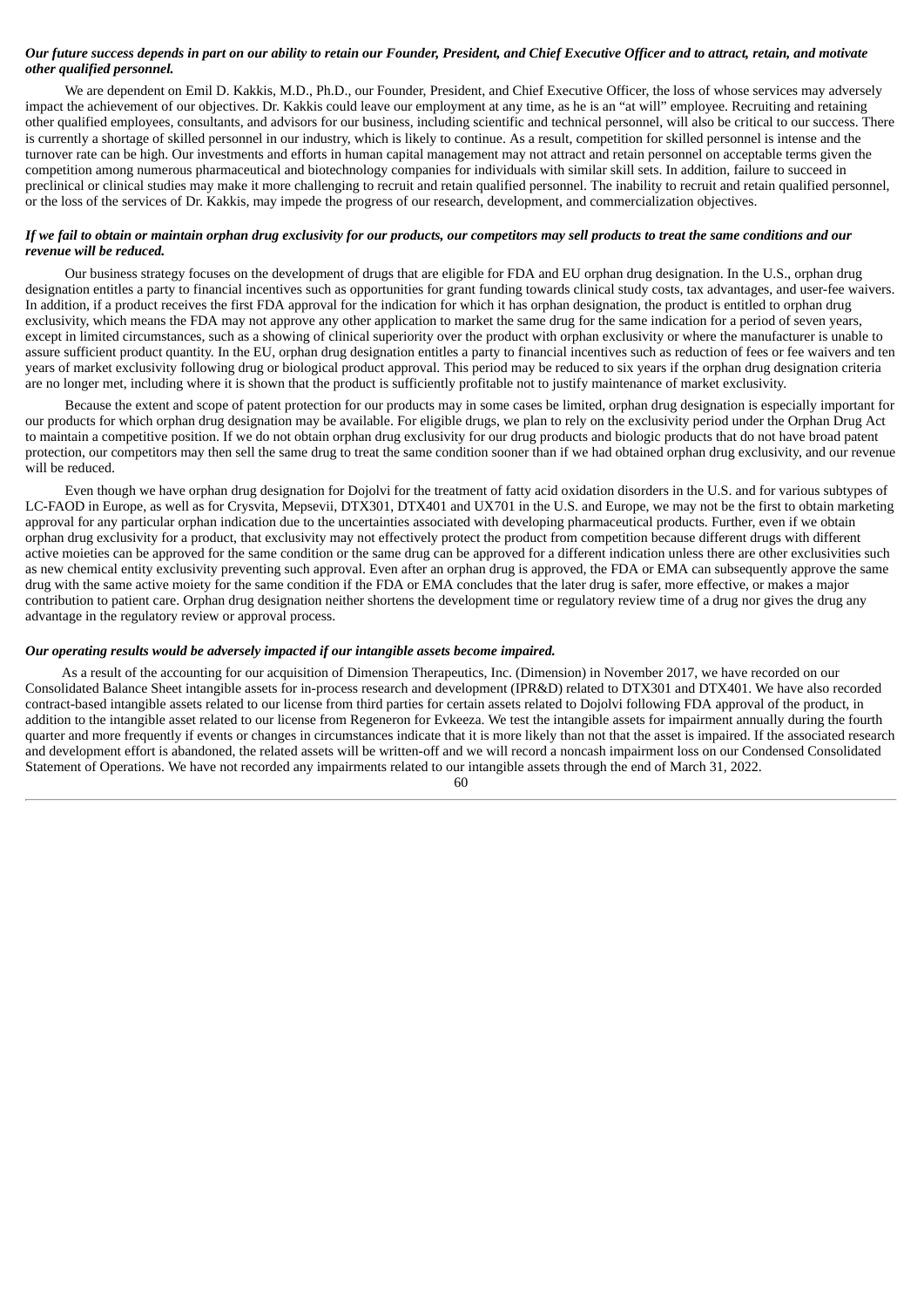#### We may not be successful in our efforts to identify, license, discover, develop, or commercialize additional product candidates.

The success of our business depends upon our ability to identify, license, discover, develop, or commercialize additional product candidates in addition to the continued clinical testing, potential approval, and commercialization of our existing product candidates. Research programs to identify and develop new product candidates, such as those under our collaboration with Arcturus, require substantial technical, financial, and human resources. We may focus our efforts and resources on potential programs or product candidates that ultimately prove to be unsuccessful. Our research programs or licensing efforts may fail to yield additional product candidates for clinical development and commercialization for a number of reasons, including but not limited to the following:

- our research or business development methodology or search criteria and process may be unsuccessful in identifying potential product candidates;
- we may not be able or willing to assemble sufficient technical, financial or human resources to acquire or discover additional product candidates;
- we may face competition in obtaining and/or developing additional product candidates;
- our product candidates may not succeed in research, discovery, preclinical or clinical testing;
- our potential product candidates may be shown to have harmful side effects or may have other characteristics that may make the products unmarketable or unlikely to receive marketing approval;
- competitors may develop alternatives that render our product candidates obsolete or less attractive;
- product candidates we develop may be covered by third parties' patents or other exclusive rights;
- the market for a product candidate may change during our program so that such a product may become unreasonable to continue to develop;
- a product candidate may not be capable of being produced in commercial quantities at an acceptable cost or at all; and
- a product candidate may not be accepted as safe and effective by regulatory authorities, patients, the medical community, or payors.

If any of these events occur, we may be forced to abandon our development efforts for a program or programs, or we may not be able to identify, license, discover, develop, or commercialize additional product candidates, which would have a material adverse effect on our business and could potentially cause us to cease operations.

# We may expend our limited resources to pursue a particular product, product candidate or indication and fail to capitalize on products, product candidates or indications that may be more profitable or for which there is a greater likelihood of success.

Because we have limited financial and managerial resources, we focus our sales, marketing and research programs on certain products, product candidates or for specific indications. As a result, we may forego or delay pursuit of opportunities with other products or product candidates or other indications that later prove to have greater commercial potential. Our resource allocation decisions may cause us to fail to capitalize on viable commercial products or profitable market opportunities. Our spending on current and future research and development programs and product candidates may not yield any commercially viable products. If we do not accurately evaluate the commercial potential or target market for a particular product or product candidate, we may relinquish valuable rights through collaboration, licensing, or other royalty arrangements in cases in which it would have been advantageous for us to retain sole development and commercialization rights or we may allocate internal resources to a product candidate in a therapeutic area in which it would have been more advantageous to enter into a partnering arrangement.

## Changes to healthcare and FDA laws, regulations, and policies may have a material adverse effect on our business and results of operations.

As described under "Item 1. Business - Government Regulation" in our Annual Report and in the Risk Factor above entitled " – *The insurance coverage and reimbursement status of newly approved products is uncertain*" there have been and continue to be a number of legislative initiatives to contain healthcare costs and to modify the regulation of drug and biologic products. We expect that additional state and federal healthcare reform measures and regulations will be adopted in the future, including proposals to reduce the exclusivity protections provided to already approved biological products and to provide biosimilar and interchangeable biologic products an easier path to approval. Any of these measures and regulations could limit the amounts that federal and state governments will pay for healthcare products and services, result in reduced demand for our product candidates or additional pricing pressures and affect our product development, testing, marketing approvals and post-market activities.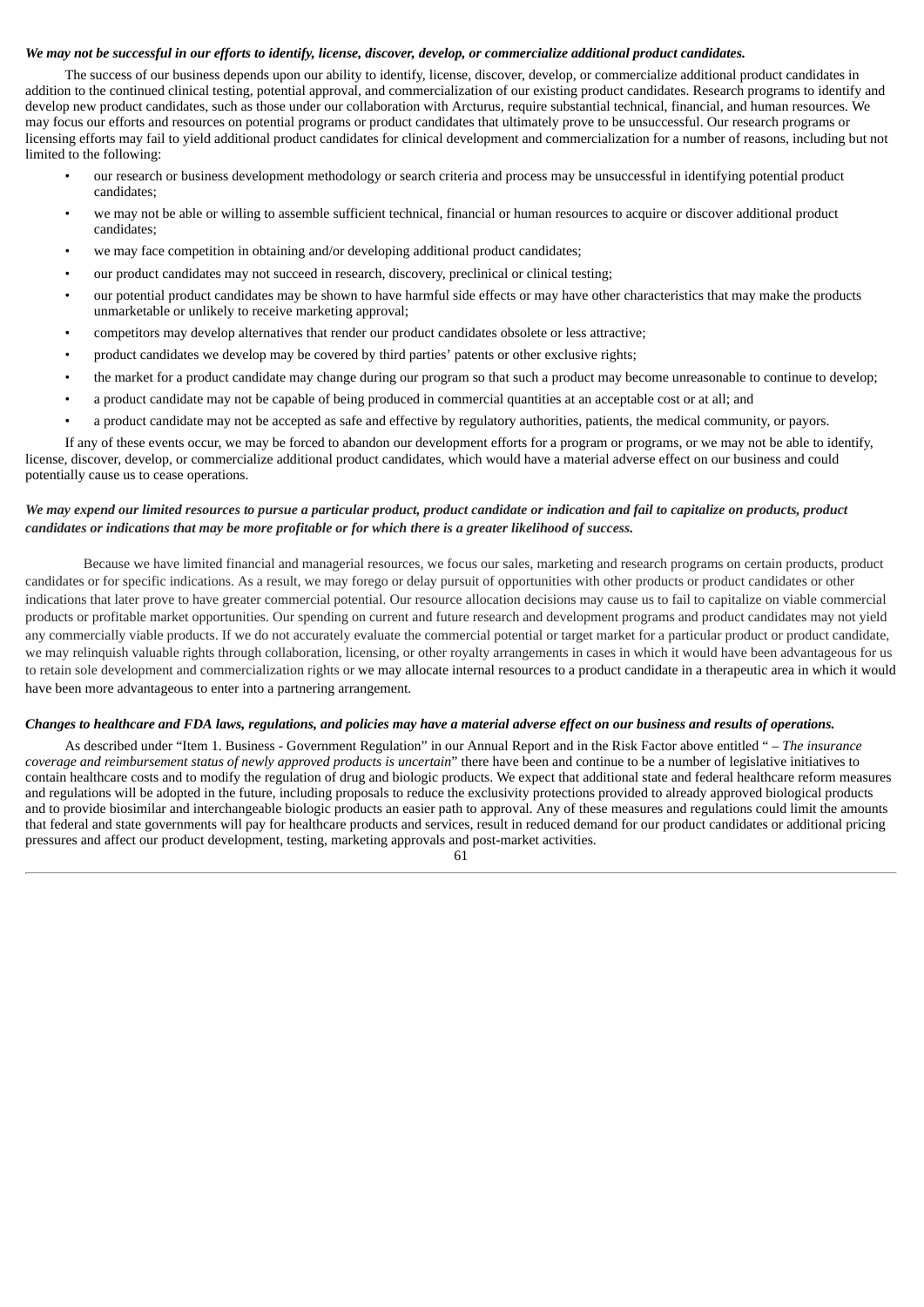#### *Failure to comply with laws and regulations could harm our business and our reputation.*

Our business is subject to regulation by various federal, state, local and foreign governmental agencies, including agencies responsible for monitoring and enforcing employment and labor laws, workplace safety, and tax laws and regulations. In certain jurisdictions, these regulatory requirements may be more stringent than those in the U.S., and in other circumstances these requirements may be more stringent in the U.S.

In particular, our operations are directly, and indirectly through our customers, subject to various federal and state fraud and abuse laws, including, without limitation, the federal Anti-Kickback Statute, the federal False Claims Act, and physician sunshine laws and regulations and patient privacy regulations, including the EU General Data Protection Regulation and the California Consumer Privacy Act (CCPA), as described in "Item 1. Business – Government Regulation" of our Annual Report. Because of the breadth of these laws and the narrowness of the statutory exceptions and safe harbors available, it is possible that some of our business activities could be subject to challenge under one or more of such laws. For instance, one of our programs has been the subject of review by applicable governmental authorities of compliance with various fraud and abuse laws; we cannot assure that such program, or our other operations or programs, will not be challenged from time to time by such authorities for violation of such laws. Further, as we and our employees increasingly use social media tools as a means of communication with the public, there is a risk that the use of social media by us or our employees to communicate about our products or business may cause to be found in violation of applicable laws, despite our attempts to monitor such social media communications through company policies and guidelines. In addition, our employees may knowingly or inadvertently make use of social media in ways that may not comply with our company policies or other legal or contractual requirements, which may give rise to liability, lead to the loss of trade secrets or other intellectual property, or result in public exposure of personal information of our employees, clinical trial patients, customers, and others. If our operations are found to be in violation of any of the laws described above or any other governmental regulations that apply to us, we may be subject to penalties, including civil and criminal penalties, damages, fines, exclusion from participation in government health care programs, such as Medicare and Medicaid, imprisonment, disgorgement of profits, and the curtailment or restructuring of our operations. If any governmental sanctions, fines or penalties are imposed, or if we do not prevail in any possible civil or criminal litigation, our business, operating results, financial condition and our reputation could be harmed. In addition, responding to any action will likely result in a significant diversion of management's attention and resources and an increase in professional fees.

Our research and development activities, including our process and analytical development activities in our quality control laboratory, and our and our third-party manufacturers' and suppliers' activities involve the controlled storage, use, and disposal of hazardous materials, including the components of our product candidates, such as viruses, and other hazardous compounds, which subjects us to laws and regulations governing such activities. In some cases, these hazardous materials and various wastes resulting from their use are stored at our or our manufacturers' facilities pending their use and disposal. We cannot eliminate the risk of contamination, which could cause an interruption of our commercialization efforts, research and development efforts, and business operations or environmental damage that could result in costly clean-up and liabilities under applicable laws and regulations governing the use, storage, handling, and disposal of these materials and specified waste products. We cannot guarantee that the safety procedures utilized by us and our thirdparty manufacturers for handling and disposing of these materials comply with the standards prescribed by these laws and regulations, or eliminate the risk of accidental contamination or injury from these materials. In such an event, we may be held liable for any resulting damages—and such liability could exceed our resources—and state or federal or other applicable authorities may curtail our use of certain materials and/or interrupt our business operations. Furthermore, environmental laws and regulations are complex, change frequently, and have tended to become more stringent. We cannot predict the impact of such changes and cannot be certain of our future compliance. We do not currently carry biological or hazardous waste insurance coverage.

## International expansion of our business exposes us to business, regulatory, political, operational, financial, and economic risks associated with doing *business outside of the U.S.*

Our business strategy includes international expansion. We currently conduct clinical studies and regulatory activities and we also commercialize products outside of the U.S. Doing business internationally involves a number of risks, including but not limited to: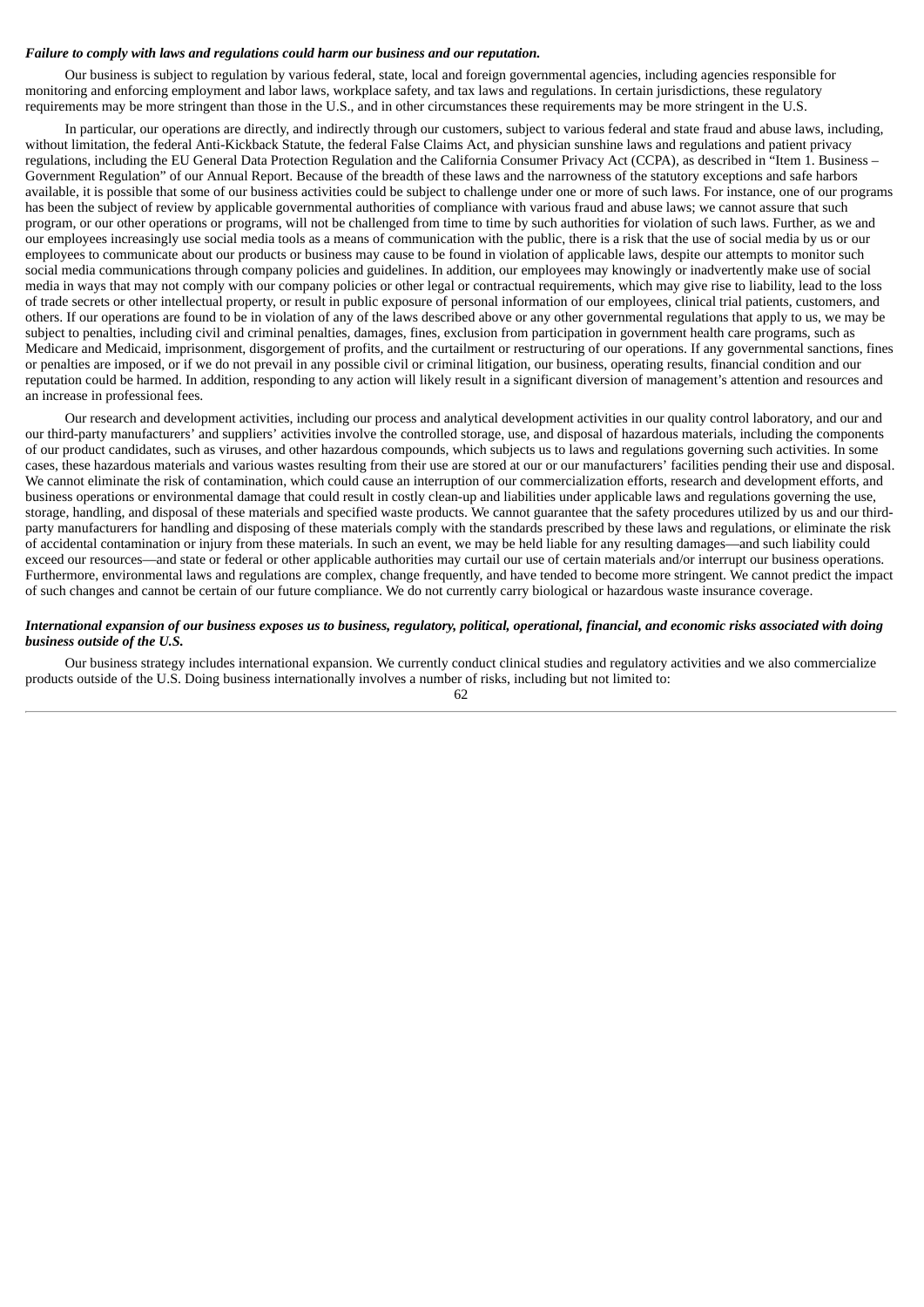- multiple, conflicting, and changing laws and regulations such as privacy and data regulations, transparency regulations, tax laws, export and import restrictions, employment laws, regulatory requirements, and other governmental approvals, permits, and licenses;
- introduction of new health authority requirements and/or changes in health authority expectations;
- supply chain disruptions, changes to regulatory processes and other adverse effects resulting from the United Kingdom's withdrawal from the EU, commonly referred to as Brexit;
- failure by us to obtain and maintain regulatory approvals for the use of our products in various countries;
- additional potentially relevant third-party patent rights;
- complexities and difficulties in obtaining protection for, and enforcing, our intellectual property;
- difficulties in staffing and managing foreign operations;
- complexities associated with managing multiple payor reimbursement regimes, government payors, or patient self-pay systems;
- limits on our ability to penetrate international markets;
- financial risks, such as longer payment cycles, difficulty collecting accounts receivable, the impact of local and regional financial crises on demand and payment for our products, and exposure to foreign currency exchange rate fluctuations;
- natural disasters and political and economic instability, including wars, terrorism, political unrest, results of certain elections and votes, actual or threatened public health emergencies and outbreak of disease (including for example, the COVID-19 pandemic), boycotts, adoption or expansion of government trade restrictions, and other business restrictions;
- certain expenses including, among others, expenses for travel, translation, and insurance;
- regulatory and compliance risks that relate to maintaining accurate information and control over commercial operations and activities that may fall within the purview of the U.S. Foreign Corrupt Practices Act, or FCPA, its books and records provisions, or its anti-bribery provisions, including those under the U.K. Bribery Act and similar foreign laws and regulations; and
- regulatory and compliance risks relating to doing business with any entity that is subject to sanctions administered by the Office of Foreign Assets Control of the U.S. Department of the Treasury.

Any of these factors could significantly harm our future international expansion and operations and, consequently, our results of operations.

## Risks generally associated with the expansion of our enterprise resource planning (ERP) system may adversely affect our business and results of *operations or the effectiveness of our internal controls over financial reporting.*

We are in the process of expanding our company-wide ERP system to upgrade certain existing business, operational, and financial processes related to our gene therapy manufacturing facility, which we currently expect to be completed in 2023. The ERP expansion is a complex and time-consuming project. Our results of operations could be adversely affected if we experience time delays or cost overruns during the ERP expansion process, or if the ERP system or associated process changes do not give rise to the benefits that we expect. This project has required and may continue to require investment of capital and human resources, the re-engineering of processes of our business, and the attention of many employees who would otherwise be focused on other aspects of our business. Any deficiencies in the design and implementation of the expanded ERP system could result in potentially much higher costs than we had incurred and could adversely affect our ability to develop and launch solutions, provide services, fulfill contractual obligations, file reports with the SEC in a timely manner, operate our business or otherwise affect our controls environment. Any of these consequences could have an adverse effect on our results of operations and financial condition.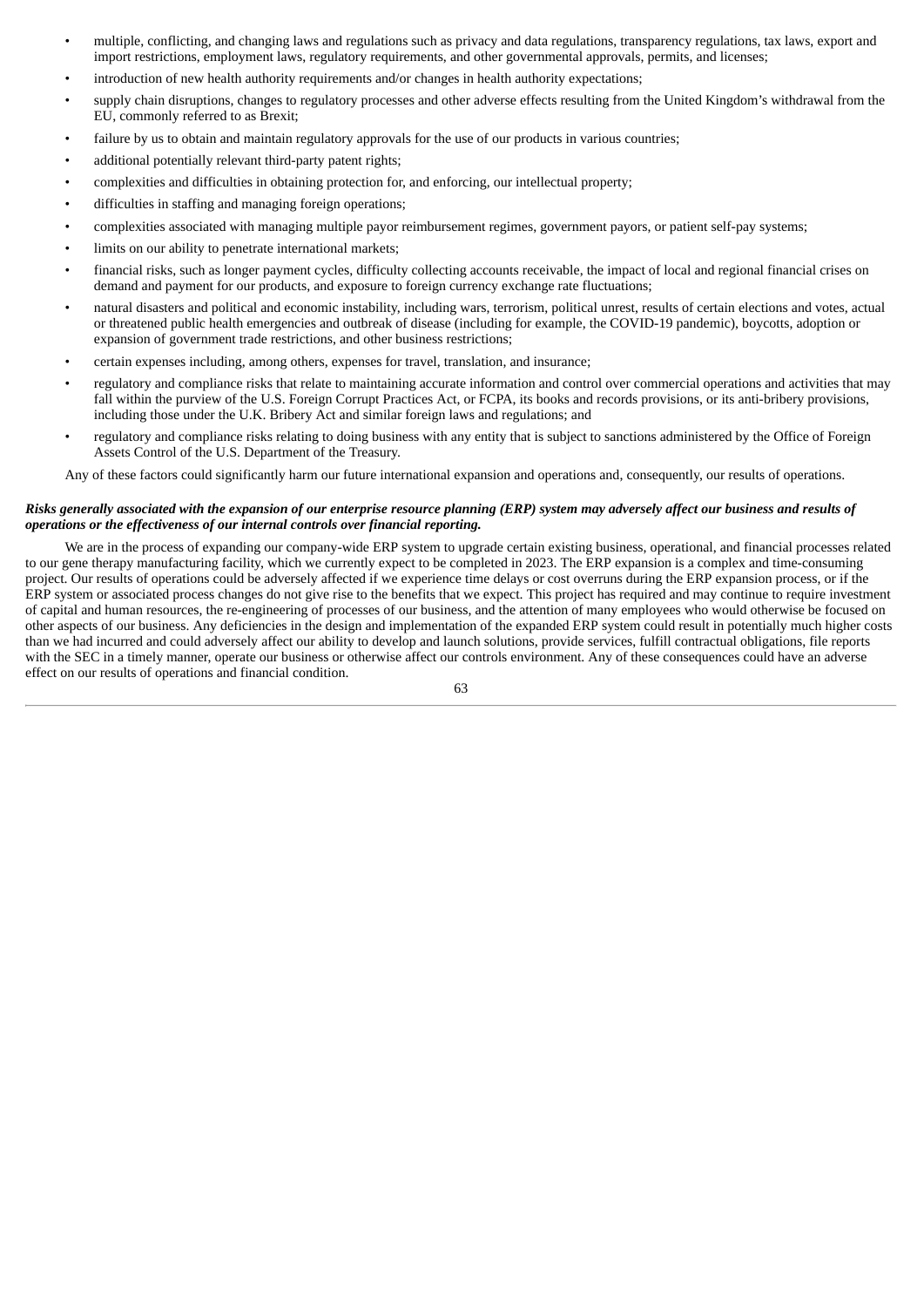#### Our business and operations may be materially adversely affected in the event of computer system failures or security breaches.

Cybersecurity incidents, including phishing attacks and attempts to misappropriate or compromise confidential or proprietary information or sabotage enterprise IT systems are becoming increasingly frequent and more sophisticated. The information and data processed and stored in our technology systems, and those of our strategic partners, CROs, contract manufacturers, suppliers, distributors or other third parties for which we depend to operate our business, may be vulnerable to loss, damage, denial-of-service, unauthorized access or misappropriation. Data security breaches can occur as a result of malware, hacking, business email compromise, ransomware attacks, phishing or other cyberattacks directed by third parties. We, and certain of the third parties for which we depend on to operate our business, have experienced cybersecurity incidents, including third party unauthorized access to and misappropriation of financial information. Further, risks of unauthorized access and cyber-attacks have increased as most of our personnel, and the personnel of many third-parties with which we do business, have adopted remote working arrangements as a result of the COVID-19 pandemic. Improper or inadvertent employee behavior, including data privacy breaches by employees, contractors and others with permitted access to our systems, pose a risk that sensitive data may be exposed to unauthorized persons or to the public. A system failure or security breach that interrupts our operations or the operations at one of our third-party vendors or partners could result in intellectual property and other proprietary or confidential information being lost or stolen or a material disruption of our drug development programs and commercial operations. For example, the loss of clinical trial data from ongoing or planned clinical trials could result in delays in our regulatory approval efforts and significantly increase our costs to recover or reproduce the data. To the extent that any disruption or security breach results in a loss of or damage to our data or applications, loss of trade secrets or inappropriate disclosure of confidential or proprietary information, including protected health information or personal identifiable information of employees or former employees, access to our clinical data, or disruption of the manufacturing process, we could incur liability and the further development of our drug candidates could be delayed. Further, we could incur significant costs to investigate and mitigate such cybersecurity incidents. A security breach that results in the unauthorized access, use or disclosure of personal identifiable information also requires us to notify individuals, governmental authorities, credit reporting agencies, or other parties, as applicable, pursuant to privacy and security laws and regulations or other obligations. Such a security breach could harm our reputation, erode confidence in our information security measures, and lead to regulatory scrutiny and result in penalties, fines, indemnification claims, litigation and potential civil or criminal liability.

## We or the third parties upon whom we depend may be adversely affected by earthquakes or other natural disasters and our business continuity and *disaster recovery plans may not adequately protect us from a serious disaster.*

Our corporate headquarters and one of our laboratories are located in the San Francisco Bay Area, and our collaboration partner for Crysvita, KKC, is located in Japan, which have both in the past experienced severe earthquakes and other natural disasters. We do not carry earthquake insurance. Earthquakes or other natural disasters could severely disrupt our operations or those of our collaborators, and have a material adverse effect on our business, results of operations, financial condition, and prospects. We have also experienced power outages as a result of wildfires in the San Francisco Bay Area which are likely to continue to occur in the future. If a natural disaster, power outage, or other event occurred that prevented us from using all or a significant portion of our headquarters, that damaged critical infrastructure (such as the manufacturing facilities of our third-party contract manufacturers) or that otherwise disrupted operations, it may be difficult or, in certain cases, impossible for us to continue our business for a substantial period of time. The disaster recovery and business continuity plans we have in place currently are limited and are may be inadequate in the event of a serious disaster or similar event. We may incur substantial expenses as a result of the limited nature of our disaster recovery and business continuity plans, which, particularly when taken together with our lack of earthquake insurance, could have a material adverse effect on our business.

## We may acquire companies or products or engage in strategic transactions, which could divert our management's attention and cause us to incur various costs and expenses, or result in fluctuations with respect to the value of such investment, which could impact our operating results.

We may acquire or invest in businesses or products that we believe could complement or expand our business or otherwise offer growth opportunities. For example, we acquired Dimension in November 2017 and during the third quarter 2019, we entered into an agreement with GeneTx to collaborate on the development of a product for the treatment of Angelman Syndrome which included an exclusive option to acquire GeneTx. The pursuit of potential acquisitions or investments may divert the attention of management and may cause us to incur various costs and expenses in identifying, investigating, and pursuing them, whether or not they are consummated. We may not be able to identify desirable acquisitions or investments or be successful in completing or realizing anticipated benefits from such transactions. In addition, we may receive inquiries relating to potential strategic transactions, including collaborations, licenses, and acquisitions. Such potential transactions may divert the attention of management and may cause us to incur various costs and expenses in investigating and evaluating such transactions, whether or not they are consummated.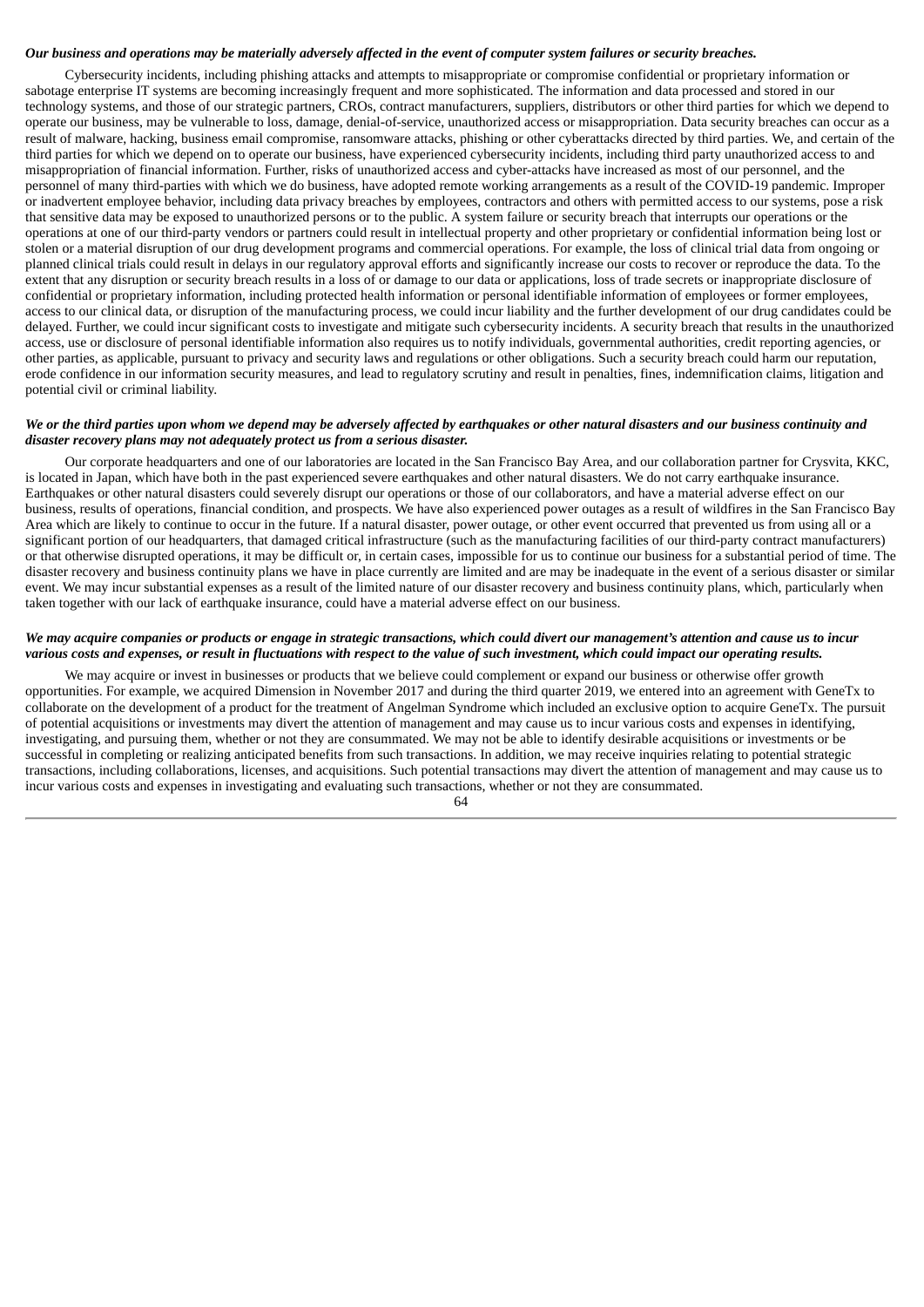The value of our investments in other companies or businesses may also fluctuate significantly and impact our operating results quarter to quarter or year to year. For instance, in June 2019, we purchased 2,400,000 shares of common stock of Arcturus and in May 2020, we exercised our option to purchase an additional 600,000 shares of Arcturus' common stock pursuant to the terms of our equity purchase agreement with Arcturus; we have subsequently sold an aggregate of 2,500,000 shares. We also purchased 7,825,797 shares of common stock of Solid in October 2020. We have elected to apply the fair value option to account for our equity investments in Arcturus and Solid. As a result, increases or decreases in the stock price of Arcturus and Solid common stock will result in accompanying changes in the fair value of our investments, and cause substantial volatility in, our operating results for the reporting period. As the fair value of our investments in Arcturus and Solid is dependent on the stock price of Arcturus and Solid, which has recently seen wide fluctuations, the value of our investments and the impact on our operating results may similarly fluctuate significantly from quarter to quarter and year to year such that period-to-period comparisons may not be a good indication of the future value of the investments and our future operating results.

## **Risks Related to Ownership of Our Common Stock**

#### *The market price of our common stock may be highly volatile.*

The market price of our common stock has been, and is likely to continue to be, volatile, including for reasons unrelated to changes in our business. Our stock price could be subject to wide fluctuations in response to a variety of factors, including but not limited to the following:

- adverse results or delays in preclinical or clinical studies;
- any inability to obtain additional funding;
- any delay in filing an IND, NDA, BLA, MAA, or other regulatory submission for any of our product candidates and any adverse development or perceived adverse development with respect to the applicable regulatory agency's review of that IND, NDA, BLA, MAA, or other regulatory submission;
- the perception of limited market sizes or pricing for our products and product candidates;
- decisions by our collaboration partners with respect to the indications for our products and product candidates in countries where they have the right to commercialize the products and product candidates;
- decisions by our collaboration partners regarding market access and pricing in countries where they have the right to commercialize our products and product candidates;
- failure to successfully develop and commercialize our products and product candidates;
- the level of revenue we receive from our commercialized products or from named patient sales;
- post-marketing safety issues;
- failure to maintain our existing strategic collaborations or enter into new collaborations;
- failure by us or our licensors and strategic collaboration partners to prosecute, maintain, or enforce our intellectual property rights;
- changes in laws or regulations applicable to our products;
- any inability to obtain adequate product supply for our products and product candidates or the inability to do so at acceptable prices;
- adverse regulatory decisions;
- introduction of new products, services, or technologies by our competitors;
- changes in or failure to meet or exceed financial projections or other guidance we may provide to the public;
- changes in or failure to meet or exceed the financial projections or other expectations of the investment community;
- the perception of the pharmaceutical industry or our company by the public, legislatures, regulators, and the investment community;
- the perception of the pharmaceutical industry's approach to drug pricing;
- announcements of significant acquisitions, strategic partnerships, joint ventures, or capital commitments by us, our strategic collaboration partners, or our competitors;

65

the integration and performance of any businesses we have acquired or may acquire;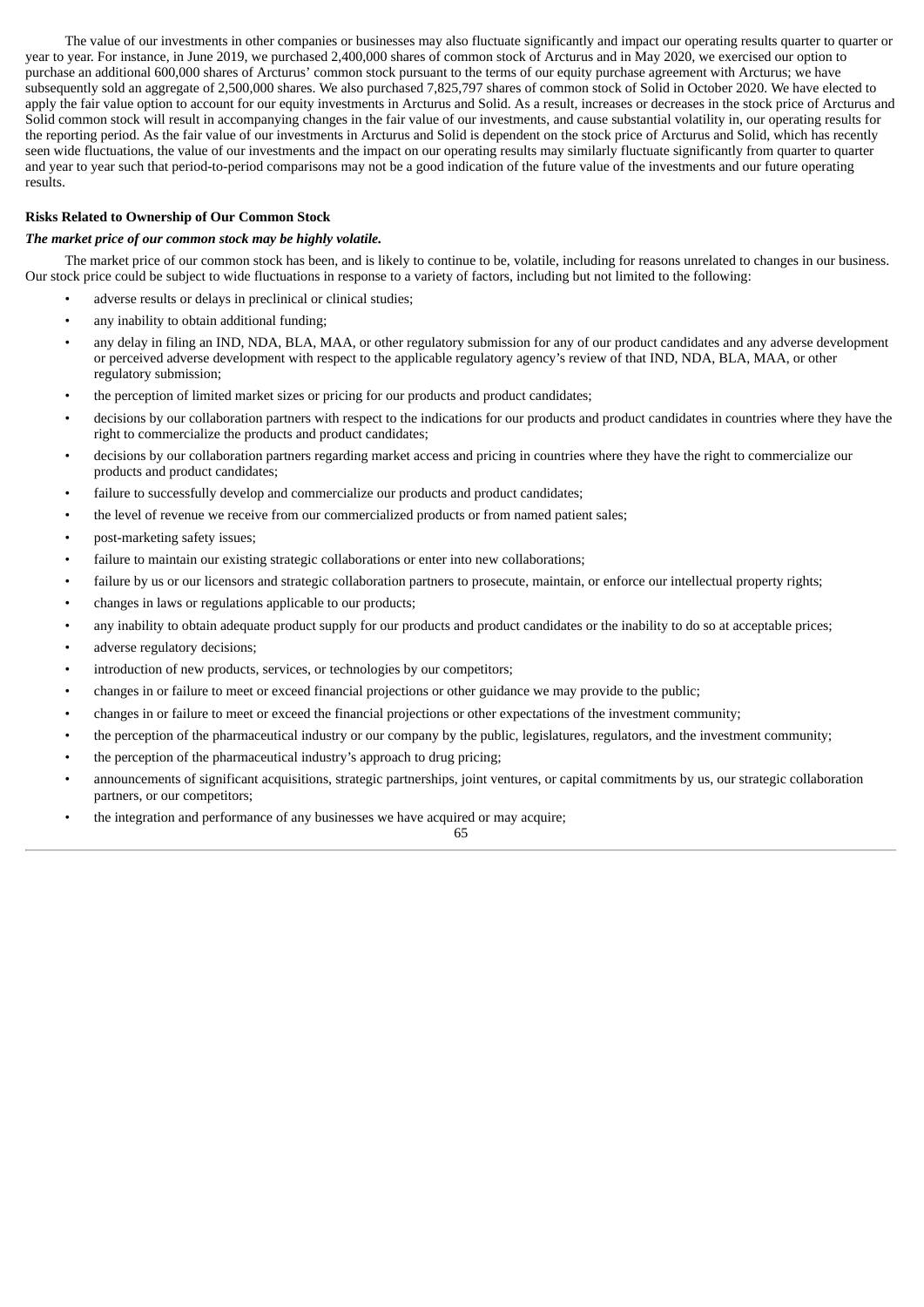- disputes or other developments relating to proprietary rights, including patents, litigation matters, and our ability to obtain patent protection for our technologies;
- additions or departures of key scientific or management personnel;
- significant investigations, regulatory proceedings or lawsuits, including patent or stockholder litigation;
- securities or industry analysts' reports regarding our stock, or their failure to issue such reports;
- changes in the market valuations of similar companies;
- general market or macroeconomic conditions, including the impact from the COVID-19 pandemic;
- sales of our common stock by us or our stockholders in the future; and
- trading volume of our common stock.

In addition, biotechnology and biopharmaceutical companies in particular have experienced extreme price and volume fluctuations that have often been unrelated or disproportionate to the operating performance of these companies. Broad market and industry factors may negatively affect the market price of our common stock, regardless of our actual operating performance.

#### Future sales and issuances of our common stock or rights to purchase common stock, including pursuant to our equity incentive plans, could result in additional dilution of the percentage ownership of our stockholders and could cause our stock price to fall.

We will need additional capital in the future to continue our planned operations. To the extent we raise additional capital by issuing equity securities, our stockholders may experience substantial dilution. We may sell common stock, convertible securities, or other equity securities in one or more transactions at prices and in a manner we determine from time to time. If we sell common stock, convertible securities, or other equity securities in more than one transaction, investors may be materially diluted by subsequent sales. These sales may also result in material dilution to our existing stockholders, and new investors could gain rights superior to our existing stockholders.

Pursuant to our 2014 Incentive Plan, or the 2014 Plan, our management is authorized to grant stock options and other equity-based awards to our employees, directors, and consultants. At March 31, 2022, 2,008,628 shares were available for future grants under the 2014 Plan. Through January 1, 2024, the number of shares available for future grant under the 2014 Plan will automatically increase on January 1 of each year by the lesser of 2,500,000 shares or 4% of all shares of our capital stock outstanding as of December 31 of the prior calendar year, subject to the ability of our compensation committee to take action to reduce the size of the increase in any given year.

Pursuant to our 2014 Employee Stock Purchase Plan, or 2014 ESPP, eligible employees can acquire shares of our common stock at a discount to the prevailing market price. At March 31, 2022, 4,698,895 shares were available for issuance under the 2014 ESPP. Through January 1, 2024, the number of shares available for issuance under the 2014 ESPP will automatically increase on January 1 of each year by the lesser of 1,200,000 shares or 1% of all shares of our capital stock outstanding as of December 31 of the prior calendar year, subject to the ability of our compensation committee to take action to reduce the size of the increase in any given year.

In February 2021, our board of directors adopted the Employment Inducement Plan (the Inducement Plan) with a maximum of 500,000 shares available for grant under the plan. At March 31, 2022, 436,063 shares were available for issuance under the Inducement Plan. If our board of directors elects to increase the number of shares available for future grant under the 2014 Plan, the 2014 ESPP, or the Inducement Plan, our stockholders may experience additional dilution, which could cause our stock price to fall.

## We do not intend to pay dividends on our common stock so any returns will be limited to the value of our stock.

We have never declared or paid any cash dividends on our common stock. We currently intend to retain all available funds and any future earnings, if any, for the development, operation, and expansion of our business and do not anticipate declaring or paying any cash dividends for the foreseeable future. Any return to stockholders will therefore be limited to the appreciation of their stock.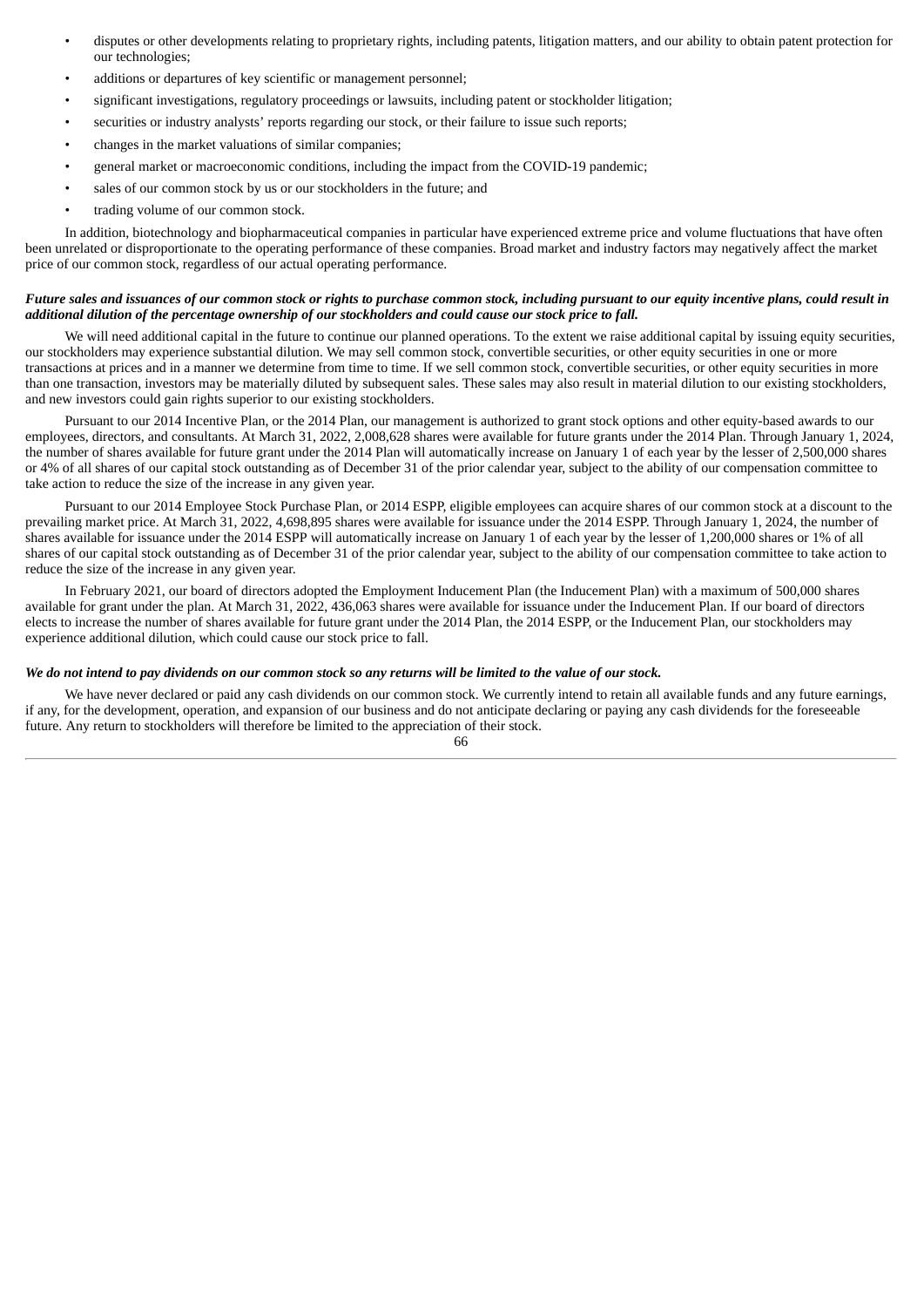## Provisions in our amended and restated certificate of incorporation and by-laws, as well as provisions of Delaware law, could make it more difficult for a third-party to acquire us or increase the cost of acquiring us, even if doing so would benefit our stockholders, or remove our current management.

Our amended and restated certificate of incorporation, amended and restated by-laws, and Delaware law contain provisions that may have the effect of delaying or preventing a change in control of us or changes in our management. Our amended and restated certificate of incorporation and by-laws include provisions that:

- authorize "blank check" preferred stock, which could be issued by our board of directors without stockholder approval and may contain voting, liquidation, dividend, and other rights superior to our common stock;
- create a classified board of directors whose members serve staggered three-year terms;
- specify that special meetings of our stockholders can be called only by our board of directors or the chairperson of our board of directors;
- prohibit stockholder action by written consent;
- establish an advance notice procedure for stockholder approvals to be brought before an annual meeting of our stockholders, including proposed nominations of persons for election to our board of directors;
- provide that our directors may be removed only for cause;
- provide that vacancies on our board of directors may be filled only by a resolution adopted by the board of directors;
- expressly authorize our board of directors to modify, alter or repeal our amended and restated by-laws; and
- require holders of 75% of our outstanding common stock to amend specified provisions of our amended and restated certificate of incorporation and amended and restated by-laws.

These provisions, alone or together, could delay, deter, or prevent hostile takeovers and changes in control or changes in our management.

In addition, because we are incorporated in Delaware, we are governed by the provisions of Section 203 of the Delaware General Corporation Law, which limits the ability of stockholders owning in excess of 15% of our outstanding voting stock to merge or combine with us. Further, no stockholder is permitted to cumulate votes at any election of directors because this right is not included in our amended and restated certificate of incorporation.

Any provision of our amended and restated certificate of incorporation or amended and restated by-laws or Delaware law that has the effect of delaying or deterring a change in control could limit the opportunity for our stockholders to receive a premium for their shares of our common stock, and could also affect the price that some investors are willing to pay for our common stock.

## Our amended and restated certificate of incorporation provides that the Court of Chancery of the State of Delaware is the sole and exclusive forum for substantially all disputes between us and our stockholders, which could limit our stockholders' ability to obtain a favorable judicial forum for disputes *with us or our directors, officers or employees.*

Our amended and restated certificate of incorporation provides that the Court of Chancery of the State of Delaware is the sole and exclusive forum for (1) any derivative action or proceeding brought on our behalf, (2) any action asserting a claim of breach of fiduciary duty owed by any of our directors, officers, or other employees to us or to our stockholders, (3) any action asserting a claim against us arising under the Delaware General Corporation Law or under our amended and restated certificate of incorporation or bylaws, or (4) any action against us asserting a claim governed by the internal affairs doctrine. The choice of forum provision may limit a stockholder's ability to bring a claim in a judicial forum that it finds favorable for disputes with us or our directors, officers, or other employees, which may discourage such lawsuits against us and our directors, officers, and other employees. Alternatively, if a court were to find the choice of forum provision contained in our amended and restated certificate of incorporation to be inapplicable or unenforceable in an action, we may incur additional costs associated with resolving such action in other jurisdictions, which could harm our business, operating results and financial condition.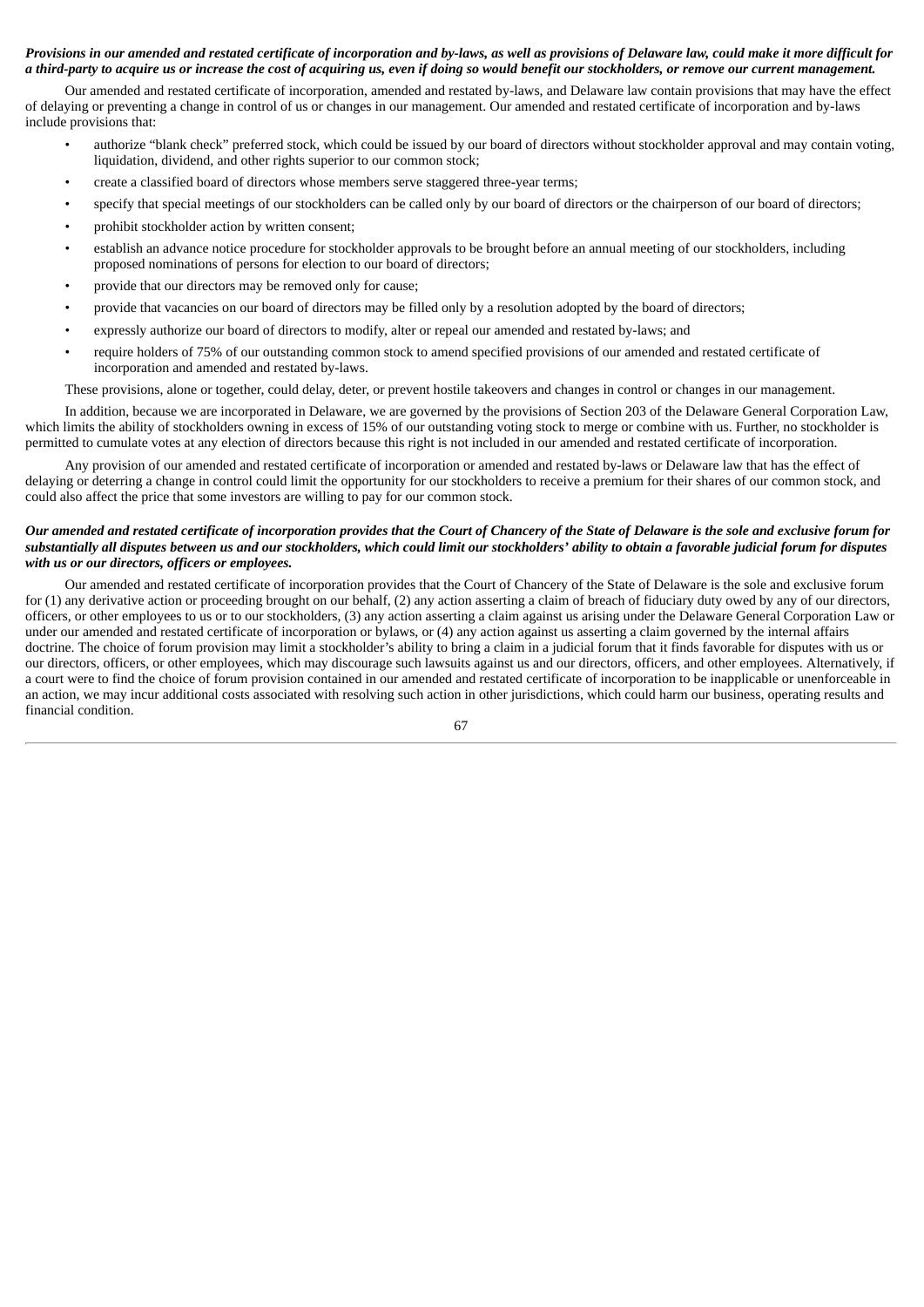## If we are unable to maintain effective internal control over financial reporting, investors may lose confidence in the accuracy and completeness of our *financial reports and the market price of our stock may decrease.*

The Sarbanes-Oxley Act requires, among other things, that we maintain effective internal controls for financial reporting and disclosure controls and procedures. In particular, we are required to perform system and process evaluation and testing of our internal controls over financial reporting to allow management to report on the effectiveness of our internal controls over financial reporting, as required by Section 404(a) of the Sarbanes-Oxley Act. Section 404(b) of the Sarbanes-Oxley Act also requires our independent auditors to attest to, and report on, this management assessment. Ensuring that we have adequate internal controls in place so that we can produce accurate financial statements on a timely basis is a costly and time-consuming effort that will need to be evaluated frequently. If we are not able to comply with the requirements of Section 404 or if we or our independent registered public accounting firm are unable to attest to the effectiveness of our internal control over financial reporting, investors may lose confidence in the accuracy and completeness of our financial reports, the market price of our stock could decline and we could be subject to sanctions or investigations by Nasdaq, the SEC, or other regulatory authorities, which would require additional financial and management resources.

#### *We may incur additional tax liabilities related to our operations.*

We have a multinational tax structure and are subject to income tax in the U.S. and various foreign jurisdictions. Our effective tax rate is influenced by many factors including changes in our operating structure, changes in the mix of our earnings among countries, our allocation of profits and losses among our subsidiaries, our intercompany transfer pricing agreements and rules relating to transfer pricing, the availability of U.S. research and development tax credits, and future changes in tax laws and regulations in the U.S. and foreign countries. Significant judgment is required in determining our tax liabilities including management's judgment for uncertain tax positions. The Internal Revenue Service, other domestic taxing authorities, or foreign taxing authorities may disagree with our interpretation of tax laws as applied to our operations. Our reported effective tax rate and after-tax cash flows may be materially and adversely affected by tax assessments in excess of amounts accrued for our financial statements. This could materially increase our future effective tax rate thereby reducing net income and adversely impacting our results of operations for future periods.

## *Our ability to use our net operating loss carryforwards and certain other tax attributes may be limited.*

We have incurred substantial losses during our history. To the extent that we continue to generate taxable losses, unused taxable losses will, subject to certain limitations, carry forward to offset future taxable income, if any, until such unused losses expire. Under Sections 382 and 383 of the Internal Revenue Code of 1986, as amended, or the IRC, if a corporation undergoes an "ownership change," generally defined as a greater than 50% change (by value) in its equity ownership over a three-year period, the corporation's ability to use its pre-change net operating loss carryforwards, or NOL carryforwards, and other pre-change tax attributes (such as research tax credits) to offset its post-change income may be limited. An analysis to determine limitations upon our NOL carryforwards and other pre-change tax attributes for ownership changes that have occurred previously has been performed, resulting in a permanent decrease of federal and state NOL carryforwards in the amount of \$7.2 million and a permanent decrease in federal research tax credit carryforwards in the amount of \$0.2 million. As a result of these decreases and others that may occur as a result of future ownership changes, our ability to use our pre-change NOL carryforwards and other tax attribute carryforwards to offset U.S. federal taxable income and tax liabilities is limited and may become subject to even greater limitations, which could potentially accelerate or permanently increase future federal tax liabilities for us. In addition, there may be periods during which the use of state income tax NOL carryforwards and other state tax attribute carryforwards (such as state research tax credits) are suspended or otherwise limited, which could potentially accelerate or permanently increase future state tax liabilities for us.

#### *Litigation may substantially increase our costs and harm our business.*

We have been, and may in the future become, party to lawsuits including, without limitation, actions and proceedings in the ordinary course of business relating to our directors, officers, stockholders, intellectual property, and employment matters and policies, which will cause us to incur legal fees and other costs related thereto, including potential expenses for the reimbursement of legal fees of officers and directors under indemnification obligations. The expense of defending against such litigation may be significant and there can be no assurance that we will be successful in any defense. Further, the amount of time that may be required to resolve such lawsuits is unpredictable, and these actions may divert management's attention from the day-to-day operations of our business, which could adversely affect our business, results of operations, and cash flows. Litigation is subject to inherent uncertainties, and an adverse result in such matters that may arise from time to time could have a material adverse effect on our business, results of operations, and financial condition.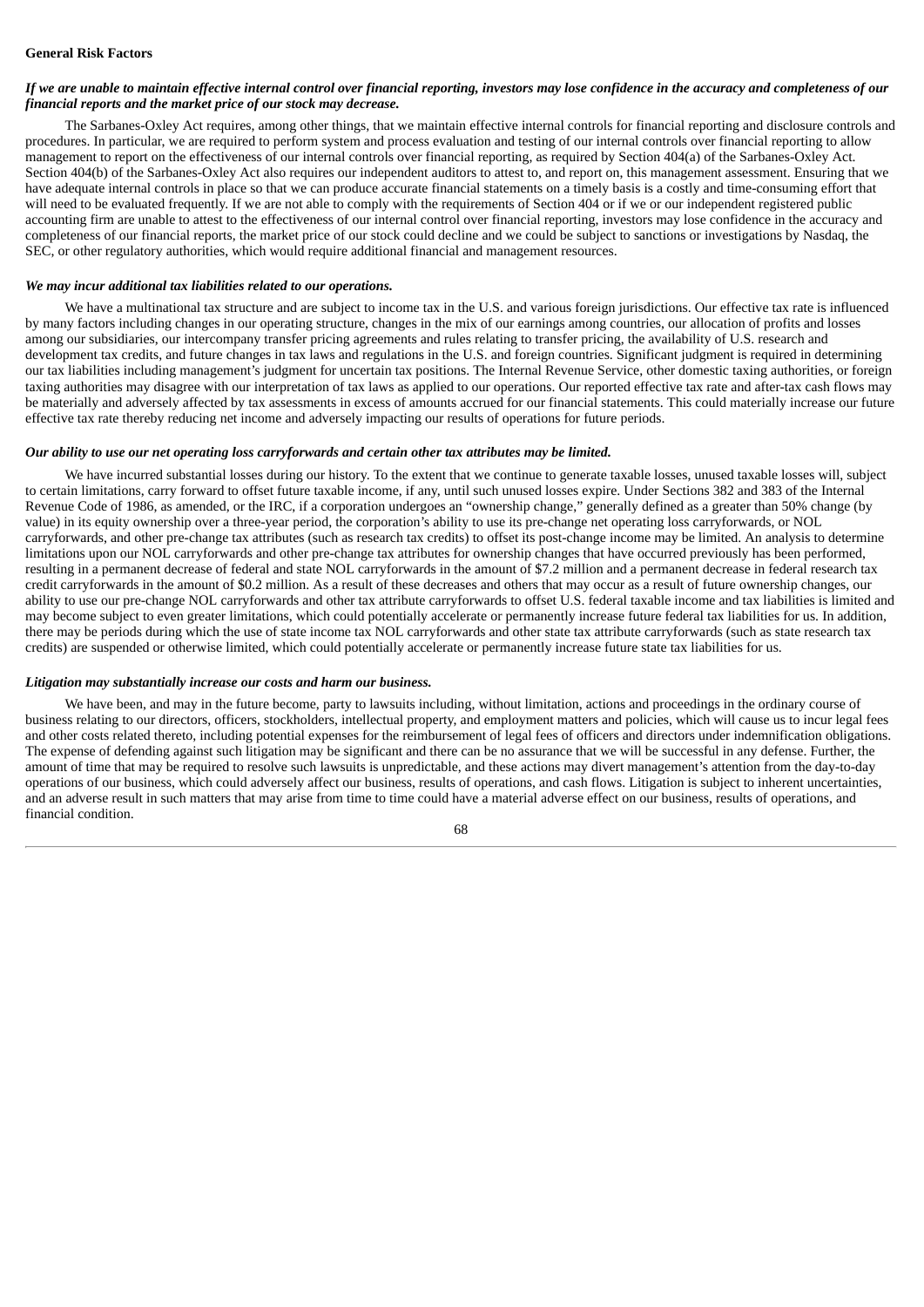### **Item 2.** *Unregistered Sales of Equity Securities and Use of Proceeds*

None.

## **Item 3.** *Defaults Upon Senior Securities*

None.

# **Item 4.** *Mine Safety Disclosures*

Not applicable.

## **Item 5.** *Other Information*

None.

# **Item 6.** *Exhibits*

| <b>Exhibit Number</b> |                                                                                                                                                                           | <b>Incorporated by Reference</b> |             |               |                                              |
|-----------------------|---------------------------------------------------------------------------------------------------------------------------------------------------------------------------|----------------------------------|-------------|---------------|----------------------------------------------|
|                       | <b>Exhibit Description</b>                                                                                                                                                | Form                             | <b>Date</b> | <b>Number</b> | <b>Furnished or</b><br><b>Filed Herewith</b> |
| 3.1                   | <b>Amended and Restated Certificate of Incorporation</b>                                                                                                                  | $8-K$                            | 2/5/2014    | 3.1           |                                              |
| 3.2                   | <b>Amended and Restated Bylaws</b>                                                                                                                                        | $8-K$                            | 2/5/2014    | 3.2           |                                              |
| 4.1                   | <b>Form of Common Stock Certificate</b>                                                                                                                                   | $S-1$                            | 11/8/2013   | 4.2           |                                              |
| 4.2                   | Form of Indenture                                                                                                                                                         | S-3ASR                           | 2/12/2021   | 4.2           |                                              |
| $10.1#*$              | Form of Performance Stock Unit Agreement (2022)                                                                                                                           |                                  |             |               | X                                            |
| 31.1                  | <b>Certification of Principal Executive Officer Required Under</b><br>Rule $13a-14(a)$ or Rule $15d-14(a)$ of the Exchange Act                                            |                                  |             |               | X                                            |
| 31.2                  | <b>Certification of Principal Financial Officer Required Under</b><br>Rule $13a-14(a)$ or Rule $15d-14(a)$ of the Exchange Act                                            |                                  |             |               | $\mathbf{X}$                                 |
| $32.1***$             | Certification of Principal Executive Officer and Principal<br>Financial Officer Required Under Rule 13a-14(b) or Rule<br>15d-14(b) of the Exchange Act and 18 U.S.C. 1350 |                                  |             |               | X                                            |
| 101.INS               | XBRL Instance Document, formatted in Inline XBRL                                                                                                                          |                                  |             |               | X                                            |
| 101.SCH               | Inline XBRL Taxonomy Extension Schema Document                                                                                                                            |                                  |             |               | X                                            |
| 101.CAL               | Inline XBRL Taxonomy Extension Calculation Linkbase<br>Document                                                                                                           |                                  |             |               | X                                            |
| 101.DEF               | Inline XBRL Taxonomy Extension Definition Linkbase<br>Document                                                                                                            |                                  |             |               | X                                            |
| 101.LAB               | Inline XBRL Taxonomy Extension Labels Linkbase<br>Document                                                                                                                |                                  |             |               | X                                            |
| 101.PRE               | Inline XBRL Taxonomy Extension Presentation Linkbase<br>Document                                                                                                          |                                  |             |               | X                                            |
| 104                   | Cover Page Interactive Data File, formatted in Inline XBRL<br>(included in Exhibit 101).                                                                                  |                                  |             |               |                                              |

# Indicates management contract or compensatory plan.

Certain confidential portions of this exhibit were omitted by means of marking such portions with asterisks because the identified confidential portions (i) are not material and (ii) would be competitively harmful if publicly disclosed.

The certification attached as Exhibit 32.1 that accompanies this Quarterly Report is furnished to, and not deemed filed with, the SEC and is not to be incorporated by reference into any filing of the Registrant under the Securities Act or the Exchange Act, whether made before or after the date of this Form 10-Q, irrespective of any general incorporation language contained in such filing.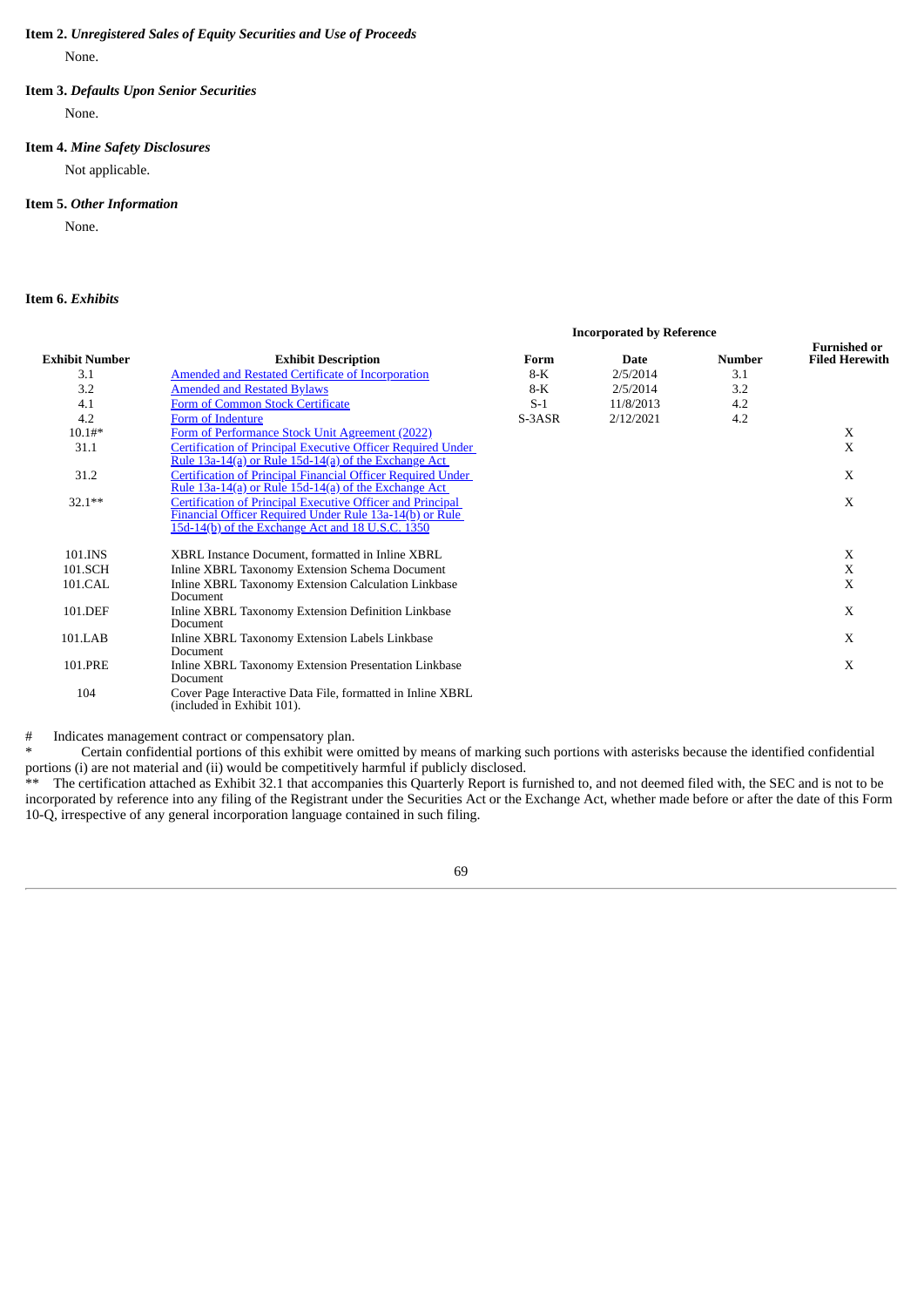# **SIGNATURES**

Pursuant to the requirements of the Securities Exchange Act of 1934, the registrant has duly caused this report to be signed on its behalf by the undersigned thereunto duly authorized.

|                   |                              | ULTRAGENYX PHARMACEUTICAL INC.                       |  |  |
|-------------------|------------------------------|------------------------------------------------------|--|--|
| Date: May 5, 2022 | By: $\overline{\phantom{0}}$ | /s/ Emil D. Kakkis                                   |  |  |
|                   |                              | Emil D. Kakkis, M.D., Ph.D.                          |  |  |
|                   |                              | President and Chief Executive Officer                |  |  |
|                   |                              | (Principal Executive Officer)                        |  |  |
| Date: May 5, 2022 | By:                          | /s/ Mardi C. Dier                                    |  |  |
|                   |                              | Mardi C. Dier                                        |  |  |
|                   |                              | Executive Vice President and Chief Financial Officer |  |  |
|                   |                              | (Principal Financial Officer)                        |  |  |
| Date: May 5, 2022 | By:                          | /s/ Theodore A. Huizenga                             |  |  |
|                   |                              | Theodore A. Huizenga                                 |  |  |
|                   |                              | Senior Vice President and Chief Accounting Officer   |  |  |
|                   |                              | (Principal Accounting Officer)                       |  |  |
|                   | 70                           |                                                      |  |  |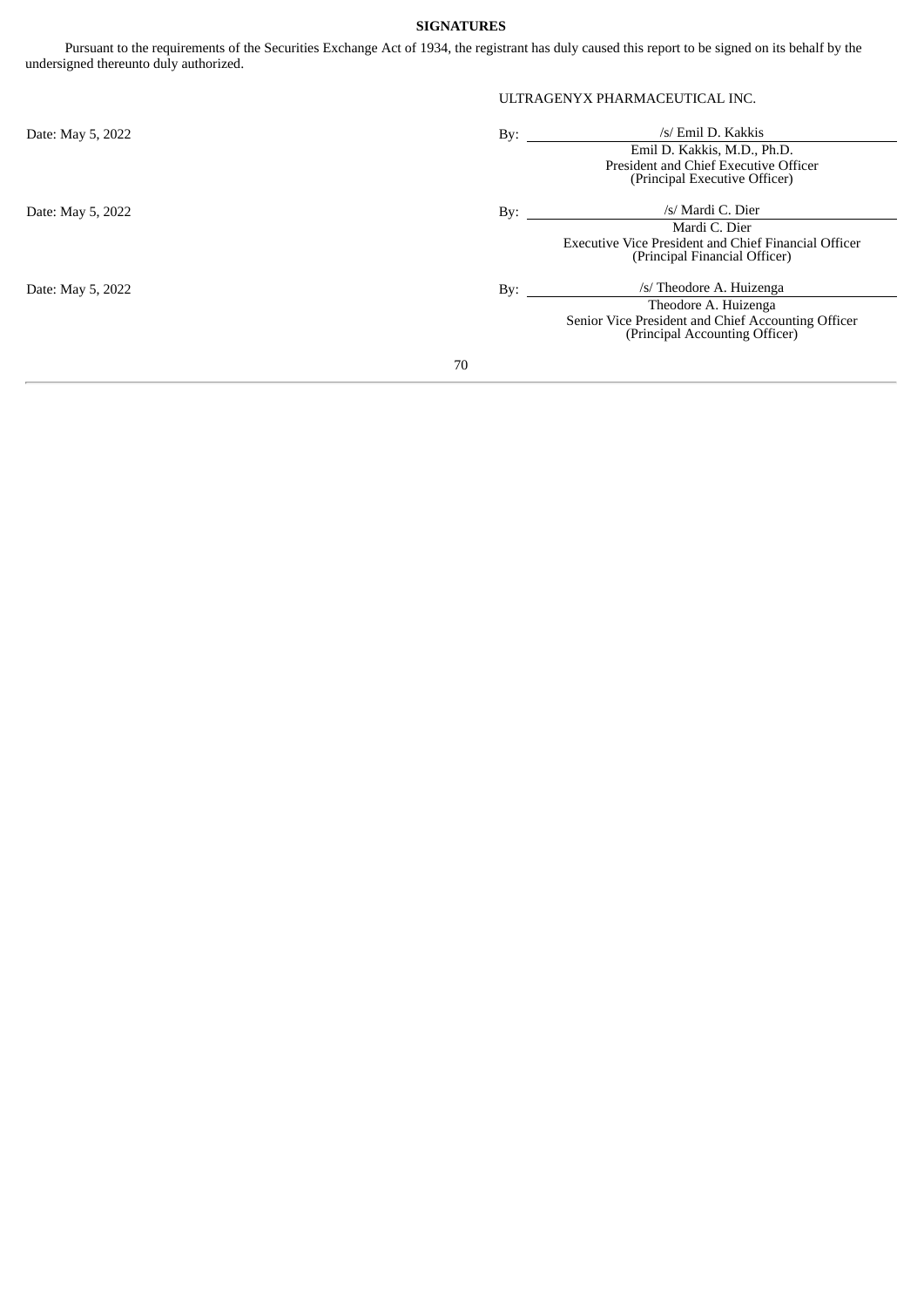#### [\*\*\*] = CERTAIN CONFIDENTIAL INFORMATION CONTAINED IN THIS DOCUMENT. MARKED BY BRACKETS. HAS BEEN OMITTED BECAUSE THE **INFORMATION (I) IS NOT MATERIAL AND (II) WOULD BE COMPETITIVELY HARMFUL IF PUBLICLY DISCLOSED**

**Name: [●] Target Number of Performance Stock Units subject to Award: [●] Date of Grant: [●]**

#### **ULTRAGENYX PHARMACEUTICAL INC. 2014 INCENTIVE PLAN**

#### PERFORMANCE STOCK UNIT AGREEMENT (2022)

This agreement (this "Agreement") evidences an award (the "Award") of performance stock units (the "Performance Stock Units") granted by Ultragenyx Pharmaceutical Inc. (the "Company") to the undersigned (the "Grantee") pursuant to and subject to the terms of the Ultragenyx Pharmaceutical Inc. 2014 Incentive Plan (as amended from time to time, the "Plan"), which is incorporated herein by reference.

1. Grant of Performance Stock Units. The Company grants to the Grantee on the date set forth above (the "Date of Grant") an award consisting of the right to receive on the terms provided herein and in the Plan, one share of Stock with respect to each Performance Stock Unit forming part of the Award, in each case, subject to adjustment pursuant to Section 7(b) of the Plan in respect of transactions occurring after the date hereof.

- 2. Meaning of Certain Terms. Except as otherwise defined herein, all capitalized terms used herein have the same meaning as in the Plan.
- 3. Vesting.

a. Unless earlier terminated, forfeited, relinquished or expired, and subject to the Grantee's continued employment through the applicable vesting dates, 80% of the Performance Stock Units shall vest in accordance with Section 3(b) (the "Revenue PSUs") and the remaining 20% of the Performance Stock Units shall vest in accordance with Section 3(c) (the "TSR PSUs").

- b. The Revenue PSUs shall vest as follows:
	- (i) If the Administrator certifies that the revenue performance metric set forth in Appendix  $A$  attached hereto (the "Revenue Vesting Metric") has been achieved at at least the threshold level of performance during the period beginning on January 1, 2022 and ending on December 31, 2023 (the "Revenue Performance Period"),100% of the Earned Revenue PSUs (as determined pursuant to  $\Delta$ *ppendix A*) shall vest on the later of (x) the date on which the Administrator certified such achievement and (y) March 1, 2024 (such date, the "First Time-Based Vesting Date").

Notwithstanding anything to the contrary in this Section 3(b), in the event that the Company fails to achieve the threshold level of performance under the Revenue Vesting Metric during the Revenue Performance Period, the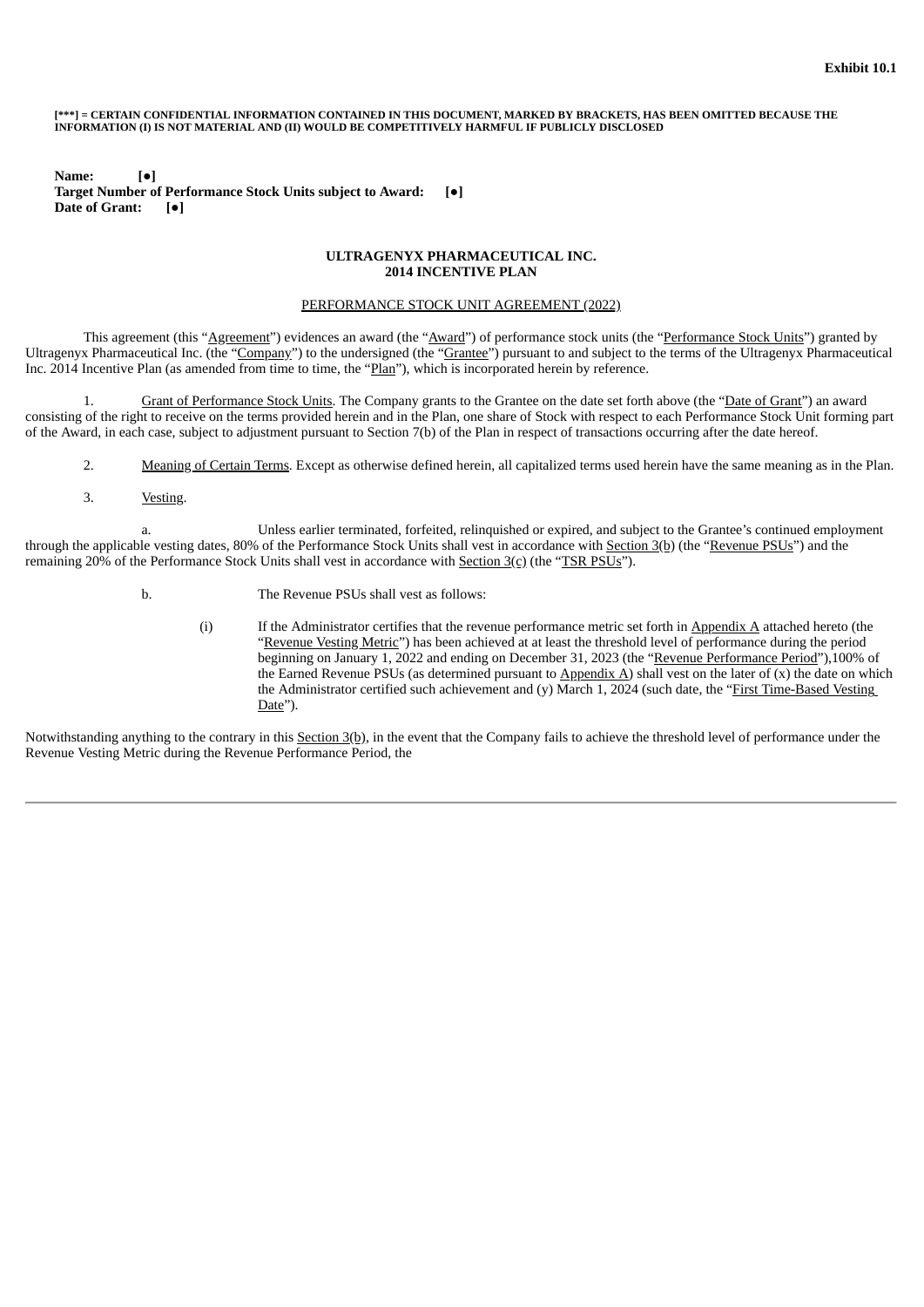vesting of the Revenue PSUs shall immediately cease and all of the Revenue PSUs shall be immediately forfeited as of the last day of the Revenue Performance Period.

c. If the Administrator certifies that the relative total stockholder return performance metric set forth in Appendix B attached hereto (the "TSR Vesting Metric") has been achieved at at least the threshold level of performance during the period beginning on January 1, 2022 and ending on December 31, 2024 (the "TSR Performance Period"), 100% of the Earned TSR PSUs (as determined pursuant to Appendix B) shall vest on the later of  $(x)$  the date on which the Administrator certified such achievement and  $(y)$  March 1, 2025.

d. Notwithstanding anything to the contrary in Section  $3(b)$  or Section  $3(c)$  above and subject to the conditions set forth below, if the Company consummates a Covered Transaction prior to the end of the Revenue Performance Period and/or TSR Performance Period, the Performance Stock Units granted hereby that have not otherwise vested or been terminated, forfeited, relinquished or expired prior to the Covered Transaction shall automatically become a number of time-vested restricted stock units ("Restricted Stock Units") assuming the greater of (i) the target level of performance or (ii)  $(x)$  with respect to the Revenue Vesting Metric, the expected (as determined by the Administrator) level of performance and  $(y)$  with respect to the TSR Vesting Metric, the actual level of performance through the date of the Covered Transaction, which Restricted Stock Units shall vest on the first anniversary of the Covered Transaction, subject to Grantee's continued employment through that date. If the Administrator certifies that the Revenue Vesting Metric has been achieved during the Revenue Performance Period and prior to the Covered Transaction, the applicable Time-Based Vesting Dates for those Earned Performance Stock Units shall not be affected by any Covered Transaction, and such Earned Performance Stock Units shall continue to vest based on their applicable Time-Based Vesting Dates.

4. Delivery of Stock. The Company shall deliver to the Grantee as soon as practicable upon the vesting of the Performance Stock Units (or, if applicable, Restricted Stock Units) or any portion thereof, but in all events no later than March 15th of the year following the year in which such units vest, one share of Stock with respect to each such vested unit, subject to the terms of the Plan and this Agreement.

5. Dividends; Other Rights. The Award shall not be interpreted to bestow upon the Grantee any equity interest or ownership in the Company or any Affiliate prior to the date on which the Company delivers shares of Stock to the Grantee (if any). The Grantee is not entitled to vote any shares of Stock by reason of the granting of this Award or to receive or be credited with any dividends declared and payable on any share of Stock prior to the date on which any such share is delivered to the Grantee hereunder. The Grantee shall have the rights of a shareholder only as to those shares of Stock, if any, that are actually delivered under this Award.

### 6. Forfeiture; Recovery of Compensation.

The Administrator may cancel, rescind, withhold or otherwise limit or restrict the Award at any time if the Grantee is not in compliance with all applicable provisions of this Agreement and the Plan.

b. By accepting the Award the Grantee expressly acknowledges and agrees that his or her rights, and those of any permitted transferee of the Award, under the Award to any Stock acquired under the Award or proceeds from the disposition thereof, are subject to Section 6(a)(5) of the Plan (including any successor provision). Nothing in the preceding sentence shall be construed as limiting the general application of Section 10 hereof.

7. Nontransferability. Neither the Award nor the Performance Stock Units (or, if applicable, Restricted Stock Units) may be transferred except as expressly permitted under Section 6(a)(3) of the Plan.

### 8. Certain Tax Matters.

a. The Grantee expressly acknowledges and agrees that the Grantee's rights hereunder, including the right to be issued shares of Stock upon the vesting of the Performance Stock Units (or, if applicable,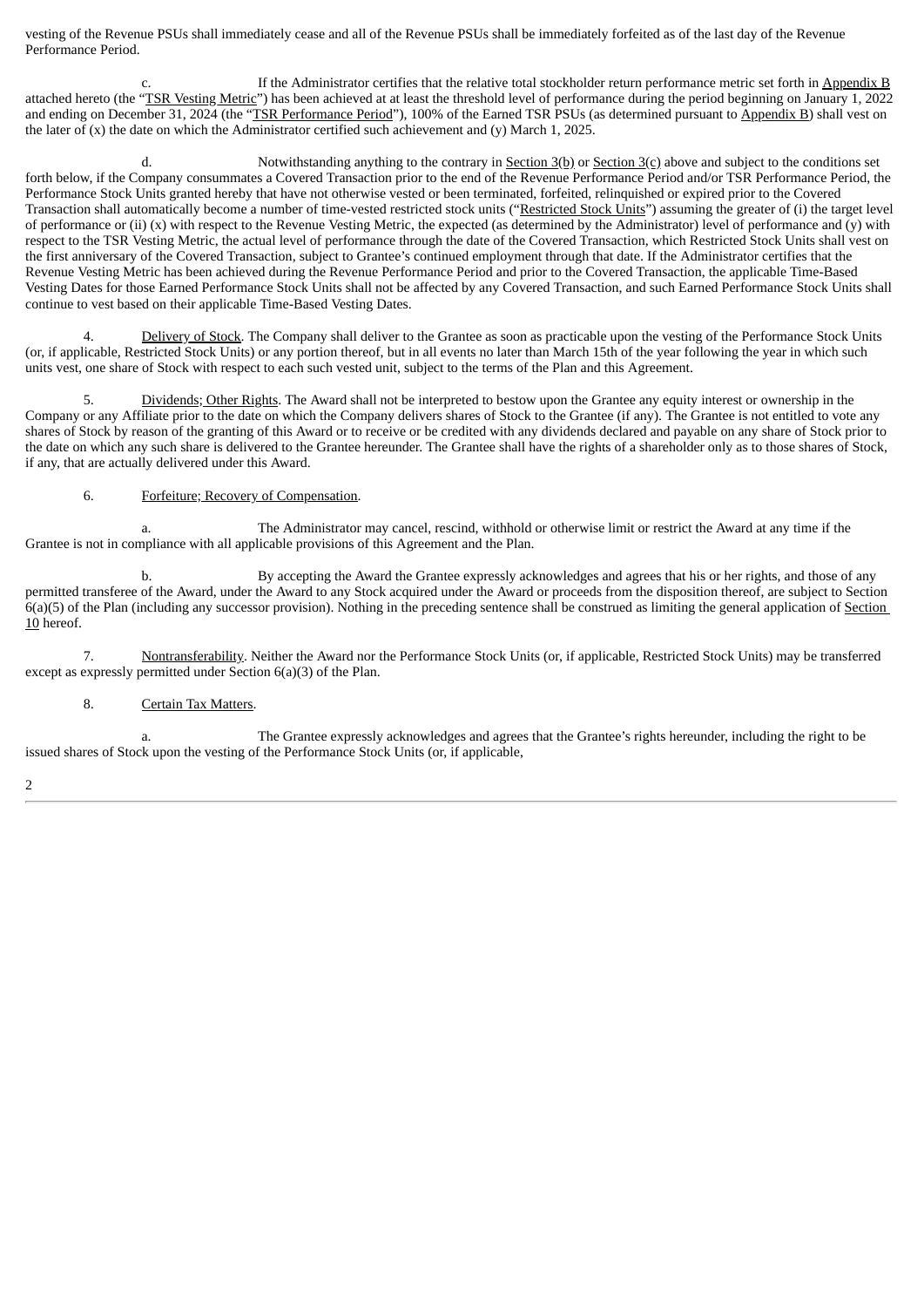Restricted Stock Units) (or any portion thereof), are subject to the Grantee's promptly paying, or in respect of any later requirement of withholding being liable promptly to pay at such time as such withholdings are due, to the Company in cash (or by such other means as may be acceptable to the Administrator in its discretion) all taxes required to be withheld, if any (the "Tax Withholding Obligation"). No shares of Stock will be transferred pursuant to the vesting of the Performance Stock Units (or, if applicable, Restricted Stock Units) (or any portion thereof) unless and until the Grantee or the person then holding the Award has remitted to the Company an amount in cash sufficient to satisfy any federal, state, or local withholding tax requirements then due and has committed (and by accepting this Award the Grantee shall be deemed to have committed) to pay in cash all tax withholdings required at any later time in respect of the transfer of such shares, or has made other arrangements satisfactory to the Company with respect to such taxes. The Grantee also authorizes the Company and its subsidiaries to withhold such amount from any amounts otherwise owed to the Grantee, but nothing in this sentence shall be construed as relieving the Grantee of any liability for satisfying his or her obligations under the preceding provisions of this Section 8.

b. The Grantee expressly acknowledges that the Grantee's acceptance of this Agreement constitutes the Grantee's instruction and authorization to the Company and any brokerage firm determined acceptable to the Company for such purpose to sell on the Grantee's behalf a whole number of shares from those shares of Stock issuable to the Grantee as the Company determines to be appropriate to generate cash proceeds sufficient to satisfy the applicable Tax Withholding Obligation, and to transfer the proceeds from the sale of such Stock from the Grantee's securities account established with the brokerage service provider for the settlement of the Grantee's vested Performance Stock Units (or, if applicable, Restricted Stock Units) to any account held in the name of the Company. Such shares will be sold on the date of vesting or as soon thereafter as practicable. Grantee will be responsible for all brokers' fees and other costs of sale, which fees and costs may be deducted from the proceeds of the foregoing sale of Stock, and Grantee agrees to indemnify and hold the Company and any brokerage firm selling such Stock harmless from any losses, costs, damages, or expenses relating to any such sale. To the extent the proceeds of such sale exceed Grantee's Tax Withholding Obligation, such excess cash will be deposited into the securities account established with the brokerage service provider for the settlement of Grantee's vested Performance Stock Units (or, if applicable, Restricted Stock Units). Grantee acknowledges that the Company or its designee is under no obligation to arrange for such sale at any particular price, and that the proceeds of any such sale may not be sufficient to satisfy Grantee's Tax Withholding Obligation. Accordingly, Grantee agrees to pay to the Company as soon as practicable, including through additional payroll withholding, any amount of the Tax Withholding Obligation that is not satisfied by the sale of shares described above. Unless otherwise authorized by the Administrator in its sole discretion, the sale of Stock will be the primary method used by the Company to satisfy the applicable Tax Withholding Obligation.

c. The Grantee expressly acknowledges that because this Award consists of an unfunded and unsecured promise by the Company to deliver Stock in the future, subject to the terms hereof, it is not possible to make a so-called "83(b) election" with respect to the Award.

9. Effect on Employment. Neither the grant of the Award, nor the issuance of Shares upon vesting of the Award, will give the Grantee any right to be retained in the employ or service of the Company or any of its Affiliates, affect the right of the Company or any of its Affiliates to discharge or discipline such Grantee at any time, or affect any right of such Grantee to terminate his or her Employment at any time.

10. Provisions of the Plan. This Agreement is subject in its entirety to the provisions of the Plan, which are incorporated herein by reference. A copy of the Plan as in effect on the Date of Grant has been furnished to the Grantee. By accepting the Award, the Grantee agrees to be bound by the terms of the Plan and this Agreement. In the event of any conflict between the terms of this Agreement and the Plan, the terms of the Plan shall control.

11. Acknowledgments. The Grantee acknowledges and agrees that (a) this Agreement may be executed in two or more counterparts, each of which shall be an original and all of which together shall constitute one and the same instrument, (b) this agreement may be executed and exchanged using facsimile, portable document format (PDF) or electronic signature, which, in each case, shall constitute an original signature for all purposes hereunder

3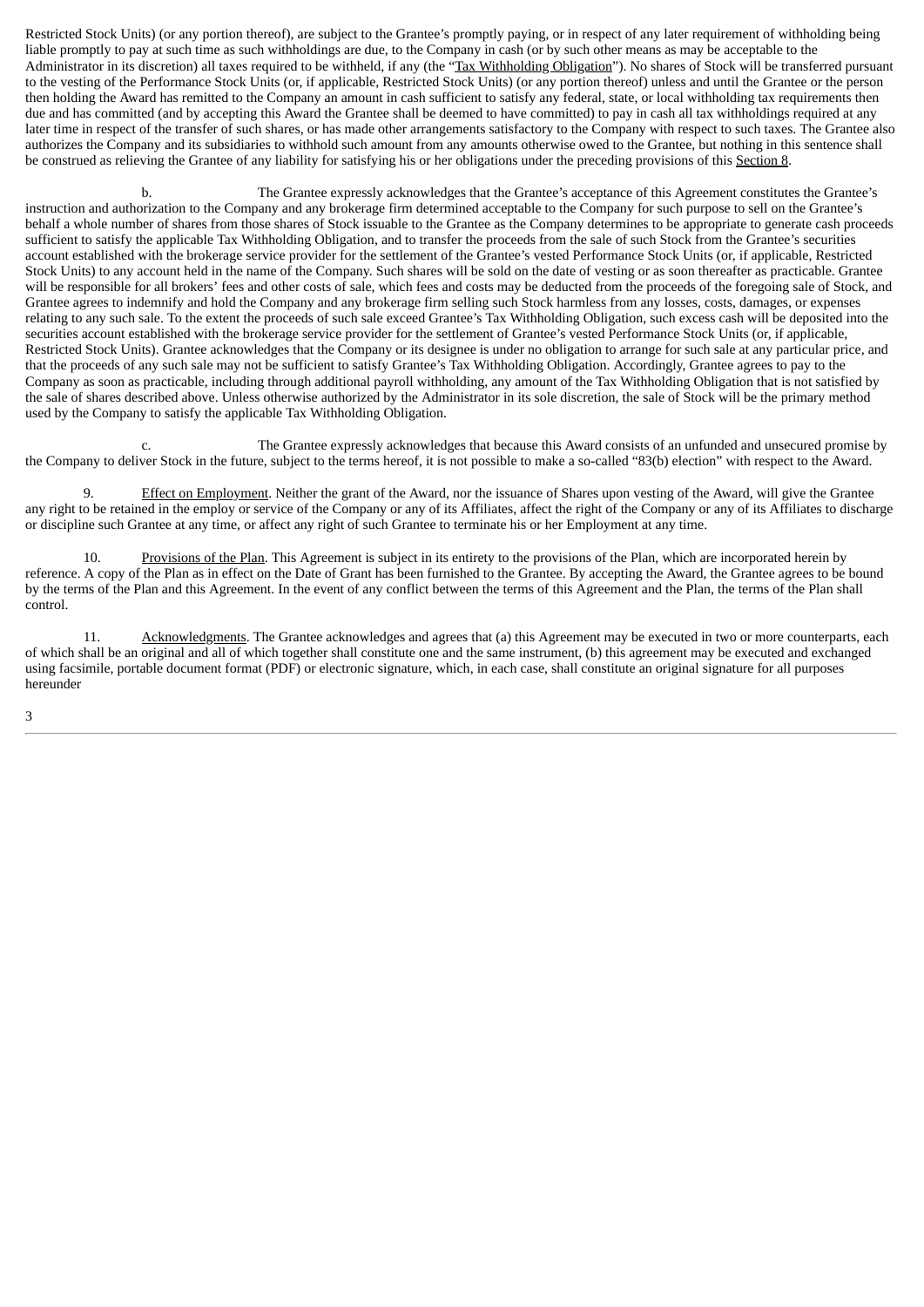and (c) such signature by the Company will be binding against the Company and will create a legally binding agreement when this Agreement is countersigned by the Grantee.

[The remainder of this page is intentionally left blank.]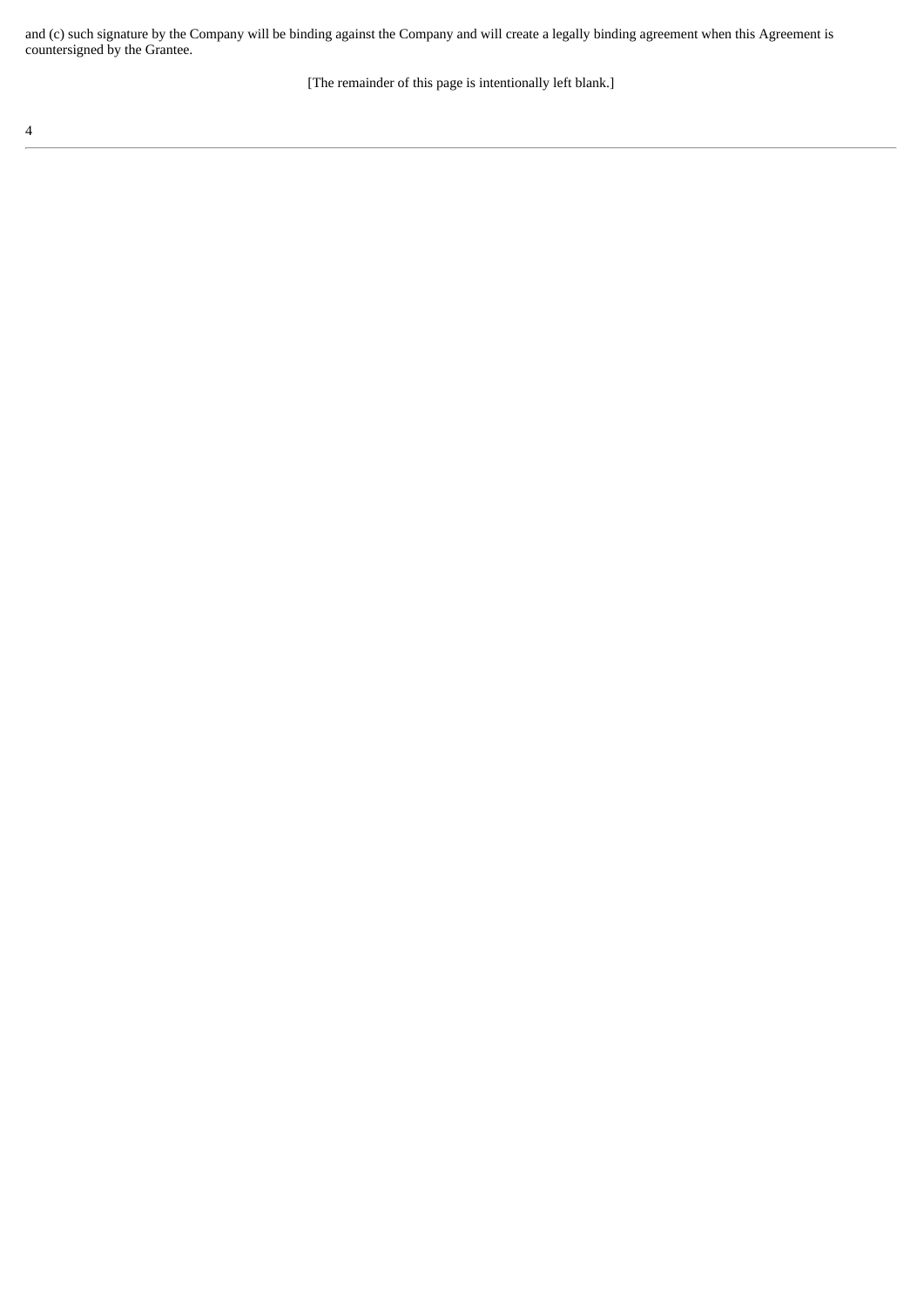IN WITNESS WHEREOF, the Company has caused this Agreement to be executed by its duly authorized officer.

# ULTRAGENYX PHARMACEUTICAL INC.

| By:           |  |
|---------------|--|
| Name: $\_\_$  |  |
| Title: $\_\_$ |  |

Dated:

Acknowledged and Agreed:

By:

[Grantee's Name]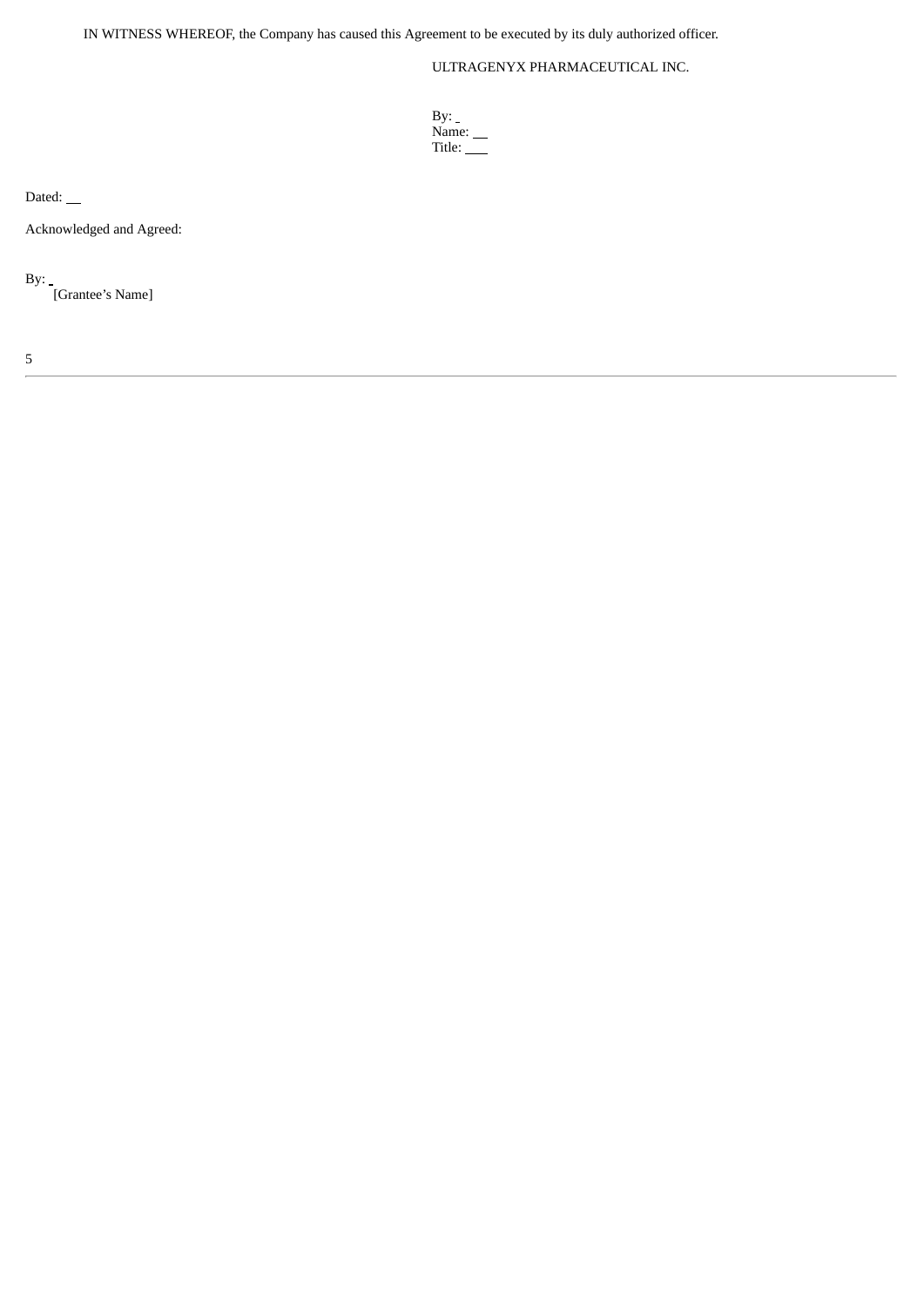### **APPENDIX A**

The performance metric applicable to the Revenue PSUs shall be GAAP revenue for the Company over the Revenue Performance Period, with the number of Earned Revenue PSUs equal to the number of Revenue PSUs subject to the Award multiplied by the applicable percentage set forth in the following table:

| <b>Level of Performance</b> | Aggregate GAAP<br>Revenue <sup>(1)</sup> for FY 2022 and FY<br>2023 | Earned Revenue PSUs <sup>(2)</sup> |
|-----------------------------|---------------------------------------------------------------------|------------------------------------|
| Threshold                   | $S[***]$                                                            | 50%                                |
| Target                      | $S[***]$                                                            | 100%                               |
| Maximum                     | $$F***]$                                                            | 200%                               |

(1) Target revenue assumes [\*\*\*].

<sup>(2)</sup> For performance between threshold and target and between target and maximum, the percentage of the Revenue PSUs that become Earned Revenue PSUs will be determined on a straight-line interpolated basis.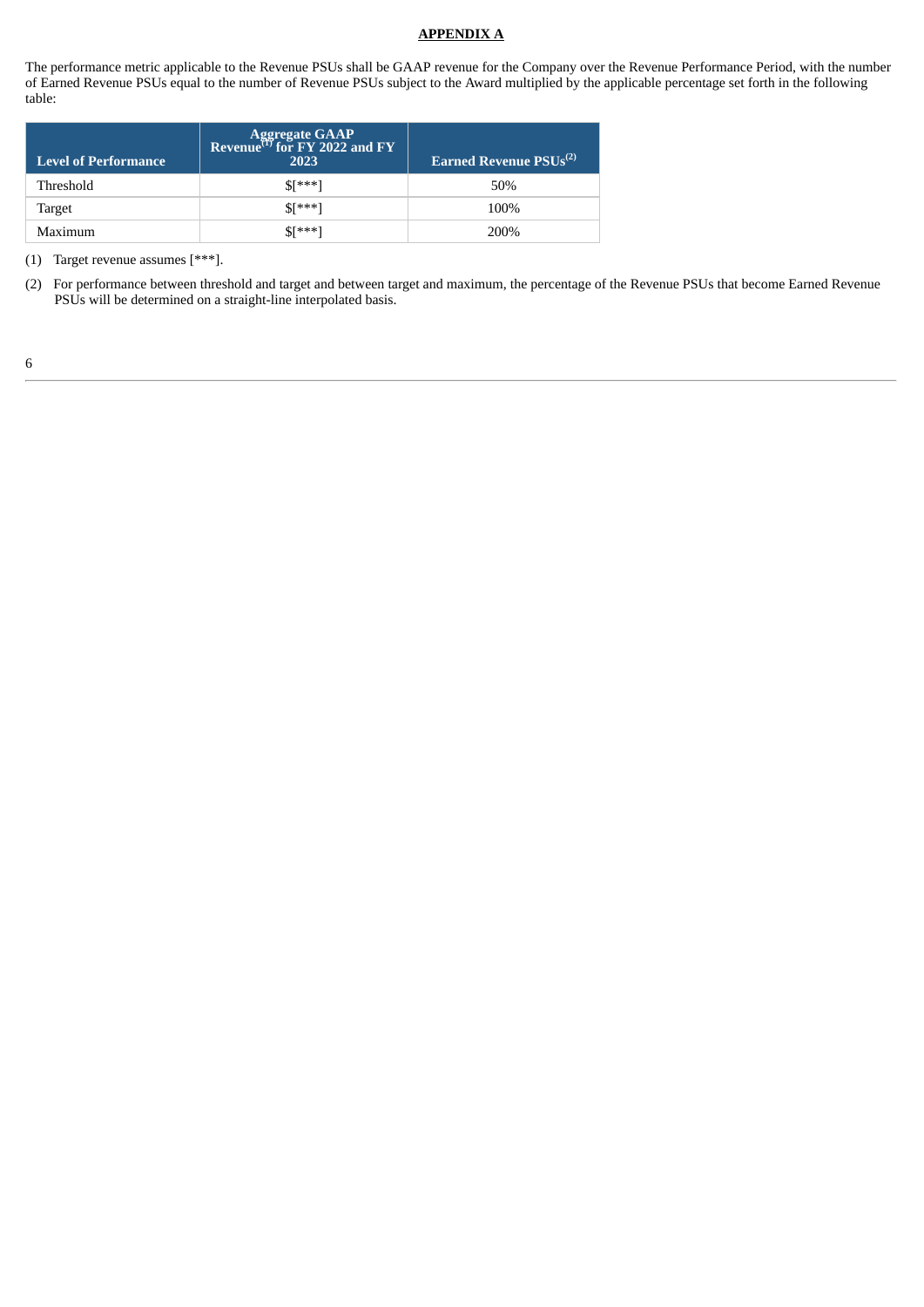#### **APPENDIX B**

The performance metric applicable to the TSR PSUs shall be the Company's Total Stockholder Return (as defined below) relative to the Total Stockholder Return of the companies in the NASDAQ Biotechnology Index (NBI) (the "Peer Group"), with the number of Earned TSR PSUs equal to the number of TSR PSUs subject to the Award multiplied by the applicable percentage set forth in the following table:

| Level of Performance | <b>TSR Percentile</b> <sup>(1)</sup> | Earned TSR $PSUs^{(2)}$ |
|----------------------|--------------------------------------|-------------------------|
| Threshold            | 25 <sup>th</sup>                     | 25%                     |
| Target               | 50 <sup>th</sup>                     | 100%                    |
| Stretch              | 75 <sup>th</sup>                     | 150%                    |
| Maximum              | 90 <sup>th</sup>                     | 200%                    |

(1) TSR Percentile is calculated based on the Company's ranking within the Peer Group based on its Total Stockholder Return as compared to the Total Stockholder Return of each member of the Peer Group.

(2) For performance between threshold and target, between target and stretch and between stretch and maximum, the percentage of the TSR PSUs that become Earned TSR PSUs will be determined on a straight-line interpolated basis.

"Total Stockholder Return" of the Company and of each member of the Peer Group shall be determined pursuant to the following formula:

Total Stockholder Return = (Final Stock Price - Initial Stock Price) + Reinvested Dividends Initial Stock Price

For purposes of this formula, (a) "Final Stock Price" shall be the relevant company's average closing stock price for the two-month period preceding the last trading day of the TSR Performance Period, (b) "Initial Stock Price" shall be the relevant company's average closing stock price for the two-month period preceding the first trading day of the Performance Period, and (c) "Reinvested Dividends" shall be the aggregate number of shares (including fractional shares) that could have been purchased during the TSR Performance Period had each cash dividend paid on a single share during that period been immediately reinvested in additional shares (or fractional shares) at the closing stock price on the applicable dividend payment date. Each of the foregoing amounts shall be equitably adjusted for stock splits, stock dividends, recapitalizations and other similar events affecting the shares in question without the issuer's receipt of consideration.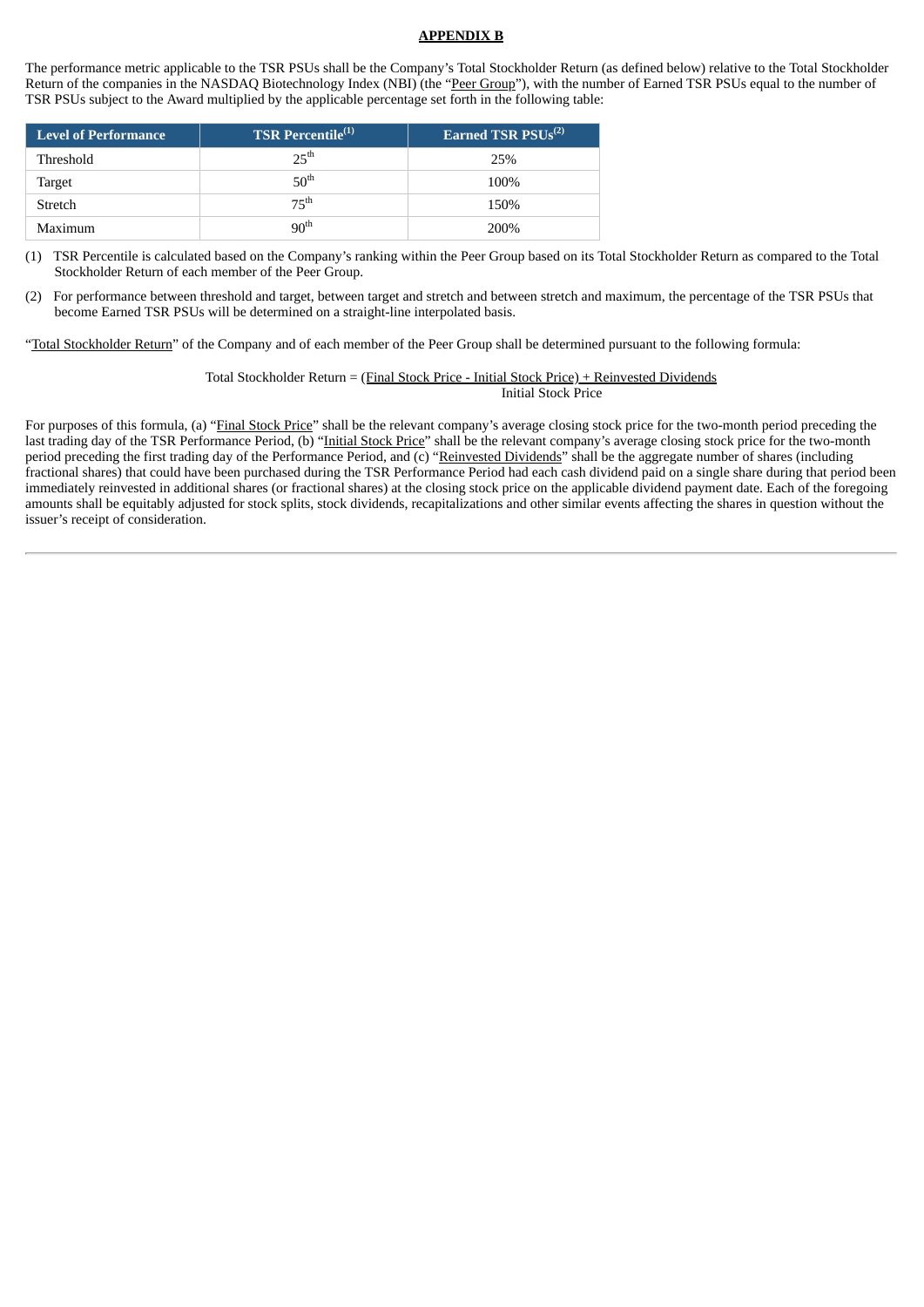## **CERTIFICATION PURSUANT TO SECTION 302 OF THE SARBANES-OXLEY ACT OF 2002**

I, Emil D. Kakkis, certify that:

- 1. I have reviewed this Quarterly Report on Form 10-Q of Ultragenyx Pharmaceutical Inc.;
- 2. Based on my knowledge, this report does not contain any untrue statement of a material fact or omit to state a material fact necessary to make the statements made, in light of the circumstances under which such statements were made, not misleading with respect to the period covered by this report;
- 3. Based on my knowledge, the financial statements, and other financial information included in this report, fairly present in all material respects the financial condition, results of operations and cash flows of the registrant as of, and for, the periods presented in this report;
- 4. The registrant's other certifying officer and I are responsible for establishing and maintaining disclosure controls and procedures (as defined in Exchange Act Rules 13a-15(e) and 15d-15(e)) and internal control over financial reporting (as defined in Exchange Act Rules 13a-15(f) and 15d- $15(f)$ ) for the registrant and have:
	- a) Designed such disclosure controls and procedures, or caused such disclosure controls and procedures to be designed under our supervision, to ensure that material information relating to the registrant, including its consolidated subsidiaries, is made known to us by others within those entities, particularly during the period in which this report is being prepared;
	- b) Designed such internal control over financial reporting, or caused such internal control over financial reporting to be designed under our supervision, to provide reasonable assurance regarding the reliability of financial reporting and the preparation of financial statements for external purposes in accordance with generally accepted accounting principles;
	- c) Evaluated the effectiveness of the registrant's disclosure controls and procedures and presented in this report our conclusions about the effectiveness of the disclosure controls and procedures, as of the end of the period covered by this report based on such evaluation; and
	- d) Disclosed in this report any change in the registrant's internal control over financial reporting that occurred during the registrant's most recent fiscal quarter (the registrant's fourth fiscal quarter in the case of an annual report) that has materially affected, or is reasonably likely to materially affect, the registrant's internal control over financial reporting; and
- 5. The registrant's other certifying officer and I have disclosed, based on our most recent evaluation of internal control over financial reporting, to the registrant's auditors and the audit committee of registrant's Board of Directors (or persons performing the equivalent functions):
	- a) All significant deficiencies and material weaknesses in the design or operation of internal control over financial reporting which are reasonably likely to adversely affect the registrant's ability to record, process, summarize and report financial information; and
	- b) Any fraud, whether or not material, that involves management or other employees who have a significant role in the registrant's internal control over financial reporting.

Dated: May 5, 2022 /s/ Emil D Kakkis

Emil D. Kakkis, M.D., Ph.D. President and Chief Executive Officer (Principal Executive Officer)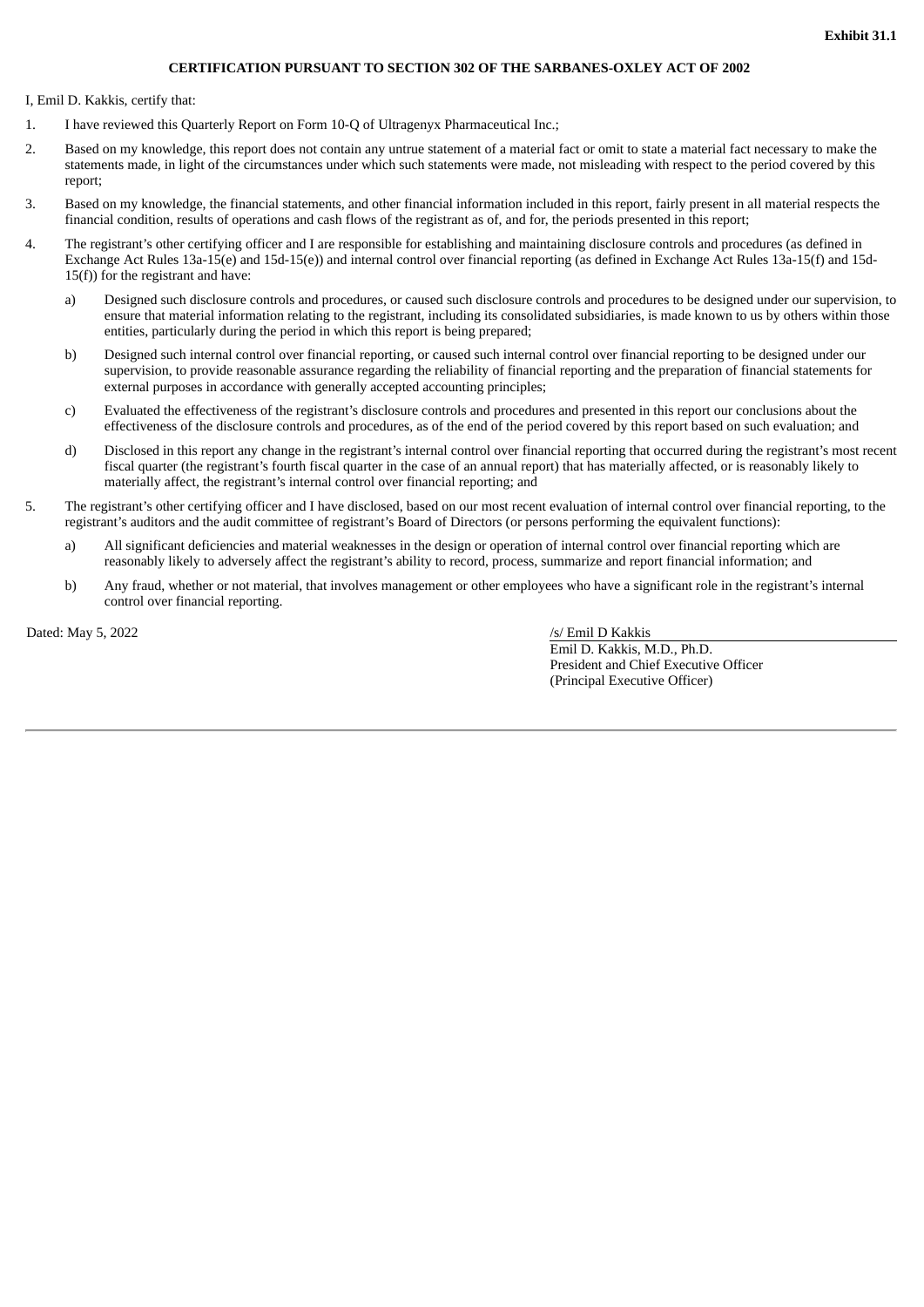## **CERTIFICATION PURSUANT TO SECTION 302 OF THE SARBANES-OXLEY ACT OF 2002**

I, Mardi C. Dier, certify that:

- 1. I have reviewed this Quarterly Report on Form 10-Q of Ultragenyx Pharmaceutical Inc.;
- 2. Based on my knowledge, this report does not contain any untrue statement of a material fact or omit to state a material fact necessary to make the statements made, in light of the circumstances under which such statements were made, not misleading with respect to the period covered by this report;
- 3. Based on my knowledge, the financial statements, and other financial information included in this report, fairly present in all material respects the financial condition, results of operations and cash flows of the registrant as of, and for, the periods presented in this report;
- 4. The registrant's other certifying officer and I are responsible for establishing and maintaining disclosure controls and procedures (as defined in Exchange Act Rules 13a-15(e) and 15d-15(e)) and internal control over financial reporting (as defined in Exchange Act Rules 13a-15(f) and 15d- $15(f)$ ) for the registrant and have:
	- a) Designed such disclosure controls and procedures, or caused such disclosure controls and procedures to be designed under our supervision, to ensure that material information relating to the registrant, including its consolidated subsidiaries, is made known to us by others within those entities, particularly during the period in which this report is being prepared;
	- b) Designed such internal control over financial reporting, or caused such internal control over financial reporting to be designed under our supervision, to provide reasonable assurance regarding the reliability of financial reporting and the preparation of financial statements for external purposes in accordance with generally accepted accounting principles;
	- c) Evaluated the effectiveness of the registrant's disclosure controls and procedures and presented in this report our conclusions about the effectiveness of the disclosure controls and procedures, as of the end of the period covered by this report based on such evaluation; and
	- d) Disclosed in this report any change in the registrant's internal control over financial reporting that occurred during the registrant's most recent fiscal quarter (the registrant's fourth fiscal quarter in the case of an annual report) that has materially affected, or is reasonably likely to materially affect, the registrant's internal control over financial reporting; and
- 5. The registrant's other certifying officer and I have disclosed, based on our most recent evaluation of internal control over financial reporting, to the registrant's auditors and the audit committee of registrant's Board of Directors (or persons performing the equivalent functions):
	- a) All significant deficiencies and material weaknesses in the design or operation of internal control over financial reporting which are reasonably likely to adversely affect the registrant's ability to record, process, summarize and report financial information; and
	- b) Any fraud, whether or not material, that involves management or other employees who have a significant role in the registrant's internal control over financial reporting.

Dated: May 5, 2022 /s/ Mardi C. Dier

Mardi C. Dier Executive Vice President and Chief Financial Officer (Principal Financial Officer)